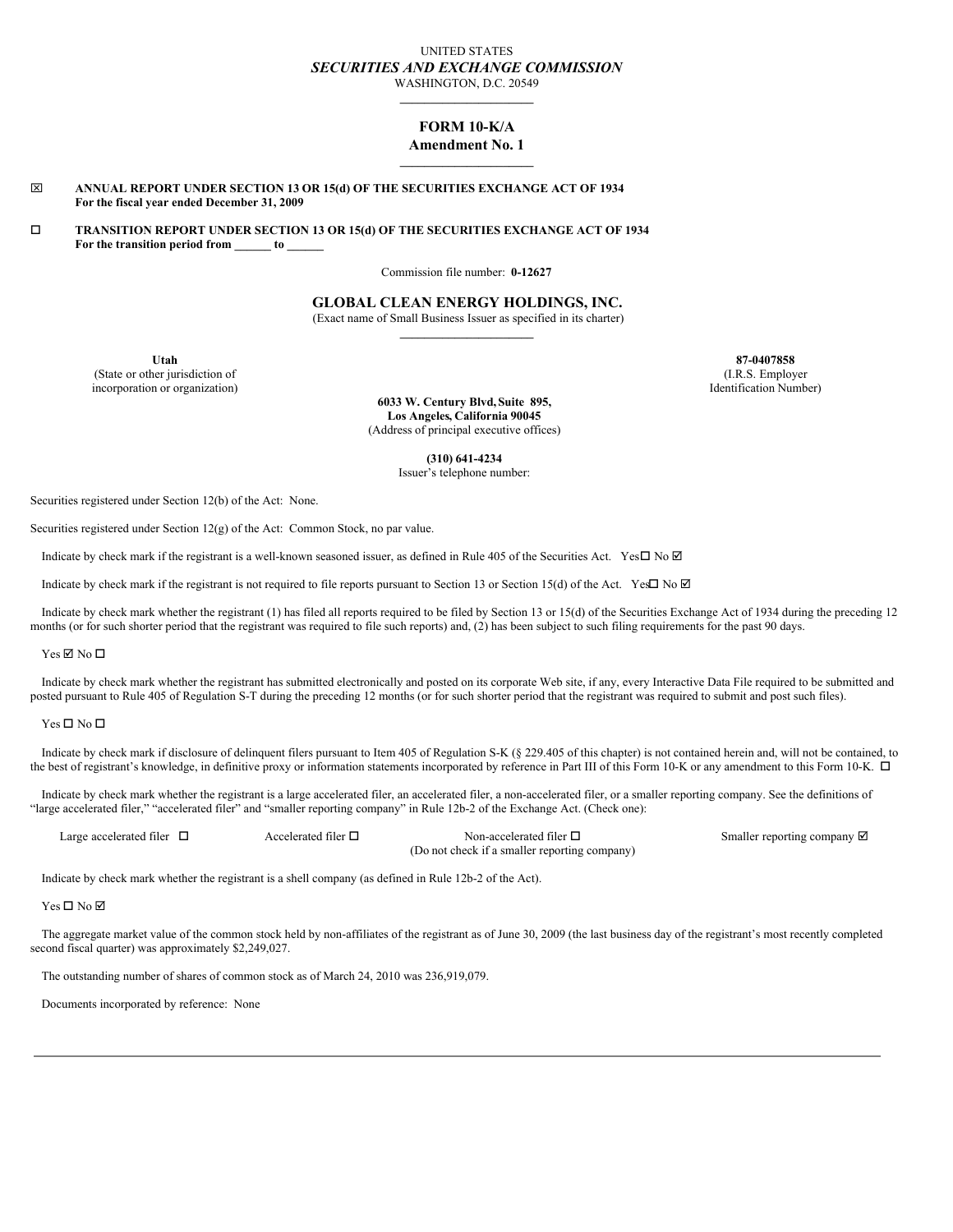## **EXPLANATORY NOTE**

We are filing this amendment (this "Amendment No. 1") to our Annual Report on Form 10-K for the year ended December 31, 2009 (our "2009 Annual Report") for the sole purpose of filing Exhibit 23.1, the Consent Of Independent Registered Public Accounting Firm, which was accidentally omitted from the 2009 Annual Report that was filed earlier today.

This Amendment No. 1 does not update or amend the disclosures contained in the Annual Report.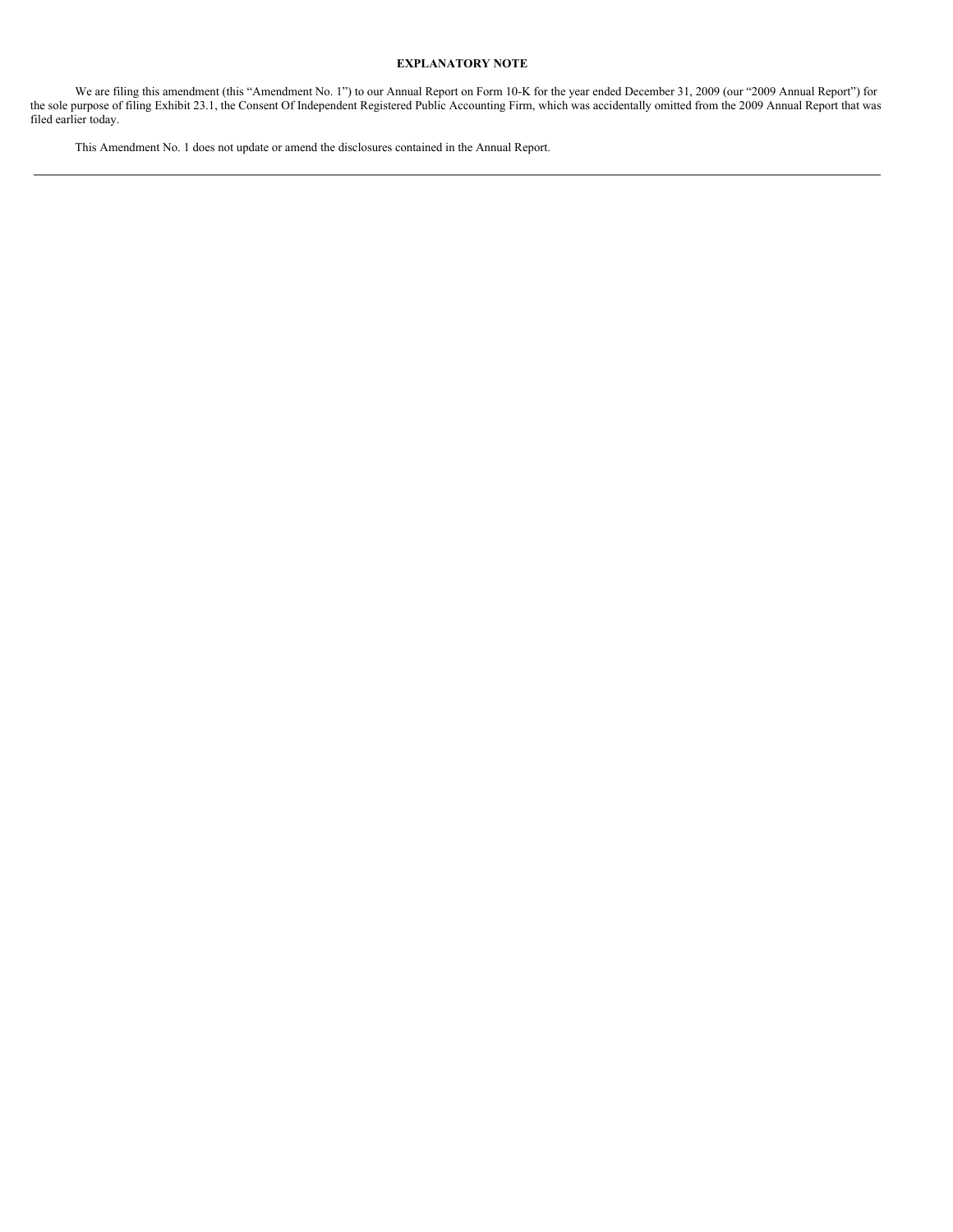## **Table of Contents**

## **Form 10-K**

| <b>PART I</b>   |                                                                                                                   |    |
|-----------------|-------------------------------------------------------------------------------------------------------------------|----|
| ITEM 1.         | <b>BUSINESS.</b>                                                                                                  |    |
| <b>ITEM 1A</b>  | <b>RISK FACTORS</b>                                                                                               | 11 |
| ITEM 1B.        | UNRESOLVED STAFF COMMENTS.                                                                                        | 19 |
| ITEM 2.         | PROPERTIES.                                                                                                       | 19 |
| ITEM 3.         | <b>LEGAL PROCEEDINGS.</b>                                                                                         | 19 |
| <b>ITEM 4</b>   | <b>RESERVED</b>                                                                                                   |    |
| <b>PART II</b>  |                                                                                                                   | 20 |
| ITEM 5.         | MARKET FOR REGISTRANT'S COMMON EQUITY, RELATED SHAREHOLDER MATTERS, AND ISSUER<br>PURCHASES OF EQUITY SECURITIES. |    |
| ITEM 6.         | SELECTED FINANCIAL DATA.                                                                                          | 21 |
| ITEM 7.         | MANAGEMENT'S DISCUSSION AND ANALYSIS OF FINANCIAL CONDITION AND RESULTS OF OPERATIONS.                            | 21 |
| ITEM 7A.        | <b>OUANTITATIVE AND OUALITATIVE DISCLOSURES ABOUT MARKET RISK</b>                                                 | 25 |
| ITEM 8.         | FINANCIAL STATEMENTS AND SUPPLEMENTARY DATA.                                                                      | 25 |
| ITEM 9.         | CHANGES IN AND DISAGREEMENTS WITH ACCOUNTANTS ON ACCOUNTING AND FINANCIAL DISCLOSURE.                             | 25 |
| ITEM $9A(T)$    | CONTROLS AND PROCEDURES.                                                                                          | 25 |
| ITEM 9B.        | OTHER INFORMATION                                                                                                 | 27 |
| <b>PART III</b> |                                                                                                                   | 27 |
| ITEM 10         | DIRECTORS, EXECUTIVE OFFICERS, AND CORPORATE GOVERNANCE.                                                          | 27 |
| <b>ITEM 11.</b> | <b>EXECUTIVE COMPENSATION.</b>                                                                                    | 29 |
| <b>ITEM 12.</b> | SECURITY OWNERSHIP OF CERTAIN BENEFICIAL OWNERS AND MANAGEMENT AND RELATED                                        |    |
|                 | STOCKHOLDER MATTERS.                                                                                              | 33 |
| ITEM 13.        | CERTAIN RELATIONSHIPS AND RELATED TRANSACTIONS, AND DIRECTOR INDEPENDENCE.                                        | 34 |
| ITEM 14.        | PRINCIPAL ACCOUNTING FEES AND SERVICES.                                                                           | 35 |
| <b>PART IV</b>  |                                                                                                                   | 35 |
| <b>ITEM 15.</b> | EXHIBITS AND FINANCIAL STATEMENT SCHEDULES.                                                                       | 35 |
|                 |                                                                                                                   |    |

## **Page**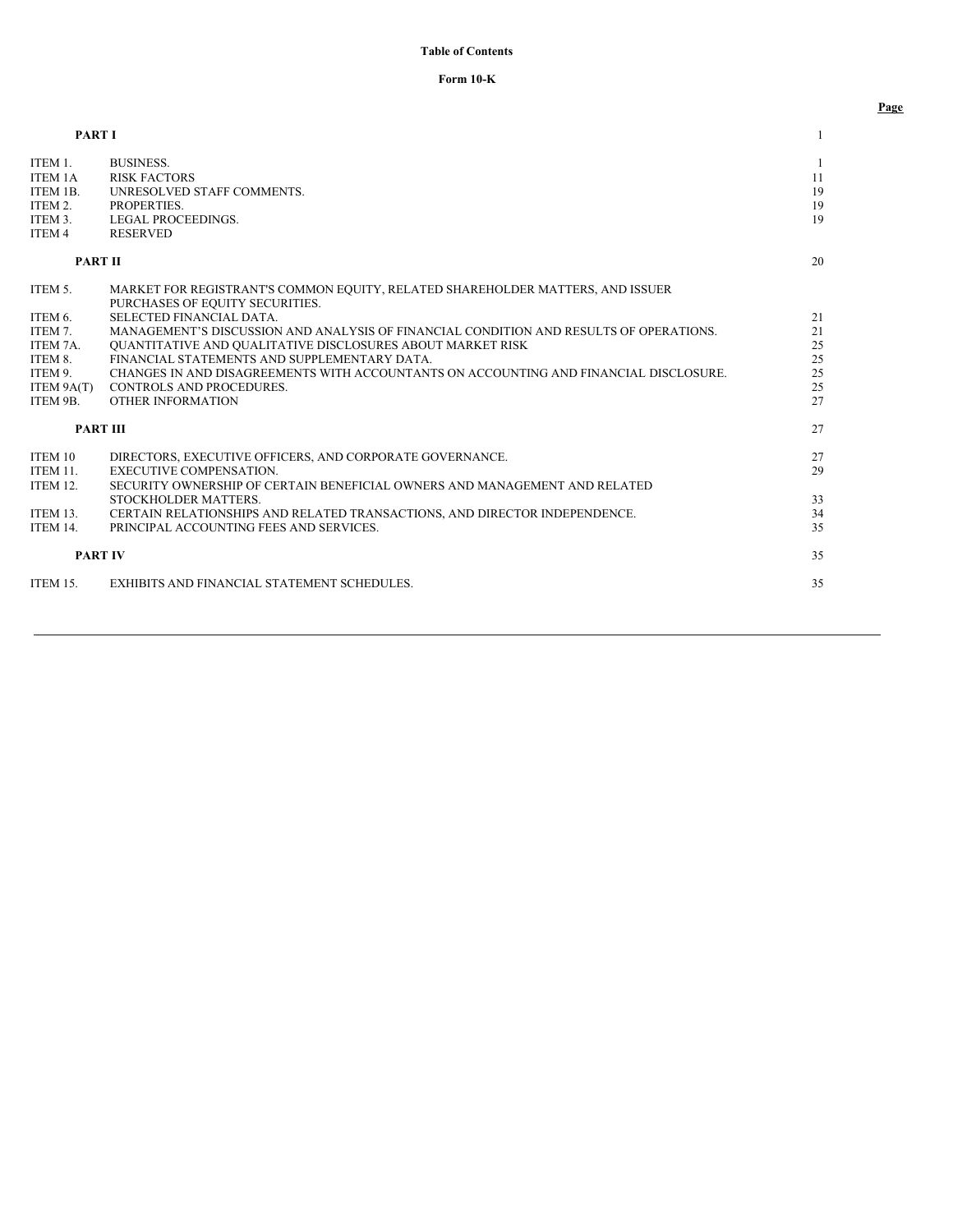#### **DISCLOSURE REGARDING FORWARD-LOOKING STATEMENTS**

This Report, including any documents which may be incorporated by reference into this Report, contains "Forward-Looking Statements" within the meaning of Section 27A of the Securities Act of 1933, as amended, and Section 21E of the Securities Exchange Act of 1934, as amended. All statements other than statements of historical fact are "Forward-Looking Statements" for purposes of these provisions, including our plans to cultivate, produce and market non-food based feedstock for applications in the biofuels market, any projections of revenues or other financial items, any statements of the plans and objectives of management for future operations, any statements concerning proposed new products or services, any statements regarding future economic conditions or performance, and any statements of assumptions underlying any of the foregoing. All Forward-Looking Statements included in this document are made as of the date hereof and are based on information available to us as of such date. We assume no obligation to update any Forward-Looking Statement. In some cases, Forward-Looking Statements can be identified by the use of terminology such as "may," "will," "expects," "plans," "anticipates," "intends," "believes," "estimates," "potential," or "continue," or the negative thereof or other comparable terminology. Although we believe that the expectations reflected in the Forward-Looking Statements contained herein are reasonable, there can be no assurance that such expectations or any of the Forward-Looking Statements will prove to be correct, and actual results could differ materially from those projected or assumed in the Forward-Looking Statements. Future financial condition and results of operations, as well as any Forward-Looking Statements are subject to inherent risks and uncertainties, including any other factors referred to in our press releases and reports filed with the Securities and Exchange Commission. All subsequent Forward-Looking Statements attributable to the company or persons acting on its behalf are expressly qualified in their entirety by these cautionary statements. Additional factors that may have a direct bearing on our operating results are described under "Risk Factors" and elsewhere in this report.

### **Introductory Comment**

Throughout this Annual Report on Form 10-K, the terms "we," "us," "our," and "our company" refer to Global Clean Energy Holdings, Inc., a Utah corporation formerly known as Medical Discoveries, Inc., and, unless the context indicates otherwise, also includes our wholly-owned subsidiary, MDI Oncology, Inc., a Delaware corporation; Global Clean Energy Holdings LLC, a wholly-owned Delaware limited liability company; and Technology Alternative, Limited, a wholly-owned subsidiary formed under the laws of Belize. To the extent applicable, depending on the context of the disclosure, the terms ""we," "us," "our," and "our company" may also include GCE Mexico I, LLC a Delaware limited liability company, in which we own 50% of the common membership interests.

Global Clean Energy Holdings, Inc. is not related to, or affiliated in any manner with "Global Clean Energy, Inc." Readers are cautioned to confirm the entity **that they are evaluating or in which they are making an investment before completing any such investment.**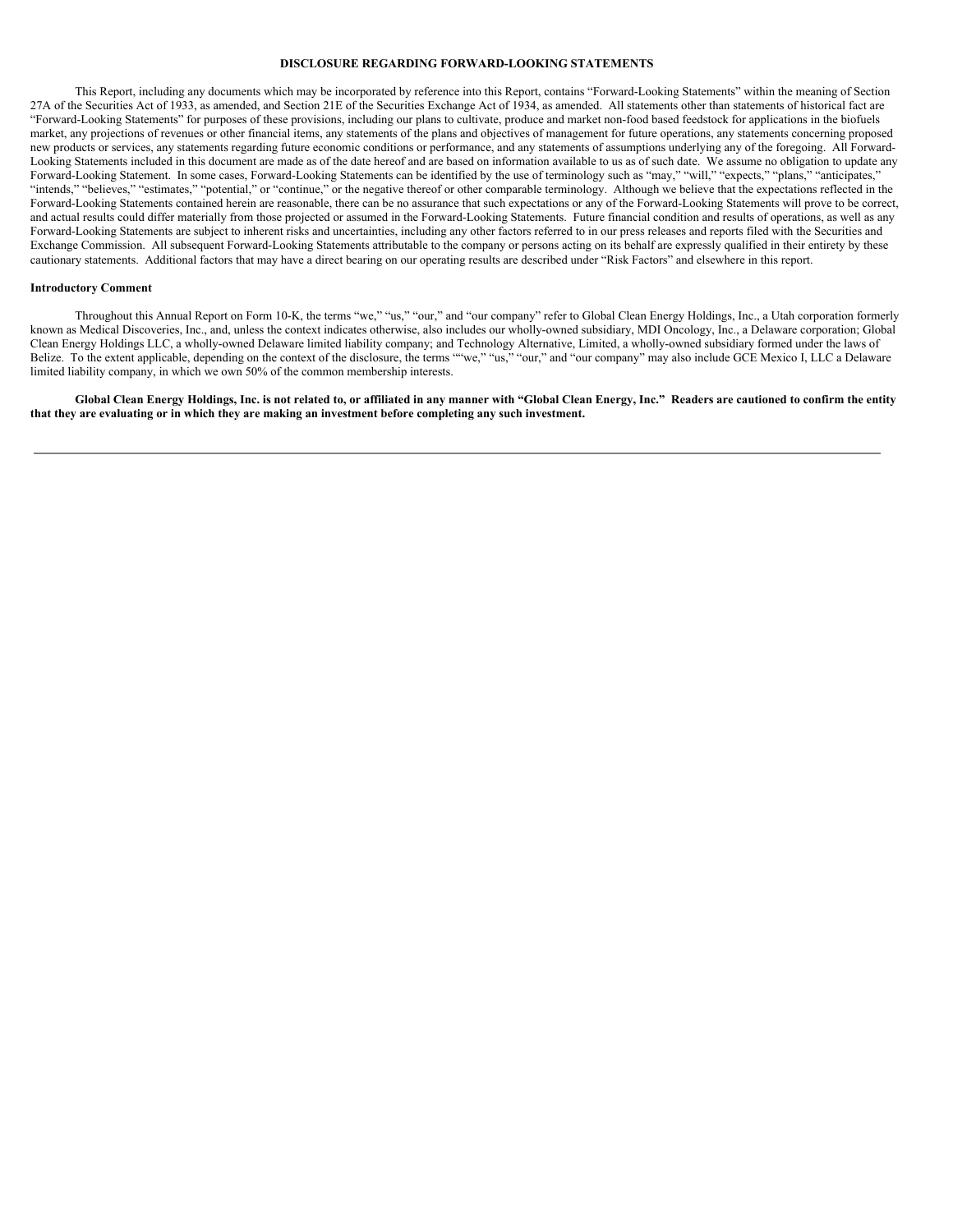### **ITEM 1. BUSINESS.**

#### **Summary Overview**

Global Clean Energy Holdings, Inc. ("GCEH") is a Los Angeles-based energy agri-business focused on the development of non-food based bio-fuel feedstock. GCEH has full service in-house development and operations capabilities, which it provides for its own energy farms as well as farms it operates via joint venture arrangements. With international experience and capabilities in eco-friendly bio-fuel feedstock management, cultivation, production and distribution, GCEH is well suited to scale its business.

GCEH is focusing on the commercialization of oil and biomass derived from the seeds of*Jatropha curcas* ("Jatropha") - a native non-edible plant indigenous to many tropical and sub-tropical regions of the world, including Mexico, the Caribbean and Central America. Jatropha oil is a high-quality plant oil used as a direct replacement for fossil fuels or as feedstock for the production of high quality bio-diesel or green diesel, which is a direct replacement for jet fuel. The residual material derived from the oil extraction process is called press cake, which is a high-quality biomass that can be used as a replacement for a number of fossil fuels.

Jatropha trees require less water and fertilizer than many conventional crops, and can be grown on land that is not suitable for the production of food. Jatropha oil is very high quality plant oil that is particularly well suited for the production of bio-diesel and "green diesel." Without post processing, Jatropha oil can be used as a direct replacement for diesel and other fossil fuels. Bio-diesel is a diesel-equivalent, and green diesel is a jet fuel-equivalent; both are processed fuels derived from biological sources (such as plant oils), which can be used as a replacement for fossil based fuels in diesel engines, jet engines or other fuel oil based combustion equipment.

Our business plan and current principal business activities include the planting, cultivation, harvesting and processing of Jatropha to generate plant based oils and biomass for use as replacements for fossil fuels. Our strategy is to leverage our Jatropha based bio-fuels knowledge, experience and capabilities through the following means:

- · Own and operate Jatropha farms for our own account. We currently own and operate two such Jatropha farms, one in Belize and one in Mexico.
- · Own, operate and manage Jatropha farms through joint ownership agreements. We currently operate two farms under joint ownership arrangements: the first farm, located in Mexico, comprises 5,149 acres; the second farm consisting of 3,700 acres was acquired in March 2010 (also in Mexico). The first farm is fully planted, and we expect to have the second farm substantially planted by the end of 2010.
- · Provide Jatropha farm development and management services to third party owners of Jatropha farms.
- · Provide turn-key Franchise Operations for individuals and/or companies that wish to immediately establish Jatropha farms in suitable geographical areas.

In addition to generating revenues from the sale of non-food based plant oils and biomass, we plan to monetize the carbon credits from the farms we own and manage. Under the 1997 Kyoto Protocol, a worldwide carbon credit trading market has been established where sellers sell their excess carbon credits and buyers purchase the carbon credits they need to meet their greenhouse gas reduction requirements. Our farm activities are anticipated to generate a significant amount of carbon credits that we plan to sell to third parties.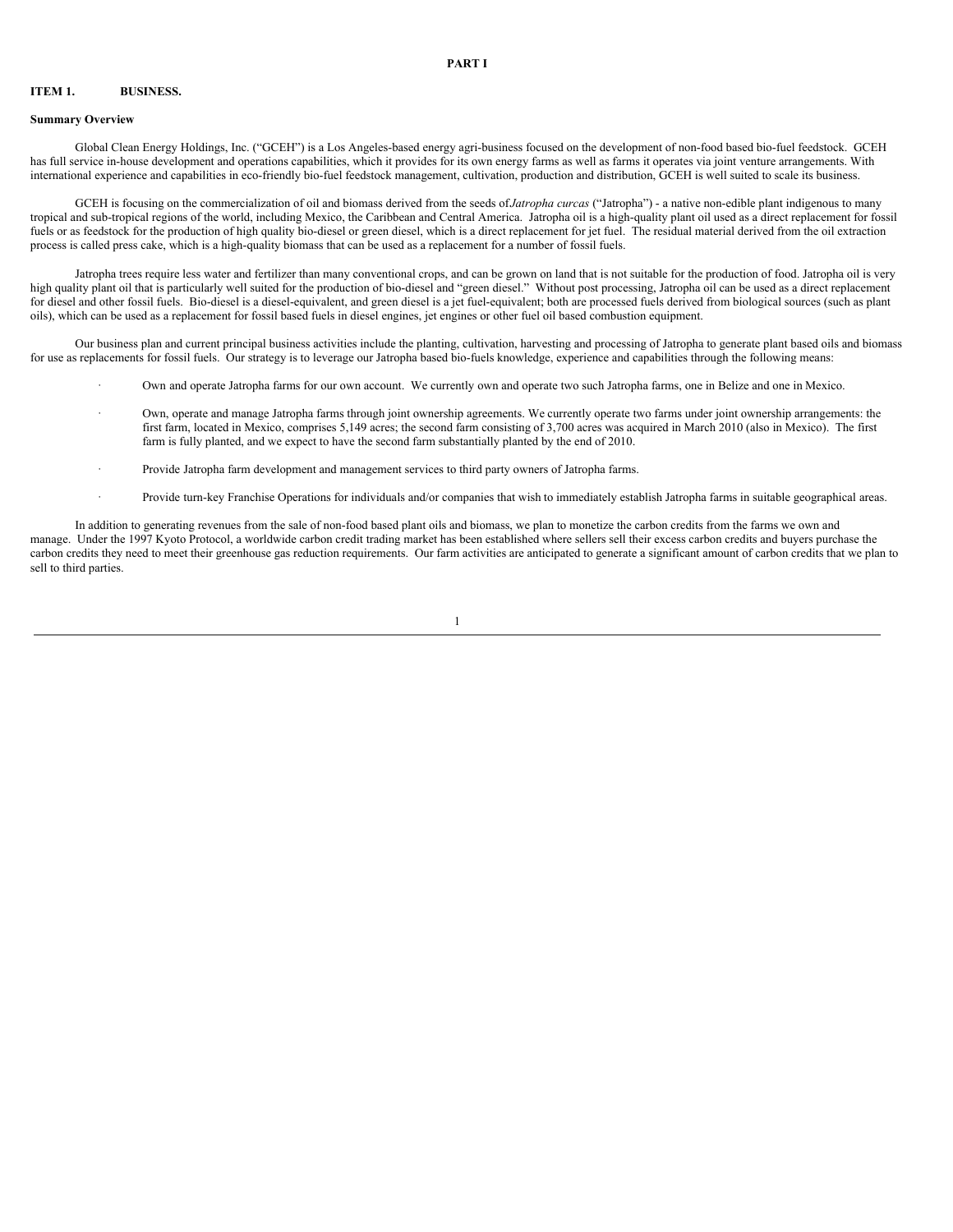We are engaged in research and development activities concerned with optimizing the quality of our Jatropha yields, reducing operating costs and improving our production capacity and efficiency. Specifically, our research activities focus on (i) optimizing genetic development (i.e., the quality of the Jatropha plants), (ii) optimizing agronomic development (i.e., soil conditions optimal for Jatropha cultivation), and (iii) improving agricultural technologies relating to the care and custody of the Jatropha plant, and the processing of resulting products. We continue our research and development efforts toward the improved commercialization of Jatropha at our test facilities in Mexico and Belize and our commercial farm in Mexico. We are also engaged in a joint research and development effort with a leading U.S. plant sciences university to conduct plant biology and molecular genetic (genomic) research for the development of improved varieties, and optimal germination and cultivation techniques for Jatropha. We operate a state-of-theart plant and soil science Field Research Center at our farm in Mexico where we have over 20 selected (improved) varieties under development.

#### **Organizational History**

This company was incorporated under the laws of the State of Utah on November 20, 1991. In 2007, the Company decided to change the course of its business and focus their efforts and resources on the emerging alternative energy fuels business. In order to be successful in this industry, we decided to acquire the intellectual property and expertise needed to develop and manage our new business.

In connection with our efforts to commence our alternative energy business, on September 7, 2007, we entered into a share and exchange agreement where we acquired Global Clean Energy Holdings, LLC, a Delaware limited liability company ("Global LLC"). Global LLC was a company that owned certain trade secrets, know-how, business plans and relationships relevant to the cultivation and production of Jatropha, for the purpose of providing feedstock oil intended for the production of bio-diesel and green diesel and the production of biomass as a fossil fuel replacement. Richard Palmer and Mobius Risk Group, LLC, a Texas limited liability company were the sole owners of the outstanding equity interests of Global LLC.

In exchange for all of the outstanding ownership interests in Global LLC, we issued 63,945,257 shares of our common stock to Richard Palmer and Mobius. The shares issued to Mr. Palmer and Mobius in the acquisition of Global LLC represented 35% of our outstanding shares of common stock immediately after the acquisition. Approximately 43% of the foregoing shares were issued as restricted shares, subject to forfeiture in the event that certain specified performance milestones are not achieved. As of December 31, 2009, all of the restricted shares issued to Richard Palmer have been released. Similarly, as of December 31, 2009, all of the restricted shares issued to Mobius have been released, except for 3,915,016 shares that have been forfeited.

In order to obtain the technical and management expertise necessary to maximize the assets and expertise we acquired, we also entered into an employment agreement with Richard Palmer to be the Company's Chief Executive Officer.

Until 2007, we were a developmental-stage bio-pharmaceutical company engaged in the research and development of pharmaceutical products. In 2005, through a wholly owned subsidiary, we acquired certain pharmaceutical intellectual properties related to the treatment and reduction of breast cancer tumors from the liquidation estate of Savetherapeutics, A.G. in Germany. Early in 2007, our Board of Directors determined that we could no longer fund the development of our drug candidates and that we could not obtain additional funding for our drug development activities. In 2009, we entered into an agreement for the sale of our legacy pharmaceutical assets to an unaffiliated German company. In consideration for these assets, we received total cash payments of 350,000 Euros (\$518,655). The buyer also assumed and agreed to pay \$ 2,779,856 of our liabilities that we had incurred in connection these legacy assets and agreed to pay us up to 2,000,000 Euros (\$2,725,167) in royalty payments from the future sale or licensing of products manufactured using the legacy pharmaceutical assets. We will receive royalties if, and only to the extent that, such assets are ever commercialized. However, no assurance can be made whether or not the commercialization will ever be achieved and that any of this royalty payment will ever be received.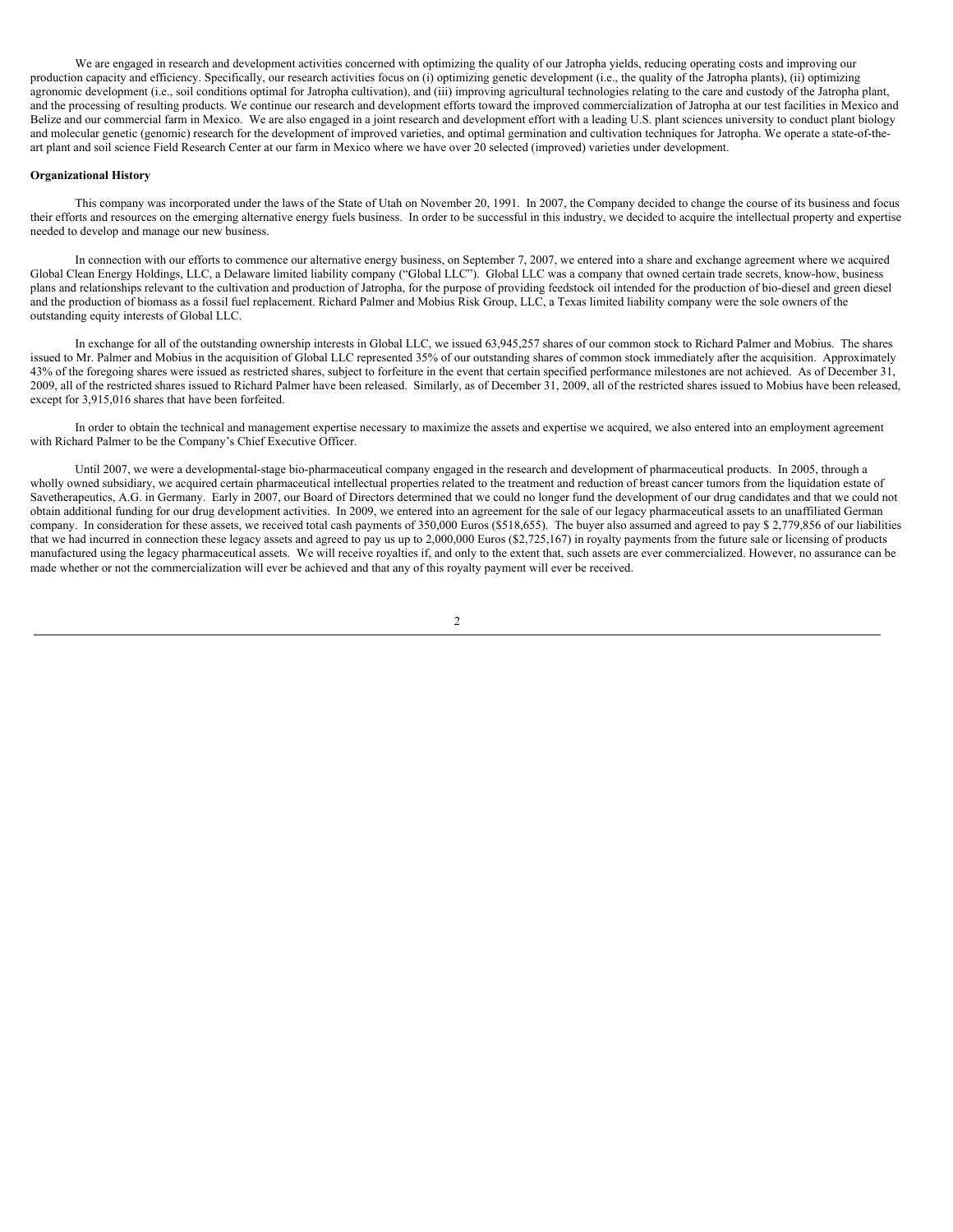Our principal executive offices are located at 6033 W. Century Blvd, Suite 895, Los Angeles, California 90045, and our current telephone number at that address is (310) 641-4234. In 2008 we changed our name to "Global Clean Energy Holdings, Inc." to reflect our energy agricultural business. We maintain a website at: www.gceholdings.com. Our annual reports, quarterly reports, current reports on Form 8-K and amendments to such reports filed or furnished pursuant to section 13(a) or 15(d) of the Securities and Exchange Act of 1934, as amended (the "Exchange Act"), and other information related to this company are available on our website as soon as we electronically file those documents with, or otherwise furnish them to, the Securities and Exchange Commission. Our Internet website and the information contained therein, or connected thereto, are not and are not intended to be incorporated into this Annual Report on Form 10-K.

#### **Recent Developments**

On March 30, 2010, the Company entered into a Stock Purchase Agreement with two accredited investors pursuant to which we issued and sold 25,000,000 shares of our common stock at a price of \$0.02 per share, for an aggregate purchase price of \$500,000.

In March 2010, through our existing joint venture, we acquired approximately 3,700 acres of additional land that is contiguous to our existing 5,149-acre farm for the development of second Jatropha farm. We expect that this land will be substantially prepared and planted by the end of 2010. For additional information about this second Mexican farm, see "Item 2 – Properties," below.

### **Business Operations**

We are an energy agri-business with international development and operations capabilities. We maintain in-house staff for the development, management, cultivation, production and distribution of plant-based feedstock used to offset fossil fuels. Our business plan and current principal business activities include the planting, cultivation, harvesting and processing of Jatropha to generate seed oils and biomass for use in the bio-fuels industry, including the production of bio-diesel and green diesel. Our vision and strategy is to grow and expand our farming and processing business to the level where economies of scale and our methods of operations allow us to generate significant profits without the need of subsidies. The processes and procedures we employ to plant and cultivate Jatropha for our business are being continually refined in order to produce a "best practices" of Jatropha farm operations. By focusing on improving our Jatropha operations and the technology we apply to our operations, we plan to operate economically sustainable Jatropha farms (i.e. without use of subsidies), which can replace fossil fuels at a cost below US\$42 per barrel or \$1.00 per gallon. By continuing to invest in leading edge genetic and agronomic (soil) research and development, we are confident that we will develop high-yielding Jatropha trees that deliver renewable energy feedstock into the market at very competitive prices.

Our strategy is to leverage our farming and energy knowledge, experience and capabilities through the following means:

*Company Owned Farms -* We have two farms that are classified as "Company Owned" farms; one in Belize and one in Mexico. The Belizean farm is located in Teakettle, Cayo, Belize. It is located on riverfront property that we own. The farm has an operating nursery capable of producing high quality seedling and rooted cuttings. The older trees are producing fruit and seeds. The seeds are of propagation quality and command a premium price in the market. The second farm is located in Tebec, Mexico, which is approximately 10 kilometers south of Merida, Mexico. It is located on leased land. The Tebec farm is our oldest research and development center, which has been in operations for almost four years, where we have propagated dozens of varieties of Jatropha, collected from all over the world, including Mexico, Central America, Africa, India, Southeast Asia, Indonesia, South America and the Caribbean. The Tebec farm is fully irrigated and provides a perfect research area for the propagation of Jatropha on marginal land.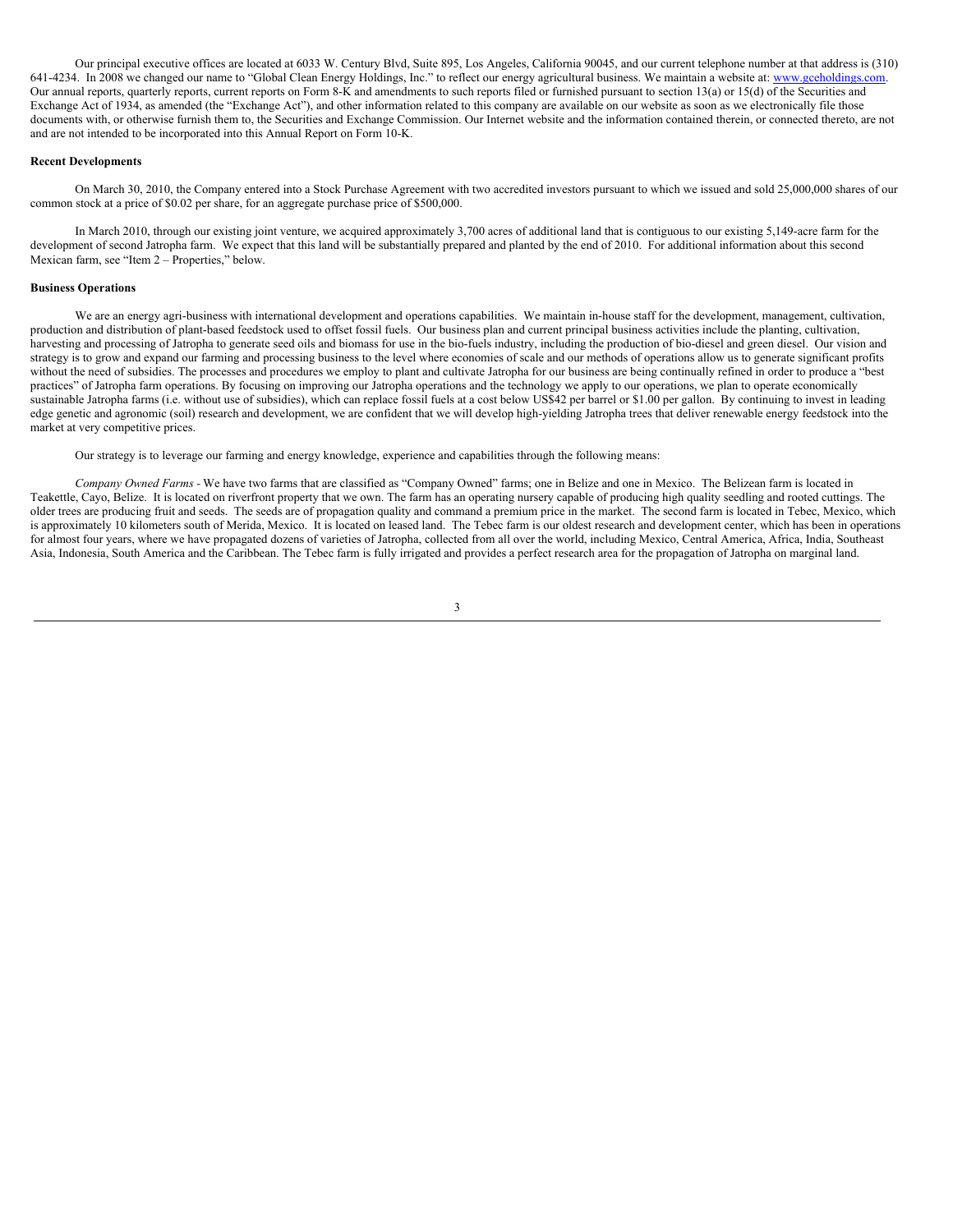For additional information regarding our operations on farms that we own, see "Jatropha Farming Operations—Belize," below.

*Partnership Farms Owned Via Joint Ventures*. We currently own two farms through joint venture arrangements with third party financing sources. Our farm in Mexico is our largest farm with approximately 5,149 acres of land near Tizimin, Mexico. The entire farm has been prepared and planted with almost 4.0 million Jatropha trees. All the necessary roads and other support infrastructure have been developed on the farm. In addition, we have acquired and installed seed oil extraction equipment on-site to extract oil from the harvested seeds. We are currently in production and "crude Jatropha oil" (CJO) and biomass are now being produced on site. Sales up to this point have primarily consisted of seeds for propagation, and oil and biomass for testing by potential customers, although we anticipate that we will eventually sell CJO and biomass in commercial quantities from this farm.

In March 2010 we acquired approximately 3,700 acres of additional land that is contiguous to this farm for the development of our second farm. We expect that this land will be substantially prepared and planted by the end of 2010.

For additional information regarding our joint venture operations, see "Jatropha Farming Operations—Tizimin--Mexico Farm," below.

*Jatropha Farm Development and Management Services.* The company currently provides development and management services to unaffiliated companies and individuals who are planning the development and implementation of Jatropha farms. These services are provided on a fee-for-service basis and generally begin with feasibility studies, and are often followed by management contracts that provide us with the ability to develop and operate these farms on a go-forward basis. During the fiscal year ended December 31, 2009, we provided such services in connection with three planned Jatropha projects worldwide. Our plan is to substantially increase the level of development and management services that we provide as a means of generating near-term revenue and profits, and to allow us to fund the continued expansion of our technical services team.

*Contract Jatropha Farms*. We have established a strategy and the processes to allow us to contract the farming operation on non-company owned farms, which are near our core farms, to third party farmers. The farmers will farm their own land under our direct supervision, utilizing our "best practices" Jatropha cultivation processes with the support of our technical services team of agri-business professionals. This program will allow us to expand our business while still ensuring success. We have not yet entered into any agreements under this format.

*Franchise Jatropha Farms*. The Company has established a program for offering franchise operations for Jatropha Farms. This program consists of all of the necessary programs and procedures to establish and operate a Jatropha farm profitably. The program also entails establishing and providing methods to obtain all necessary equipment and supplies. The Company is in discussions with several parties, but as of this filing, no franchise agreements have been executed.

Our core activities consist of planting, cultivating, harvesting and processing of Jatropha feedstock to generate seed oils and biomass for use in the bio-fuels industry, including the production of bio-diesel and other high value bio-fuels. Bio-diesel is a diesel-equivalent, processed fuel derived from biological sources (such as plant oils), which can be used in diesel engines and as a replacement for fuel oil. The term "bio-fuels" refers to a range of biological based fuels including bio-diesel, green diesel, synthetic diesel, ethanol and biomass, most of which have environmental benefits that are the major driving force for their introduction. Using bio-fuels instead of fossil fuels reduces net emissions of carbon dioxide and other green house gases, which are associated with global climate change. Bio-fuels further the concept of energy independence and environmental responsibility, while generating new jobs. This creates social, environmental and economic gain from the production, distribution and end use of bio-fuels. As the world consumes larger volumes of fossil fuels, and further depletes the supplies of such fossil fuels, alternate sources of energy need to be developed to support both developed and developing economies.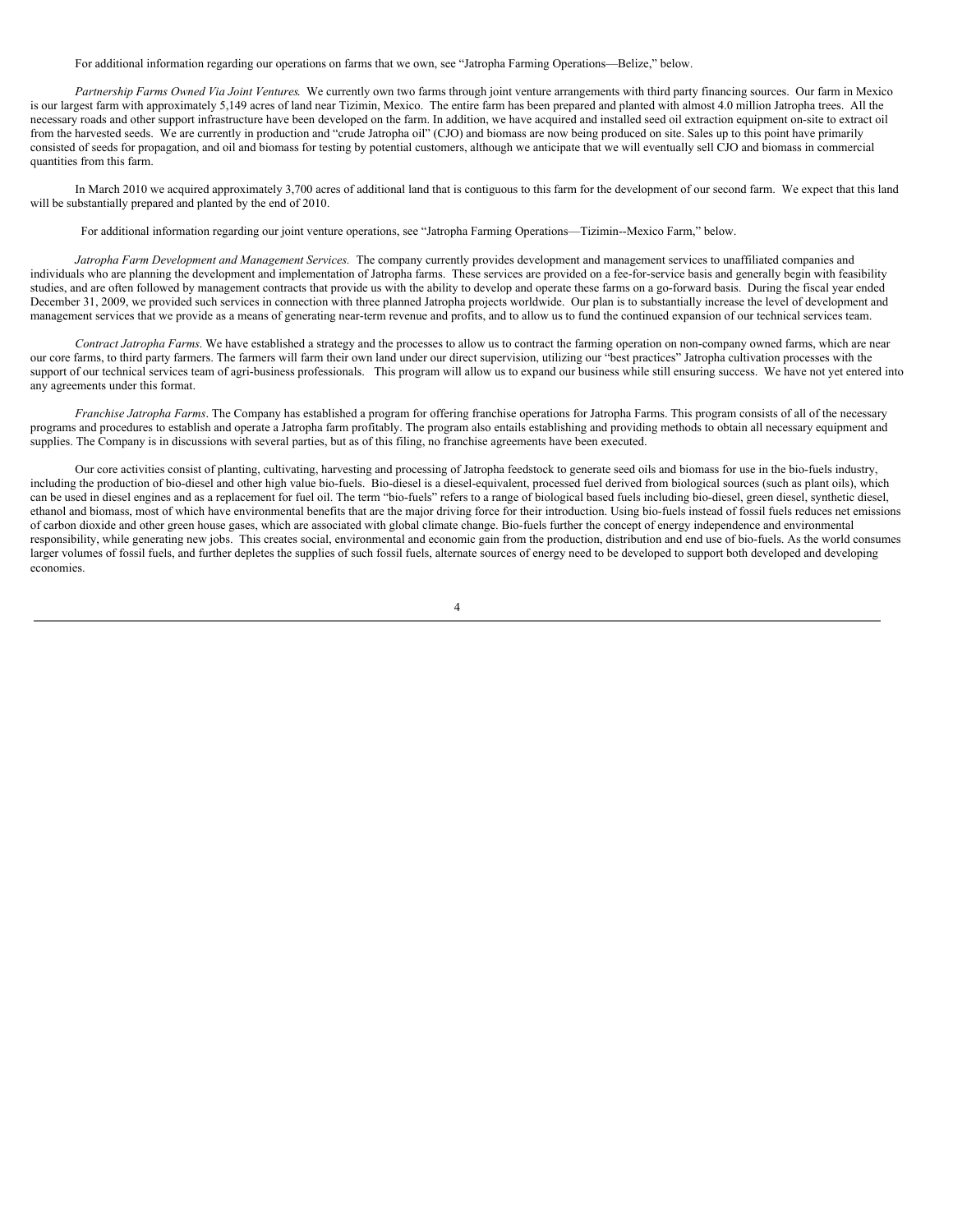In addition to producing and selling feedstock to generate seed oils and biomass for use as bio-diesel, we also plan to generate carbon credits under the 1997 Kyoto Protocol to the United Nations Framework Convention on Climate Change, which carbon credits we can sell to third parties. This Kyoto Protocol has created a worldwide carbon credit trading market where sellers sell their excess carbon credits and buyers purchase the carbon credits they need to meet their greenhouse gas reduction requirements. Our plantation activities are anticipated to generate a significant amount of such carbon credits that we plan to sell to third parties.

We have identified the *Jatropha curcas* plant as our primary feedstock for producing bio-diesel and other bio-fuels. The Jatropha plant is a perennial tree that produces an inedible fruit with large seeds containing a high percentage of high quality inedible oil. The entire fruit, including the seeds, has excellent properties necessary for the production of bio-fuels or as a direct replacement for fossil fuels. Our plan is to utilize the entire fruit of the Jatropha plant for bio-fuel production, including the oils produced from the fruit, as well as the hull, seed cover, seed oil and seed cake (press cake).

We have identified strategic locations in North America, the Caribbean, Central America and South America ideally suited to our Jatropha planting, cultivation, harvesting and processing activities. These locations have been selected for a number of key strategic reasons, including proximity to large ports for logistics purposes, relatively stable democratic governments, favorable trade agreements with the United States, low-cost land, reasonably priced labor, favorable weather conditions and acceptable soil conditions. As described below, to date we have acquired farm properties in the Yucatan, Mexico, and in Teakettle, Belize, on which we have commenced planting Jatropha. Further, as described below, we maintain a 75-acre facility in Tebec – Mexico, where we conduct research and development activities focusing on plant genetics, soil sciences, plant breeding and other related activities. We are also in the process of acquiring additional farms in the Yucatan on which to plant Jatropha and currently anticipate that we will double our land holdings in Mexico during the current 2010 fiscal year. We continue to study and identify optimal Jatropha varieties, as well as ideal growth conditions, in order to maximize our output of Jatropha fruit and seed oil.

Our business plan also includes the expansion of our seed oil extracting facility in which we extract the "crude Jatropha oil" ("CJO") from the Jatropha seed, and collect the remaining biomass for sale to interested buyers. We have not yet identified a location for the expanded seed oil extracting facility; however, we plan to locate the facility relatively close to the ultimate end user of the biomass in order to minimize the costs and logistics of transporting the biomass to prospective buyers.

We anticipate that our primary focus will continue to be in the feedstock oil market, and we will continue expanding our operations, primarily in the areas of planting, harvesting and sale of feedstock oil to end users in the energy industry for production of bio-diesel and other bio-fuels. In the short term, as we develop our Jatropha farms and prepare for our initial large-scale harvest of Jatropha seeds, we expect to generate short-term revenues through the sale of Jatropha seeds for germination, through forward sale contracts for feedstock oil and biomass to be produced at our facilities, through the forward sale of carbon offset credits and through our development and management services. We are also having active discussion with firms that have a non-fuel use for Jatropha oil for such things as the production of candles, "green chemicals" and "green plastics." Although we may engage in such ancillary sales, sales for these purposes are not expected to constitute a major source of future revenues.

Our board, management, employees, partners, technical advisors and consultants are senior energy, agricultural and business professionals with extensive experience in the energy and bio-fuels market, the production of bio-diesel, in the renewable energy sector in general, in agriculture and in general business. Accordingly, we have the resident expertise to provide development and management services to other companies regarding their bio-fuels and/or feedstock development operations, on a fee for services basis. As described below, we currently provide such bio-fuel consulting services in locations that are not directly competitive to our existing or planned sites.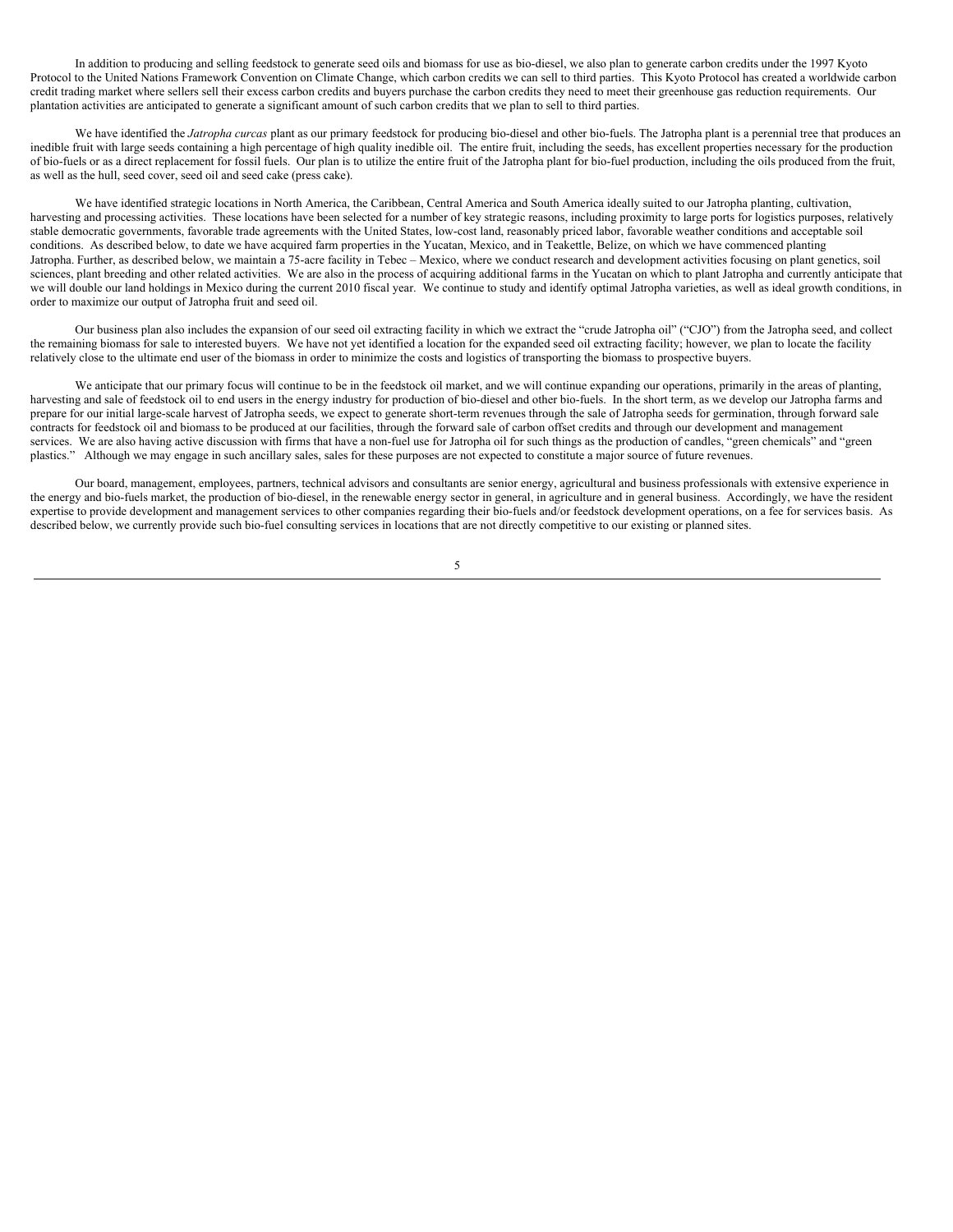#### *Jatropha Farming Operations*

Tizimin – Mexico Farm. Effective April 23, 2008, we entered into a limited liability company agreement for GCE Mexico I, LLC, a Delaware limited liability company ("GCE LLC"), with six other unaffiliated investors. GCE LLC was organized primarily to acquire 2,000 hectares (approximately 5,149 acres) of land, directly or through subsidiaries, located in Tizimin, in the State of Yucatan in Mexico to be used primarily for the (i) cultivation of *Jatropha curcas*, (ii) the marketing and sale of the resulting fruit, seeds, or pre-processed crude Jatropha oil, whether as bio-diesel feedstock, biomass or otherwise, and (iii) the sale of carbon value, green fuel value, or renewable energy credit value (and other similar environmental attributes) derived from activities at this Jatropha farm. In March 2010, GCE LLC acquired approximately 3,700 acres of additional land that is contiguous to our existing 5,149-acre farm for the development of a second Jatropha farm. GCE LLC acquired each of the Jatropha farms through a Mexican subsidiary in which GCE LLC owns a 99% interest, and we own a 1% interest.

Since the acquisition of the approximately 2,000 hectares of uncultivated land, we have developed a commercial seedling and cutting nursery on the site, and all of the land has now been cleared and improved and planted. We have completed planting on all the land that we plan to plant on this site except the areas under the nursery which will be planted once the nursery is no longer needed for seedling or rooted cutting production. We maintain a series of biological corridors and conservation areas on this land to protect the local species of flora and fauna. All the necessary roads and other infrastructure have been developed on the farm. In addition, we have acquired specialty equipment to improve the rate of land preparation and planting on the Jatropha farm. We have begun harvesting seeds from the Jatropha trees that we planted at this farm in 2008 and early 2009, which we are using for our own expansion; we are selling the balance of these seeds to third parties for propagation. We anticipate that the first material harvest of this farm will occur in the third quarter of 2010, and that we will, at that time, commence extraction of commercial quantities of Jatropha oil from the harvested fruit (seeds).

We currently own 50% of the issued and outstanding common membership units of GCE LLC. The remaining 50% in common membership units were issued to the third party investors. (This company and the other members of GCE LLC holding the common membership units are collectively referred to as "Common Members.") Through March 31, 2010, our investors (the "Preferred Members") have contributed a total of \$6,643,000 to GCE LLC. The Preferred Members will continue to fund the ongoing operation in accordance with the approved annual budgets provided by management. This funding will continue until the Jatropha farm generates adequate funds to sustain operations, which is expected to occur by the end of calendar year 2010. The Preferred Members are entitled to a preferential return on their investment.

The two Preferred Members also directly funded the purchase by GCE LLC of the approximately 5,149 acres of land in the State of Yucatan in Mexico by making a \$2,051,282 loan to pay the purchase price of that land. The land was acquired in the name of GCE LLC's Mexico subsidiary and is secured by a mortgage in the amount of \$2,051,282 in favor of the Preferred Members. The mortgage bears interest at the rate of 12% per annum, and interest is required to be paid quarterly. However, GCE LLC has agreed that interest shall accrue until such time as there is sufficient cash flow to pay all accrued interest. The entire mortgage, including any unpaid interest, is due April 23, 2018.

GCE LLC is managed under the supervision of a board of directors comprising four members, two of whom we have appointed, and two of whom were appointed by the Preferred Members. However, as the manager of the joint venture, GCEH manages the day-to-day operations of GCE LLC and the operations in Mexico.

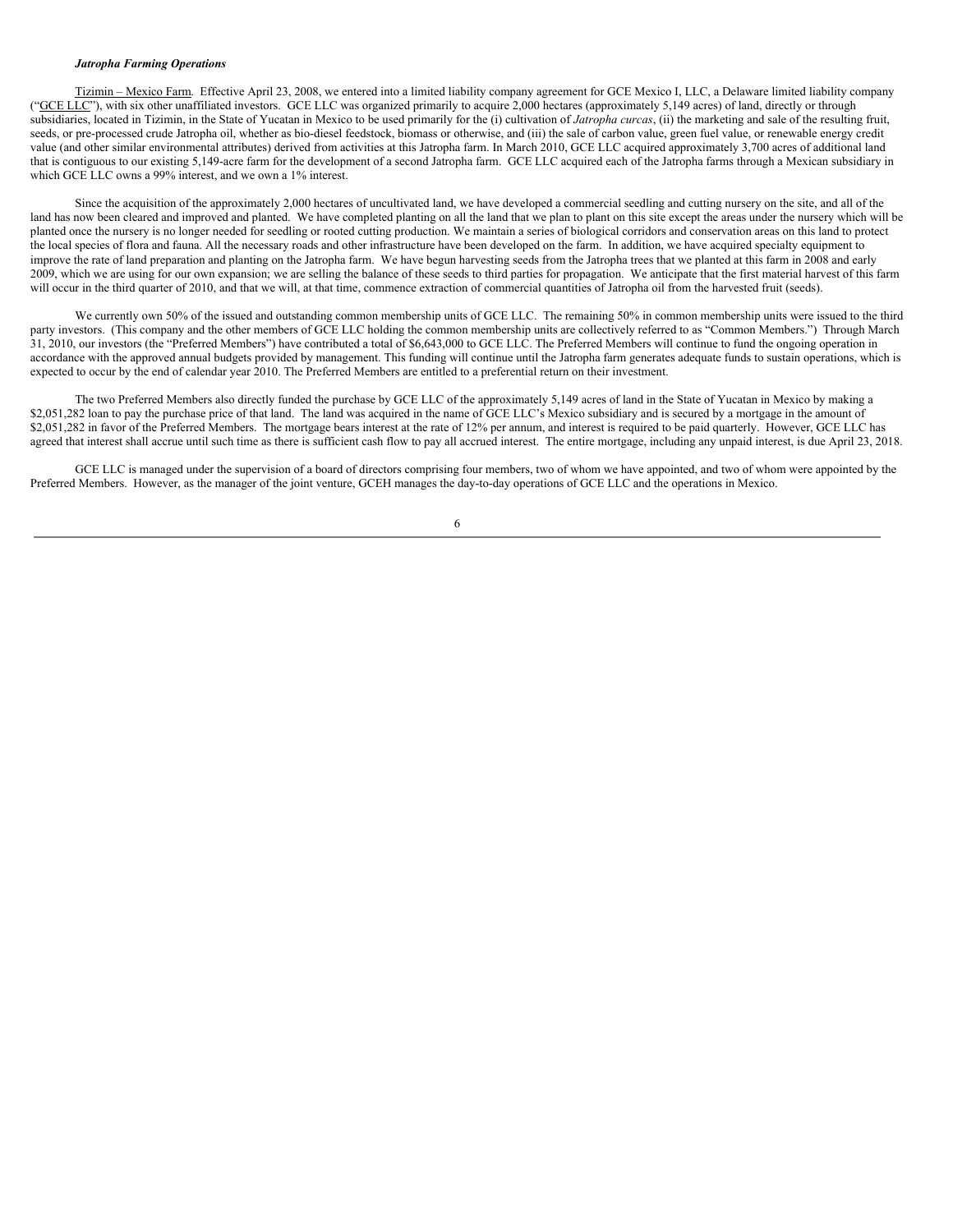Belize. On July 2, 2009, we closed a Stock Purchase Agreement with the four shareholders of Technology Alternatives Limited, a company formed under the laws of Belize ("TAL"), pursuant to which we agreed to purchase all of the issued and outstanding shares of TAL. As a result, we acquired an existing Jatropha farm in subtropicaBelize, Central America, which currently is producing Jatropha. In connection with the acquisition, certain payables to the former shareholders of TAL were renegotiated and converted into promissory notes in the aggregate principal amount of \$516,139 Belize Dollars (US \$268,036 based on exchange rates in effect at July 2, 2009 and US \$265,502 based on exchange rates in effect at December 31, 2009). These notes payable to shareholders were interest free through September 30, 2009, and then bear interest at 8% per annum through the maturity date. The notes are secured by a mortgage on the land and related improvements. The notes, plus any related accrued interest, were originally due on December 29, 2009, but the due date has been extended to June 28, 2010.

The Belizean farm is located in Teakettle, Cayo, Belize. It comprises approximately 400 acres of prime land with approximately 1.0 mile of river frontage. The farm has an operating nursery capable of producing high quality seedling and rooted cuttings. The farm has been planted in four stages over the past three years with a derivative of the Cape Verde variety of Jatropha that was further developed in the Caribbean and imported into Belize. The Jatropha trees are of varying ages and have been planted in a number of configurations to promote maximum growth and to further develop planting, inter-cropping and automated harvesting techniques. The older trees are all producing fruit and seeds. The seeds are of propagation quality and command a premium price in the market. We are currently selling the seeds produced at this location for propagation.

Mexico Research Facility. The Company established a 75-acre research facility close to our Mexican corporate offices in Merida. The purpose of the facility is to gather and maintain a Jatropha genetic bank for breeding stock to optimize our research efforts in conjunction with a leading US plant sciences university. The goal is to develop an improved variety of Jatropha that yield larger quantities of seeds, higher oil content per seed and higher resistance to cold climates, pests and diseases. This will support our stateof-the-art field research center at our farm near Tizimin.

### *Principal Products*

The *Jatropha curcas* plant will continue to be our primary agricultural focus for the foreseeable future. The Jatropha plant is a perennial, inedible tree, and all of its byproducts can be used for fuel and biomass energy production. It is a very efficient tree that produces high quality seed oil and high-energy content biomass. We expect our principal products to include the bio-fuels oil feedstock and biomass derived from the cultivation and processing of the Jatropha plant. In addition, we expect to generate revenues from the sale of carbon credits earned from our agricultural operations.

### *Bio-fuels Oil Feedstock*

The feedstock oil needed for the production of bio-diesel and green diesel that is currently available on the market today is primarily supplied from edible plant seed oils including soy, canola (rapeseed) and palm. There are other types of feedstock utilized including animal fats and recycled cooking grease, but they make up a small portion of the market supply. Our primary source of bio-fuels feedstock will be from the oil produced from the Jatropha plant. One advantage of the Jatropha plant is that its oil and meal is inedible, and the cultivation of the plant, which will primarily be for use in the bio-fuels industry, does not compete for resources with other crops grown primarily for food consumption.

#### *Biomass Feedstock*

The Jatropha plant produces a fruit (about the size of a walnut) containing three large seeds that contain 32%-38% oil content by weight. The non-oil components of the fruit, which represents 62-68% of the total fruit, contains high energy biomass (carbon values) that is an excellent source of feedstock for a number of energy producing processes including direct combustion, gasification, power production, and cellulostic ethanol (alcohol) production. Fifty percent of the energy in the Jatropha seed resides in the biomass.

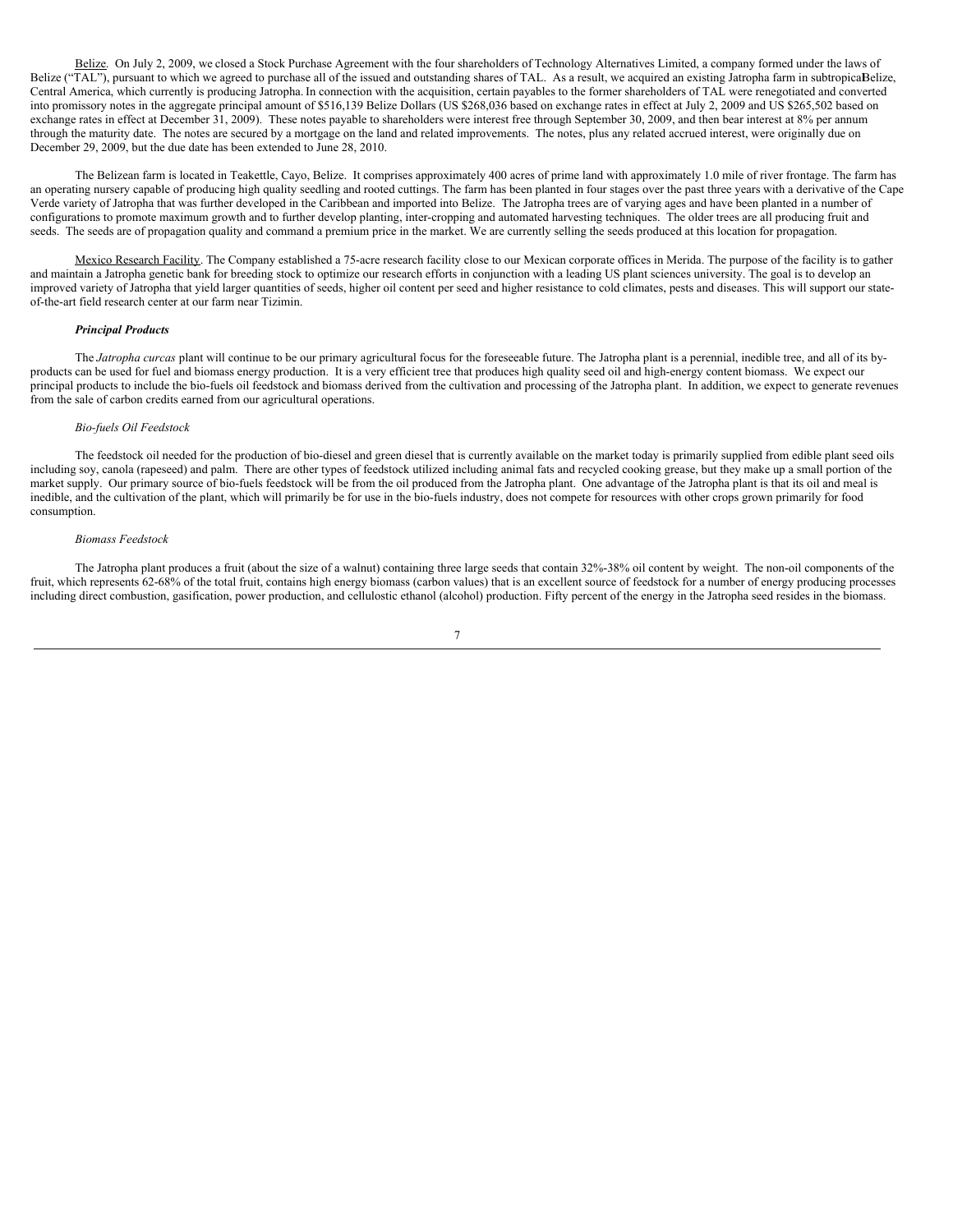#### *Carbon Credits*

Bio-fuels production and use is a very effective means to reduce both local and global pollution from emissions that cause climate change. Growing trees and plants that sequester carbon from the atmosphere and burning bio-fuels offset the production of greenhouse gasses resulting from the consumption of petroleum or other fossil-based fuels. Many bio-fuels produce less pollution, including fewer quantities of CO2, NOx, SOx and PM10. Through the 1997 Kyoto Protocol to the United Nations Framework Convention on Climate Change (Kyoto Protocol), signatory countries are required to reduce their overall greenhouse gas emissions or carbon footprint. As of November 2007, 174 parties are signatories to and have ratified the Kyoto Protocol. The United States of America is not a signatory to the Kyoto Protocol. Signatory countries require local industry and other local energy end-users to either reduce their greenhouse gas emissions, or purchase greenhouse gas emission credits (carbon credits). This requirement has created a worldwide "Carbon Credit Trading Market" where sellers sell their excess carbon credits and buyers purchase the carbon credits they need to meet their greenhouse gas reduction requirements. The development of agricultural-based energy projects may produce carbon credits through the sequestration (storing) of carbon by the growing of trees and plants, or by the offset of other sequestered carbon. Selling carbon credits represents potential additional revenue that will help to offset capital requirements for our plantation and other development activities.

In our case, Certified Emission Reductions (CERs) may be generated through Clean Development Mechanism projects in non-Annex 1 nations, which include Mexico, the Caribbean, Central and South America. Our current business plan contemplates the cultivation of multiple 20,000-hectare Jatropha energy farms. Assuming full maturity of a 20,000-hectare Jatropha farm, we have calculated that we will generate more than 250,000 metric tons of sellable carbon credits annually. This will come from the offset of use of fossil fuels. If we include the potential to use the Jatropha trees as a carbon sink, we estimate this will increase the sellable carbon credits to over 350,000 metric tons per year.

### *Technology*

We do not currently possess any patentable technology relating to our operations in the feedstock and bio-fuels market. However, we are currently engaged in research and development activities concerned with optimizing the quality of our Jatropha yields, reducing operating costs and improving our production capacity and efficiency. These research and development activities currently consist of plant biology and molecular genetic research, and are being conducted primarily through joint development activities with a leading U.S. plant and molecular sciences university. We continue to develop our procedures and Intellectual Property (IP) Sustainable Energy Farming Systems. It is expected that patentable technologies will result from our research activities; however, there can be no assurance that patentable technologies will be developed, or if they are developed, that we would be the sole owners of such patents.

Any technology we develop will be in three main categories: (i) plant and soil sciences, (ii) agricultural development, and (iii) material processing and end use applications. Such technologies developed are expected to assist in reducing costs, improving efficiency and allowing us to move the products higher in value creation.

#### *Market*

According to Organization of Oil Exporting Countries ("OPEC") and the US Department of Energy's Energy Information Administration ("EIA") estimates, the world demand for crude oil in 2008 was approximately 87.09 million barrels per day, with approximately 25% of that demand being diesel and fuel oil (distillate fuel oil). This equates to a global consumption of distillate fuel oil of approximately 21.8 million barrels per day, or 334.3 billion gallons per year. At a 5% blend with bio-diesel, the world market for biodiesel exceeds 16.7 billion gallons per year.

$$
8 \\
$$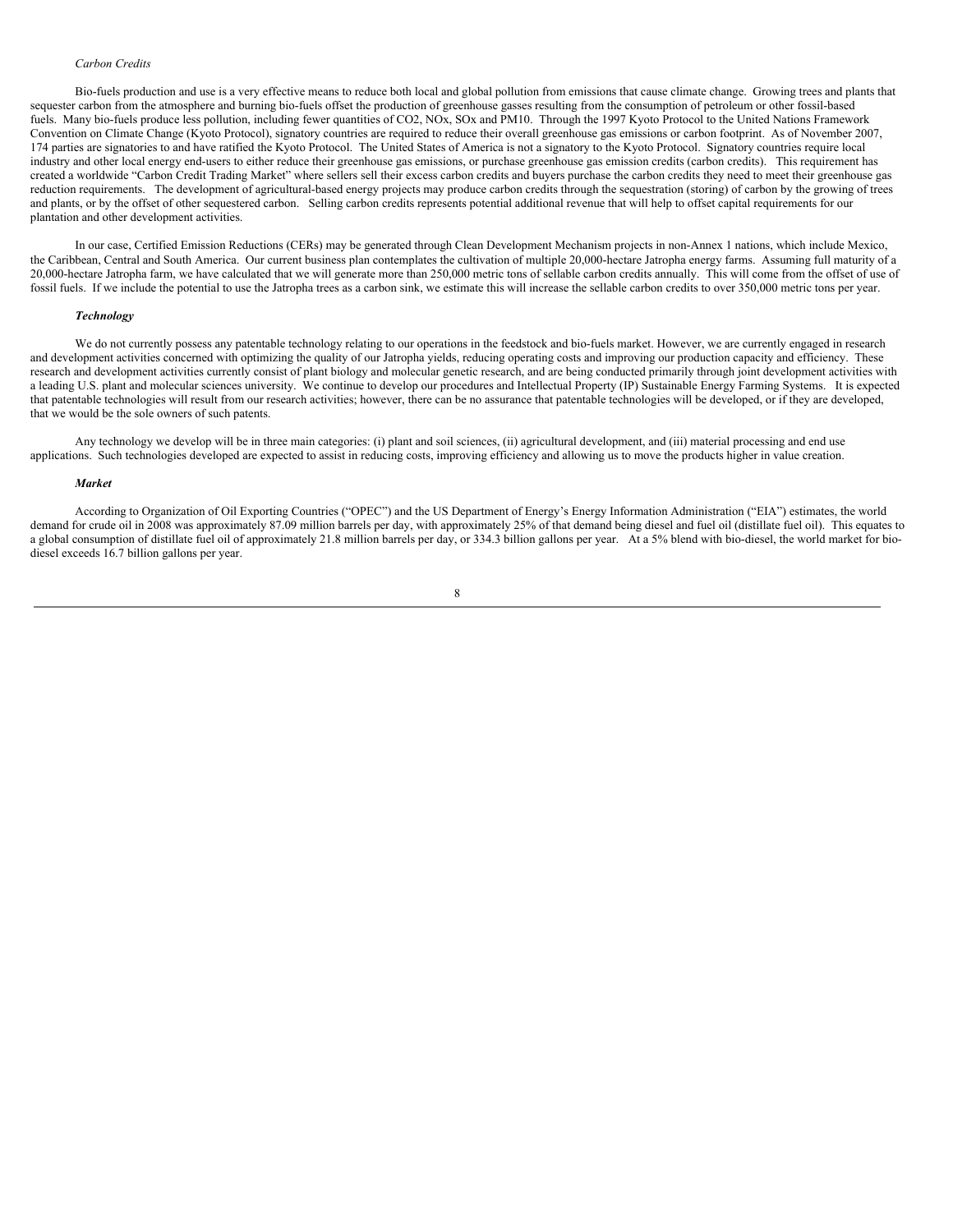U.S. distillate fuel oil consumption for 2005 was 4.12 million barrels per day, which equates to over 60 billion gallons of diesel and fuel oil consumed annually. At a 5% bio-diesel blend, the US bio-diesel market is over 3 billion gallons per year, which market we expect will continue to grow.

In 2004, U.S. bio-diesel refineries produced approximately 30 million gallons of neat (100%) bio-diesel fuel. In 2005, U.S. refineries produced approximately 75 million gallons, in 2006 approximately 250 million gallons were sold, in 2007 450 million gallons were sold and in 2008, due to increased feedstock costs, US refinery production was below 25% of its 1.5 billion capacity.

Our primary market is the direct sale of Jatropha feedstock oil for bio-diesel production and biomass energy production, and the sale of carbon credits we generate from our agricultural operations. Our primary customers are refiners of bio-diesel. We estimate that there are approximately 165 bio-diesel plants in the United States alone, which can utilize up to 100% of our crude or refined Jatropha oil. However, we expect to generate our highest revenues and greatest margins from customers who have logistical capacity on a water port accessible from the Gulf of Mexico. This will reduce redundant transportation costs and allow us to ship large quantities economically. These customers have historically paid a higher price for feedstock oil, since the majority of feedstock oil supplies have been shipped from the Midwestern United States. We anticipate that our key customer profile will include well-financed, low-cost bio-diesel refiners.

Oil made from the seeds of the Jatropha plant has also recently been tested as an aviation fuel supplement by a number of airlines, including Air New Zealand, Japan Airlines, and Continental Airlines. The ability of Jatropha oil to replace kerosene-based jet fuel is being studied to reduce the aviation world's dependence on high-pollution crude oil.

As our business develops, we expect to utilize some distributors for sale of the Jatropha feedstock oil and the biomass by-products that we will produce.

#### *Environmental Impact*

Bio-fuels, including bio-diesel, have environmental benefits that are a major driving force for their introduction. Using bio-fuels instead of fossil fuels reduces net emissions of carbon dioxide and other greenhouse gasses, which are associated with global climate change. Bio-fuels are produced from renewable plant resources that "recycle" the carbon dioxide created when bio-fuels are consumed. Life-cycle analyses consistently show that using bio-fuels produced in modern facilities results in net reductions of greenhouse gas carbon emissions compared to using fossil fuel-based petroleum equivalents. These life-cycle analyses include the total energy requirements for the farming and production of the biomass resource, as well as harvesting, conversion and utilization. Bio-fuels help nations achieve their goals of reducing carbon emissions. Bio-fuels burn cleanly in vehicle engines and reduce emissions of unwanted products, particularly unburned hydrocarbons and carbon monoxide. These characteristics contribute to improvements in local air quality. In a life-cycle study published in October 2002, entitled "A Comprehensive Analysis of Bio-diesel Impacts on Exhaust Emissions, 2002," the U.S. Environmental Protection Agency ("EPA") analyzed bio-diesel produced from virgin soy oil, rapeseed (canola) and animal fats. The study concluded that the emission impact of bio-diesel potentially increased NOx emissions slightly while significantly reducing other major emissions.

#### *Competition*

Although there are a number of producers of bio-fuels, few are utilizing non-edible oil feedstock for the production of bio-diesel. The following table lists the companies we are aware of that are cultivating Jatropha for the production of bio-diesel: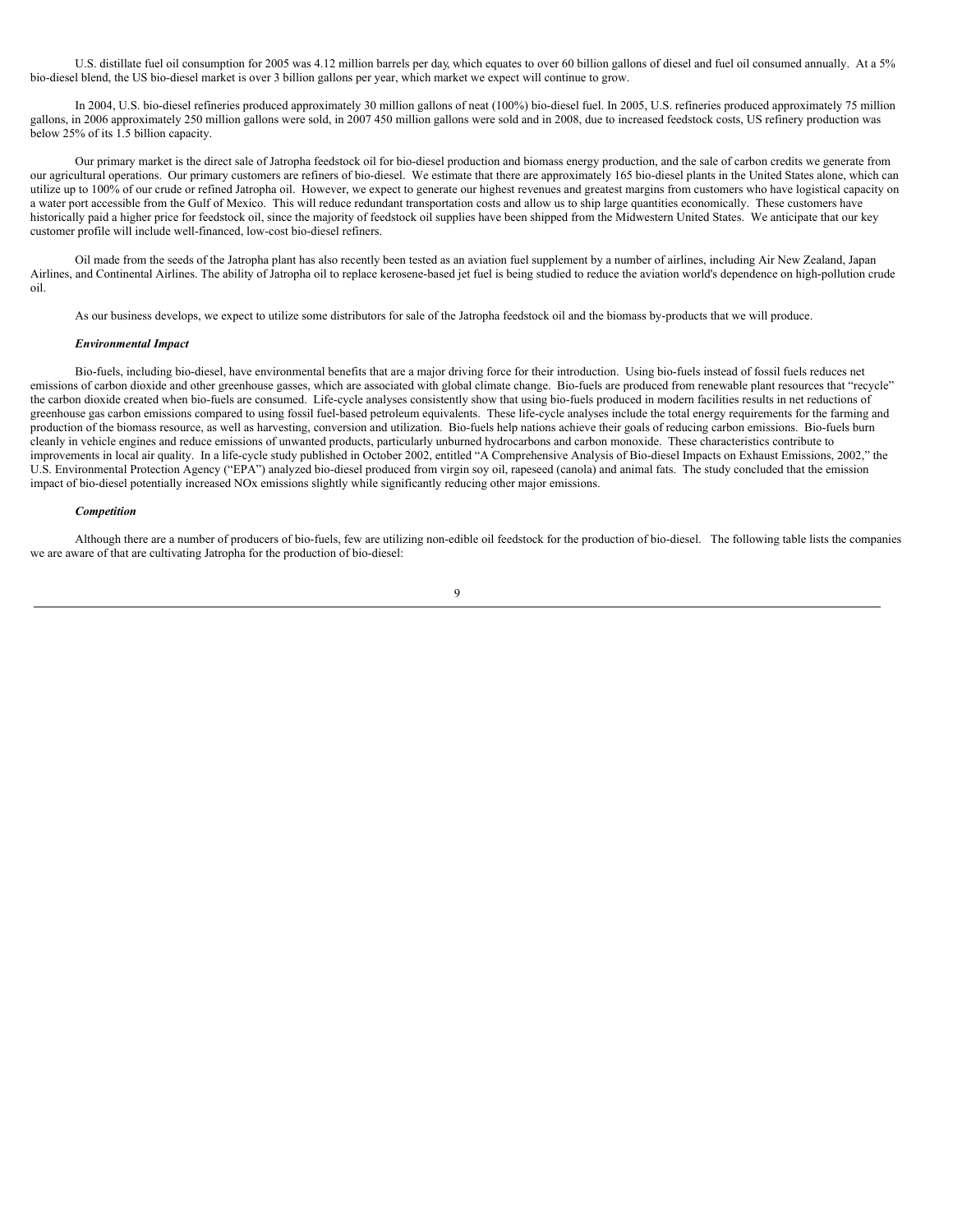| Valero                                   | Invested in a Australian Jatropha farming operation and has entered into offtake agreement s to purchase the resultant CJO.                                                                                                                                                                                                                                                                                                                                                                                                                                                                                                                                                                                                                                           |
|------------------------------------------|-----------------------------------------------------------------------------------------------------------------------------------------------------------------------------------------------------------------------------------------------------------------------------------------------------------------------------------------------------------------------------------------------------------------------------------------------------------------------------------------------------------------------------------------------------------------------------------------------------------------------------------------------------------------------------------------------------------------------------------------------------------------------|
| Van Der Horst Corporation<br>(Singapore) | Building a 200,000-tpy bio-diesel plant in Juron Island in Singapore that will eventually be supplied with Jatropha from plantations it<br>operates in Cambodia and China, and possible new plantations in India, Laos and Burma.                                                                                                                                                                                                                                                                                                                                                                                                                                                                                                                                     |
| Mission Biofuels (Australia)             | Hired Agro Diesel of India to manage a 100,000-heactare Jatropha plantation, and a contract-farming network in India to feed its<br>Malaysian and Chinese bio-diesel refineries. Mission Biofuels has raised in excess of \$80 million to fund its operations.                                                                                                                                                                                                                                                                                                                                                                                                                                                                                                        |
| D1 Oils (UK)                             | As of June 2007, together with its partners, D1 Oils has planted or obtained rights to offtake from a total approximately 172,000 hectares<br>of Jatropha under cultivation worldwide. D1's Jatropha plantations are located in Saudi Arabia, Cambodia, Ghana, Indonesia, the<br>Philippines, China, India, Zambia, South Africa and Swaziland. In June 2007, D1 Oils and British Petroleum entered into a 50:50 joint<br>venture to plant up to an additional 1 million hectares of Jatropha worldwide. British Petroleum funded the first £31.75 million of the<br>Joint Venture's working capital requirements through a purchase of D1 Oils equity, and the total Joint Venture funding requirement is<br>anticipated to be £80 million over the next five years. |
| NRG Chemical Engineering<br>(UK)         | Signed a \$1.3 billion deal with state-owned Philippine National Oil Co. in May 2007. NRG Chemical will own a 70% stake in the joint<br>venture, which will involve the construction of a bio-diesel refinery, two ethanol distilleries and a \$600 million investment in Jatropha<br>plantations that will cover over 1 million hectares, mainly on the islands of Palawan and Mindanao.                                                                                                                                                                                                                                                                                                                                                                             |
| Note: 1 hectare $= 2.47$ acres           |                                                                                                                                                                                                                                                                                                                                                                                                                                                                                                                                                                                                                                                                                                                                                                       |

We believe there is sufficient global demand for alternative non-edible bio-fuel feedstock to allow a number of companies to successfully compete worldwide. In particular, we note that we are the only U.S.-based public company producer of non-edible oil feedstock for the production of bio-diesel, which gives us a unique competitive advantage over many foreign competitors when competing in the U.S.

The price basis for our non-edible oil and biomass feedstock will be equivalent to other edible seed oil and biomass feedstock. We have not found any substantial effort towards the production of any other non-edible oil worldwide that could compete with Jatropha. With the growing demand for feedstock, and the high price of oil and bio-fuels, we anticipate that we will be able to sell our Jatropha oil and biomass feedstock profitability.

#### *Employees.*

As of December 31, 2009, we had 163 full time employees, contract employees and consultants. As business levels require and as capital resources permit, we will hire full-time employees to fulfill these functions. Neither this company, nor any of our subsidiaries is a party to any collective bargaining agreements.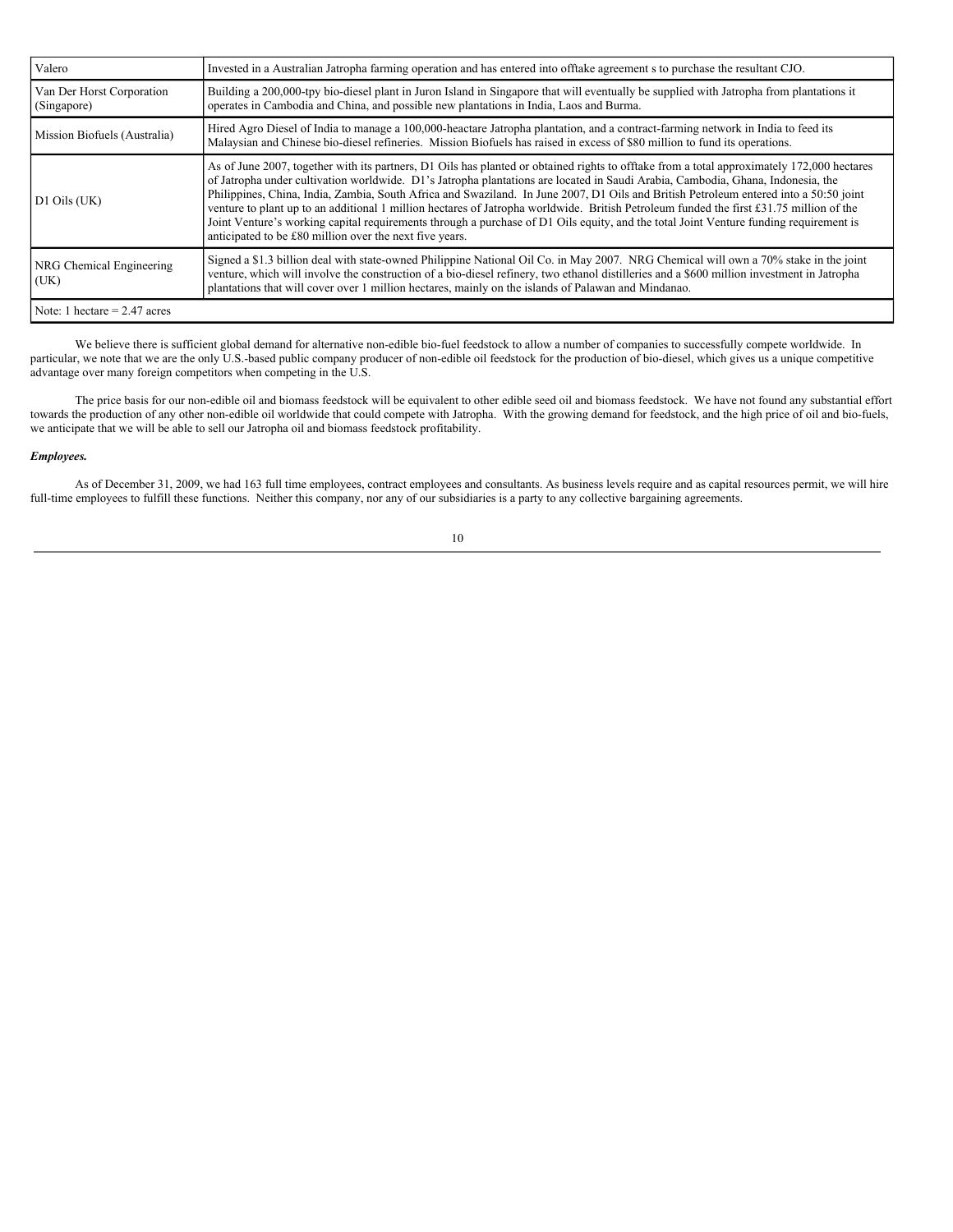### **ITEM 1A RISK FACTORS.**

An investment in our securities involves a high degree of risk. You should carefully consider the risks described below before deciding to invest in or maintain your investment in our company. The risks described below are not intended to be an all-inclusive list of all of the potential risks relating to an investment in our securities. If any of the following or other risks actually occur, our business, financial condition or operating results and the trading price or value of our securities could be materially and adversely *af ected.*

### **Risks Related To Our Business**

*We have operated at a loss and will likely continue to operate at a loss in 2010.*

We have operated at a loss since our inception. We incurred a net loss of \$1,708,000 for the year ended December 31, 2008, had an accumulated deficit of approximately \$26,308,000, and a working capital deficit of approximately \$4,986,000 as of December 31, 2009. Although we had net income for the fiscal year ended December 31, 2009 of \$2,238,000, that net income was solely the result of a \$3,299,000 gain that we recognized due to our sale of our SaveCream legacy medical asset. In addition, most of the gain we recognized from the sale of the SaveCream asset resulted from the liabilities that were released or assumed. In 2009, we incurred a loss from continuing operations of \$2,226,000. We are likely to continue to incur losses unless and until we are able to generate significantly more revenues from the sale of Jatropha products, the sale of carbon credits, or fees from development and management activities. Although we anticipated that our revenues from these sources will significantly increase during 2010 and thereafter, no assurance can be given that these revenues will be sufficient to generate net income in the future. Losses have had, and will continue to have an adverse effect on our stockholders' equity and working capital. Because of the numerous risks and uncertainties associated with our Jatropha operations, we are unable to predict when we may become profitable, if at all. If we do not become profitable or are unable to maintain future profitability, the market value of our common stock will be adversely affected.

#### It is not certain that we will have sufficient funds available to us to fund all of our operating expenses for 2010 and thereafter.

As of March 31, 2010, we believe that we will have sufficient cash available, and sufficient anticipated future revenues, to fund our anticipated working capital needs through 2010. However, our current liabilities still significantly exceed our current assets, and the amount of revenues that we expect to generate in 2010 from our Jatropha operations and other sources may not be sufficient to fund all of our working capital needs. In fiscal 2009, our sources of cash included reimbursement payments we received from GCE Mexico I, LLC, and management consulting fees we received for services we provided to third parties. In addition, we generated limited revenues from the sale of Jatropha seeds cultivated during fiscal 2009. While we expect to begin to generate additional revenues from the Jatropha crop to be harvested from our Tizimin farm during fiscal 2010 and thereafter, those revenues in 2010 will first be applied to our farm operating expenses, then, if there is any excess, to a return of our joint ventures' investment in these farms. Accordingly, we will not generate any revenues from our farm operations in 2010 that we can use to pay our current liabilities or to fund any capital expenditures for expansion. In addition, it is uncertain that any additional sources of cash (i.e., overhead reimbursement payments from our joint ventures, Jatropha sales from our Belize farm, and development and management fees) will be adequate to cover our operating expenses. In order to fund our long-term operations, we will have to complete a combination of the following: (i) enter into additional joint venture arrangements with third party investors interested in our Jatropha business, (ii) negotiate forward carbon credit sales agreements, and (iii) consummate future delivery Jatropha oil and/or biomass purchase contracts, (iv) sell and increasing amount of seeds for propagation from our Mexican and Belizean farms, and (v) provide fee-based development and management services and franchise services to third parties for farm development and management services.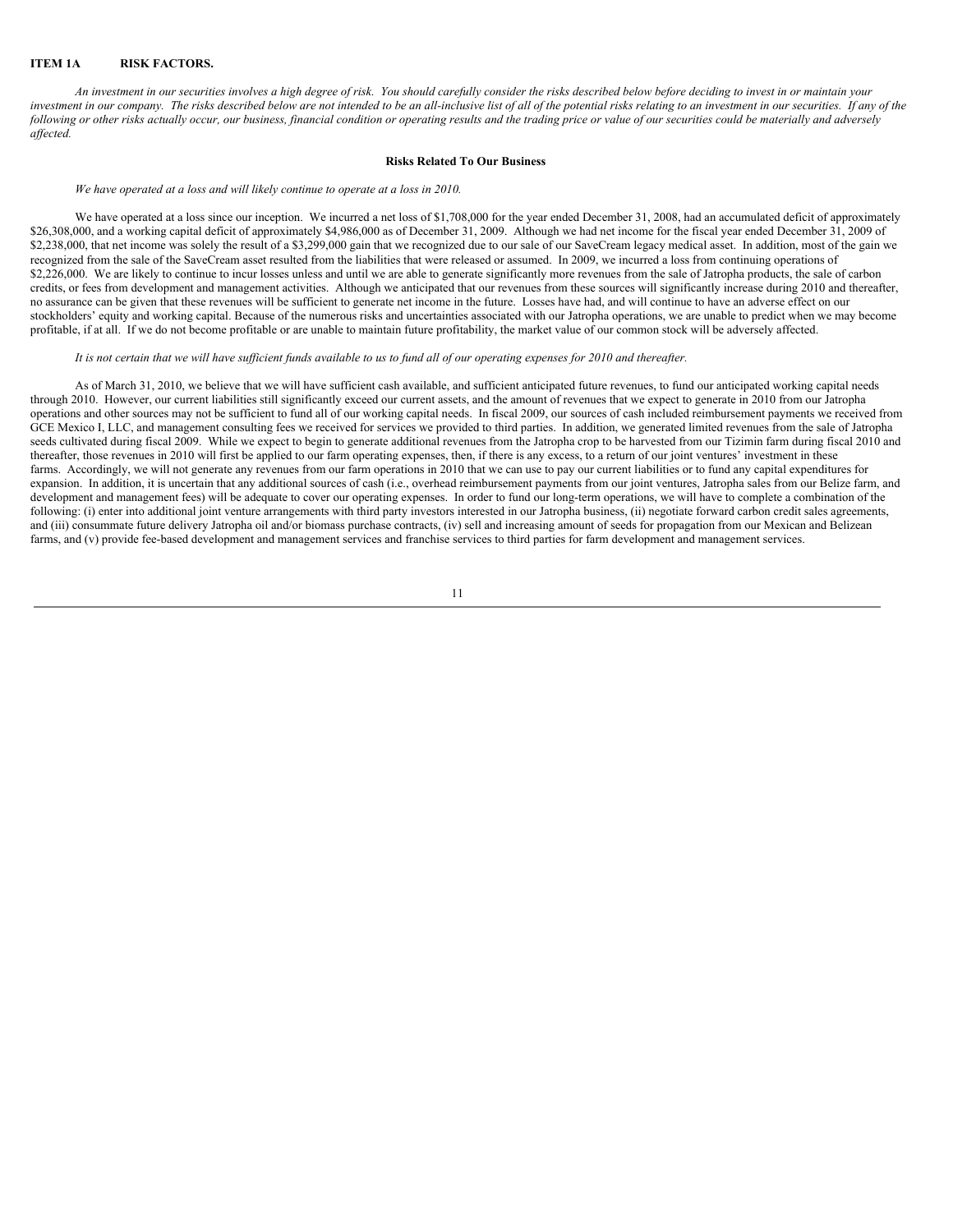We may need significant additional capital in order to fund our expansion and the implementation of our business plan, which we may be unable to obtain. If we do not receive additional funding, we may not be able to achieve our business plan of further developing our bio-fuels business and we may even be forced to reduce our future *operations.*

In addition to generating funds to cover our operating expenses, we will need a significant amount of additional funding in order to acquire and operate additional Jatropha farms and to otherwise implement our bio-fuels operations in accordance with our business plan. Our capital requirements for expanding our operations will be significant, and we do not currently have any of the funds that we expect to need for these purposes. Accordingly, we will need to obtain a significant amount of additional capital to continue to fund our operating expenses and to expand our Jatropha business. We have not identified the sources for the additional financing that we will require, and we do not have commitments from any third parties to provide this financing. Certain investors may be unwilling to invest in our securities since we are traded on the OTC Bulletin Board and not on a national securities exchange, particularly if there is only limited trading in our common stock on the OTC Bulletin Board at the time we seek financing. There is no assurance that sufficient funding through a financing will be available to us at acceptable terms or at all. Historically, we have raised capital through the issuance of debt and equity securities. However, given the risks associated with a new and untested bio-fuels business, the risks associated with our common stock (as discussed below), the worldwide financial crisis that has severely affected the capital markets, and our status as a small, unknown public company, we expect in the near future, we will have a great deal of difficulty raising capital through traditional financing sources. Therefore, we cannot guarantee that we will be able to raise capital, or if we are able to raise capital, that such capital will be in the amounts needed. Our failure to raise capital, when needed, and in sufficient amounts, will severely impact our ability to develop our Jatropha bio-fuels business. Any additional funding that we obtain in an equity or convertible debt financing is likely to reduce the percentage ownership of the company held by our existing security holders. The amount of this dilution may be substantial if the trading price of our common stock is low at the time of any financing from its current levels. There can be no assurance that financing will be available in amounts or on terms acceptable to us, if at all. If we are unable to obtain the needed additional funding, we will have to reduce or even totally discontinue our operations, which would result in a total loss to all of our shareholders.

#### We have limited operating history in the feedstock and bio-diesel industries, which makes it difficult to evaluate our financial position and our business plan.

Until 2007, we were a development stage bio-pharmaceutical company. During 2007, we terminated our operations as a bio-pharmaceutical company and commenced our current feedstock and biofuels operations. Since then, we have focused our efforts on developing the Jatropha Business, including, among other things, acquiring our own Jatropha farms, and cultivating Jatropha plants for the subsequent production and sale of Jatropha seeds, oil and biomass. Because our operations thus far have concentrated on growing our Jatropha business, and because the trees in our recently planted farms have not yet matured to the stage where they can produce large commercial quantities of seeds, we have had limited sales of Jatropha seeds, oil and by-products to date. Thus, we have little operating history as a feedstock/biofuels company on which a decision to invest in our company can be based. The future of our company currently is dependent upon our ability to successfully harvest, market and sell the Jatropha products that we expect will be generated by the end of 2010 and thereafter, and to otherwise implement our business plan in the Jatropha business. While we believe that our business plan, if implemented as conceived, will make our company successful in the long term, we have limited operating history against which we can test our plans and assumptions, and therefore cannot evaluate the likelihood of success.

### Our Jatropha Business is a new and highly risky business that has not been conducted on a similar scale in North America.

Our business plan calls for a large scale planting and harvesting of Jatropha plants, primarily outside of the United States, and for the subsequent production and sale of Jatropha oil (and other Jatropha byproducts) for use as a bio-fuel in Mexico and in the United States. In addition to all of the risks normally associated with developing a new line of business, we will be subject to certain risks unique to our Jatropha bio-fuels business, including the large scale production of plants that have not heretofore been grown in large scale farms in Mexico, logistical issues related to the oil and biomass produced at such farms, market acceptance, uncertain pricing of our products, developing governmental regulations, and the lack of an established market for our products.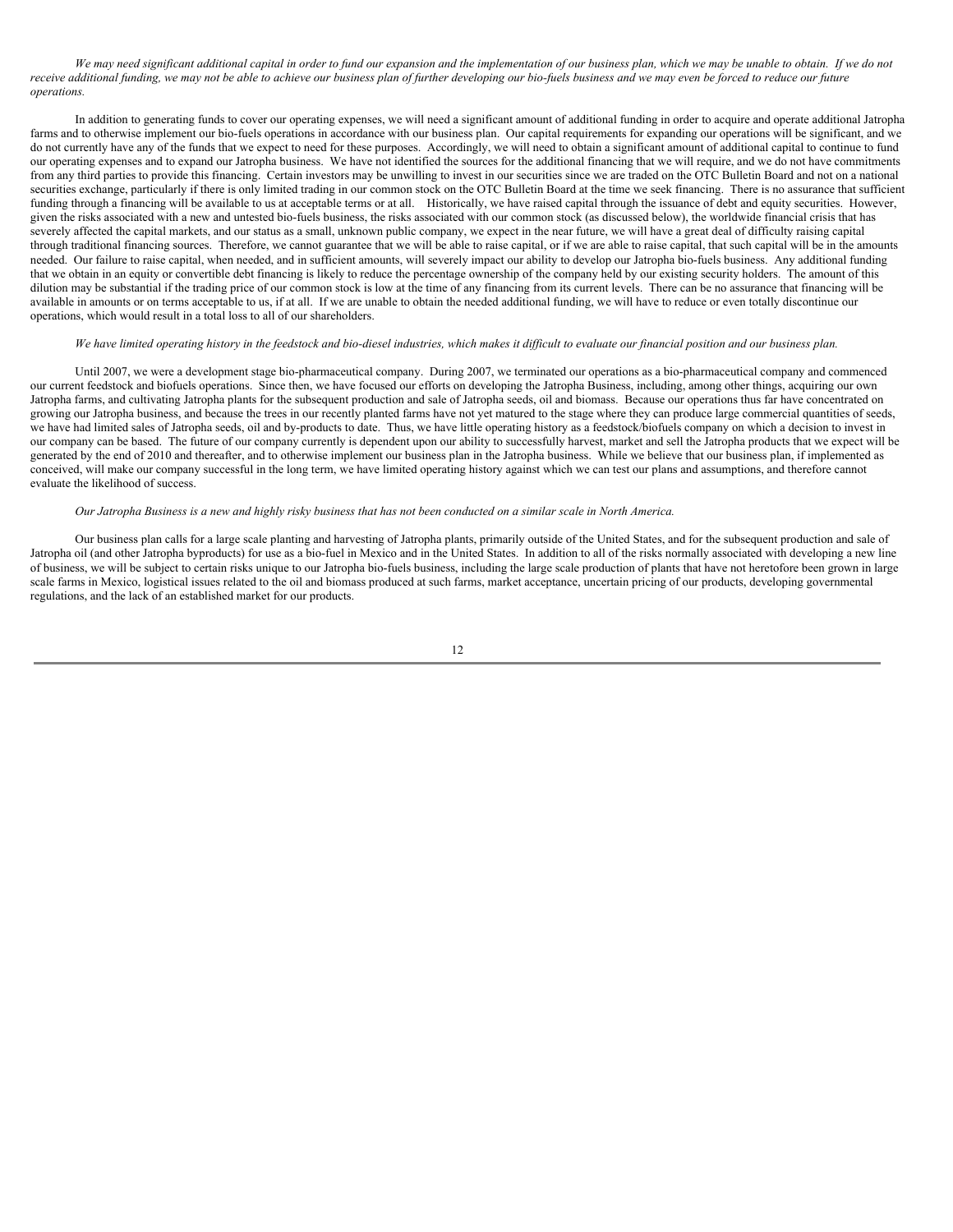#### *Our business could be significantly impacted by changes in government regulations over energy policy.*

Our planned operations and the properties we intend to cultivate are subject to a wide variety of federal, provincial and municipal laws and regulations, including those governing the use of land, type of development, use of water, use of chemicals for fertilizer, pesticides, export or import of various materials including plants, oil, use of biomass, handling of materials, labor laws, storage handling of materials, shipping, and the health and safety of employees. As such, the nature of our operations exposes us to the risk of claims with respect to such matters and there can be no assurance that material costs or liabilities will not be incurred in connection with such claims. In addition, these governmental regulations, both in the United States and in the foreign countries in which we may conduct our business, may restrict and hinder our operations and may significantly raise our cost of operations. Any breach by our company of such legislation may also result in the suspension or revocation of necessary licenses, permits or authorizations, civil liability and the imposition of fines and penalties, which would adversely affect our ability to operate and our financial condition.

Further, there is no assurance that the laws, regulations, policies or current administrative practices of any government body, organization or regulatory agency in the United States or any other jurisdiction, will not be changed, applied or interpreted in a manner which will fundamentally alter the ability of our company to carry on our business. The actions, policies or regulations, or changes thereto, of any government body or regulatory agency, or other special interest groups, may have a detrimental effect on our company. Any or all of these situations may have a negative impact on our operations.

Our future growth is dependent upon strategic relationships within the feedstock and bio-diesel industries. If we are unable to develop and maintain such relationships, *our future business prospects could be significantly limited.*

Our future growth will generally be dependent on relationships with third parties, including alliances with feedstock oil and bio-diesel processors and distributors. In addition, we will likely rely on third parties to oversee the operations and cultivation of the Jatropha plants in our non-U.S. properties. Accordingly, our success will be significantly dependent upon our ability to establish successful strategic alliances with third parties and on the performance of these third parties. These third parties may not regard their relationship with us as important to their own business and operations, and there is no assurance that they will commit the time and resources to our joint projects as is necessary, or that they will not in the future reassess their commitment to our business. Furthermore, these third parties may not perform their obligations as agreed. In the event that a strategic relationship is discontinued for any reason, our business, results of operations and financial condition may be materially adversely affected.

#### *A significant decline in the price of oil could have an adverse impact in our profitability.*

Our success is dependent in part upon the historic high price of crude oil and on the high price of seed oils that are currently used to manufacture bio-diesel. A significant decline in the price of either crude oil or the alternative seed oils will have a direct negative impact on our financial performance.

There are risks associated with conducting our business operations in foreign countries, including political and social unrest.

To date, we have acquired farms in Mexico and Belize. We expect that most, if not all, of our future agricultural operations will also be primarily located in foreign countries, particularly in Mexico. Accordingly, we are subject to risks not typically associated with ownership of U.S. companies and therefore should be considered more speculative than investments in the U.S.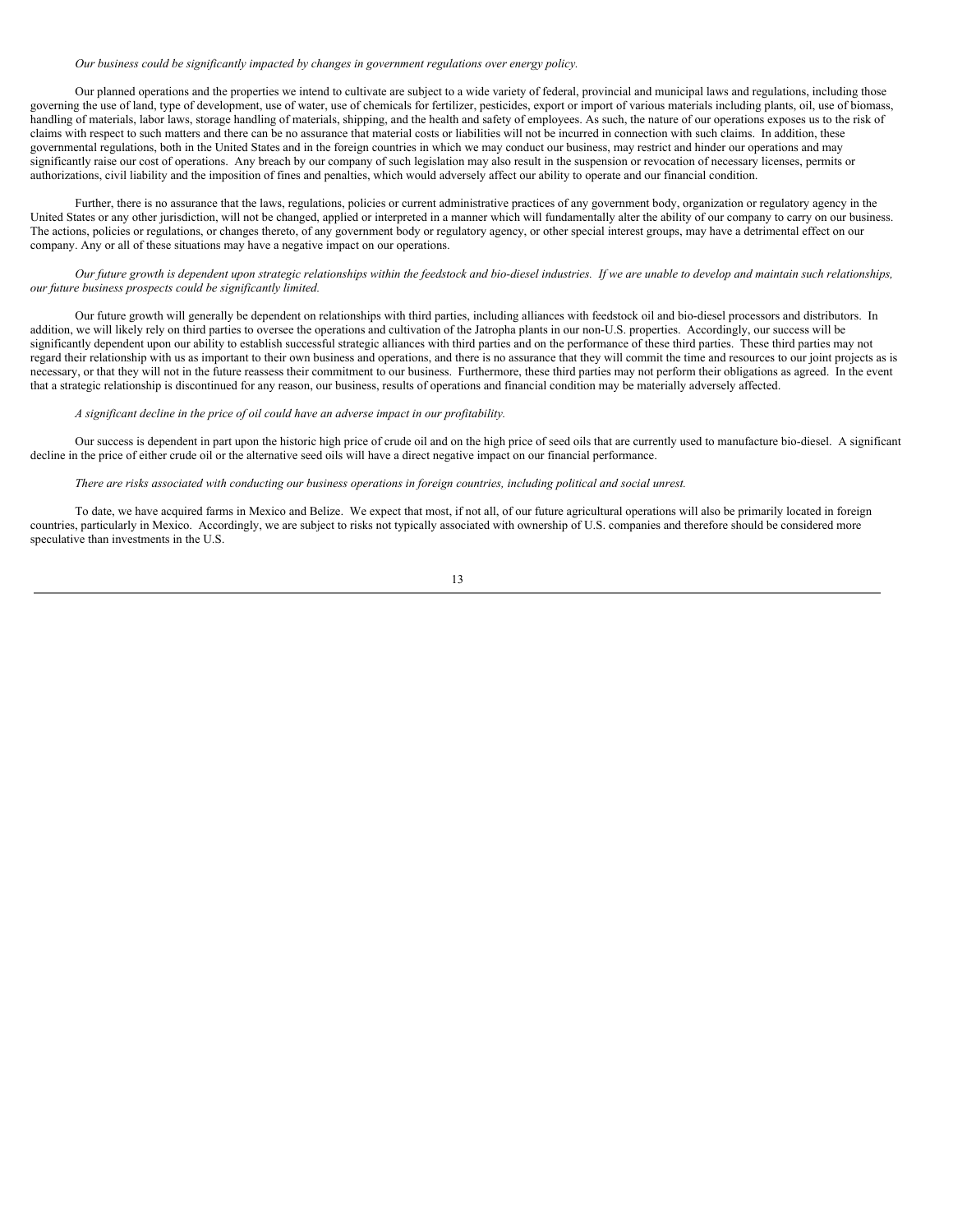For example, Mexico is a developing country that has experienced a range of political, social and economic difficulties over the last decade. Our operations could be affected in varying degrees by political instability, social unrest and changes in government regulation relating to foreign investment, the biofuels industry, and the import and export of goods and services. Operations may also be affected in varying degrees by possible terrorism, military conflict, crime, fluctuations in currency rates and high inflation.

In addition, Mexico has a nationalized oil company, and there can be no assurance that the government of Mexico will continue to allow our business and our assets to compete in any way with their interests. Our operations could be adversely affected by political, social and economic unrest in Mexico, Belize and any other foreign countries in which we commence agricultural operations.

#### We plan to grow rapidly and our inability to keep up with such growth may adversely affect our profitability.

We plan to grow rapidly and significantly expand our operations. We currently have a very small staff and few resources. If we succeed in significantly expanding our operations, our growth may place a significant strain on our management team and other company resources. We will not be able to implement our business strategy in a rapidly evolving market without effective planning and management processes. We have a short operating history and have not implemented sophisticated managerial, operational and financial systems and controls. If we grow significantly, we will have to manage multiple relationships with various strategic partners, including suppliers, distributors, and other third parties. To manage the expected growth of our operations and personnel, we will have to significantly supplement our existing managerial, financial and operational staff, systems, procedures and controls. We may be unable to supplement and complete, in a timely manner, the improvements to our systems, procedures and controls necessary to support our future operations, and consequently our operations will not function effectively. In addition, our management may be unable to hire, train, retain, motivate and manage required personnel, or successfully identify, manage and exploit existing and potential market opportunities. As a result, our business and financial condition may be adversely affected.

Our business will not be diversified because we will be primarily concentrated in one industry. As a consequence, we may not be able to adapt to changing market *conditions or endure any decline in the bio-diesel industry.*

We expect our business will be substantially dependent upon the success of Jatropha as a bio-fuel. Accordingly, we expect that virtually all of our revenues will be derived from some form of Jatropha (either from the sales of feedstock oil harvested from our Jatropha farms, the bio-diesel production and sales of Jatropha oil, the sale of carbon credits produced from Jatropha farms, and the development and management services related to the cultivation and production of Jatropha plants and bio-fuel). We do not have any other lines of business or other sources of revenue to rely upon if the Jatropha business does not become viable and if we are unable to produce and sell feedstock oil and biodiesel, or if the markets for such products decline. Our lack of diversification means that we may not be able to adapt to changing market conditions or to withstand any significant decline in the bio-diesel industry.

### Reductions in the price of bio-diesel, and decreases in the price of petroleum-based fuels could affect the price of our feedstock, resulting in reductions in our revenues.

Historically, bio-diesel prices have been highly correlated to the Ultra Low Sulfur ("ULS") diesel prices. Increased volatility in the crude oil market has an effect on the stability and long-term predictability of ULS diesel, and hence the biofuels prices in the domestic and international markets. Crude oil prices are impacted by wars and other political factors, economic uncertainties, exchange rates and natural disasters. A reduction in petroleum-based fuel prices may have an adverse effect on bio-diesel prices and could apply downward pressure on feedstock, affecting revenues and profits in the feedstock industry, which could adversely affect our financial condition.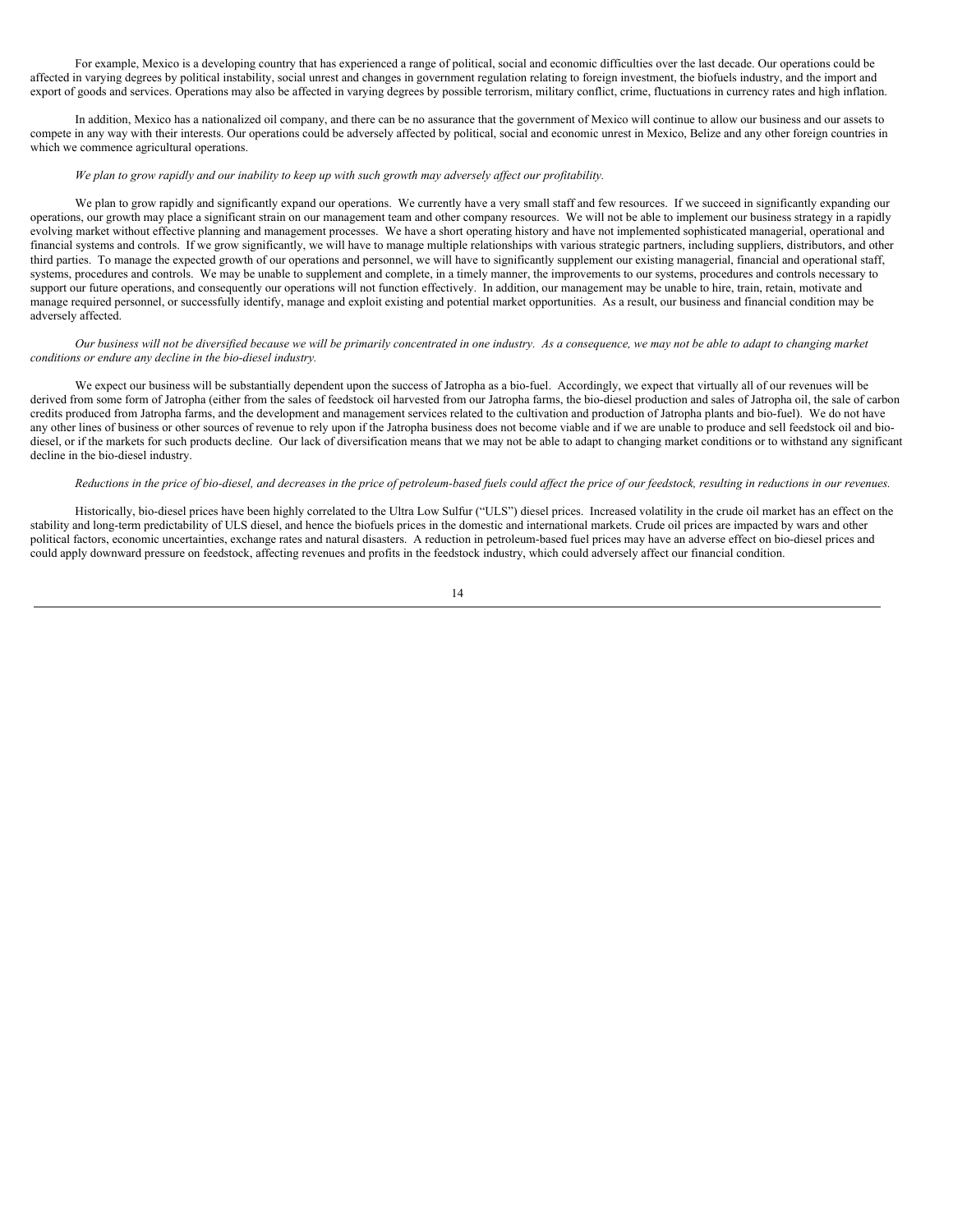There are several agreements and relationships that remain to be negotiated, executed and implemented which will have a critical impact on our operations, expenses *and profitability.*

Assuming that we obtain the necessary funds, directly or through future joint ventures, to acquire and develop additional Jatropha farms in Mexico or elsewhere, we will have to enter into numerous agreements, documents and relationships with the owners of the land and the providers of various services. All of these agreements and arrangements remain to be negotiated, executed and implemented, including agreements relating to the construction of our proposed seed processing plant and other support facilities for our Jatropha plantation in Mexico. In some cases, the parties with whom we would need to establish a relationship have yet to be identified. Our expectations regarding the likely terms of these agreements and relationships could vary greatly from the terms of any agreement or relationship that may eventually be executed or established. If we are unable to enter into these agreements or relationships on satisfactory terms, or if revisions or amendments to existing terms become necessary, the purchase and cultivation of additional land, or the construction of our proposed seed processing plant and the commencement of our related operations could be delayed. In such an event, our expenses could be increased and our ability to achieve profitability could be adversely affected.

Delays due to, among others, weather, labor or material shortages, permitting or zoning delays, or opposition from local groups, may hinder our ability to commence *operations in a timely manner.*

We could incur delays in the implementation of our plans to plant and harvest Jatropha, or our plans for the construction of support facilities, due to permitting or zoning delays, opposition from local groups, adverse weather conditions, labor or material shortages, or other causes. In addition, changes in political administrations at the federal, state or local level that result in policy changes towards the large scale cultivation of Jatropha, or towards biofuels in general, could result in delays in our business plan timetable. Any such delays could adversely affect our ability to fully commence operations and generate revenues.

#### We may be unable to locate suitable properties and obtain the development rights needed to build and expand our business.

Our business plan focuses on identifying and developing agricultural properties (farms, nurseries, etc.) for the production of biofuels feedstock. The availability of land for this activity is a key element of our projected revenue generation. Our ability to acquire appropriate land in the future is uncertain and we may be required to delay planting, which may create unanticipated costs and delays. In the event that we are not successful in identifying and obtaining rights on suitable land for our agricultural and processing facilities, our future prospects for profitability will likely be affected, and our financial condition and resulting operations may be adversely affected.

#### Technological advances in feedstock oil production methods in the bio-diesel industry could adversely affect our ability to compete and the value of your investment.

Technological advances could significantly decrease the cost of producing feedstock oil and biofuels. There is significant research and capital being invested in identifying more efficient processes, and lowering the cost of producing feedstock oil and biofuels. We expect that technological advances in feedstock oil/biofuel production methods will continue to occur. If improved technologies become available to our competitors, they may be able to produce feedstock oil, and ultimately biofuels, at a lower cost than us. If we are unable to adopt or incorporate technological advances into our operations, our ability to compete effectively in the feedstock/biofuels market may be adversely affected, which in turn will affect our profitability.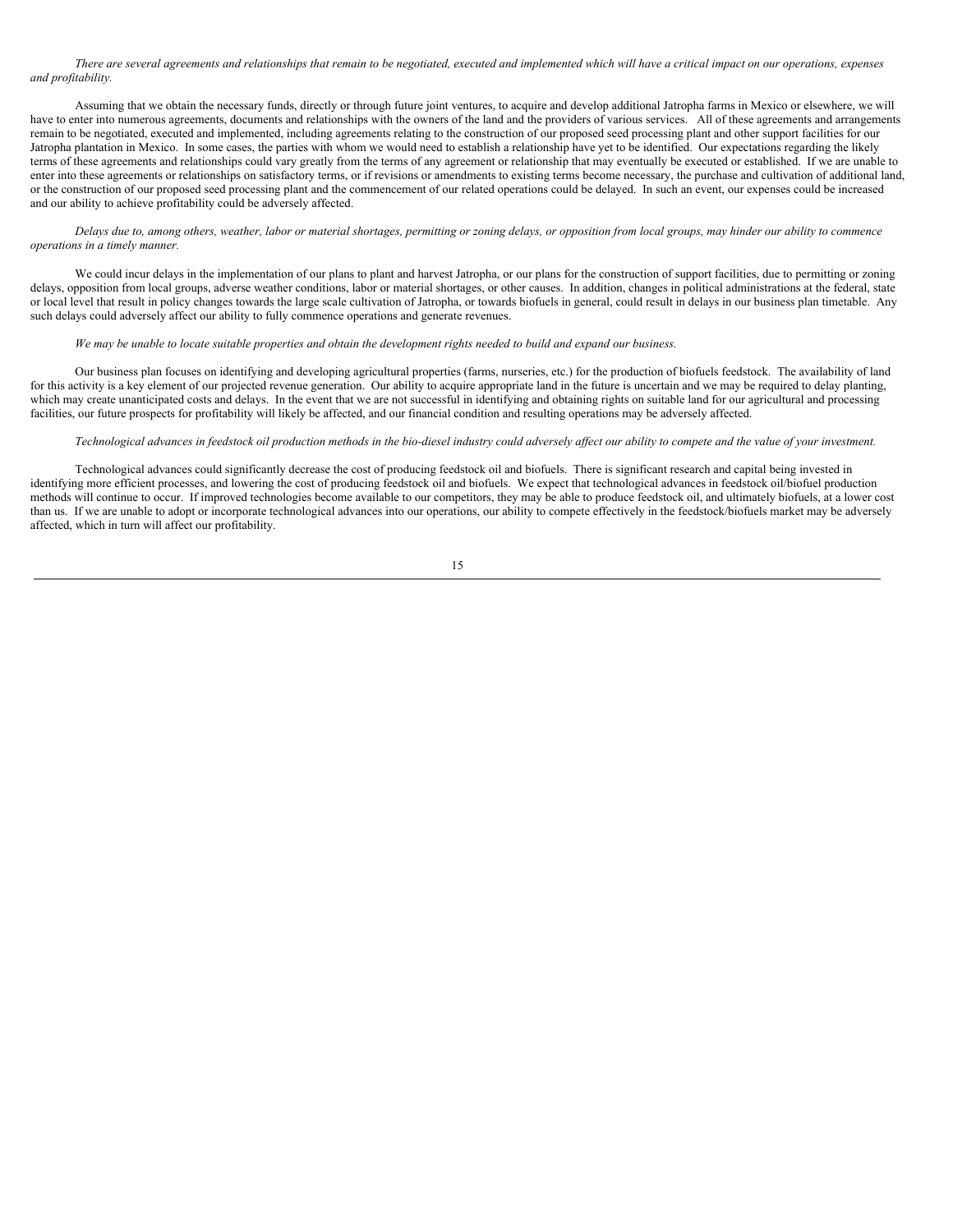#### The development of alternative fuels and energy sources may reduce the demand for biofuels, resulting in a reduction in our profitability.

Alternative fuels, including a variety of energy alternatives to biofuels, are continually under development. Technological advances in fuel-engines and exhaust system design and performance could also reduce the use of biofuels, which would reduce the demand for bio-diesel. Further advances in power generation technologies, using cleaner hydrocarbon based fuels, fuel cells and hydrogen are actively being researched and developed. If these technological advances and alternatives prove to be economically feasible, environmentally superior and accepted in the marketplace, the market for biofuels could be significantly diminished or replaced, which would adversely affect our financial condition.

#### Our ability to hire and retain key personnel and experienced consultants will be an important factor in the success of our business and a failure to hire and retain key *personnel may result in our inability to manage and implement our business plan.*

We are highly dependent upon our management, and on Richard Palmer (our Chief Executive Officer) in particular. The loss of the services of any of our management personnel may impair management's ability to operate our company or our ability to locate and develop new Jatropha farms. We have not purchased key man insurance on any of our officers, which insurance would provide us with insurance proceeds in the event of their death. Without key man insurance, we may not have the financial resources to develop or maintain our business until we could replace such individuals or to replace any business lost by the death of such individuals. We may not be able to attract and retain the necessary qualified personnel. If we are unable to retain or to hire qualified personnel as required, we may not be able to adequately manage and implement our business.

#### *Our operating costs could be higher than we expect, and this could reduce our future profitability.*

In addition to general economic conditions, market fluctuations and international risks, significant increases in operating, development and implementation costs could adversely affect our company due to numerous factors, many of which are beyond our control. These increases could arise for several reasons, such as:

- Increased cost for land acquisition;
- Increased unit costs of labor for nursery, field preparation and planting;
- Increased costs for construction of facilities:
- Increased transportation costs for required nursery and field workers;
- Increased costs of supplies and sub-contacted labor for preparing of land for planting;
- · Increase costs for irrigation, soil conditioning, soil maintenance; or
- Increased time for planting and plant care and custody.

In addition, our Jatropha farm operations will also subject us to ongoing compliance with applicable governmental regulations, including those governing land use, water use, pollution control, worker safety and health and welfare and other matters. We may have difficulty complying with these regulations and our compliance costs could increase significantly. Increases in operating costs would have a negative impact on our operating income, and could result in substantially decreased earnings or a loss from our operations, adversely affecting our financial condition.

#### Fluctuations in the Mexican peso to U.S. dollar exchange rate may adversely affect our reported operating results.

The Mexican peso is the primary operating currency for our current business operations while our financial results are reported in U.S. dollars. Because our costs will be primarily denominated in pesos, a decline in the value of the dollar to the peso could negatively affect our actual operating costs in U.S. dollars, and our reported results of operations. We do not currently engage in any currency hedging transactions intended to reduce the effect of fluctuations in foreign currency exchange rates on our results of operations. We cannot guarantee that we will enter into any such currency hedging transactions in the future or, if we do, that these transactions will successfully protect us against currency fluctuations.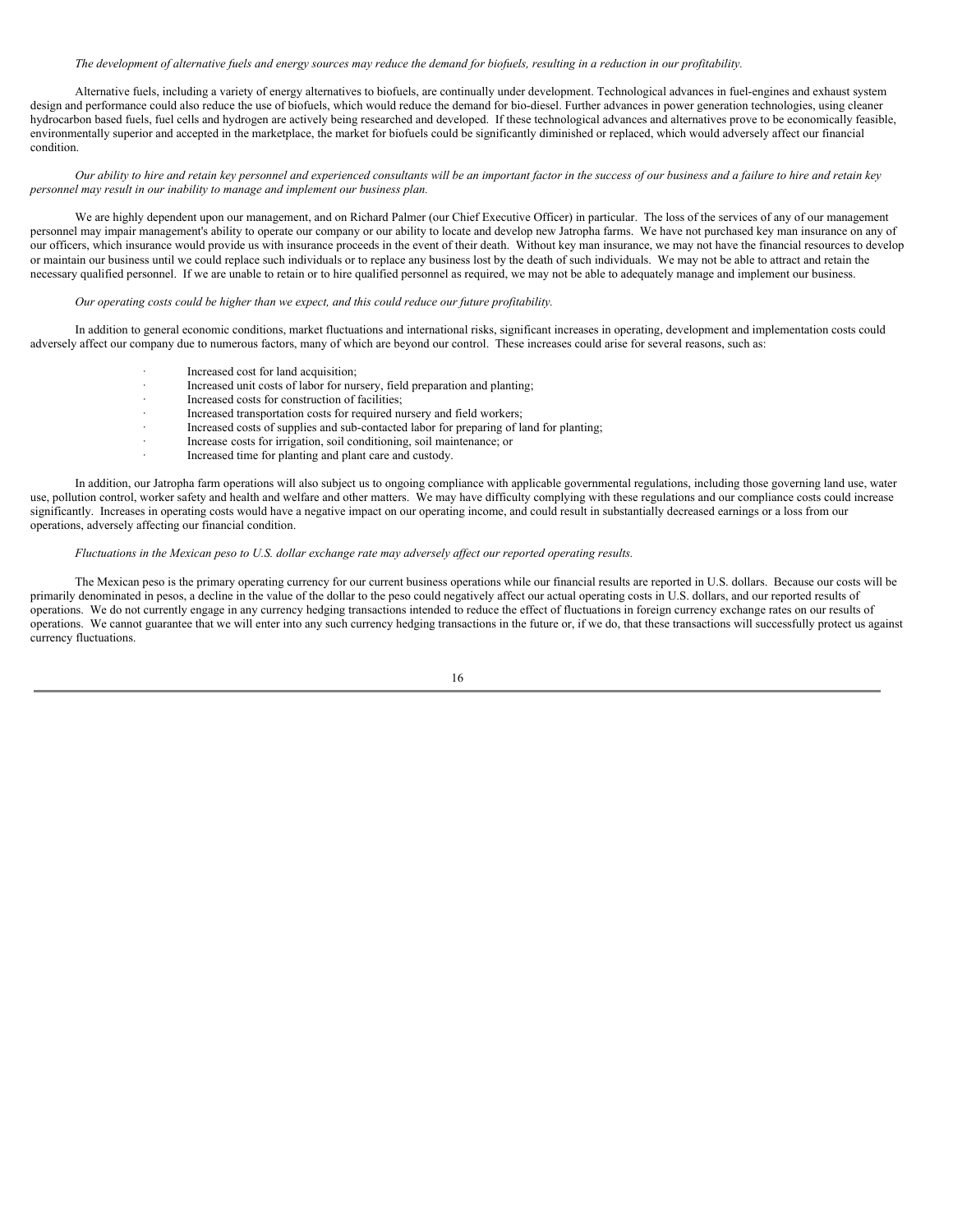Our future profitability is dependent upon many natural factors outside of our control. If these factors do not produce favorable results our future business profitability *could be significantly af ected.*

Our future profitability is mainly dependent on the production output from our agricultural operations. There are many factors that can effect growth and fruit production of the Jatropha plant including weather, nutrients, pests and other natural enemies of the plant. Many of these are outside of our direct control and could be devastating to our operations.

#### **Risks Relating to Our Common Stock**

Our stock is thinly traded, so you may be unable to sell your shares at or near the quoted bid prices if you need to sell a significant number of your shares.

The shares of our common stock are thinly-traded on the OTC Bulletin Board, meaning that the number of persons interested in purchasing our common shares at or near bid prices at any given time may be relatively small or non-existent. This situation is attributable to a number of factors, including the fact that we are a small company which is relatively unknown to stock analysts, stock brokers, institutional investors and others in the investment community that generate or influence sales volume, and that even if we came to the attention of such persons, they tend to be risk-averse and would be reluctant to follow an unproven, early stage company such as ours or purchase or recommend the purchase of our shares until such time as we became more seasoned and viable. As a consequence, there may be periods of several days or more when trading activity in our shares is minimal or non-existent, as compared to a seasoned issuer which has a large and steady volume of trading activity that will generally support continuous sales without an adverse effect on share price. We cannot give you any assurance that a broader or more active public trading market for our common shares will develop or be sustained, or that current trading levels will be sustained. Due to these conditions, we can give you no assurance that you will be able to sell your shares at or near bid prices or at all if you need money or otherwise desire to liquidate your shares.

Our existing directors, officers and key employees hold a substantial amount of our common stock and may be able to prevent other shareholders from influencing *significant corporate decisions.*

As of March 24, 2010, our directors and executive officers beneficially owned approximately 11% of our outstanding common stock. These shareholders, if they act together, may be able to direct the outcome of matters requiring approval of the shareholders, including the election of our directors and other corporate actions such as:

our merger with or into another company;

a sale of substantially all of our assets; and

amendments to our articles of incorporation.

The decisions of these shareholders may conflict with our interests or those of our other shareholders.

*The market price of our stock may be adversely af ected by market volatility.*

The market price of our common stock is likely to be volatile and could fluctuate widely in response to many factors, including:

fluctuation in the world price of crude oil;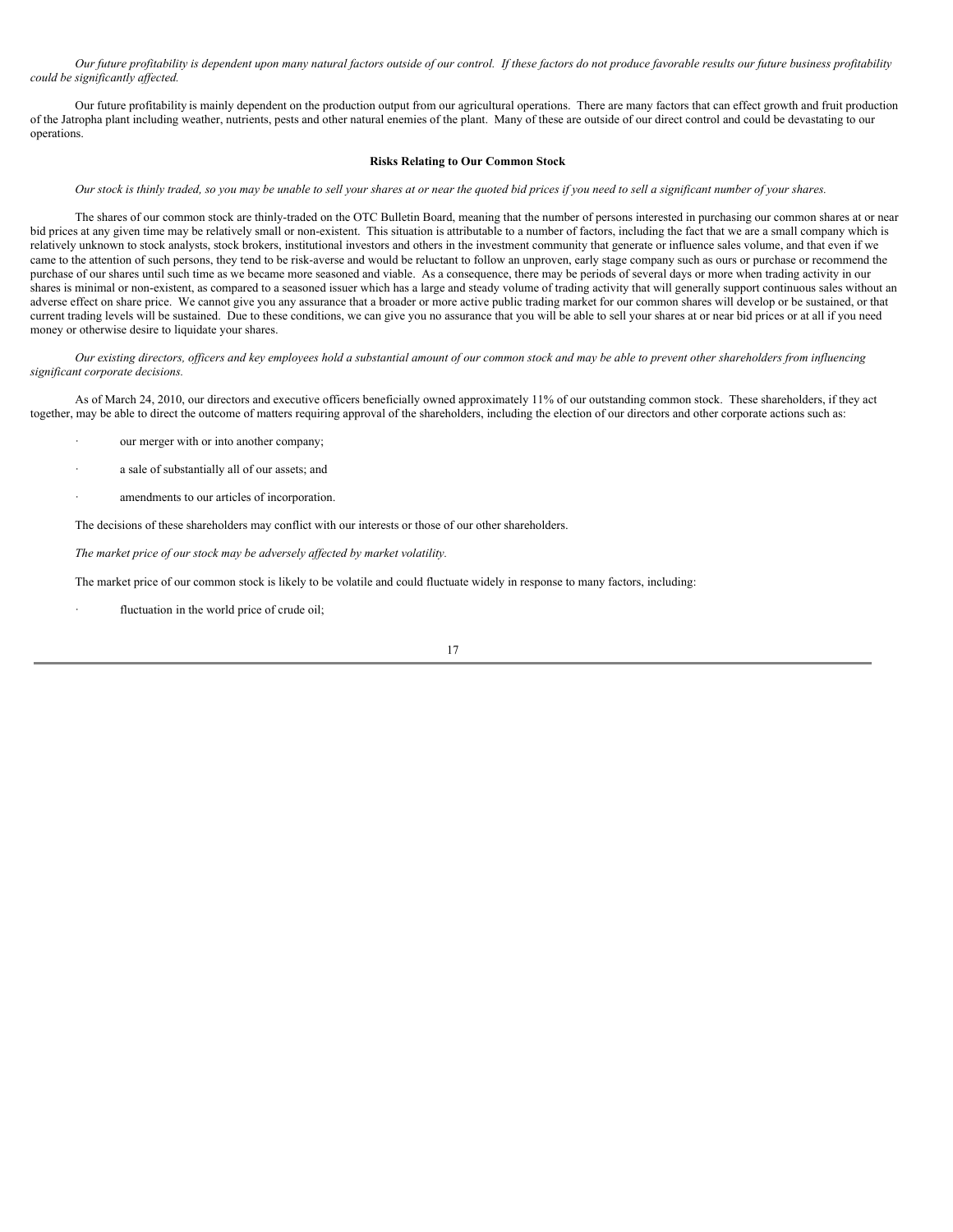- market changes in the biofuels industry;
- government regulations affecting renewable energy businesses and users;
- actual or anticipated variations in our operating results;
- our success in meeting our business goals and the general development of our proposed operations;
- · general economic, political and market conditions in the U.S. and the foreign countries in which we plan to operate; and
- the occurrence of any of the risks described in this Annual Report.

#### *Obtaining additional capital though the sale of common stock will result in dilution of shareholder interests.*

We plan to raise additional funds in the future by issuing additional shares of common stock or other securities, which may include securities such as convertible debentures, warrants or preferred stock that are convertible into common stock. Any such sale of common stock or other securities will lead to further dilution of the equity ownership of existing holders of our common stock. Additionally, the existing options, warrants and conversion rights may hinder future equity offerings, and the exercise of those options, warrants and conversion rights may have an adverse effect on the value of our stock. If any such options, warrants or conversion rights are exercised at a price below the then current market price of our shares, then the market price of our stock could decrease upon the sale of such additional securities. Further, if any such options, warrants or conversion rights are exercised at a price below the price at which any particular shareholder purchased shares, then that particular shareholder will experience dilution in his or her investment.

#### *We are unlikely to pay dividends on our common stock in the foreseeable future.*

We have never declared or paid dividends on our stock. We currently intend to retain all available funds and any future earnings for use in the operation and expansion of our business. We do not anticipate paying any cash dividends in the foreseeable future, and it is unlikely that investors will derive any current income from ownership of our stock. This means that your potential for economic gain from ownership of our stock depends on appreciation of our stock price and will only be realized by a sale of the stock at a price higher than your purchase price.

#### Trading of our stock may be restricted by the Securities and Exchange Commission's penny stock regulations, which may limit a shareholder's ability to buy and sell our *stock.*

The Securities and Exchange Commission has adopted regulations which generally define "penny stock" to be any equity security that has a market price less than \$5.00 per share or an exercise price of less than \$5.00 per share, subject to certain exceptions. Our securities are covered by the penny stock rules, which impose additional sales practice requirements on broker-dealers who sell to persons other than established customers and "accredited investors". The term "accredited investors" refers generally to institutions with assets in excess of \$5,000,000 or individuals with a net worth in excess of \$1,000,000 or annual income exceeding \$200,000 or \$300,000 jointly with their spouse. The penny stock rules require a broker-dealer, prior to a transaction in a penny stock not otherwise exempt from the rules, to deliver a standardized risk disclosure document in a form prepared by the Securities and Exchange Commission, which provides information about penny stocks and the nature and level of risks in the penny stock market. The brokerdealer also must provide the customer with current bid and offer quotations for the penny stock, the compensation of the broker-dealer and its salesperson in the transaction and monthly account statements showing the market value of each penny stock held in the customer's account. The bid and offer quotations, and the broker-dealer and salesperson compensation information, must be given to the customer orally or in writing prior to effecting the transaction and must be given to the customer in writing before or with the customer's confirmation. In addition, the penny stock rules require that prior to a transaction in a penny stock not otherwise exempt from these rules, the broker-dealer must make a special written determination that the penny stock is a suitable investment for the purchaser and receive the purchaser's written agreement to the transaction. These disclosure requirements may have the effect of reducing the level of trading activity in the secondary market for the stock that is subject to these penny stock rules. Consequently, these penny stock rules may affect the ability of broker-dealers to trade our securities. We believe that the penny stock rules discourage investor interest in and limit the marketability of our common stock.

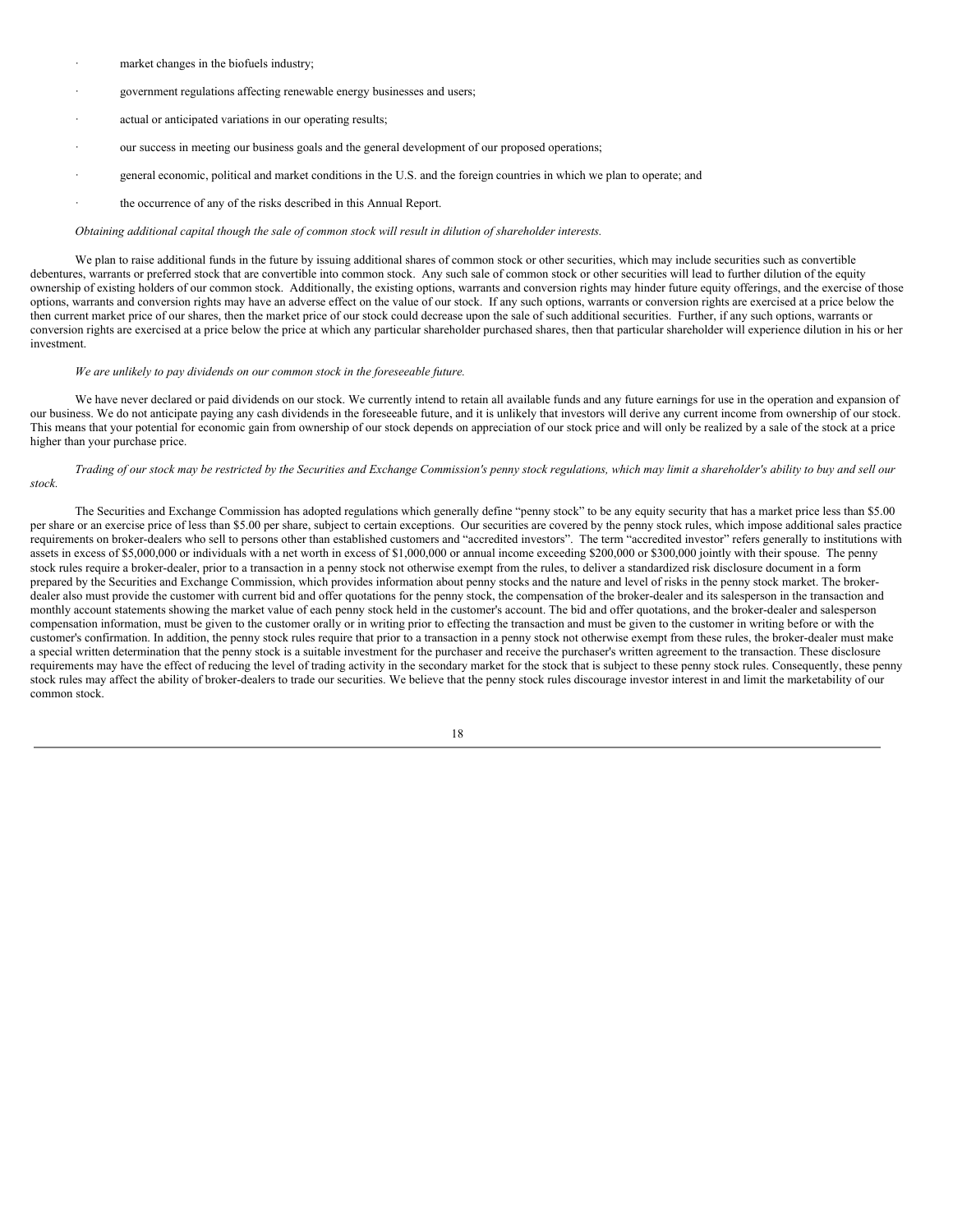### **ITEM 1B. UNRESOLVED STAFF COMMENTS.**

Not applicable.

### **ITEM 2. PROPERTIES.**

**Executive Offices**. Currently, we operate out of offices located at 6033 W. Century Blvd, Suite 895, Los Angeles, California 90045. Our leased offices consist of 1,495 square feet and are leased at a monthly rate of \$ 1.80 per sq. ft. on a month-by-month basis.

**Tizimin Farms**. As of March 31,2010, we own the following two Jatropha farms through our GCE Mexico I, LLC joint venture:

1. Our first farm consists of seven separate parcels of land collectively representing 2,084 hectares (approximately 5,149 acres). We purchased these parcels in 2008. The farm is located approximately 12 miles northeast of Tizimin, Yucatan, Mexico and is approximately 110 miles from Merida and the port of Progresso, and 75 miles from Cancun. Irrigation systems have been installed in test areas of the farm. All of the land has been improved and we have completed planting on all of the planned farmland. We financed the purchase of this farm through a mortgage loan in the amount of \$2,051,282, which bears interest at a rate of 12% per annum.

2. In March 2010, we purchased approximately 3,700 acres of additional land that is contiguous to our first farm. We have commenced preparing this farmland for Jatropha plantation and expect that the new farm will be fully planted by the end of 2010. We financed the purchase of this farm thought a mortgage loan in the amount of \$742,652. That loan bears interest at a rate of 12% per annum.

**Belize Farm**. We currently own and manage a Jatropha farm in Belize comprising approximately 160 hectares (approximately 400 acres), with about one mile of river frontage. The farm is located in Teakettle, Cayo. The farm is currently cultivated and produces Jatropha seeds that we have used for planting on our Mexico farms, and sold to third parties. Please see the discussion under "Item 1 – Business – Jatropha Farming Operations – Belize" for additional details concerning our Jatropha farm operations in Belize.

**Tebec Farm**. We currently lease a 75-acre farm approximately 15 kilometers south of Merida, Mexico. The farm is used primarily for plant and soil science research and development activities. We have fully developed and planted this farm with many varieties of *Jatropha curcas* from all over the world. The farm is fully irrigated and is managed by our in-house staff. The plants in this farm vary in age, the oldest being planted almost four years ago.

### **ITEM 3. LEGAL PROCEEDINGS.**

We may occasionally become subject to legal proceedings and claims that arise in the ordinary course of our business. It is impossible for us to predict with any certainty the outcome of pending disputes, and we cannot predict whether any liability arising from pending claims and litigation will be material in relation to our consolidated financial position or results of operations.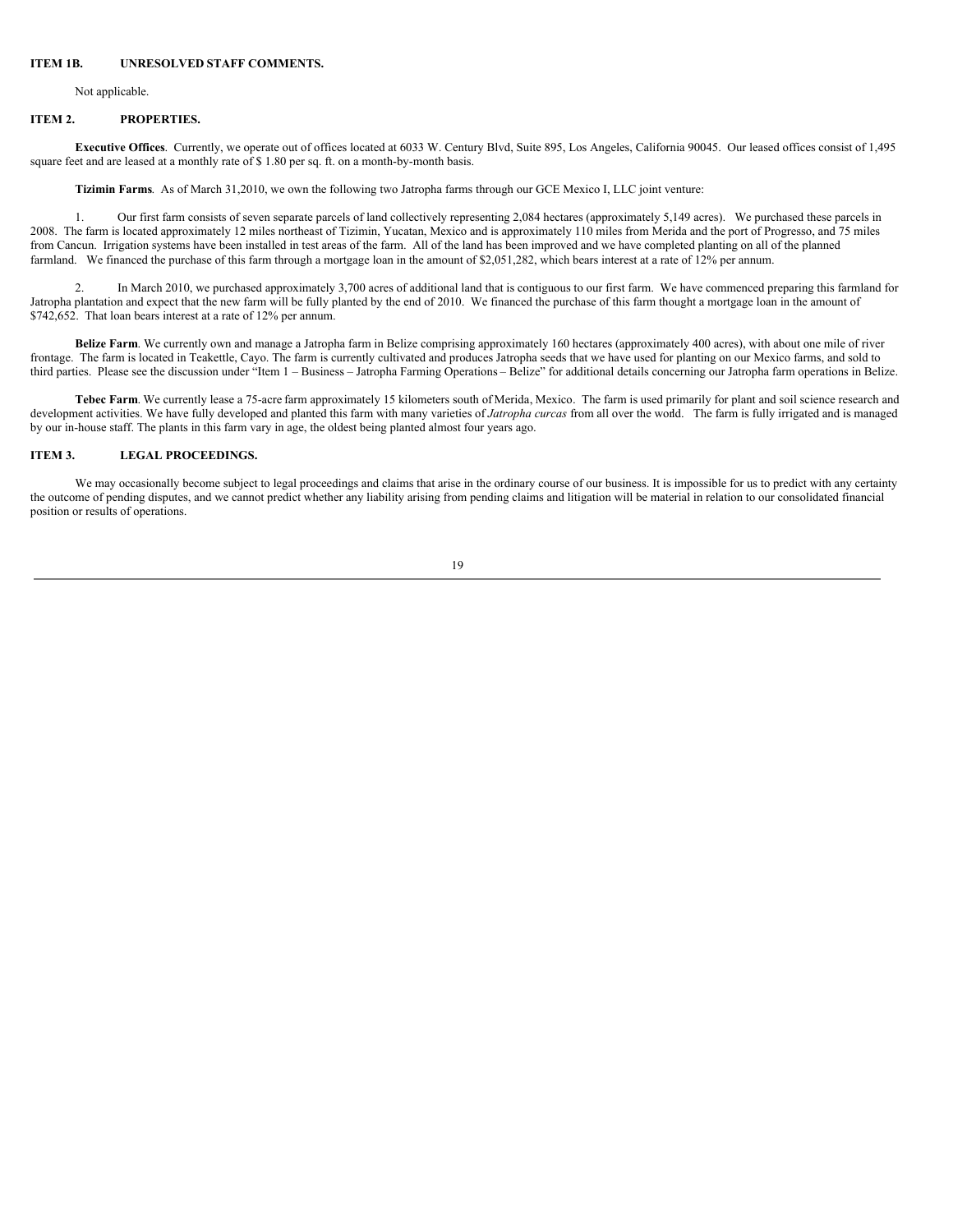### **PART II**

### **ITEM 5. MARKET FOR REGISTRANT'S COMMON EQUITY, RELATED SHAREHOLDER MATTERS, AND ISSUER PURCHASES OF EQUITY SECURITIES.**

Prior to February 6, 2008, our common stock was traded on the OTC Bulletin Board under the symbol "MLSC." In connection with the change of our corporate name, our trading symbol was changed to "GCEH" on February 29, 2008. The following table sets forth the range of closing prices for our common stock for the quarters indicated. Such quotations reflect inter-dealer prices, without retail mark-ups, markdowns or commissions, and may not represent actual transactions.

| <b>Fiscal Year Ended December 31, 2008</b> | High Bid | <b>Low Bid</b> |
|--------------------------------------------|----------|----------------|
| First Quarter                              | \$ .050  | \$.025         |
| Second Quarter                             | \$.120   | \$.045         |
| Third Quarter                              | \$ .072  | \$ .030        |
| Fourth Quarter                             | \$ .050  | \$ .020        |
| <b>Fiscal Year Ended December 31, 2009</b> | High Bid | <b>Low Bid</b> |
| First Quarter                              | \$.038   | \$.015         |
| Second Quarter                             | \$.030   | \$ .010        |
| Third Quarter                              | \$ .022  | \$ .010        |
| Fourth Quarter                             | \$.028   | \$ .010        |

#### **Shareholders**

As of March 31, 2010, there were approximately 1,500 holders of record of our common stock, not including any persons who hold their stock in "street name."

### **Dividends**

We have not paid any dividends on our common stock to date and do not anticipate that we will pay dividends in the foreseeable future. Any payment of cash dividends on our common stock in the future will be dependent upon the amount of funds legally available, our earnings, if any, our financial condition, our anticipated capital requirements and other factors that the Board of Directors may think are relevant. However, we currently intend for the foreseeable future to follow a policy of retaining all of our earnings, if any, to finance the development and expansion of our business and, therefore, do not expect to pay any dividends on our common stock in the foreseeable future.

### **Securities Authorized For Issuance Under Equity Compensation Plans**

The following table contains information regarding our equity compensation plans as of December 31, 2009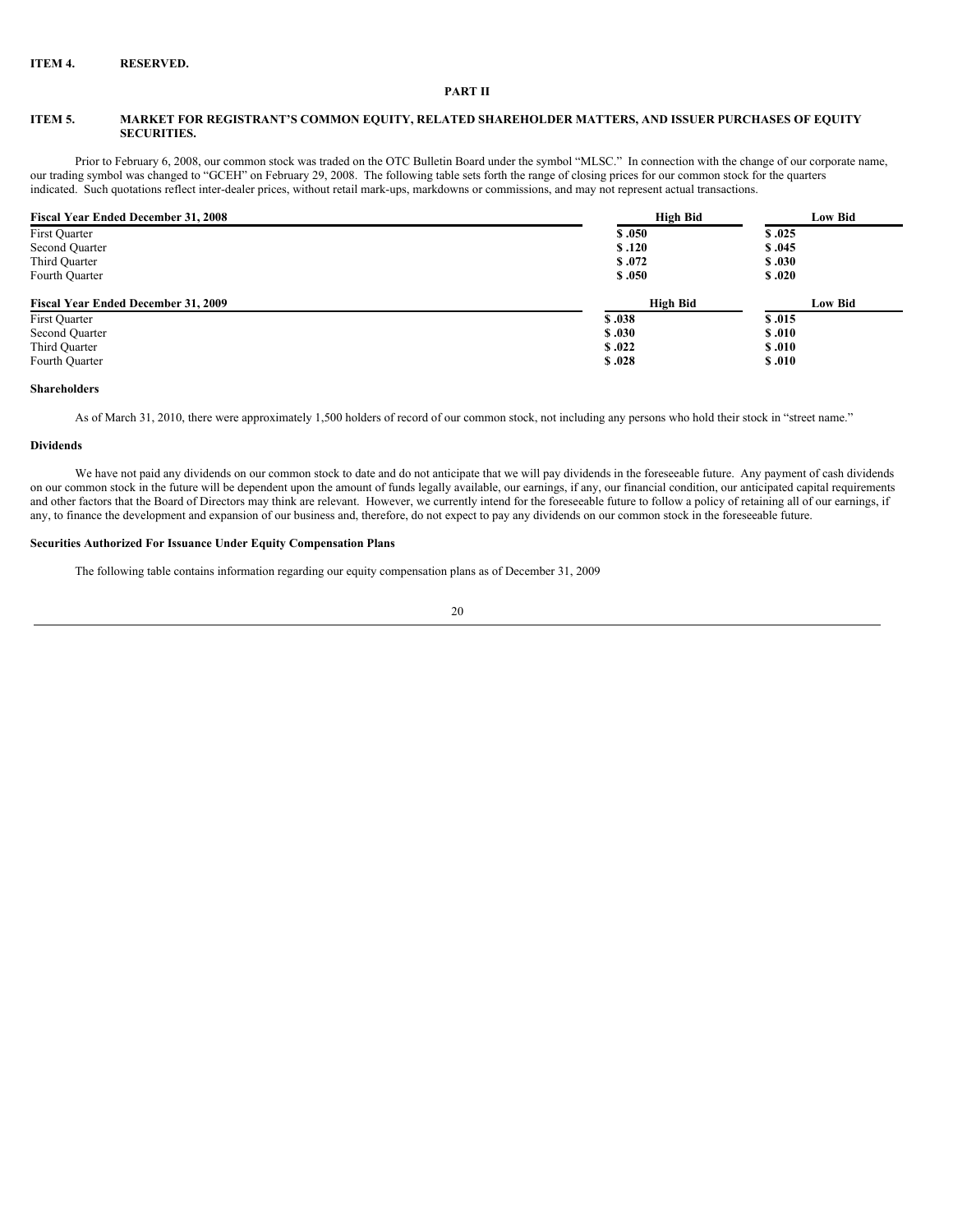| Plan Category                                              | Number of Securities to be.<br>Issued upon Exercise of<br>Outstanding Options,<br>Warrants and Rights | Weighted-Average<br>Exercise Price of<br>Outstanding Options,<br>Warrants and Rights | Number of Securities<br>Remaining Available for<br>Future Issuance under<br>Equity Compensation<br>Plans (Excluding)<br>Securities Reflected in the<br>First Column) |
|------------------------------------------------------------|-------------------------------------------------------------------------------------------------------|--------------------------------------------------------------------------------------|----------------------------------------------------------------------------------------------------------------------------------------------------------------------|
| Equity compensation plans approved by security holders     |                                                                                                       |                                                                                      |                                                                                                                                                                      |
| 1993 Incentive Plan (1)                                    | 3.383.000                                                                                             | \$0.13                                                                               | $-$                                                                                                                                                                  |
| 2002 Stock Incentive Plan                                  | 19,700,000                                                                                            | \$0.04                                                                               | 300,000                                                                                                                                                              |
| Equity compensation plans not approved by security holders |                                                                                                       |                                                                                      |                                                                                                                                                                      |
| Options                                                    | 1,350,000                                                                                             | \$0.02                                                                               |                                                                                                                                                                      |
| Warrants                                                   | 66,518,635                                                                                            | \$0.02                                                                               |                                                                                                                                                                      |
| Total                                                      | 90,951,635                                                                                            |                                                                                      | 300,000                                                                                                                                                              |

(1) The 1993 Incentive Plan has expired and no additional options or awards can be granted under this plan.

### **Recent Issuances Of Unregistered Securities**

We did not issue any unregistered securities during the three-month period ended December 31, 2009 that were not previously reported in a Current Report on Form 8-K.

### **Repurchase of Shares**

We did not repurchase any of its shares during the fourth quarter of the fiscal year covered by this report.

### **ITEM 6. SELECTED FINANCIAL DATA.**

Not applicable to a "smaller reporting company" as defined in Item 10(f)(1) of SEC Regulation S-K.

### **ITEM 7. MANAGEMENT'S DISCUSSION AND ANALYSIS OF FINANCIAL CONDITION AND RESULTS OF OPERATIONS.**

#### **Overview**

Until recently, this company was a developmental stage company. In October 2009, the Company achieved two milestones:

- o The substantial completion of the planting of all Jatropha trees on our primary 5,000-acre farm.
- o The commencement of sales and revenues.

Consequently, management has determined that the Company has commenced its planned principal operations and it is appropriate to discontinue reporting as a development stage company. Until 2007, we were a bio-pharmaceutical company engaged in the research and development of two potential drug candidates. In 2007, we decided to discontinue the development of our two drug candidates, decided to sell our two drug technologies, and decided to commence a new business as a renewable alternative energy source company. As a result, the "Results of Operations" section below contains a description of the results of the new bio-fuels business that we are currently conducting. The results of operations of the business that we no longer intend to pursue have been characterized as discontinued operations.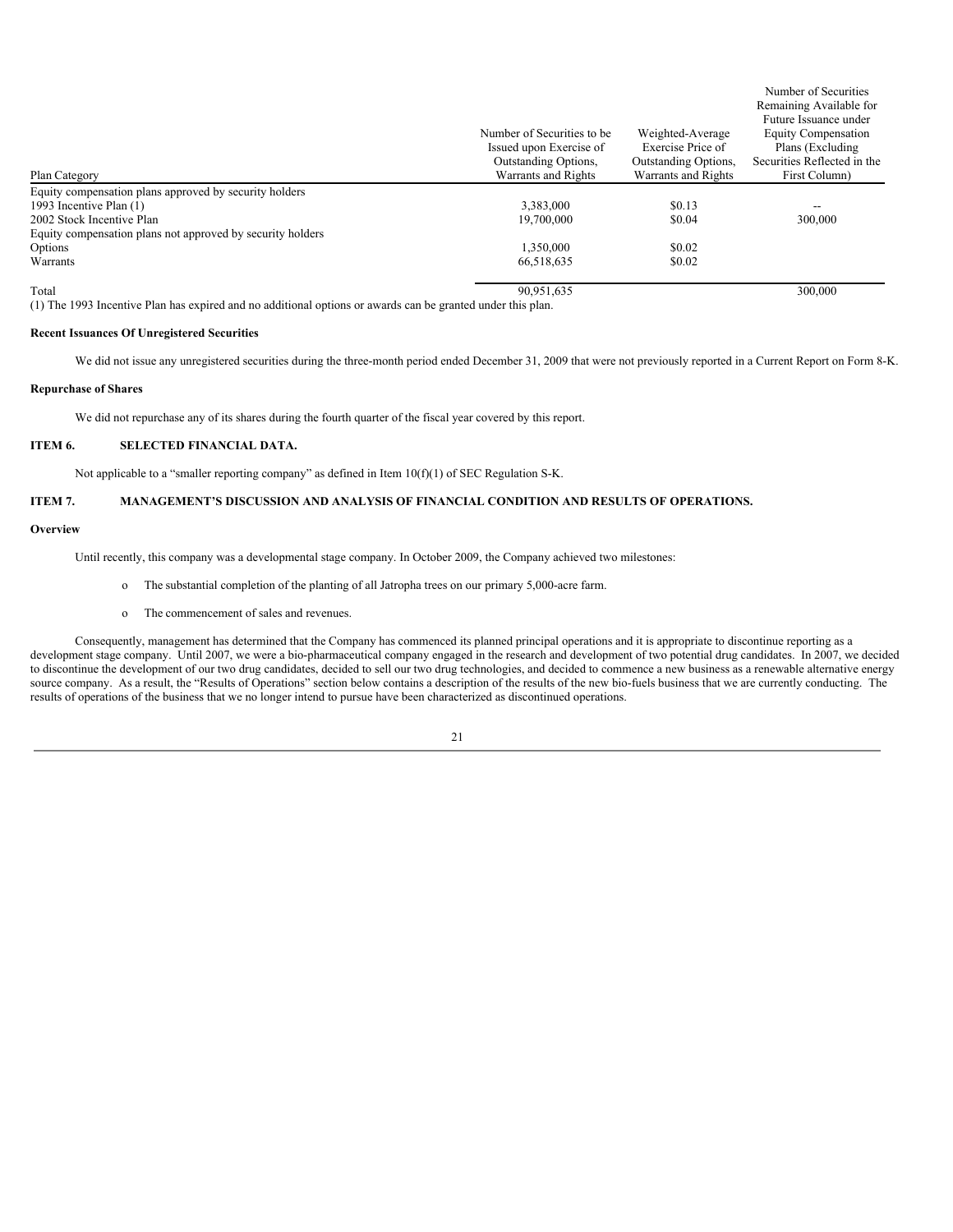#### **Critical Accounting Policies**

The preparation of financial statements in conformity with accounting principles generally accepted in the United States require management to make estimates and assumptions that affect the reported assets, liabilities, sales and expenses in the accompanying financial statements. Critical accounting policies are those that require the most subjective and complex judgments, often employing the use of estimates about the effect of matters that are inherently uncertain.

*Development Stage Enterprise*. Until October 1, 2009, we were a development stage company as defined under generally accepted accounting principles. Accordingly, all losses accumulated since inception had been considered as part of our development stage activities.

*Operational Company*. Starting on October 1, 2009, the commencement of our planned principal operations indicated that we were no longer subject to the provisions as defined by the Financial Accounting Standards Board's ("FASB"), *Accounting Standards Codification* Topic 915 "Development Stage Entities." Our financial therefore are presented as an operational company.

*Agricultural Producer*. All costs incurred until the actual planting of the Jatropha Curcas plant are considered development costs. Plantation development costs are being accumulated in the balance sheet during the development period and have been accounted for in accordance with generally accepted accounting principles for agricultural producers and agricultural cooperatives.

Certain other critical accounting policies, including the assumptions and judgments underlying them, are disclosed in the Note A to the Consolidated Financial Statements included in this Annual Report. However, we do not believe that there are any alternative methods of accounting for our operations that would have a material affect on our financial statement.

#### **Results Of Operations**

In 2007 the Board of Directors determined to discontinue our prior bio-pharmaceutical operations. Pursuant to accounting rules for discontinued operations, we have classified all revenue and expense, except general corporate overhead, for 2009 and prior periods related to the operations and sale of our bio-pharmaceutical business as discontinued operations. Commencing on October 1, 2009, we commenced our planned operations and our financials since that date will be presented as an operational company.

*Revenues and Gross Profit*. We achieved our planned operations and revenue in the forth quarter of 2009. We discontinued our prior bio-pharmaceutical operations in March 2007. In September 2007, we commenced operations in our new bio-fuels Jatropha business, and achieved revenues from the sale of bio-fuel products and services in late 2009. During the fiscal year ended December 31, 2009 ("fiscal 2009"), we recognized revenue of \$373,060 related to our current operations. This revenue is primarily from the provision of bio-fuel development and management services and the sale of Jatropha seeds for seed propagation purposes. On December 22, 2009, we consummated the sale of our legacy medical assets by selling all patents, rights, and data associated with our remaining legacy pharmaceutical assets. The purchase price that our buyer paid for these assets consisted of 350,000 Euros in cash, the assumption of \$2,758,350 (1,850,000 Euros) of obligations, and a revenue sharing arrangement to pay us up to 2,000,000 Euros if and when such legacy pharmaceutical assets are ever commercialized. In connection with the sale, we recognized a gain of \$3,298,511, consisting of cash received of \$518,655, the assumption of a research and development obligation with a carrying value of \$2,758,350 (1,850,000 Euros), and the assumption of accounts payable of \$21,506. We did not generate any revenues in 2008.

*Operating Expenses*. Our general and administrative expenses related to our continuing operations for the year ended December 31, 2009, were \$1,520,000 compared to \$1,830,000 for the year ended December 31, 2008. General and administrative expense principally includes officer compensation; outside services, such as legal, accounting, and consulting expenses; share-based compensation; and other general expenses such as insurance, occupancy costs, travel, etc. The net reduction in general and administrative expenses from fiscal 2008 to fiscal 2009 is principally the result of a reduction in legal, accounting and other outside service expenses of \$328,000. For the year ended December 31, 2009, we recorded Plantation Operating costs of \$739,000 from the fourth quarter operations of the Tizimin and Belize farms because we were, during that fiscal quarter, an operational company. We did not incur any such expenses in 2008. Please see the discussions above under "Development Stage Enterprise" for further discussion on how we ceased being a development stage enterprise because our planned principal operations commenced and because we began generating revenue from our planned operations.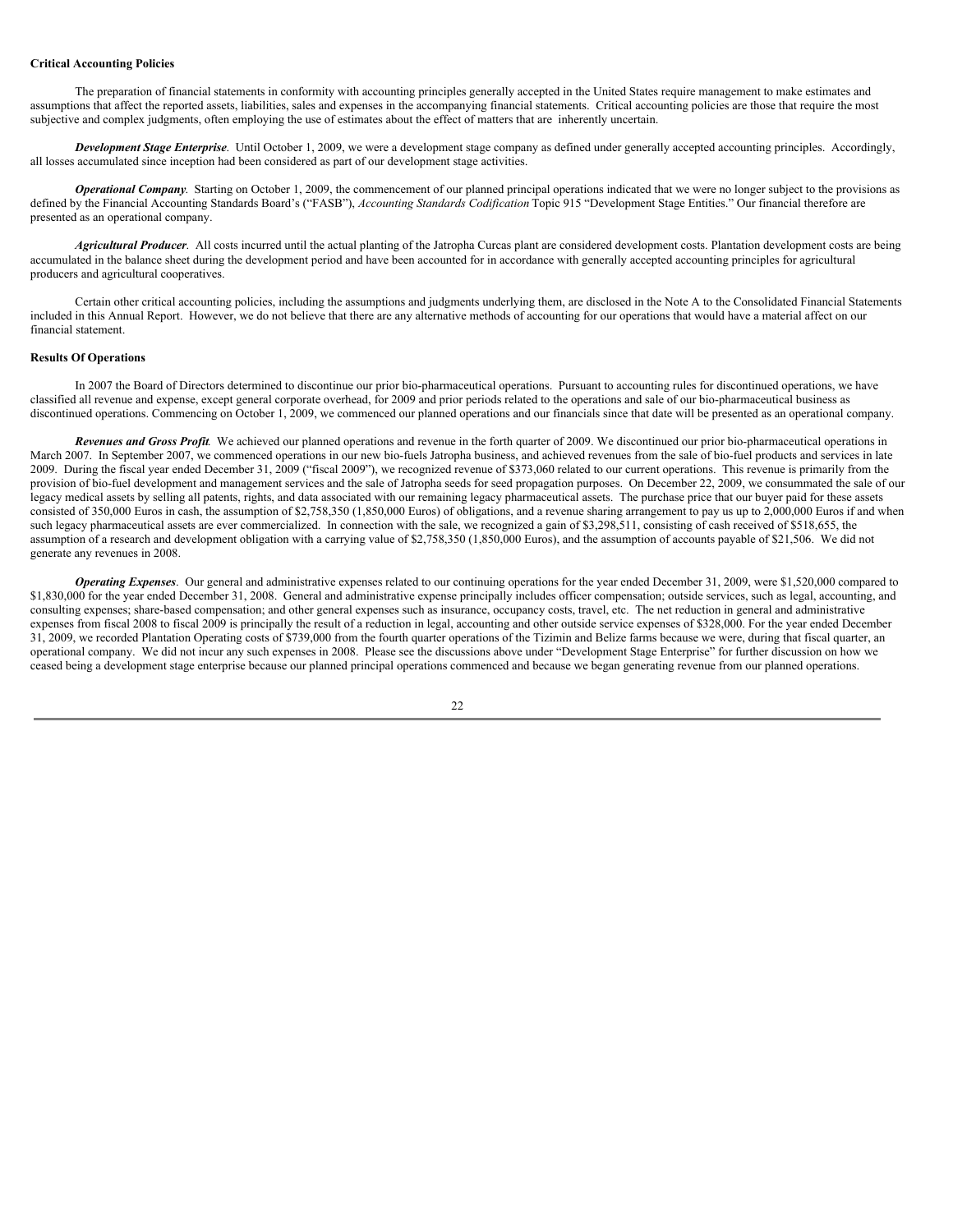*Other Income/ Expense and Net Loss*. In connection with the amendment of a secured promissory note and issuance of additional warrants to the noteholder during the year ended December 31, 2008, we recorded an additional discount of \$36,000. This additional discount was amortized as "interest expense from amortization of discount on secured promissory note" over the extended term of the loan from May 19, 2008 through August 19, 2008. Interest expense increased from \$235,000 for the year ended December 31, 2008 to \$334,000 for the year ended December 31, 2009. The increase in interest expense is primarily attributable to interest on a mortgage on land purchased in Mexico during April 2008. The mortgage is in the amount of \$2,051,000 and accrues interest at the rate of 12% per year. The increase in interest expense is primarily due to the fact that this note was outstanding for all of 2009, compared to eight months of 2008. The increase in interest expense is also attributable to the increase in the principal balance of the secured promissory note during 2009.

In March 2010, we issued a \$567,000 convertible debenture that bears interest at a rate of 5.97% per annum, and obtained a \$742,652 mortgage loan in connection with the acquisition of additional farmland in Mexico. This additional mortgage bears interest at a rate of 12 % per annum. As a result of the foregoing, we anticipate that our interest expense in 2010 will increase compared to 2009.

In fiscal 2008 we recognized income from discontinued operations of \$67,000, compared to an income from discontinued operations \$3,167,000 for the current fiscal year 2009. The gain from discontinued operations for the year ended December 31, 2008 principally relates to foreign currency exchange rate gains on liabilities associated with our former business that are denominated in euros. However, the material gain in 2009 is related to the gain of \$3.2million recognized on sale of the SaveCream asset on December 22, 2009.

For fiscal 2009, we incurred a loss from continuing operations of \$2,226,000 compared to a loss from continuing operations of \$2,090,000 in the prior fiscal year. However, as a result of the one-time gain of \$3,299,000 that we recognized on sale of the SaveCream asset on December 22, 2009, we had net income of \$2,238,000 in fiscal 2009, compared to a net loss of \$1,708,000 in fiscal 2008.

### **Liquidity And Capital Resources**

As of December 31, 2009 we had \$834,000 in cash and a working capital deficit of \$4,986,000, as compared with \$291,000 in cash and a working capital deficit of \$6,604,000 at December 31, 2008. Outstanding indebtedness at December 31, 2009 totaled \$8,149,000. The existence of the foregoing working capital deficit and liabilities is expected to negatively impact our ability to obtain future equity or debt financing and the terms on which such additional financing, if available, can be obtained. In March 2010, we obtained a \$567,000 unsecured convertible loan from two accredited investors, which funds we used to repay in full an outstanding secured loan. In addition, in March 2010, we raised \$500,000 from the sale of common stock to two accredited investors. Although we also purchased 3,700 acres of additional farmland in Mexico in March 2010, the purchase of that land was financed through funds raised through our GCE Mexico joint venture and a \$742,562 mortgage loan. As a result, the purchase of the land did not negatively impact our current liquidity. Based on the funds we have on March 31, 2010 and the proceeds we expect to receive during this year, we believe that we will have sufficient funds to pay our administrative and other operating expenses during 2010. However, we do not have sufficient cash to repay all of our current liabilities should we be required to do so.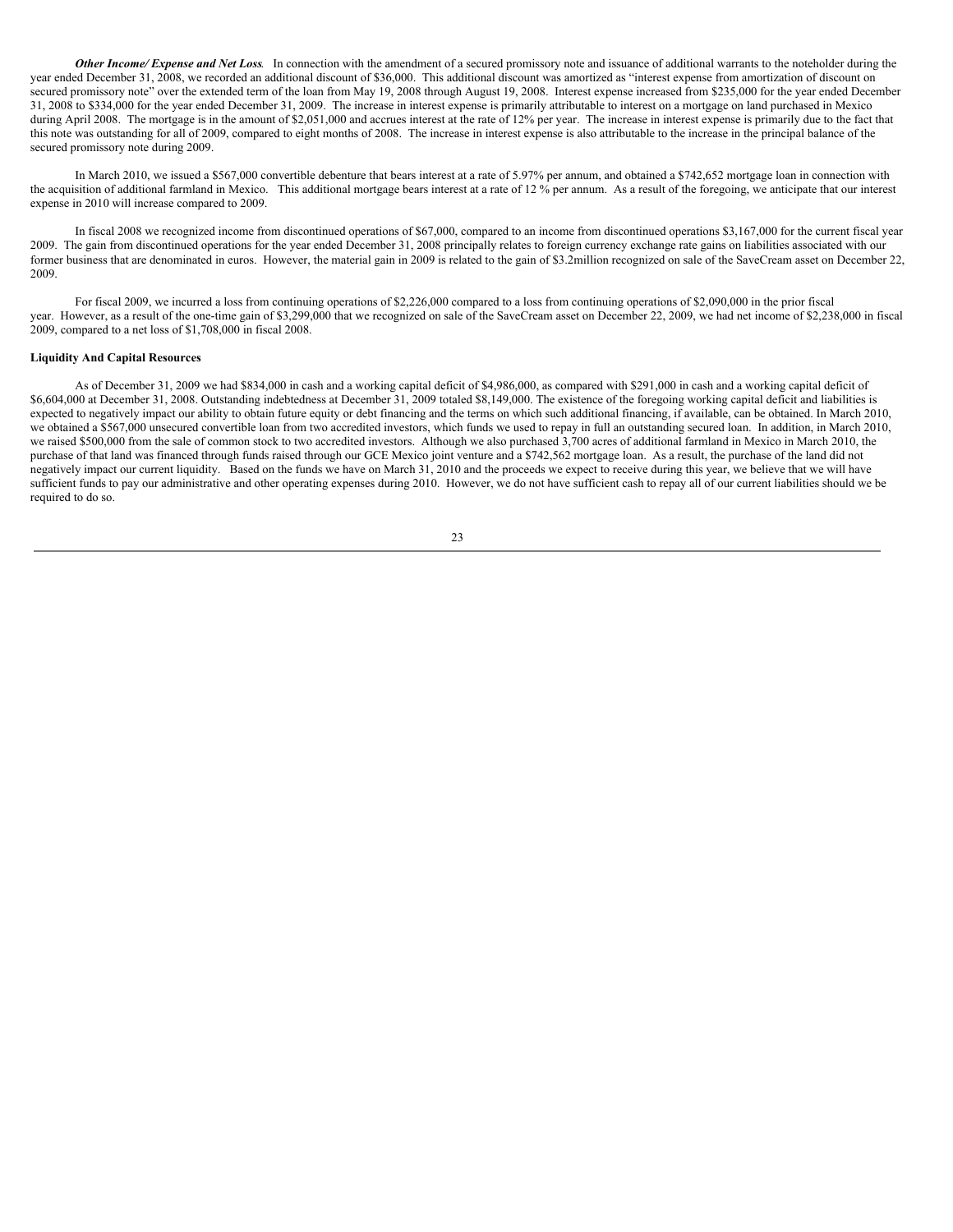Since our inception, we have financed our operations primarily through private sales of equity and debt financing. In order to fund our short-term working capital needs, we will have to obtain additional funding. With the exceptions of the cash proceeds from the sale of our legacy medical asset, virtually all of the cash reflected on our balance sheet is reserved for the operation of GCE Mexico and our Jatropha farms. Accordingly, most of those funds are not available to fund our general and administrative or other operating expenses.

Our ability to continue to fund our liquidity and working capital needs will be dependent upon our ability to generate revenues from our existing farm operations and our on-going development and management activities. On December 22, 2009 we sold all of our patents, rights, and data associated with our remaining legacy pharmaceutical assets for 350,000 Euros, the assumption of certain obligations, and a revenue sharing arrangement that could result in our receiving up to 2,000,000 Euros in the future if the buyer of those assets completes the development of the assets and commercializes a product based thereon. In connection with the sale, we recognized a gain of \$3,298,511, consisting of cash received of \$518,655, the assumption of a research and development obligation with a carrying value of \$2,758,350 (1,850,000 Euros), and the assumption of accounts payable of \$21,506. If such legacy pharmaceutical assets are ever commercialized by the buyer and we receive the entire 2,000,000 Euro payment, the entire transaction would be valued at approximately 4.2 million Euros. No assurance can be given if or when the development of those assets will be completed, if a commercial product will be produced and marketed, and if any additional consideration or cash will be paid to us in the future. However, as collateral for any future payments that may be payable to us, we will continue to maintain a security interest in such assets until the final 2,000,000 Euro payment is made, if ever. Although the sale of the legacy medical assets generated significant income, we only received 350,000 Euros (\$518,655), much of which has, to date, been used to finance our immediate working capital needs and to retire a limited amount of historic liabilities.

In order to fund ongoing operations, in September 2007 we obtained a secured loan that, during 2009, had an outstanding principal balance of \$475,000 as of July 13, 2009. In August 2009, the maturity date of this loan was again extended, this time to January 31, 2010. The principal of this loan, and accrued interest of \$81,909, was repaid in March 2010 from the \$567,000 unsecured loans that we obtained in March 2010, and therefore, the secured promissory notes were repaid and all liabilities associated with this loan were extinguished.

Our business plan calls for significant infusion of additional capital to establish additional Jatropha farms in Mexico and other locations. Because of our negative working capital position, we currently do not have the funds necessary to acquire and cultivate additional farms solely for our own account. However, we have purchased the larger farms that we now own in Mexico through our GCE Mexico I, LLC joint venture that we previously established with third parties. In order to purchase additional Jatropha farms, or to acquire or build facilities to process our Jatropha oil, we will have to obtain significant additional capital through the sale of equity and/or debt securities, the forward sale of Jatropha oil and carbon offset credits, and from other financing activities, such as strategic partnerships and joint ventures. The formation and funding of the GCE Mexico I, LLC was the first of a series of planned transactions to expand our Jatropha operations. Under GCE Mexico I, LLC, our 5,149-acre farm in Tizimin, Mexico was recently expanded by the acquisition of approximately 3,700 additional acres. Effective July 2, 2009, we purchased all of the outstanding capital stock of Technology Alternatives Limited, a company formed under the laws of Belize ("TAL"), from its four shareholders. TAL owns and operates a 400-acre farm in subtropical Belize, Central America, which currently is producing Jatropha. TAL also has been performing plant science research and has been providing technical advisory services for propagation of Jatropha for a number of years. Under the Stock Purchase Agreement, as amended, in consideration for the purchase of all of the shares of TAL, (i) promissory notes were issued by TAL to the four former owners as evidence of its indebtedness to them in the aggregate amount of \$516,139 Belize Dollars (US \$268,036 based on exchange rates in effect at July 2, 2009), and (ii) an aggregate of 8,952,757 unregistered shares of our common stock were issued to the four former owners. The entire outstanding balance of the promissory notes will mature on June 28, 2010. Since the TAL promissory notes is secured by a mortgage on the 400 acre farm, our failure to pay this note upon its maturity could result in the loss of that farm and our investment in the Belizean Jatropha farm. Without raising additional cash (through the sale of our securities, the sale or carbon credits, or strategic arrangements), we will not be able to effect our new business plan in the Jatropha business and will have to further reduce our operations, revise our business plan, and may either/or temporarily or permanently cease operations.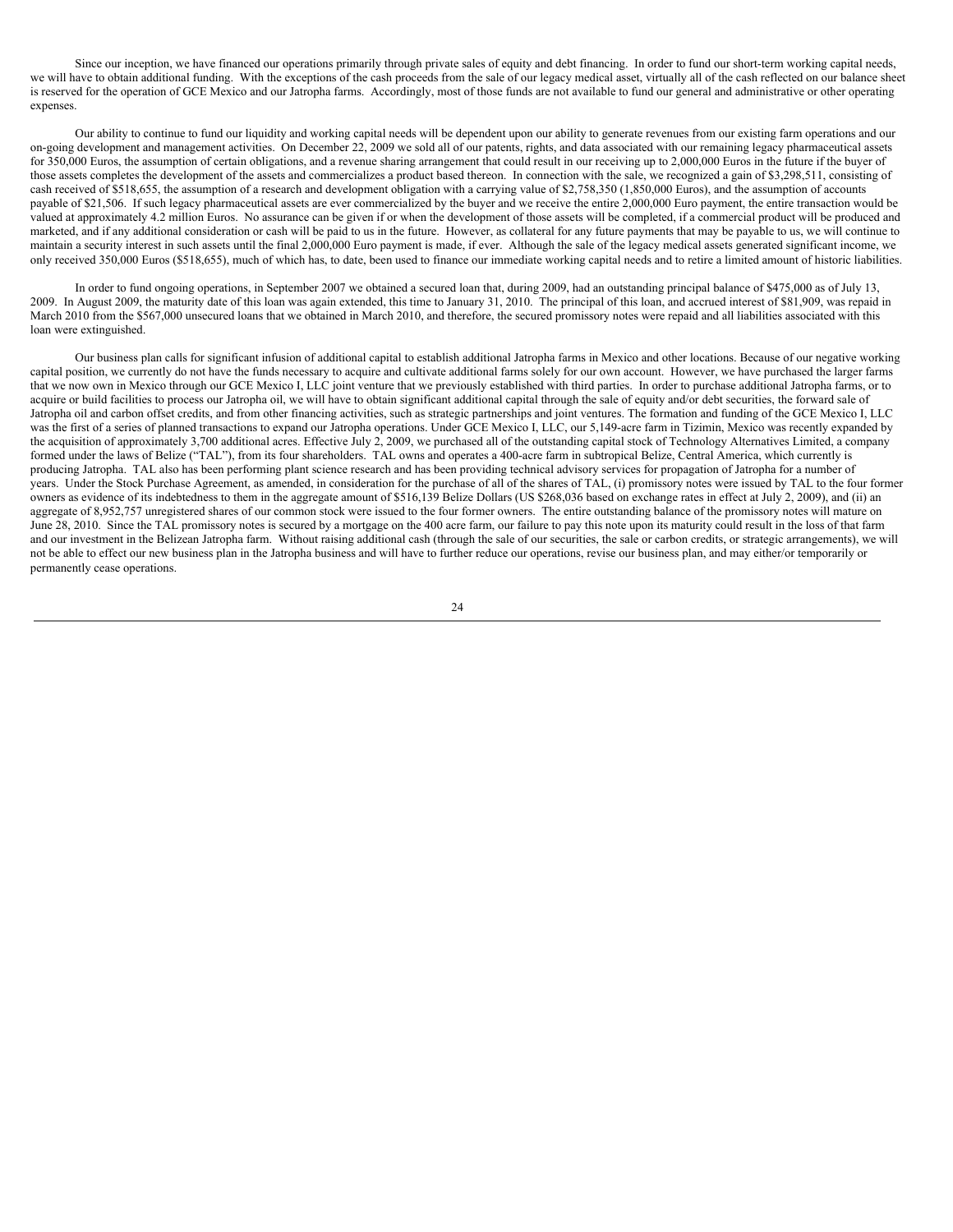On March 16, 2010, we issued \$567,000 of unsecured convertible promissory notes to two investors. The convertible notes mature on the earlier of (i) March 16, 2012, and (ii) upon written demand of payment by the investors following our default thereunder. The maturity date of the convertible notes may be extended by written notice made by the Investors at any time prior to March 16, 2012. Interest accrues on the convertible notes at a rate of 5.97% per annum, and is payable quarterly in cash, in arrears, on each three-month anniversary of the issuance of the convertible notes. However, we have the right, exercisable at our option, in lieu of paying interest in cash, to pay interest by delivering a number of unregistered shares of our common stock equal to the quotient obtained by dividing the amount of such interest by the arithmetic average of the volume weighted average price (VWAP) for each of the five consecutive trading days immediately preceding the interest payment date. At any time following the first anniversary of the issuance of the convertible notes, at the option of the holders of these convertible notes, the outstanding balance thereof (including accrued and unpaid interest thereon) may be converted into shares of our common stock at a conversion price equal to \$0.03. The conversion price may be adjusted in connection with stock splits, stock dividends and similar events affecting our capital stock. As of March 16, 2010, the convertible notes rank senior to all other indebtedness, and thereafter will remain senior or pari passu with all accounts payable and other similar liabilities incurred by us in the ordinary course of business. We may not prepay the convertible notes without the prior consent of the note holders. Virtually all of the proceeds from these convertible notes were used to fully repay outstanding secured loans that had matured and were due and payable.

Inflation and changing prices have had no effect on our continuing operations over our two most recent fiscal years.

We have no off-balance sheet arrangements as defined in Item 303(a) of Regulation S-K.

#### **ITEM 7A. QUANTITATIVE AND QUALITATIVE DISCLOSURES ABOUT MARKET RISK**

Not applicable to a "smaller reporting company."

### **ITEM 8. FINANCIAL STATEMENTS AND SUPPLEMENTARY DATA.**

Financial Statements are referred to in Item 15, listed in the Index to Financial Statements and filed and included elsewhere herein as a part of this Annual Report on Form 10-K.

### **ITEM 9. CHANGES IN AND DISAGREEMENTS WITH ACCOUNTANTS ON ACCOUNTING AND FINANCIAL DISCLOSURE.**

None.

#### **ITEM 9A(T). CONTROLS AND PROCEDURES.**

#### *Evaluation of Disclosure Controls and Procedures*

We maintain disclosure controls and procedures which are designed to ensure that the information required to be disclosed in the reports it files or submits under the Securities Exchange Act of 1934 (as amended, the "Act") is recorded, processed, summarized and reported within the time periods specified in the SEC's rules and forms, and that such information is accumulated and communicated to our management, including the Chief Executive Officer and the Chief Financial Officer ("Certifying Officers"), to allow timely decisions regarding required financial disclosures.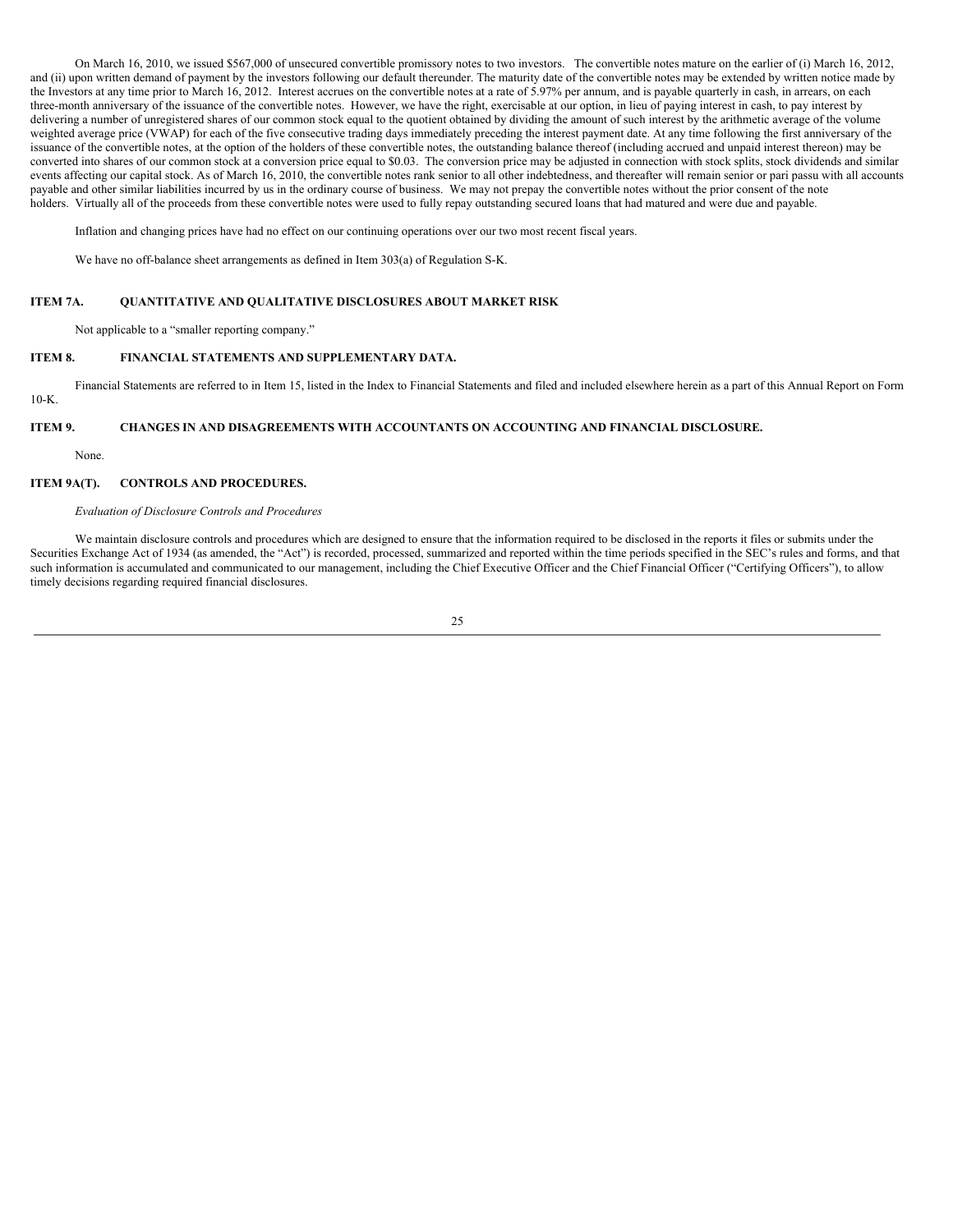In connection with the preparation of this Annual Report, our Certifying Officers evaluated the effectiveness of management's disclosure controls and procedures, as of December 31, 2009, in accordance with Rules 13a-15(b) and 15d-15(b) of the Exchange Act. Based on that evaluation, the Certifying Officers concluded that management's disclosure controls and procedures were not effective as of December 31, 2009.

### *Material Weakness in Internal Control Over Financial Reporting*

Our management is responsible for establishing and maintaining adequate internal control over financial reporting, as defined in Rule 15d-15(f) under the Exchange Act, and for assessing the effectiveness of internal control over financial reporting.

Internal control over financial reporting is intended to provide reasonable assurance regarding the reliability of our financial reporting and the preparation of financial statements for external purposes in accordance with accounting principles generally accepted in the United States. Internal control over financial reporting includes those policies and procedures that (1) pertain to the maintenance of records that, in reasonable detail, accurately and fairly reflect the transactions and dispositions of our assets, (2) provide reasonable assurance that transactions are recorded as necessary to permit preparation of financial statements in accordance with accounting principles generally accepted in the United States and that our receipts and expenditures are being made only in accordance with authorizations of our management and directors, and (3) provide reasonable assurance regarding prevention or timely detection of unauthorized acquisitions, use, or disposition of our assets that could have a material effect on our financial statements.

Management, with the participation of our principal executive and financial officers, conducted an evaluation of the effectiveness of our internal control over financial reporting, as of December 31, 2009, based on criteria established in Internal Control—Integrated Framework issued by the Committee of Sponsoring Organizations of the Treadway Commission (COSO). Based on that evaluation, management concluded that, as of December 31, 2009, our internal control over financial reporting was not effective.

Based on our evaluation of our internal control over financial reporting in our Mexico and Belize subsidiaries we have determined that we currently have inadequate controls over the accounting functions in these foreign subsidiaries. Management has taken the following steps, and is implementing the following new controls to improve both of these deficiencies:

- The Company has hired a senior accountant (a certified public accountant) to assist the Company in its accounting functions and to monitor, on a full time basis, the financial reporting of the Company's foreign operations.
- The Company has purchased and is currently implementing a company-wide enterprise resource planning software program. This software is anticipated to be fully operational after the second quarter of 2010, and will permit the integration of financial and operational data from all entities under the management of the Company. All operations throughout the world will be integrated into the system.

Our Board of Directors believes that, with the exception of the issues identified relating to our operations in Mexico and Belize, our system of internal controls, disclosure controls and procedures are adequate to provide reasonable assurance that the information required to be disclosed in the our interim and annual reports is recorded, processed, summarized, and accurately reported within the time periods specified in the SEC's rules and forms, and that such information is accumulated and communicated to our Board of Directors, the Audit Committee, management, including our certifying officers, as appropriate, to allow for timely decisions regarding required disclosure based closely on the definition of "disclosure controls and procedures" in Rule 13a-15(e). The Audit Committee cannot be certain that the Company's remediation efforts will sufficiently cure management's identified material financial reporting weaknesses. Furthermore, the Audit Committee has not tested the operating effectiveness of the remediated controls, since the process is not yet complete. However, because of the inherent limitations in all control systems, no evaluation of controls can provide absolute assurance that all control issues, if any, within our company have been detected. These inherent limitations include the realities that judgments in decision-making can be faulty, and that breakdowns can occur because of simple errors or mistakes.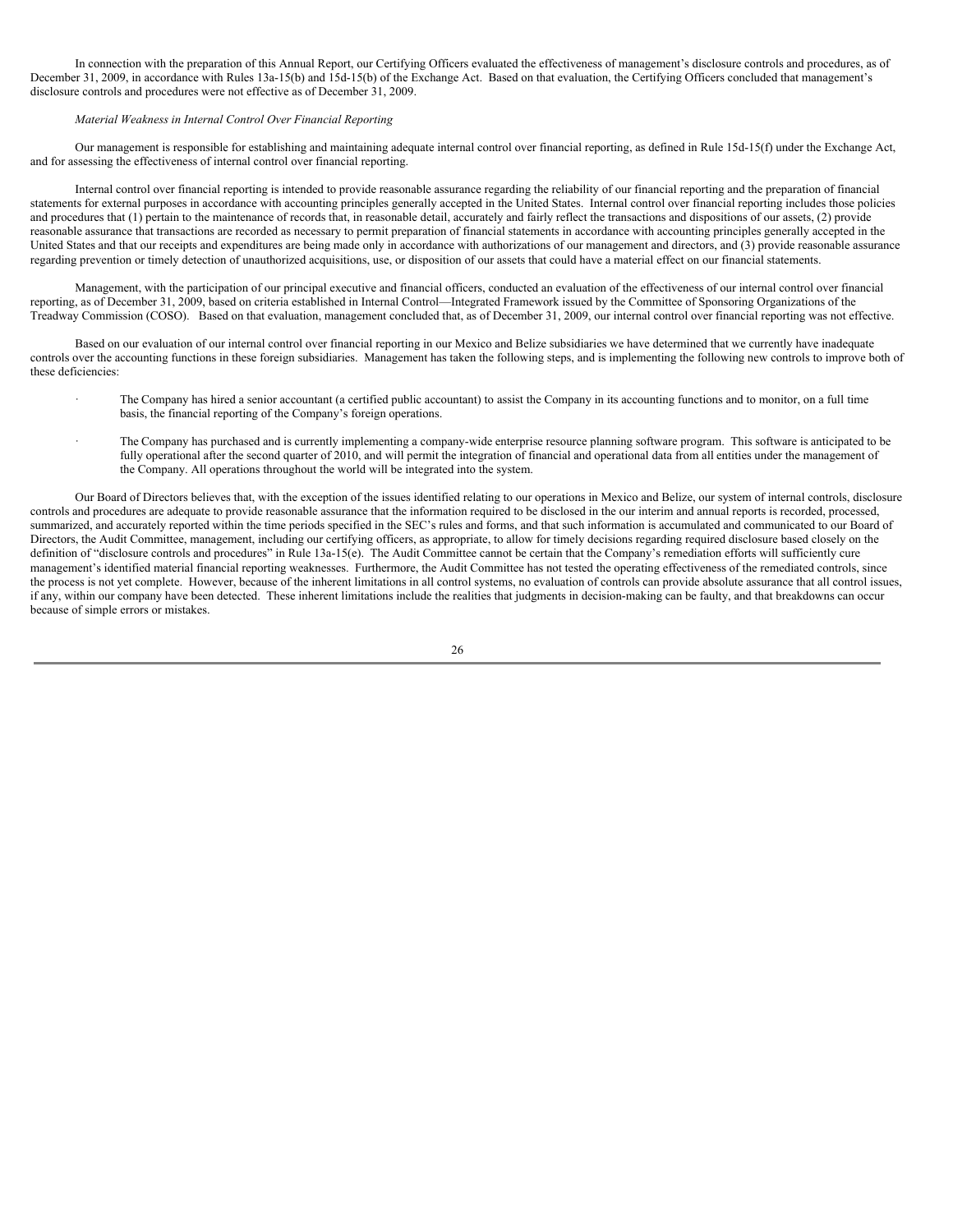This annual report does not include an attestation report of our independent registered public accounting firm regarding internal control over financial reporting. Management's report was not subject to attestation by our independent registered public accounting firm pursuant to temporary rules of the SEC that permit us to provide only management's report in this annual report.

### *Changes in Internal Control Over Financial Reporting*

During the fourth quarter of the fiscal year ended December 31, 2009, the Company completed certain improvements to its internal control over financial reporting. The remedial actions included hiring a senior accountant to help with the Company's accounting transactions and implementing a new enterprise resource planning accounting system that integrates all of the accounting functions of the Company's operations (including its operations in Mexico and Belize). The new enterprise resource planning software has not yet been fully implemented and tested to determine that all material weaknesses have been remediated.

#### **ITEM 9B. OTHER INFORMATION**

On March 30, 2010, the Company entered into a Stock Purchase Agreement with two accredited investors pursuant to which we on March 31, 2010, sold 25,000,000 shares ("Shares") of our common stock at a price of \$0.02 per share, for an aggregate purchase price of \$500,000. The Shares were not registered under the Securities Act of 1933, as amended (the "Act") and were issued and sold in reliance upon the exemption from registration contained in Section 4(2) of the Act and Regulation D promulgated thereunder.

A copy of the Stock Purchase Agreement is filed as Exhibit 10.23 to this Annual Report on Form 10-K for the fiscal year ended December 31, 2009. The summary of the Stock Purchase Agreement, set forth above is qualified by reference to such exhibit.

### **PART III**

### **ITEM 10. DIRECTORS, EXECUTIVE OFFICERS, AND CORPORATE GOVERNANCE.**

The following table sets forth the name, age and position held by each of our executive officers and directors. Directors are elected for a period of one year and thereafter serve until the next annual meeting at which their successors are duly elected by the stockholders.

| Name                                                                            | Age | <b>Position</b>                                 |
|---------------------------------------------------------------------------------|-----|-------------------------------------------------|
| David R. Walker <sup>(1)</sup>                                                  | 65  | Chairman of the Board                           |
| <b>Richard Palmer</b>                                                           | 49  | President, Chief Executive Officer and Director |
| Bruce Nelson                                                                    | 55  | Chief Financial Officer                         |
| Mark A. Bernstein, Ph.D. <sup>(1)</sup><br>Member of our Audit Committee<br>(1) | 56  | Director                                        |
|                                                                                 |     |                                                 |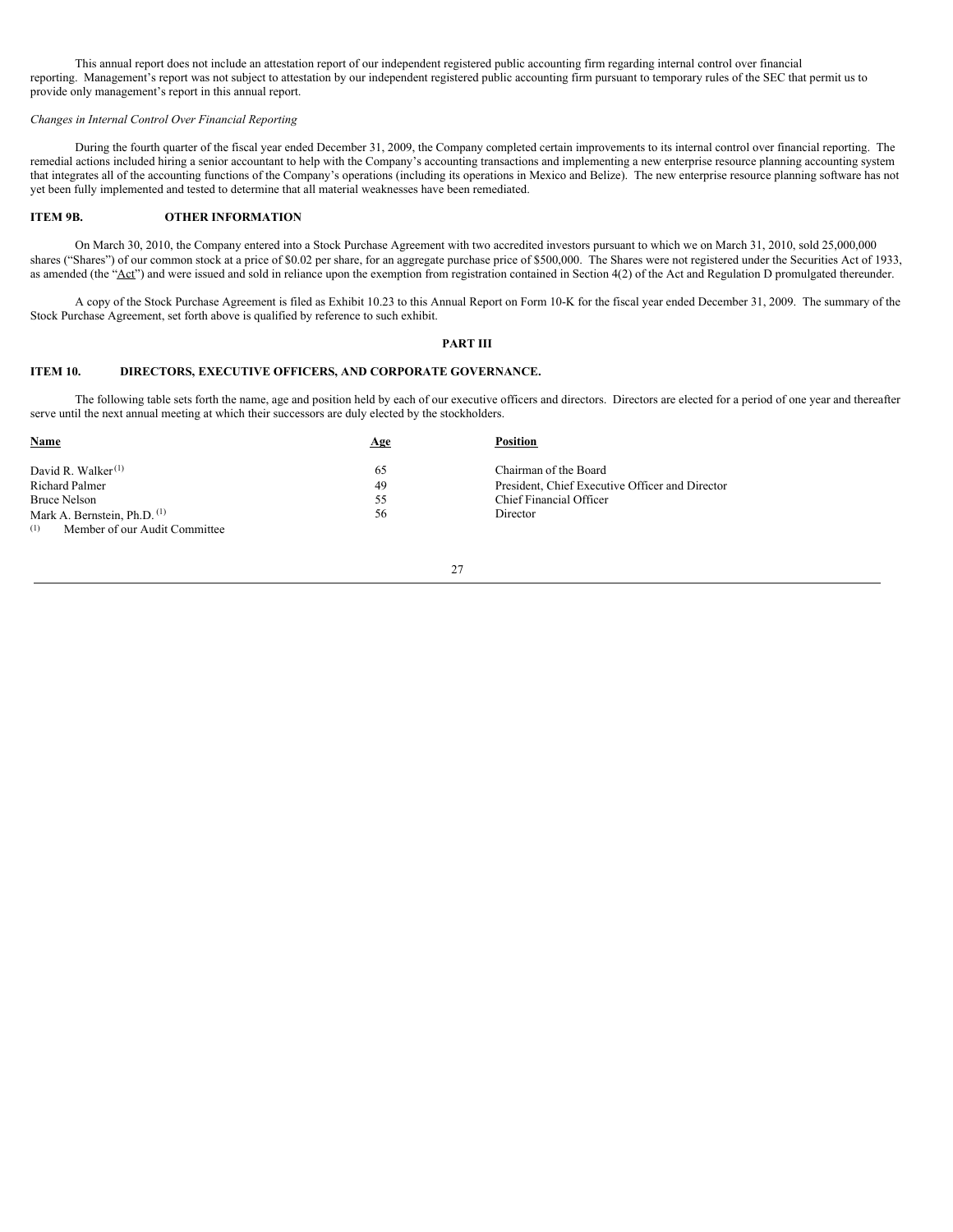#### **Business Experience and Directorships**

The following describes the backgrounds of current executive officers and directors. Our Board of Directors has determined that Mr. Walker and Dr. Bernstein are independent directors as defined in the Nasdaq rules governing members of boards of directors.

#### **David R. Walker**

David R. Walker joined the Board of Directors on May 2, 1996, and was appointed Chairman of the Board of Directors on May 10, 1998. He has served as Chairman of the Audit Committee since its establishment in 2001. For over 20 years, Mr. Walker has been the General Manager of Sunheaven Farms, the largest onion growing and packing entity in the State of Washington. In the capacity of General Manager, Mr. Walker performs the functions of a traditional chief financial officer. Mr. Walker holds a Bachelor of Arts degree in economics from Brigham Young University with minors in accounting and finance.

#### **Richard Palmer**

Richard Palmer was appointed as our President and Chief Operating Officer in September 2007, and been a member of the Board of Directors since September 2007. Mr. Palmer became our Chief Executive Officer on December 21, 2007. Mr. Palmer has over 25 years of hands-on experience in the energy field, holding senior level management positions with a number of large engineering, development, operations and construction companies. He is a co-founder of Mobius Risk Group, LLC, an energy risk advisory services consulting company, and was a principal and Executive Vice President of that consulting company from January, 2002 until September 2007. From 1997 to 2002, Mr. Palmer was a Senior Director at Enron Energy Services. Prior thereto, from 1995 to 1996 Mr. Palmer was a Vice President of Bentley Engineering, and a Senior Vice President of Southland Industries from 1993 to 1996. Mr. Palmer received his designation as a Certified Energy Manager in 1999, holds two Business Management Certificates from University of Southern California's Business School, and is an active member of both the American Society of Plant Biologists and the International Tropical Farmers Association.

#### **Mark A. Bernstein**

Mark A. Bernstein, Ph.D., joined our Board of Directors onJune 30, 2008. Dr. Bernstein is current a teaching professor at The University of Southern California (USC) where he also serves as the Managing Director of USC's Energy Institute. Dr. Bernstein is an internationally recognized expert on energy policy and alternative energy technologies. Dr. Bernstein was awarded a Ph.D. in Energy Management and Policy from the University of Pennsylvania, holds a Masters degree in Mathematics from Ohio State University, and a B.A. from State University of New York at Albany.

### **Bruce Nelson**

Bruce Nelson was appointed as our Chief Financial Officer in March 2008. Prior to commencing his relationship with the Company, Mr. Nelson served as Chief Financial Officer of US Modular, a private technology company located in Irvine, California. From April 2002 through February 2007, Mr. Nelson served as Chief Financial Officer of netGuru, Inc., a NASDAQ-listed global engineering software and IT service company. Prior to netGuru, Mr. Nelson founded and operated Millennium Information Technologies from 1997 to 2002. From 1992 to 1997 he served as President and CFO of Comprehensive Weight Management, a national healthcare service provider. From 1985 to 1991 he served as Treasurer of Comprehensive Care Corporation, a NYSE listed national healthcare provider. Mr. Nelson served as a U.S. Naval Officer after graduating from the University of Southern California, majoring in finance. He holds a MBA degree from Bryant University in Smithfield, R.I. He has also served on the board of directors of two commercial banks, a NASDAQ-listed technology company, and a privately held specialty hospital.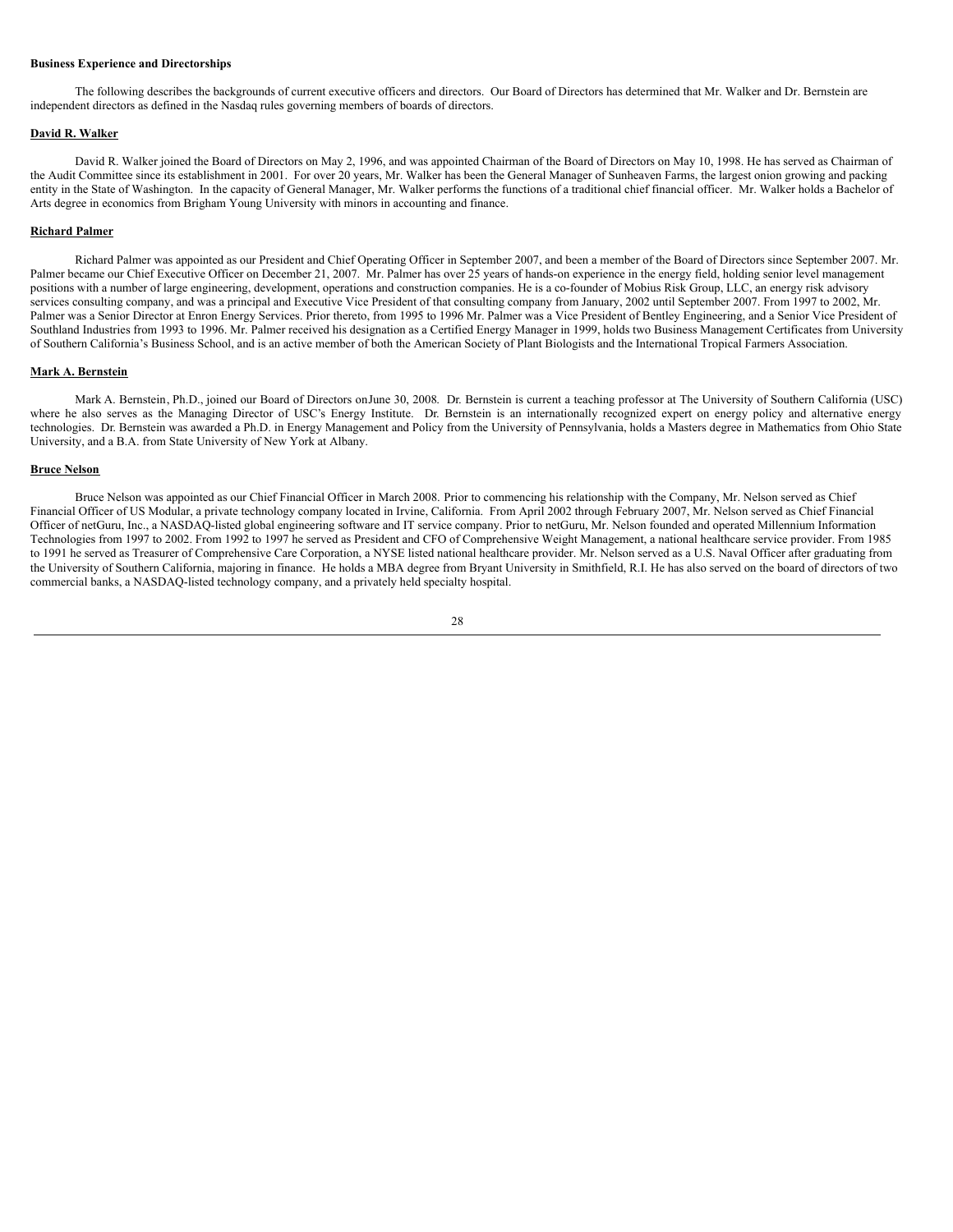#### **Compliance with Section 16(a) of the Exchange Act**

Section 16(a) of the Securities Exchange Act of 1934 requires our executive officers and directors, and persons who own more than 10% of a registered class of our equity securities, to file reports of ownership and changes in ownership with the SEC. Executive officers, directors and greater than 10% shareholders are required by SEC regulations to furnish us with copies of all Section 16(a) forms they file.

Based solely on information provided to us by our officers and our review of copies of reporting forms received by us, we believe that during fiscal year ended December 31, 2009, our current officers and directors complied with the filing requirements under Section 16(a).

### **Code of Ethics**

Our Board of Directors has adopted a code of ethics that applies to our principal executive officers, principal financial officer or controller, or persons performing similar functions ("Code of Ethics"). A copy of our Code of Ethics will be furnished without charge to any person upon written request. Requests should be sent to: Secretary, Global Clean Energy Holdings, Inc. 6033 W. Century Blvd., #895 Los Angeles, California 90045.

### **Board Committees**

Our Board of Directors has an Audit Committee, but does not currently have a Compensation Committee or a Nominating Committee.

The Audit Committee meets periodically with management and with our independent registered public accounting firm to, among other things, review the results of the annual audit and quarterly reviews and discuss the financial statements. The audit committee also hires the independent registered public accounting firm, and receives and considers the accountant's comments as to controls, adequacy of staff and management performance and procedures. The Audit Committee is also authorized to review related party transactions for potential conflicts of interest. During the fiscal year ended December 31, 2009, Mr. Walker and Dr. Bernstein constituted all of the members of the Audit Committee. Both Mr. Walker and Dr. Bernstein are non-employee directors and independent as defined under the Nasdaq Stock Market's listing standards. Mr. Walker has significant knowledge of financial matters, and our Board has designated Mr. Walker as the "audit committee financial expert" of the Audit Committee. The Audit Committee met four times during fiscal 2008, and four times during fiscal 2009 in connection with this Annual Report and our Quarterly Reports on Form 10-QSB. The Audit Committee operates under a formal charter that governs its duties and conduct.

### **ITEM 11. EXECUTIVE COMPENSATION.**

#### **Summary Compensation Table.**

The following table set forth certain information concerning the annual and long-term compensation for services rendered to us in all capacities for the fiscal years ended December 31, 2009 and 2008 of all persons who served as our principal executive officer and principal financial officer during the fiscal year ended December 31, 2009. No other executive officers earned annual compensation during the fiscal year ended December 31, 2009 that exceeded \$100,000. The principal executive officer and the other named officers are collectively referred to as the "Named Executive Officers."

| Name and<br><b>Principal Position</b> | <b>Fiscal Year</b><br><b>Ended</b><br>12/31 | <b>Salary Paid or</b><br>Accrued<br><b>(S)</b> | <b>Bonus Paid or</b><br>Accrued<br>(S) | <b>Stock Awards</b> | <b>Option Awards</b><br>$(S)$ <sup>(4)</sup> | <b>All Other</b><br>Compensation<br>(S) | <b>Total</b>       |  |
|---------------------------------------|---------------------------------------------|------------------------------------------------|----------------------------------------|---------------------|----------------------------------------------|-----------------------------------------|--------------------|--|
| Richard Palmer                        | 2009<br>2008                                | 250,000<br>250,000                             | O<br>$\overline{\phantom{m}}$          | (1)<br>$- -$        | --                                           | 23,400<br>23,400                        | 273,400<br>273,400 |  |
| Bruce $Nelson^{(1)}$                  | 2009<br>2008                                | 175,000<br>145,833(2)                          | 0<br>$- -$                             | (3)                 | 189,000                                      | 10.000<br>10.000                        | 185,000<br>344,833 |  |

29

### **Summary Compensation Table**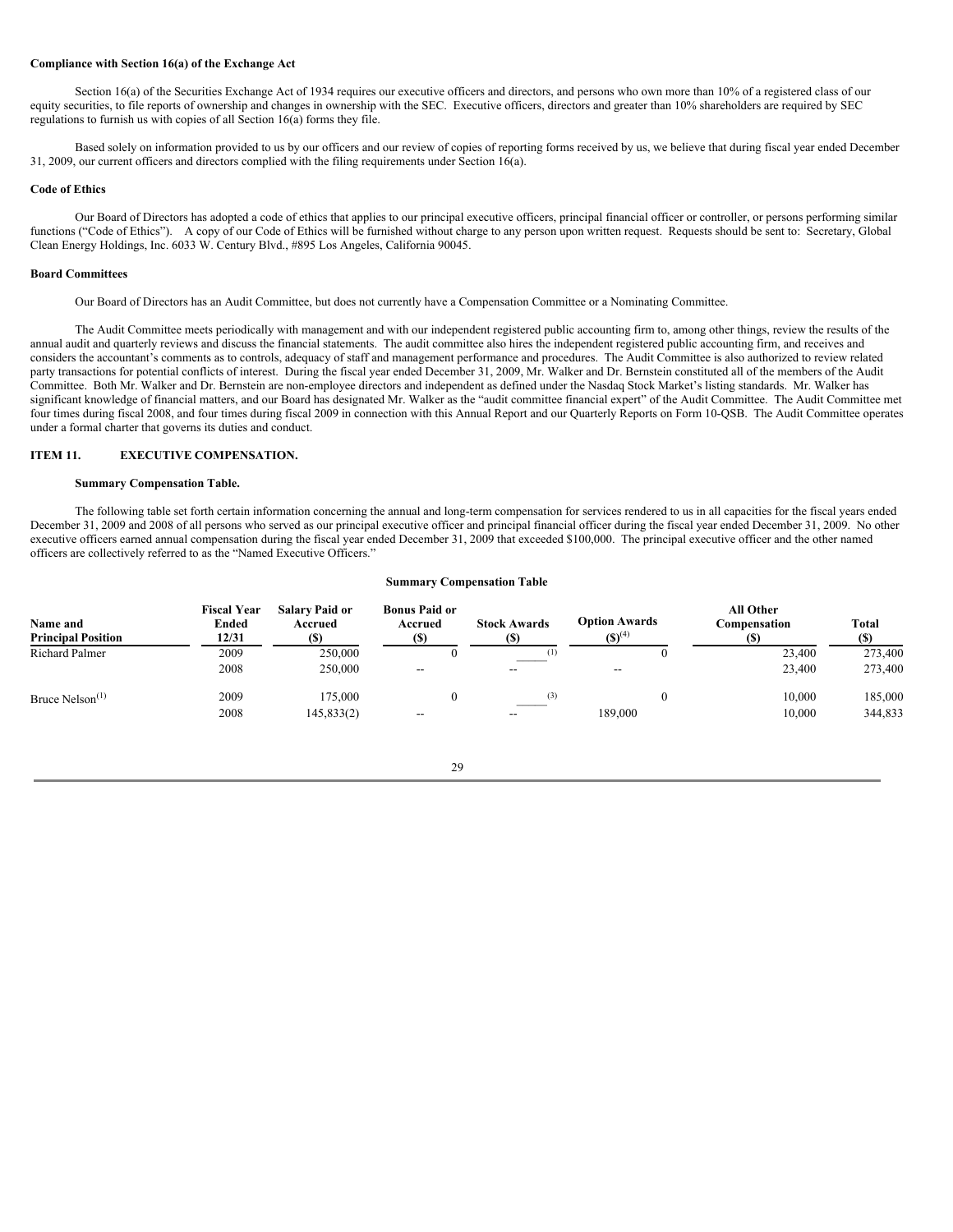- (1) Richard Palmer became the registrant's Chief Executive Officer December 21, 2007. Under our employment agreement with Mr. Palmer, we granted Mr. Palmer an incentive option to purchase up to 12,000,000 shares of our common stock at an exercise price of \$0.03, subject to our achievement of certain market capitalization goals. As of April 2009, 12,000,000 of these options remained unvested. In April 2009, our Board of Directors agreed to agreed to fully vest all of the 12,000,000 shares under the option.
- (2) Mr. Nelson became our Chief Financial Officer and Secretary on April 1, 2008. Accordingly, the amounts reflected in this table reflect compensation paid or accrued for Mr. Nelson during this partial year.
- (3) Under our employment agreement with Mr. Nelson, we granted Mr. Nelson an incentive option to purchase up to 4,500,000 shares of our common stock at an exercise price of \$0.05, which shares vest over the course of the employment agreement and upon achievement of certain milestones. As of April 2009, 3,500,000 of these options remained unvested. In April 2009, our Board of Directors agreed to fully vest all of the remaining 3,500,000 options. The amounts included in this table reflect the value of the fully vested options.
- (4) This column represents the aggregate grant date fair value of option awards computed in accordance with FASB ASC Topic 718, excluding the effect of estimated forfeitures related to service-based vesting conditions. For additional information on the valuation assumptions with respect to the option grants, refer to Note J of our financial statements in this Annual Report. These amounts do not correspond to the actual value that will be recognized by the named executives from these awards.

### **Stock Option Grants**

The following table sets forth information as of December 31, 2009, concerning unexercised options, unvested stock and equity incentive plan awards for the executive officers named in the Summary Compensation Table.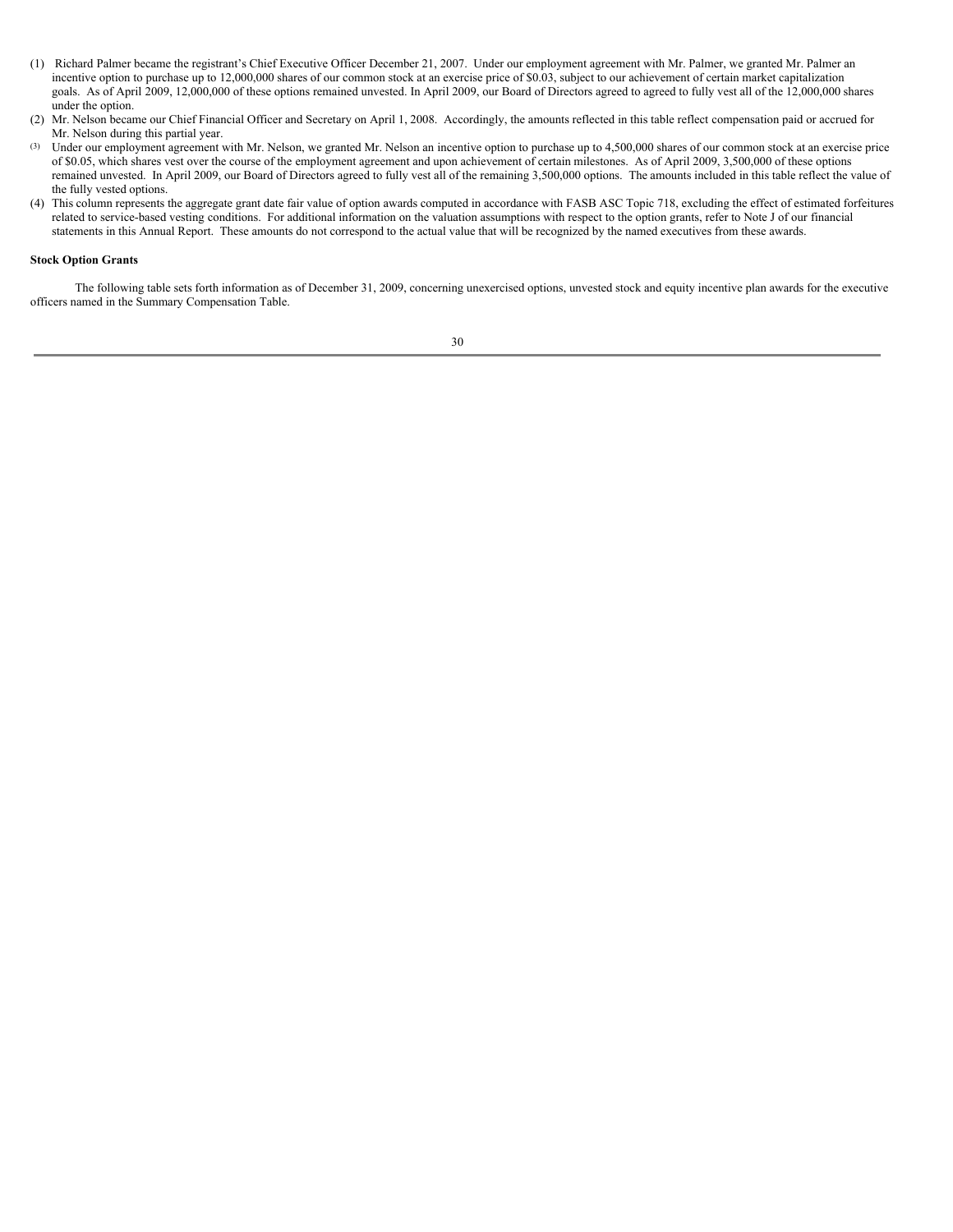### **OUTSTANDING EQUITY AWARDS AT YEAR ENDED DECEMBER 31, 2009**

|                       |                                                                                                          |                                                                                                    | <b>Option Awards</b>                                                                                                                                              |                                                |                                                               |                                                     |                                                                                                                                              | <b>Stock Awards</b>                                                                                                                                                                         |                                                                                                                                                                                                      |
|-----------------------|----------------------------------------------------------------------------------------------------------|----------------------------------------------------------------------------------------------------|-------------------------------------------------------------------------------------------------------------------------------------------------------------------|------------------------------------------------|---------------------------------------------------------------|-----------------------------------------------------|----------------------------------------------------------------------------------------------------------------------------------------------|---------------------------------------------------------------------------------------------------------------------------------------------------------------------------------------------|------------------------------------------------------------------------------------------------------------------------------------------------------------------------------------------------------|
| Name                  | Number of<br><b>Securities</b><br>Underlying<br>Unexercised<br><b>Options</b><br>$^{(#)}$<br>Exercisable | Number of<br><b>Securities</b><br>Underlying<br>Unexercised<br><b>Options</b><br>(#) Unexercisable | <b>Equity</b><br><b>Incentive Plan</b><br>Awards:<br>Number of<br><b>Securities</b><br>Underlying<br>Unexercised<br><b>Unearned</b><br><b>Options</b><br>$^{(#)}$ | Option<br><b>Exercise Price</b><br><b>(\$)</b> | Option<br><b>Expiration</b><br>Date                           | Number of<br><b>Shares</b> or<br>Vested<br>$^{(#)}$ | <b>Market Value</b><br>of Shares or<br><b>Units of Stock   Units of Stock</b><br>That Have Not That Have Not<br><b>Vested</b><br><b>(\$)</b> | <b>Equity</b><br><b>Incentive Plan</b><br>Awards:<br>Number of<br><b>Unearned</b><br><b>Shares, Units</b><br>or Other<br><b>Rights That</b><br><b>Have Not</b><br><b>Vested</b><br>$^{(#)}$ | Equity<br><b>Incentive Plan</b><br>Awards:<br>Market or<br><b>Payout Value</b><br>of Unearned<br><b>Shares, Units</b><br>or Other<br><b>Rights That</b><br><b>Have Not</b><br><b>Vested</b><br>$(S)$ |
|                       |                                                                                                          |                                                                                                    |                                                                                                                                                                   |                                                |                                                               |                                                     |                                                                                                                                              |                                                                                                                                                                                             |                                                                                                                                                                                                      |
| <b>Richard Palmer</b> | 6,000,000<br>6,000,000                                                                                   |                                                                                                    |                                                                                                                                                                   | 0.03<br>0.03                                   | 8/20/2012<br>8/20/2012                                        |                                                     |                                                                                                                                              |                                                                                                                                                                                             |                                                                                                                                                                                                      |
| <b>Bruce Nelson</b>   | 500,000<br>500,000<br>500,000<br>500,000<br>1,250,000                                                    |                                                                                                    |                                                                                                                                                                   | 0.05<br>0.05<br>0.05<br>0.05<br>0.05           | 3/20/2018<br>3/20/2018<br>3/20/2018<br>3/20/2018<br>3/20/2013 |                                                     |                                                                                                                                              |                                                                                                                                                                                             |                                                                                                                                                                                                      |
|                       | 1,250,000                                                                                                |                                                                                                    |                                                                                                                                                                   | 0.05                                           | 3/20/2013                                                     |                                                     |                                                                                                                                              |                                                                                                                                                                                             |                                                                                                                                                                                                      |

#### **Director Compensation.**

On April 22, 2009, our Board of Directors adopted a compensation policy for non-employee directors (Compensation Policy"), effective as of July 1, 2009. Pursuant to the Compensation Policy, non-employee directors will be entitled to receive the following benefits, among others, in consideration for their services as directors of the Company:

- Monthly cash payments of \$2,000;
- · Annual grants of non-qualified stock options to purchase up to 500,000 shares of the Company's common stock;
- · Participation in the Company's stock option plans; and
- · Reimbursement of certain expenses incurred in connection with attendance of meetings of the Board and Board Committee.

The following table sets forth information concerning the compensation paid to each of our non-employee directors during fiscal 2009 for their services rendered as directors. The compensation of Richard Palmer, who serves as a director and as our President and Chief Executive Officer, is described above in the Summary Compensation Table.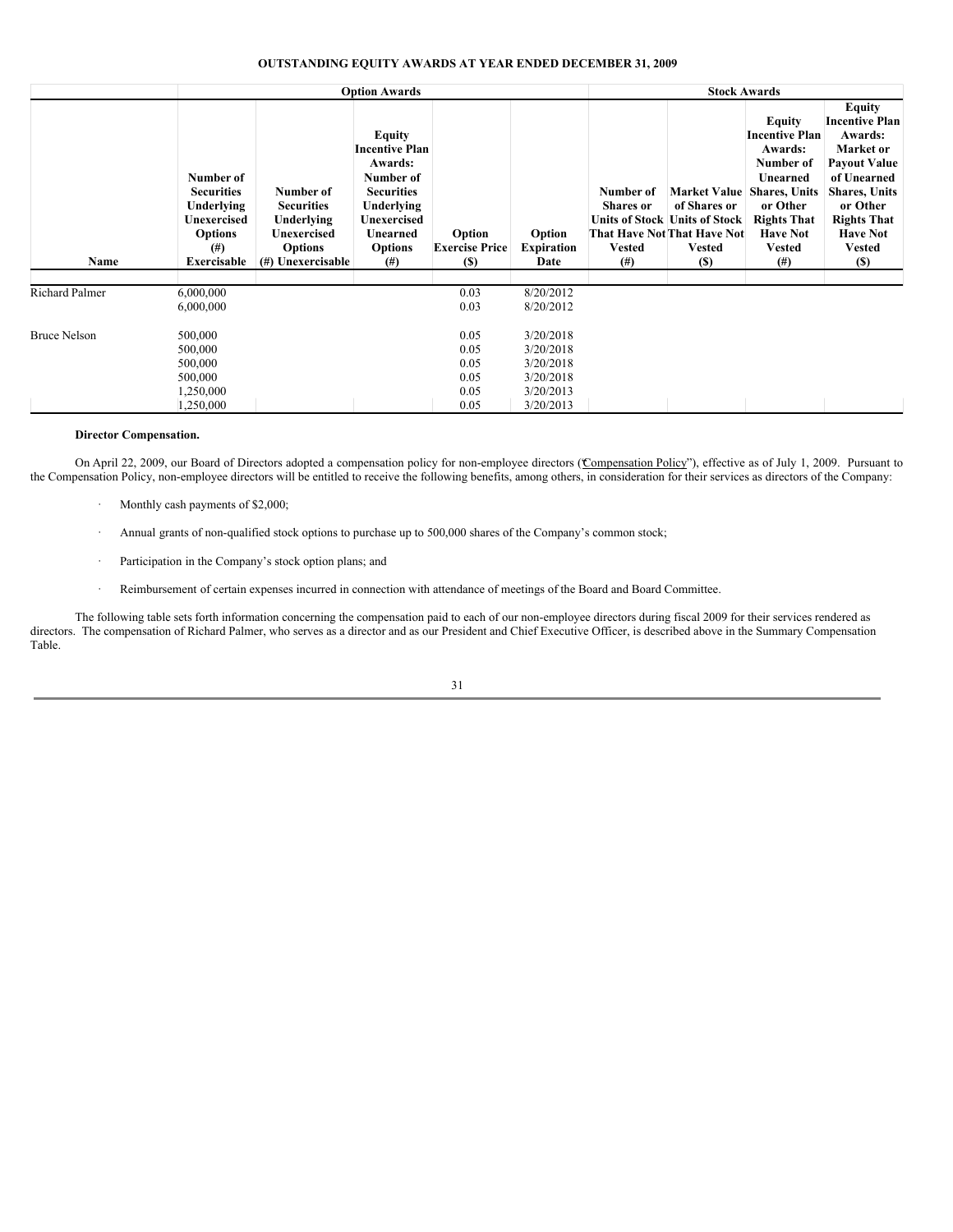### **DIRECTOR COMPENSATION FOR FISCAL YEAR 2009**

|                          | <b>Fees Earned</b><br>or Paid in |                     |                                                     | <b>Non-Equity Incentive</b> | <b>Nonqualified Deferred</b><br>Compensation | All Other    |          |
|--------------------------|----------------------------------|---------------------|-----------------------------------------------------|-----------------------------|----------------------------------------------|--------------|----------|
| Name                     | Cash                             | <b>Stock Awards</b> | <b>Option Awards</b> <sup><math>(1)(2)</math></sup> | <b>Plan Compensation</b>    | Earnings                                     | Compensation | Total    |
|                          |                                  |                     |                                                     |                             |                                              |              |          |
| David R. Walker          | 12.000                           |                     | \$9,100                                             |                             |                                              |              | \$21,100 |
| Richard Palmer           |                                  |                     |                                                     |                             |                                              |              |          |
| Mark A. Bernstein, Ph.D. | \$12,000                         |                     | \$9,100                                             |                             |                                              |              | \$21,100 |
| Total                    | \$24,000                         |                     | \$18,200                                            |                             |                                              |              | \$42,200 |

(1) This column represents the aggregate grant date fair value of option awards computed in accordance with FASB ASC Topic 718, excluding the effect of estimated forfeitures related to service-based vesting conditions. For additional information on the valuation assumptions with respect to the option grants, refer to Note J of our financial statements in this Annual Report. These amounts do not correspond to the actual value that will be recognized by the named directors from these awards. (2) On July 2, 2009 we granted a five-year non-qualified option to purchase 500,000 shares of the Company's common stock at an exercise price of \$0.02 per share to each

of our non-employee directors, vesting, in ten monthly installments, for their services as directors for the one-year period commencing July 1, 2009

#### **Employment Agreements**

Richard Palmer. On September 7, 2007, we entered into an employment agreement (the 'Employment Agreement') with Richard Palmer pursuant to which we hired Mr. Palmer to serve as our President and Chief Operating Officer. Mr. Palmer was also appointed to serve as director on our Board of Directors to serve until the next election of directors by our shareholders. Upon the resignation of our prior Chief Executive Officer in December 2007, Mr. Palmer also became our Chief Executive Officer.

Under the Employment Agreement, we granted Mr. Palmer an incentive option to purchase up to 12,000,000 shares of our common stock at an exercise price of \$0.03 (the trading price on the date the agreement was signed), subject to our achievement of certain market capitalization goals. The option expires after five years. As of April 22, 2009, all 12,000,000 shares under the option remained unvested. On April 22, 2009, our Board of Directors approved accelerating the vesting of all 12,000,000 unvested shares under the option, and accelerated the release from escrow of 652,503 shares of restricted common stock issuable to Mr. Palmer under the Global Agreement. As a result, on that date, all of the restricted and escrowed shares were released to Mr. Palmer.

In addition, Mr. Palmer's compensation package includes a base salary of \$250,000, and a bonus payment contingent on Mr. Palmer's satisfaction of certain performance criteria, which will not exceed 100% of Mr. Palmer's base salary. In the event that (i) we terminate Mr. Palmer's employment for reasons other than "cause" (as defined in the Employment Agreement to include material breaches by him of the agreement, fraud, misappropriation of funds or embezzlement), or if (ii) Mr. Palmer resigns because we breached the Employment Agreement, we will be obligated to pay Mr. Palmer an amount equal to one (1) times his then-current annual base salary plus fifty percent (50%) of the target bonus in effect on the date of his termination. However, if Mr. Palmer's employment is terminated for death or disability, or if Mr. Palmer resigns or is terminated for "cause," he will not be entitled to receive any severance payments or other post-employment benefits. The original term of the Employment Agreement commenced September 1, 2007, and was scheduled to expire on September 30, 2010.

On March 16, 2010, the Company and Richard Palmer entered into an amendment (the "Amendment") to the Employment Agreement. Pursuant to the Amendment, the Company extended the term of Mr. Palmer's employment for an additional two years, i.e., through September 30, 2012. Thereafter, the term of employment shall automatically renew for successive one-year periods unless otherwise terminated. In connection with the Amendment, the Company and Mr. Palmer entered into an option agreement ("Option Agreement"). Pursuant to the Option Agreement, the Company granted Mr. Palmer a new option to acquire up to 12,000,000 shares of the Company's common stock at an exercise price of \$0.02, subject to the Company's achievement of certain market capitalization goals. The new option expires after ten (10) years.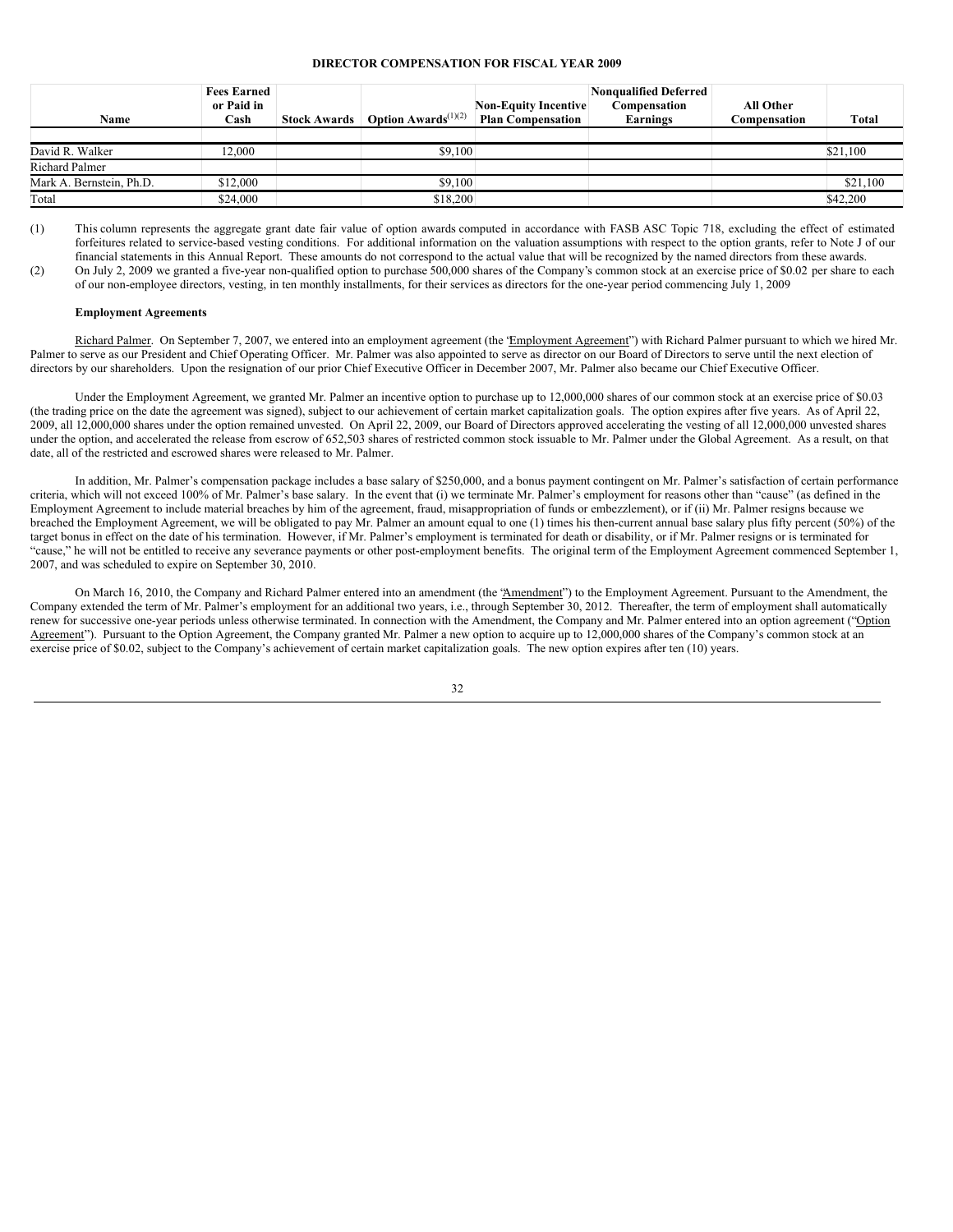Bruce Nelson. On March 20, 2008, we entered into an employment agreement with Bruce K. Nelson pursuant to which we hired Mr. Nelson to serve as our Executive Vice-President and Chief Financial Officer effective April 1, 2008. Mr. Nelson's employment agreement has an initial term of employment that continues through March 20, 2010. Thereafter, the term of employment shall automatically renew for successive one-year periods unless otherwise terminated by us. The employment agreement was automatically extended in March 2010 through March 20, 2011. We agreed to pay Mr. Nelson a base salary of \$175,000, subject to annual increases based on the Consumer Price Index for the immediately preceding 12-month period, and a bonus payment based on Mr. Nelson's satisfaction of certain performance criteria established by the compensation committee of our Board of Directors. The bonus amount in any fiscal year will not exceed 100% of Mr. Nelson's base salary. Mr. Nelson is eligible to participate in this company's employee stock option plan and other benefit plans.

At the time we employed Mr. Nelson, we granted him a ten-year option to acquire up to 2,000,000 shares of our common stock at an exercise price of \$0.05 (the trading price on the date the agreement was signed). These options vest in tranches of 500,000 shares over the first two years of the employment term. We also granted Mr. Nelson a fiveyear option to acquire up to 2,500,000 shares of our common stock at an exercise price of \$0.05, if this company meets certain market capitalization goals. As of April 22, 2009, options to acquire up to 3,500,000 shares remained unvested pursuant to the terms of the Company's employment agreement with Mr. Nelson. On April 22, 2009, our Board of Directors approved accelerating the vesting of all 3,500,000 unvested shares under the option.

In the event that, commencing after March 20, 2009, (i) we terminate Mr. Nelson's employment for reasons other than "cause" (as defined in his employment agreement to include material breaches by him of his employment agreement, fraud, misappropriation of funds or embezzlement), or if (ii) Mr. Nelson resigns because we breached his employment agreement, we will be obligated to pay Mr. Nelson an amount equal to the salary he would have received through the end of the term of his employment agreement. However, if Mr. Nelson's employment is terminated for death or disability, or if Mr. Nelson resigns or is terminated for "cause," he will not be entitled to receive any severance payments or other post-employment benefits.

# **ITEM 12. SECURITY OWNERSHIP OF CERTAIN BENEFICIAL OWNERS AND MANAGEMENT AND RELATED STOCKHOLDER MATTERS.**

The following table sets forth certain information regarding beneficial ownership of our common stock as of March 24, 2010 (a) by each person known by us to own beneficially 5% or more of any class of our common stock, (b) by each of our executive officers named in the Summary Compensation Table and each of our directors and (c) by all executive officers and directors of this company as a group. As of March 24, 2010, there were 236,919,079 shares of our common stock issued and outstanding. Unless otherwise noted, we believe that all persons named in the table have sole voting and investment power with respect to all the shares beneficially owned by them.

33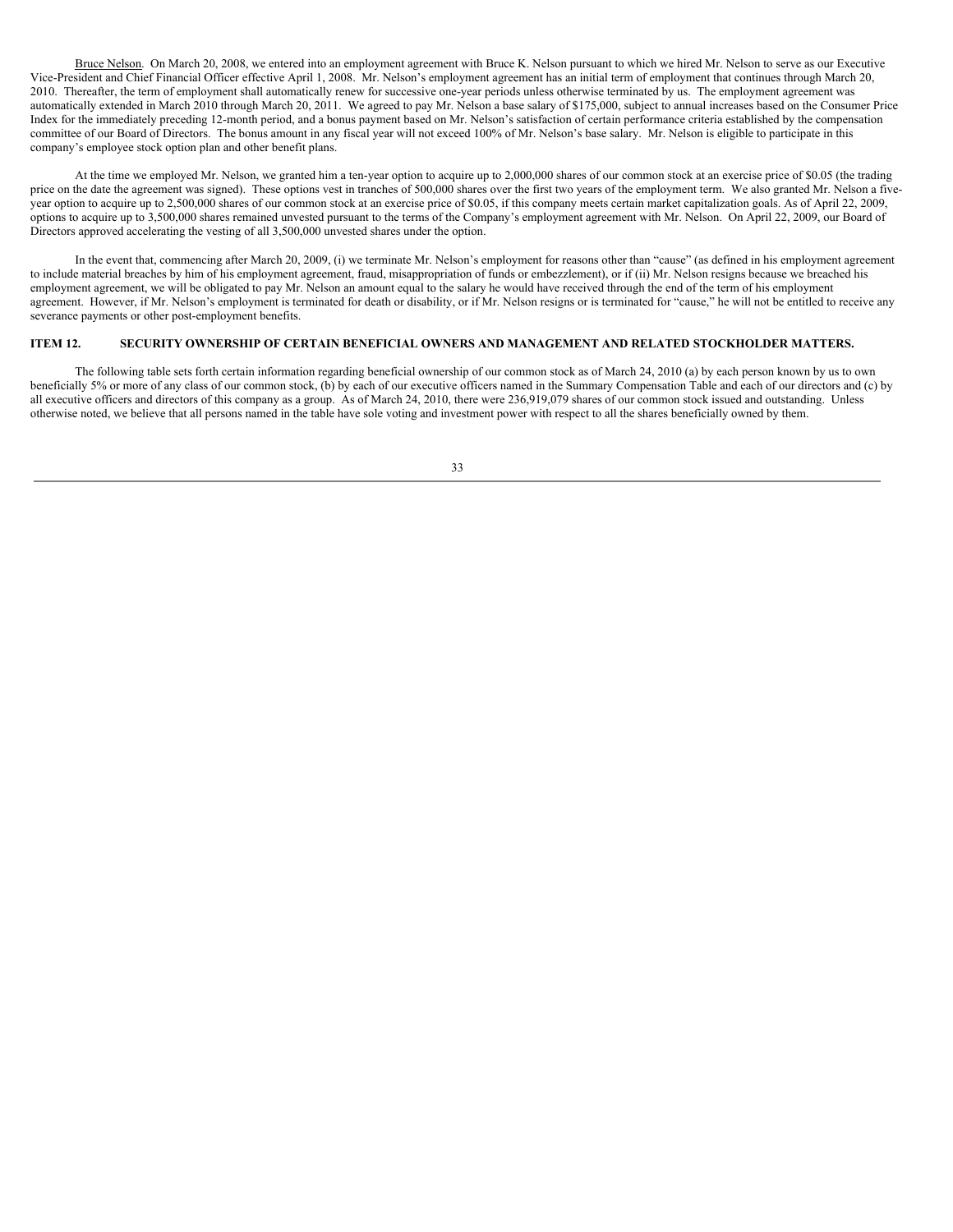| Name and Address of Beneficial Owner (1)                                             | Shares Beneficially Owned (2)                                | Percent<br>of Class                |
|--------------------------------------------------------------------------------------|--------------------------------------------------------------|------------------------------------|
| <b>Certain Beneficial Owners:</b>                                                    |                                                              |                                    |
| Monarch Pointe Fund, Ltd.<br>555 S. Flower St., Suite 4500<br>Los Angeles, CA 90071  | 24,085,509 (3)                                               | 9.74%                              |
| Mobius Risk Group, LLC<br>Three Riverway, Suite 1700<br>Houston, Texas 77056         | 50,895,204                                                   | 21.48%                             |
| <b>Directors/Named Executive Officers:</b>                                           |                                                              |                                    |
| <b>Richard Palmer</b><br><b>Bruce Nelson</b><br>David R. Walker<br>Mark A. Bernstein | 21,135,037 (4)<br>4,500,000(5)<br>1,653,539(6)<br>500,000(7) | 8.49%<br>1.86%<br>$\ast$<br>$\ast$ |
| All Named Executive Officers and Directors as a group (4 persons)                    | 27,788,576                                                   | 10.89%                             |

\* Less than 1%

(1) Unless otherwise indicated, the business address of each person listed is c/o Global Clean Energy Holdings, Inc., 6033 W. Century Blvd, Suite 895, Los Angeles, California.  $(2)$  For purposes of this table, shares are considered beneficially owned if the person directly or indirectly has the sole or shared power to vote or direct the voting of the securities or the sole or shared power to dispose of or direct the disposition of the securities. Shares are also considered beneficially owned if a person has the right to acquire beneficial ownership of the shares within 60 days of March 24, 2010.

(3) Includes 10,403,095 shares that may be acquired upon the exercise of currently exercisable warrants. The warrants contain a provision the prevents them from being exercised if such exercise would cause Monarch Pointe Fund, Ltd. from owning more than 9.99% of our outstanding common stock.

(4) Includes 12,000,000 shares that may be acquired upon the exercise of currently exercisable options. Mr. Palmer owns 13.33% of the outstanding membership interests of Mobius.

(5) Includes 4,500,000 shares that may be acquired upon the exercise of currently exercisable options.

(6) Includes 1,250,000 shares that may be acquired upon the exercise of currently exercisable options.

(7) Includes 500,000 shares that may be acquired upon the exercise of currently exercisable options.

# **ITEM 13. CERTAIN RELATIONSHIPS AND RELATED TRANSACTIONS, AND DIRECTOR INDEPENDENCE. Certain Relationships And Related Transactions**

*Loan Agreement*

In September 2007 we entered into a loan and security agreement with Mercator Momentum Fund III, L.P., a former affiliate of Monarch Pointe Fund, Ltd., which is a major shareholder of the Company, pursuant to which Mercator agreed to make available to us a secured term credit facility in the aggregate principal amount of \$1,000,000 (the "Loan"). As of December 31, 2009, the outstanding principal balance of the Loan was \$475,000, and the Loan was secured by a first priority lien on all of our assets. In March 2010, we paid off the outstanding balance of the Loan.

#### **Director Independence**

Our common stock is traded on the OTC Bulletin Board under the symbol "GCEH." The OTC Bulletin Board electronic trading platform does not maintain any standards regarding the "independence" of the directors on our company's Board of Directors, and we are not otherwise subject to the requirements of any national securities exchange or an inter-dealer quotation system with respect to the need to have a majority of our directors be independent.

In the absence of such requirements, we have elected to use the definition for "director independence" under the Nasdaq Stock Market's listing standards, which defines an "independent director" as "a person other than an officer or employee of us or its subsidiaries or any other individual having a relationship, which in the opinion of our Board of Directors, would interfere with the exercise of independent judgment in carrying out the responsibilities of a director." The definition further provides that, among others, employment of a director by us (or any parent or subsidiary of ours) at any time during the past three years is considered a bar to independence regardless of the determination of our Board of Directors.

34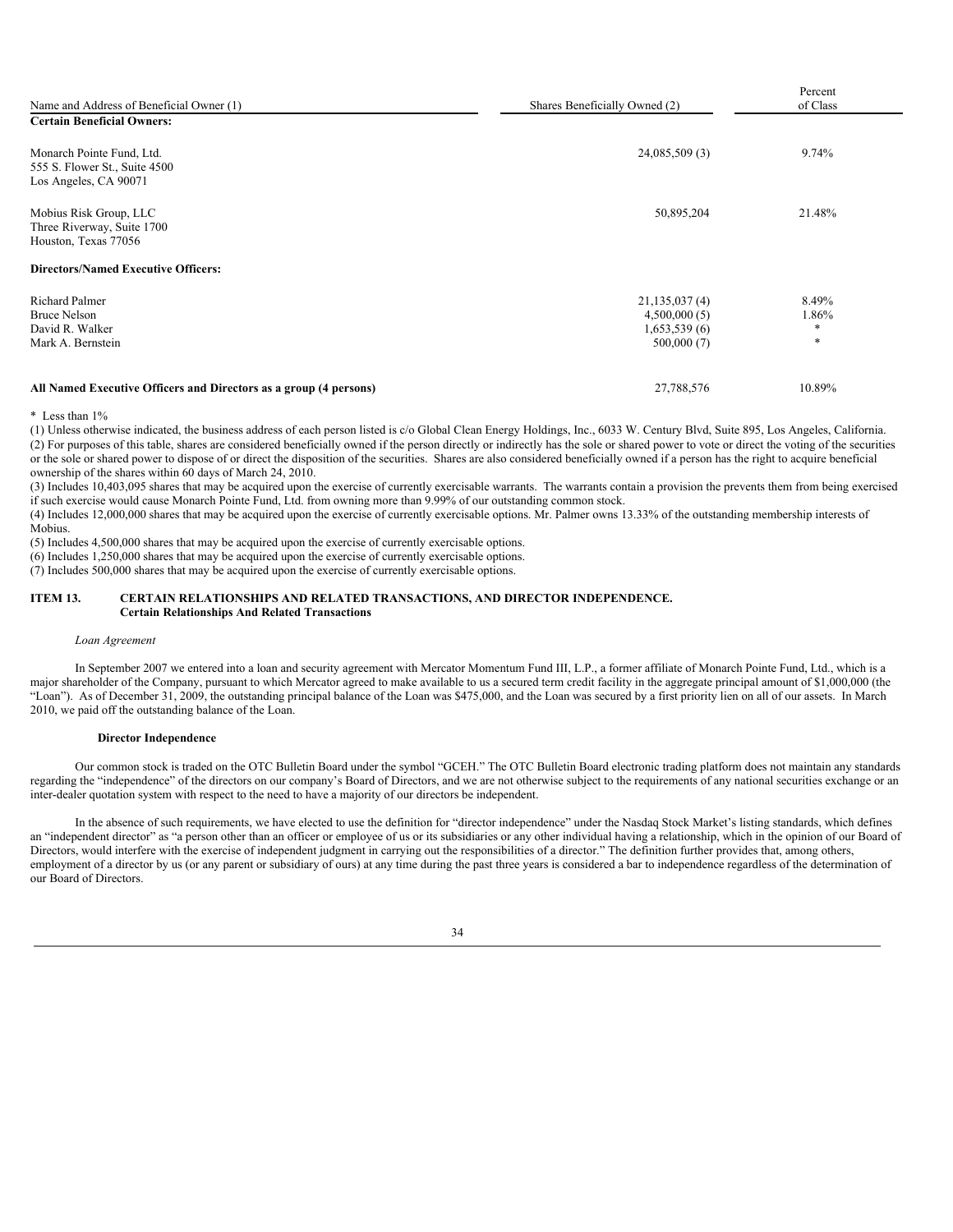Our Board of Directors has determined that Mr. Walker and Dr. Bernstein are independent directors as defined in the Nasdaq rules relating to director independence. Both Mr. Walker and Dr. Bernstein are non-employee directors.

# **ITEM 14. PRINCIPAL ACCOUNTING FEES AND SERVICES.**

# **Audit Fees**

The aggregate fees accrued by Hansen, Barnett & Maxwell. P.C. during the fiscal year ended December 31, 2008 and 2009 for professional services for the audit of our financial statements and the review of financial statements included in our Forms 10-Q and SEC filings were \$43,038 and \$45,119, respectively.

#### **Audit-Related Fees**

Hansen, Barnett & Maxwell. P.C. did not provide and did not bill and it was not paid any fees for, audit-related services in the fiscal years ended December 31, 2008 and

# 2009.

#### **Tax Fees**

Hansen, Barnett & Maxwell. P.C. did not provide, and did not bill and was not paid any fees for, tax compliance, tax advice, and tax planning services for the fiscal years ended December 31, 2008 and December 31, 2009.

#### **All Other Fees**

Hansen, Barnett & Maxwell. P.C. did not provide, and did not bill and were not paid any fees for, any other services in the fiscal years ended December 31, 2008 and 2009.

#### **Audit Committee Pre-Approval Policies and Procedures**

Consistent with SEC policies, the Audit Committee charter provides that the Audit Committee shall pre-approve all audit engagement fees and terms and pre-approve any other significant compensation to be paid to the independent registered public accounting firm. No other significant compensation services were performed for us by Hansen, Barnett & Maxwell. P.C. during 2008 and 2009.

# **PART IV**

#### **ITEM 15. EXHIBITS AND FINANCIAL STATEMENT SCHEDULES.**

Our financial statements and related notes thereto are listed and included in this Annual Report beginning on page F-1. The following documents are furnished as exhibits to this Form 10-K. Exhibits marked with an asterisk are filed herewith. The remainder of the exhibits previously have been filed with the Commission and are incorporated herein by reference.

| Number | Exhibit                                                                                                                                        |
|--------|------------------------------------------------------------------------------------------------------------------------------------------------|
| 3.1    | Amended and Restated Articles of Incorporation of the Company (filed as Exhibit 3.1 to the Company's Annual Report on Form 10-K for the fiscal |
|        | year ended December 31, 1994, and incorporated herein by reference).                                                                           |
| 3.2    | Amended Bylaws of the Company (filed as Exhibit 3.2 to the Company's Annual Report on Form 10-K for the fiscal year ended December 31,         |
|        | 1994, and incorporated herein by reference).                                                                                                   |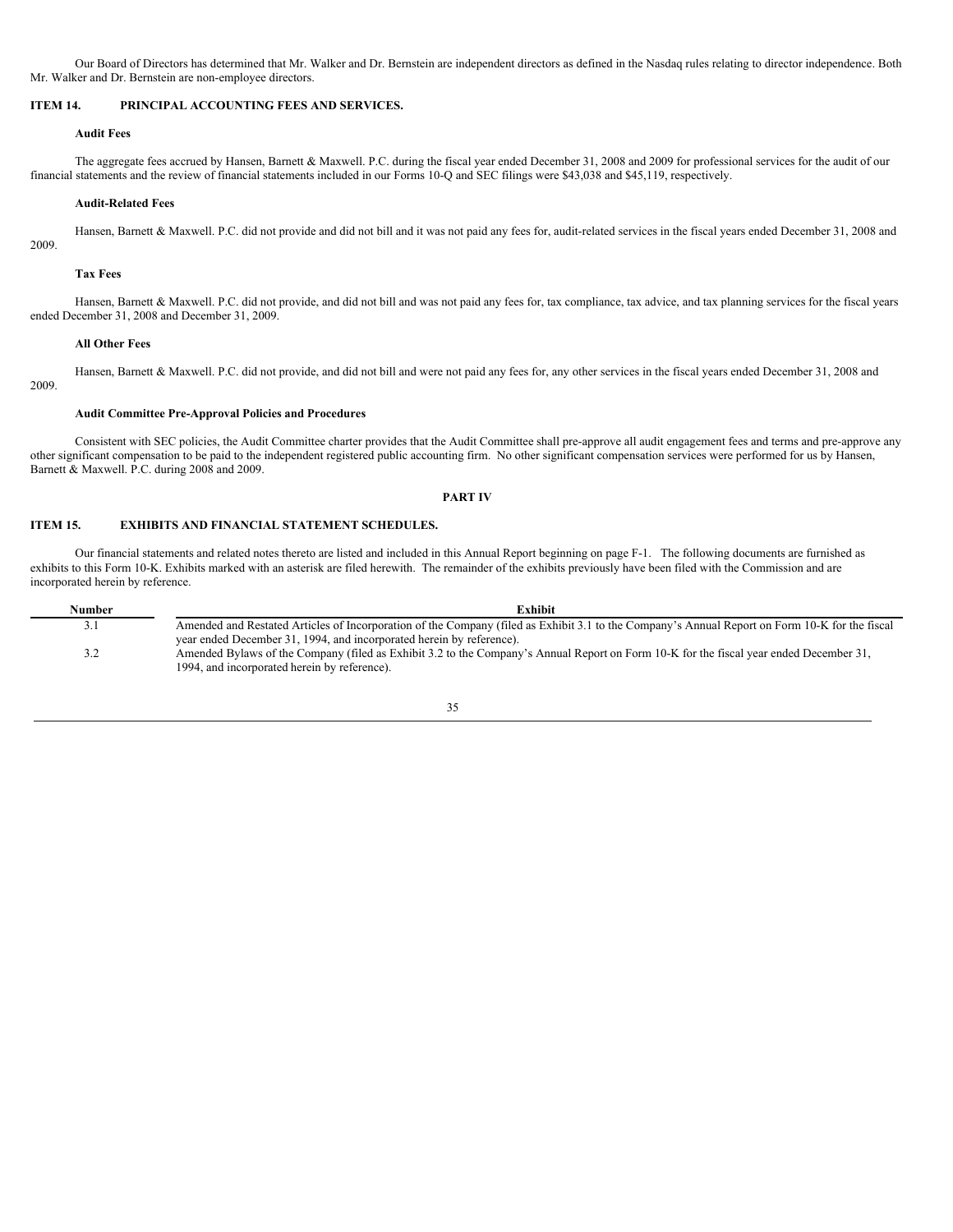| <b>Number</b> | <b>Exhibit</b>                                                                                                                                      |
|---------------|-----------------------------------------------------------------------------------------------------------------------------------------------------|
| 4.1           | Certificate of Designations of Preferences and Rights of Series A Convertible Preferred Stock of Medical Discoveries, Inc. (filed as Exhibit 4.1 to |
|               | Registration Statement No. 333-121635 filed on Form SB-2 on December 23, 2004, and incorporated herein by reference).                               |
| 4.4           | Amendment to Certificate of Designations of Preferences and Rights of Series A Convertible Preferred Stock of Medical Discoveries, Inc. (filed      |
|               | as Exhibit 4.2 to Registration Statement No. 333-121635 filed on Form SB-2 on December 23, 2004, and incorporated herein by reference).             |
| 4.5           | Certificate Of Designation of Preferences and Rights Series B Convertible Preferred Stock of Medical Discoveries, Inc. (filed as Exhibit 4.1 to the |
|               | Company's Current Report on Form 8-K filed November 13, 2007, and incorporated herein by reference)                                                 |
| 10.1          | 2002 Stock Incentive Plan adopted by the Board of Directors as of July 11, 2002 (filed as Exhibit 10.5 to the Company's Quarterly Report on         |
|               | Form 10-QSB for the quarter ended June 30, 2002, and incorporated herein by reference).                                                             |
| 10.2          | Sale and Purchase Agreement between Attorney Hinnerk-Joachim Müller as liquidator of Savetherapeutics AG i.L. and Medical Discoveries, Inc.         |
|               | regarding the purchase of the essential assets of Savetherapeutics AG i.L. (filed as Exhibit 2.1 to the Company's Annual Report on Form 10-K for    |
|               | the fiscal year ended December 31, 2004, and incorporated herein by reference).                                                                     |
| 10.3          | Share Exchange Agreement dated September 7, 2007 among Medical Discoveries, Inc., Richard Palmer, and Mobius Risk Group, LLC (filed as              |
|               | Exhibit 2.2 to the Company's Current Report on Form 8-K filed September 17, 2007, and incorporated herein by reference)                             |
| 10.4          | Definitive Master Agreement dated as of July 29, 2006, by and between MDI Oncology, Inc. and Eucodis Forschungs und Entwicklungs GmbH               |
|               | (filed as Exhibit 10.1 to the Company's Current Report on Form 8-K filed August 3, 2006, and incorporated herein by reference)                      |
| 10.5          | Loan and Security Agreement, dated September 7, 2007, between Medical Discoveries, Inc. and Mercator Momentum Fund III, L.P. (filed as              |
|               | Exhibit 10.1 to the Company's Current Report on Form 8-K filed September 17, 2007, and incorporated herein by reference).                           |
| 10.6          | Note Amendment And Maturity Date Extension, dated January 12, 2009, between the Company and Mercator Momentum Fund III, L.P.**                      |
| 10.7          | Consulting Agreement dated September 7, 2007 between Medical Discoveries, Inc. and Mobius Risk Group, LLC (filed as Exhibit 10.2 to the             |
|               | Company's Current Report on Form 8-K filed September 17, 2007, and incorporated herein by reference)                                                |
| 10.8          | Employment Agreement dated September 7, 2007 between Medical Discoveries, Inc. and Richard Palmer (filed as Exhibit 10.3 to the Company's           |
|               | Current Report on Form 8-K filed September 17, 2007, and incorporated herein by reference)                                                          |
| 10.9          | Release and Settlement Agreement dated August 31, 2007 between Medical Discoveries, Inc. and Richard Palmer (filed as Exhibit 10.4 to the           |
|               | Company's Current Report on Form 8-K filed September 17, 2007, and incorporated herein by reference)                                                |
| 10.10         | Release and Settlement Agreement, dated as of October 19, 2007, by and among the Company, on the one hand, and Mercator Momentum Fund,              |
|               | LP, Monarch Pointe Fund, Ltd., and Mercator Momentum Fund III, LP, on the other hand. (filed as Exhibit 10.1 to the Company's Current Report        |
|               | on Form 8-K filed October 26, 2007, and incorporated herein by reference)                                                                           |
| 10.11         | Form of Warrant (filed as Exhibit 10.2 to the Company's Current Report on Form 8-K filed October 26, 2007, and incorporated herein by               |
|               | reference)                                                                                                                                          |
| 10.12         | Securities Purchase Agreement, dated as of November 6, 2007, by and among Medical Discoveries, Inc. and the Purchasers (as defined therein)         |
|               | (filed as Exhibit 10.1 to the Company's Current Report on Form 8-K filed November 13, 2007, and incorporated herein by reference)                   |

36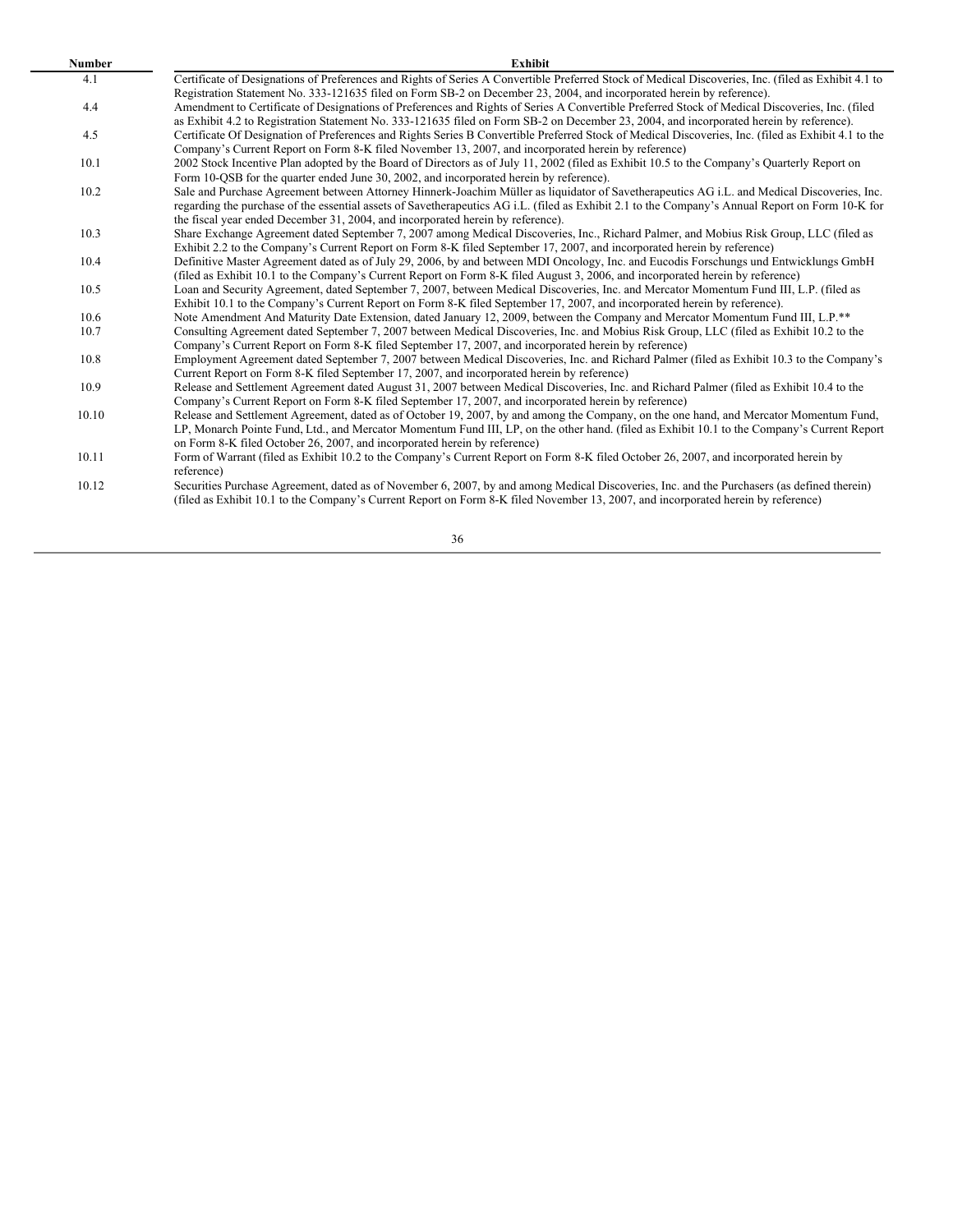| <b>Number</b>   | <b>Exhibit</b>                                                                                                                                                                                                                                                               |
|-----------------|------------------------------------------------------------------------------------------------------------------------------------------------------------------------------------------------------------------------------------------------------------------------------|
| 10.13           | Employment Agreement dated March 20, 2008 between Global Clean Energy Holdings, Inc. and Bruce K. Nelson (filed as Exhibit 10.1 to the                                                                                                                                       |
|                 | Company's Current Report on Form 8-K filed April 7, 2008, and incorporated herein by reference)                                                                                                                                                                              |
| 10.14           | Exchange Agreement, effective April 18, 2008, by and between Global Clean Energy Holdings, Inc., on the one hand, and Mercator Momentum                                                                                                                                      |
|                 | Fund, L.P., Mercator Momentum Fund III, L.P., and Monarch Pointe Fund, Ltd. (filed as Exhibit 10.1 to the Company's Current Report on Form                                                                                                                                   |
|                 | 8-K filed April 24, 2008, and incorporated herein by reference)                                                                                                                                                                                                              |
| 10.15           | Amendment to Loan and Security Agreement, dated May 19, 2008, between Medical Discoveries, Inc. and Mercator Momentum Fund III, L.P.                                                                                                                                         |
|                 | (filed as Exhibit 10.18 to the Company's Quarterly Report on Form 10-Q filed August 14, 2008, and incorporated herein by reference)                                                                                                                                          |
| 10.16           | Stock Purchase Agreement, dated October 30, 2008, between the Global Clean Energy Holdings, Inc. and the four shareholders of Technology                                                                                                                                     |
|                 | Alternatives Limited, a Belizean Company formed under the Laws of Belize (filed as Exhibit 10.1 to the Company's Quarterly Report on Form 10-                                                                                                                                |
|                 | QSB filed November 14, 2008, and incorporated herein by reference)                                                                                                                                                                                                           |
| 10.17           | Limited Liability Company Agreement of GCE Mexico I, LLC, a Delaware Limited Liability Company, dated April 23, 2008 (filed on December                                                                                                                                      |
|                 | 31, 2009, as Exhibit 10.17 to the Company's Annual Report on Form 10-K/A for the fiscal year ended December 31, 2008, and incorporated                                                                                                                                       |
|                 | herein by reference)                                                                                                                                                                                                                                                         |
| 10.18           | Service Agreement, dated October 15, 2007, between the Company and Corporativo LODEMO S.A DE CV, a Mexican corporation (filed on                                                                                                                                             |
|                 | December 31, 2009 as Exhibit 10.18 to the Company's Annual Report on Form 10-K/A for the fiscal year ended December 31, 2008, and                                                                                                                                            |
|                 | incorporated herein by reference)                                                                                                                                                                                                                                            |
| 10.19           | Sale and Asset Purchase Agreement, dated November 16, 2009, between Global Clean Energy Holdings, Inc., MDI Oncology, Inc., and Curadis                                                                                                                                      |
|                 | Gmbh (filed as an Exhibit 10.1 to the Company's Quarterly Report on Form 10-Q filed on November 20, 2009, and incorporated herein by                                                                                                                                         |
|                 | reference)                                                                                                                                                                                                                                                                   |
| 10.20           | Amendment to Employment Agreement, dated March 16, 2010, between Global Clean Energy Holdings, Inc. and Richard Palmer (filed as Exhibit                                                                                                                                     |
|                 | 10.20 to the Company's Annual Report on Form 10-K filed on March 31, 2010, and incorporated herein by reference)                                                                                                                                                             |
| 10.21           | Stock Option Agreement, dated March 16, 2010, between Global Clean Energy Holdings, Inc. and Richard Palmer (filed as Exhibit 10.21 to the                                                                                                                                   |
|                 | Company's Annual Report on Form 10-K filed on March 31, 2010, and incorporated herein by reference)                                                                                                                                                                          |
| 10.22           | Securities Purchase Agreement, dated March 16, 2010, between Global Clean Energy Holdings, Inc. and certain investors named therein<br>(including certain exhibits thereto) (filed as Exhibit 10.22 to the Company's Annual Report on Form 10-K filed on March 31, 2010, and |
|                 | incorporated herein by reference)                                                                                                                                                                                                                                            |
| 10.23           | Stock Purchase Agreement, dated March 30, 2010, between Global Clean Energy Holdings, Inc. and certain investors named therein (filed as                                                                                                                                     |
|                 | Exhibit 10.23 to the Company's Annual Report on Form 10-K filed on March 31, 2010, and incorporated herein by reference)                                                                                                                                                     |
| 14.1            | Medical Discoveries, Inc. Code of Conduct                                                                                                                                                                                                                                    |
| 23              | Consent of Hansen, Barnett & Maxwell. P.C.*                                                                                                                                                                                                                                  |
| 31              | Rule 13a-14(a) Certification, as adopted pursuant to Section 302 of the Sarbanes-Oxley Act of 2002 $*$                                                                                                                                                                       |
| 32              | Certification pursuant to 18 U.S.C. Section 1350, as adopted pursuant to Section 906 of the Sarbanes-Oxley Act of 2002.*                                                                                                                                                     |
| Filed herewith. |                                                                                                                                                                                                                                                                              |
|                 |                                                                                                                                                                                                                                                                              |

37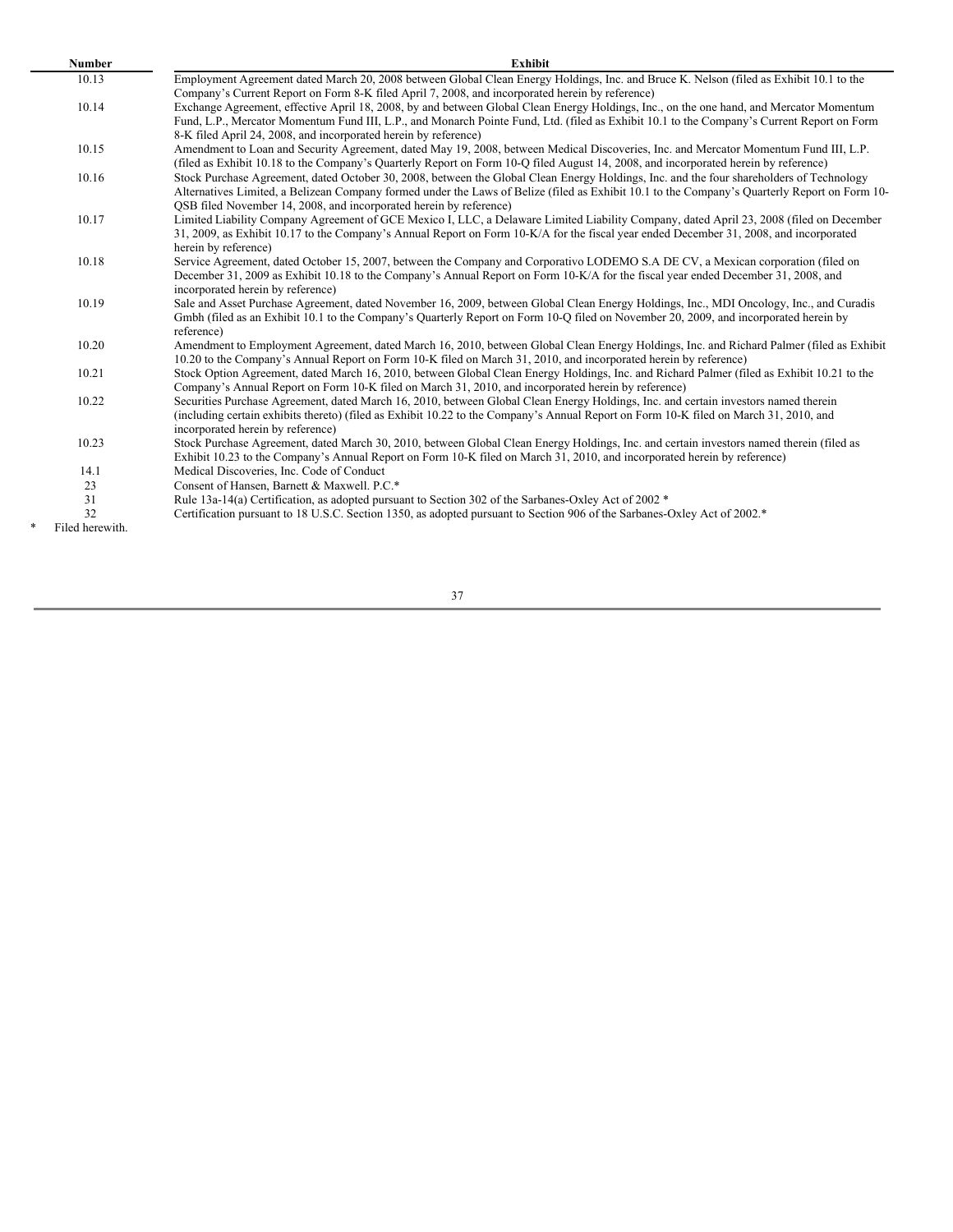# **SIGNATURES**

In accordance with Section 13 or 15(d) of the Securities Exchange Act of 1934, the registrant caused this report to be signed on its behalf by the undersigned, thereunto duly authorized.

# GLOBAL CLEAN ENERGY HOLDINGS, INC.

March 31, 2010 By: /s/ BRUCE NELSON

Bruce Nelson Chief Financial Officer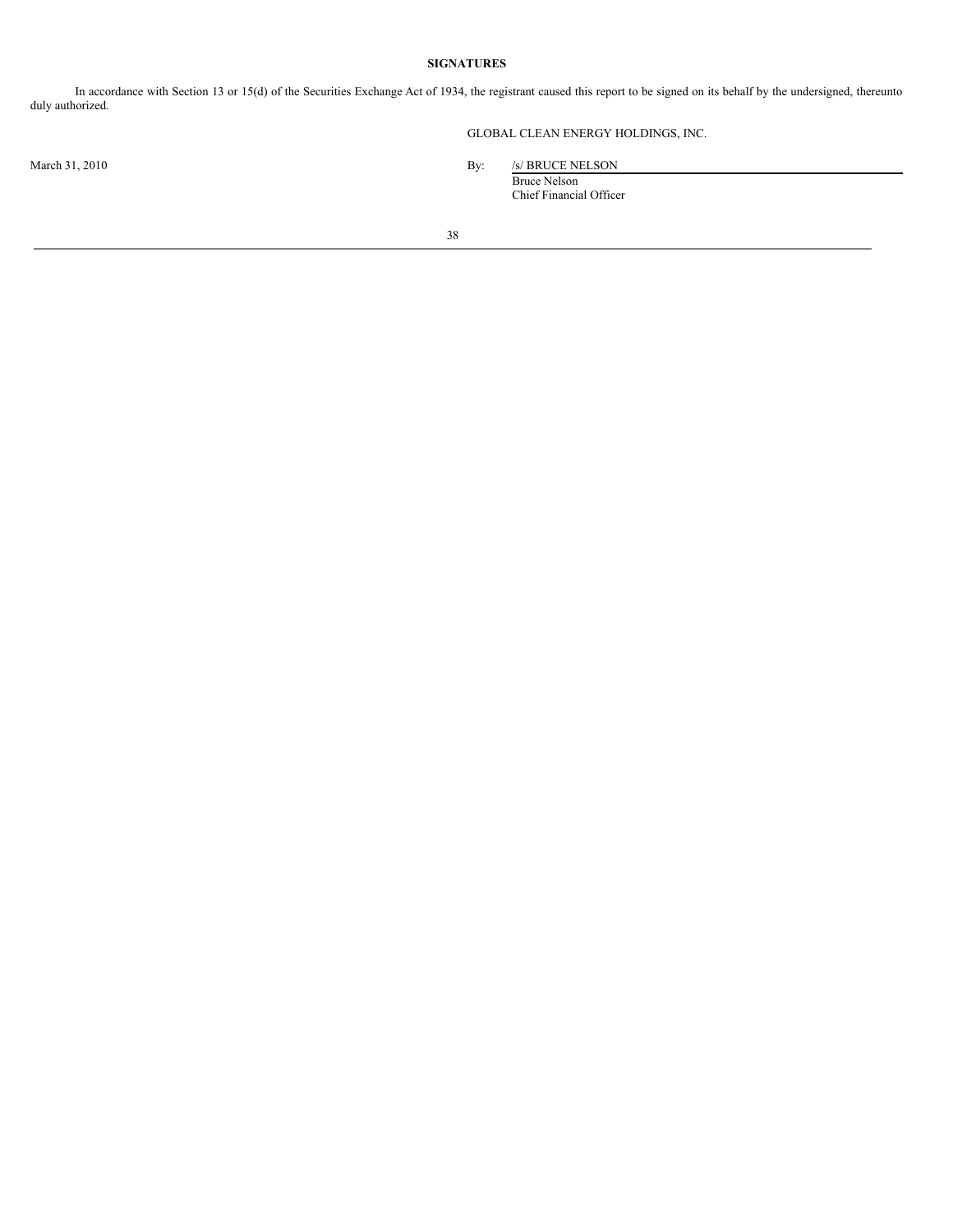# **Financial Statements:**

| Report of Independent Registered Public Accounting Firm                                      | $F-2$ |
|----------------------------------------------------------------------------------------------|-------|
| Consolidated Balance Sheets as of December 31, 2009 and 2008                                 | $F-3$ |
| Consolidated Statements of Operations for the years ended December 31, 2009 and 2008         | F-4   |
| Consolidated Statements of Changes in Deficit for the years ended December 31, 2008 and 2009 | F-5   |
| Consolidated Statements of Cash Flowsfor the years ended December 31, 2009 and 2008          | F-6   |
| Notes to Consolidated Financial Statements                                                   | $F-7$ |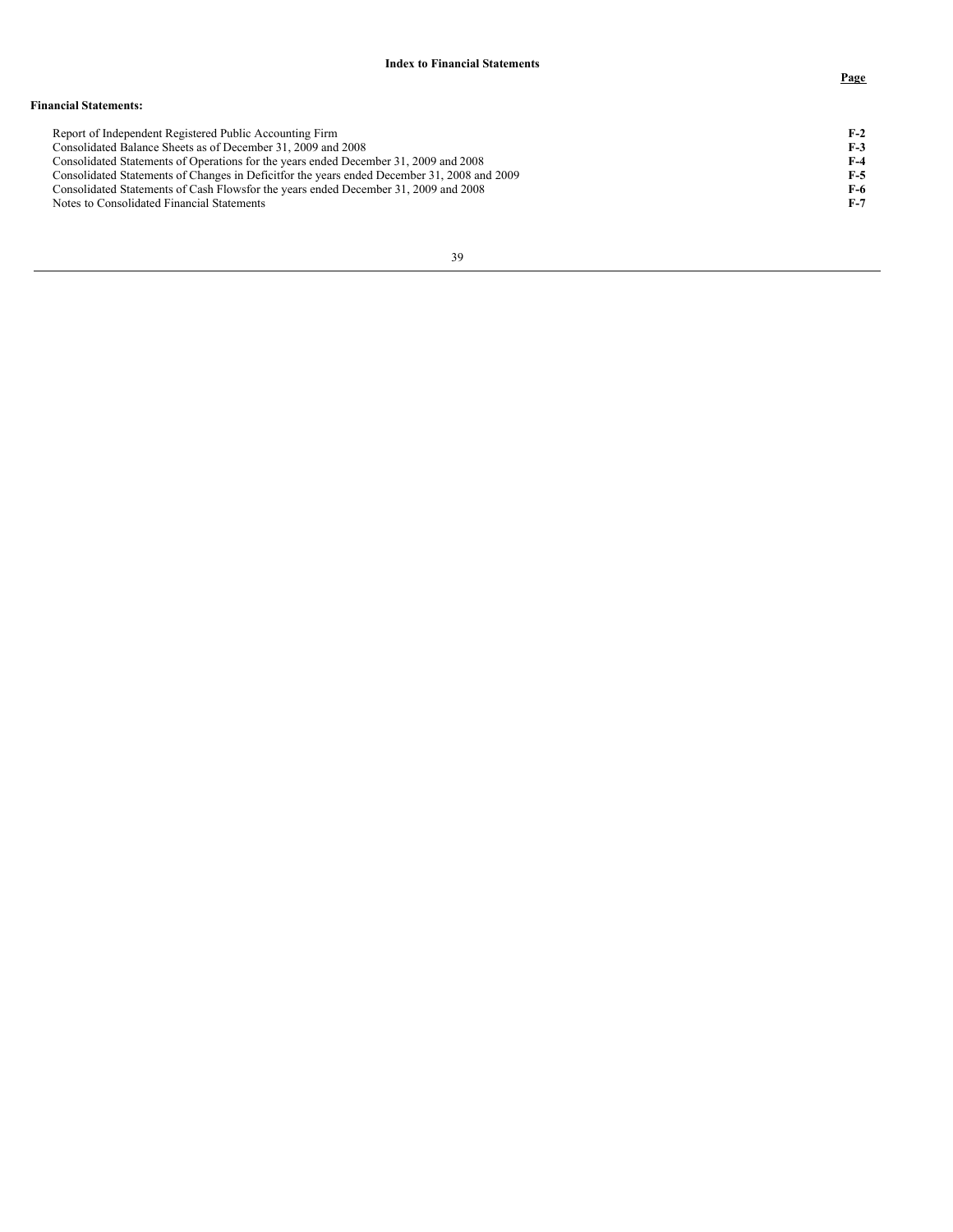# **HANSEN, BARNETT & MAXWELL, P.C.**

A Professional Corporation CERTIFIED PUBLIC ACCOUNTANTS AND BUSINESS CONSULTANTS 5 Triad Center, Suite 750 Salt Lake City, UT 84180-1128 Phone: (801) 532-2200 Fax: (801) 532-7944 www.hbmcpas.com

**Registered with the Public Company Accounting Oversight Board**



#### **REPORT OF INDEPENDENT REGISTERED PUBLIC ACCOUNTING FIRM**

To the Board of Directors and Shareholders Global Clean Energy Holdings, Inc. Los Angeles, CA

We have audited the accompanying consolidated balance sheets of Global Clean Energy Holdings, Inc. and subsidiaries as of December 31, 2009 and 2008, and the related consolidated statements of operations, changes in deficit, and cash flows for the years then ended. These consolidated financial statements are the responsibility of the Company's management. Our responsibility is to express an opinion on these financial statements based on our audits.

We conducted our audits in accordance with the standards of the Public Company Accounting Oversight Board (United States). Those standards require that we plan and perform the audit to obtain reasonable assurance about whether the financial statements are free of material misstatement. The company is not required to have, nor were we engaged to perform, an audit of its internal control over financial reporting. Our audit included consideration of internal control over financial reporting as a basis for designing audit procedures that are appropriate in the circumstances, but not for the purpose of expressing an opinion on the effectiveness of the company's internal control over financial reporting. Accordingly, we express no such opinion. An audit also includes examining, on a test basis, evidence supporting the amounts and disclosures in the financial statements, assessing the accounting principles used and significant estimates made by management, as well as evaluating the overall financial statement presentation. We believe that our audits provide a reasonable basis for our opinion.

In our opinion, the consolidated financial statements referred to above present fairly, in all material respects, the financial position of Global Clean Energy Holdings, Inc. and subsidiaries as of December 31, 2009 and 2008, and the results of their operations and their cash flows for the years then ended, in conformity with U.S. generally accepted accounting principles.

The accompanying consolidated financial statements have been prepared assuming that the Company will continue as a going concern. The Company has incurred significant losses from current operations, used a substantial amount of cash to maintain its operations and has a large working capital deficit. As discussed in Note B to the financial statements, these factors raise substantial doubt about the Company's ability to continue as a going concern. Management's plans concerning these matters are also described in Note B. The financial statements do not include any adjustments that might result from the outcome of these uncertainties.

As discussed in Note A to the consolidated financial statements, effective January 1, 2009, the Company retrospectively changed its method of accounting for noncontrolling interests.

**HANSEN, BARNETT & MAXWELL, P.C.**

Salt Lake City, Utah March 31, 2010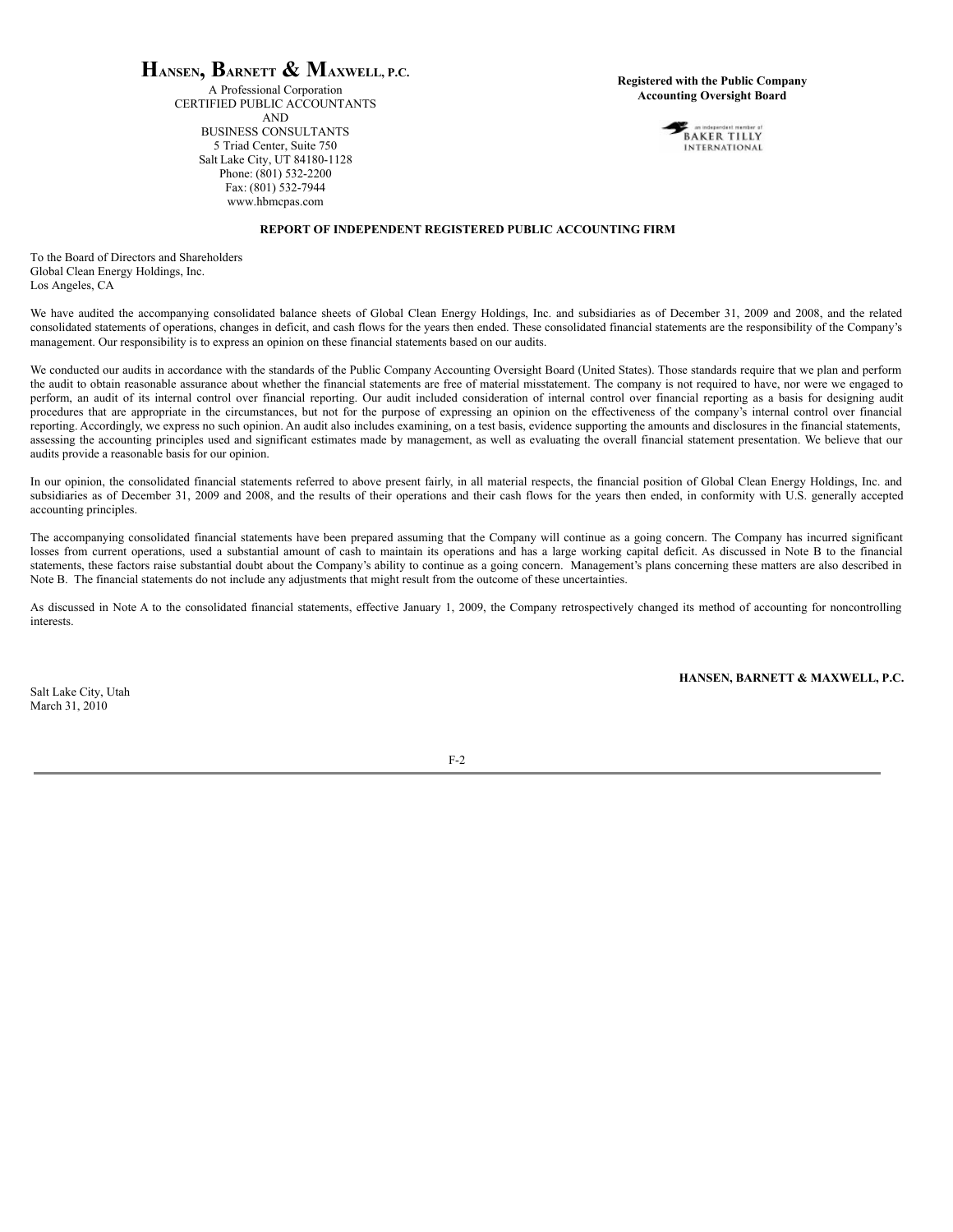# **GLOBAL CLEAN ENERGY HOLDINGS, INC. AND SUBSIDIARIES CONSOLIDATED BALANCE SHEETS**

|                                                                         | December 31,<br>2009 |    | December 31,<br>2008   |  |
|-------------------------------------------------------------------------|----------------------|----|------------------------|--|
| <b>ASSETS</b>                                                           |                      |    |                        |  |
| <b>CURRENT ASSETS</b>                                                   |                      |    |                        |  |
| Cash and cash equivalents                                               | \$<br>833,584        | \$ | 291,309                |  |
| Accounts receivable                                                     | 146,730              |    |                        |  |
| Other current assets                                                    | 131,741              |    | 131,715                |  |
| <b>Total Current Assets</b>                                             | 1,112,055            |    | 423,024                |  |
| <b>PROPERTY AND EQUIPMENT</b>                                           |                      |    |                        |  |
| Land                                                                    | 2,079,914            |    | 2,051,282              |  |
| Plantation development costs                                            | 3,633,288            |    | 2,117,061              |  |
| Plantation equipment                                                    | 805,719              |    | 509,037                |  |
| Office equipment                                                        | 33,478               |    | 10,993                 |  |
|                                                                         | 6,552,399            |    | 4,688,373              |  |
| Less accumulated depreciation                                           | (110,910)            |    | (22, 296)              |  |
|                                                                         | 6,441,489            |    | 4,666,077              |  |
| <b>OTHER ASSETS</b>                                                     | 2,691                |    | 2,691                  |  |
|                                                                         |                      |    |                        |  |
| <b>TOTAL ASSETS</b>                                                     | \$<br>7,556,235      | \$ | 5,091,792              |  |
| <b>LIABILITIES AND DEFICIT</b>                                          |                      |    |                        |  |
| <b>CURRENT LIABILITIES</b>                                              |                      |    |                        |  |
| Accounts payable                                                        | \$<br>2,117,573      | \$ | 1,890,999              |  |
| Accrued payroll and payroll taxes                                       | 1,491,385            |    | 1,158,808              |  |
| Accrued interest payable                                                | 853,811              |    | 522,097                |  |
| Accrued return on noncontrolling interest                               | 610,870              |    | 138,014                |  |
| Promissory notes                                                        | 509,232              |    | 460,000                |  |
| Notes payable to shareholders                                           | 321,502              |    | 56,000                 |  |
| Convertible notes payable                                               | 193,200              |    | 193,200                |  |
| Research and development obligation<br><b>Total Current Liabilities</b> | 6,097,573            |    | 2,607,945<br>7,027,063 |  |
|                                                                         |                      |    |                        |  |
| <b>MORTGAGE NOTE PAYABLE</b>                                            | 2,051,282            |    | 2,051,282              |  |
| <b>DEFICIT</b>                                                          |                      |    |                        |  |
| <b>Global Clean Energy Holdings, Inc. deficit</b>                       |                      |    |                        |  |
| Preferred stock - no par value; 50,000,000 shares authorized            |                      |    |                        |  |
| Series B, convertible; 13,000 shares issued or subscribed               |                      |    |                        |  |
| (aggregate liquidation preference of \$1,300,000)                       | 1,290,735            |    | 1,290,735              |  |
| Common stock, no par value; 500,000,000 shares authorized;              |                      |    |                        |  |
| 236,919,079 and 224,813,819 shares issued and outstanding, respectively | 17,881,147           |    | 17,634,474             |  |
| Additional paid-in capital                                              | 4,063,957            |    | 3,672,724              |  |
| Accumulated deficit                                                     | (26, 308, 143)       |    | (28, 546, 508)         |  |
| Accumulated other comprehensive loss                                    | (6,108)              |    |                        |  |
| <b>Total Global Clean Energy Holdings, Inc. Stockholders' Deficit</b>   | (3,078,412)          |    | (5,948,575)            |  |
| <b>Noncontrolling interests</b>                                         | 2,485,792            |    | 1,962,022              |  |
| <b>Total deficit</b>                                                    | (592, 620)           |    | (3,986,553)            |  |
| <b>TOTAL LIABILITIES AND DEFICIT</b>                                    | \$<br>7,556,235      | \$ | 5,091,792              |  |
|                                                                         |                      |    |                        |  |

See Notes to Consolidated Financial Statements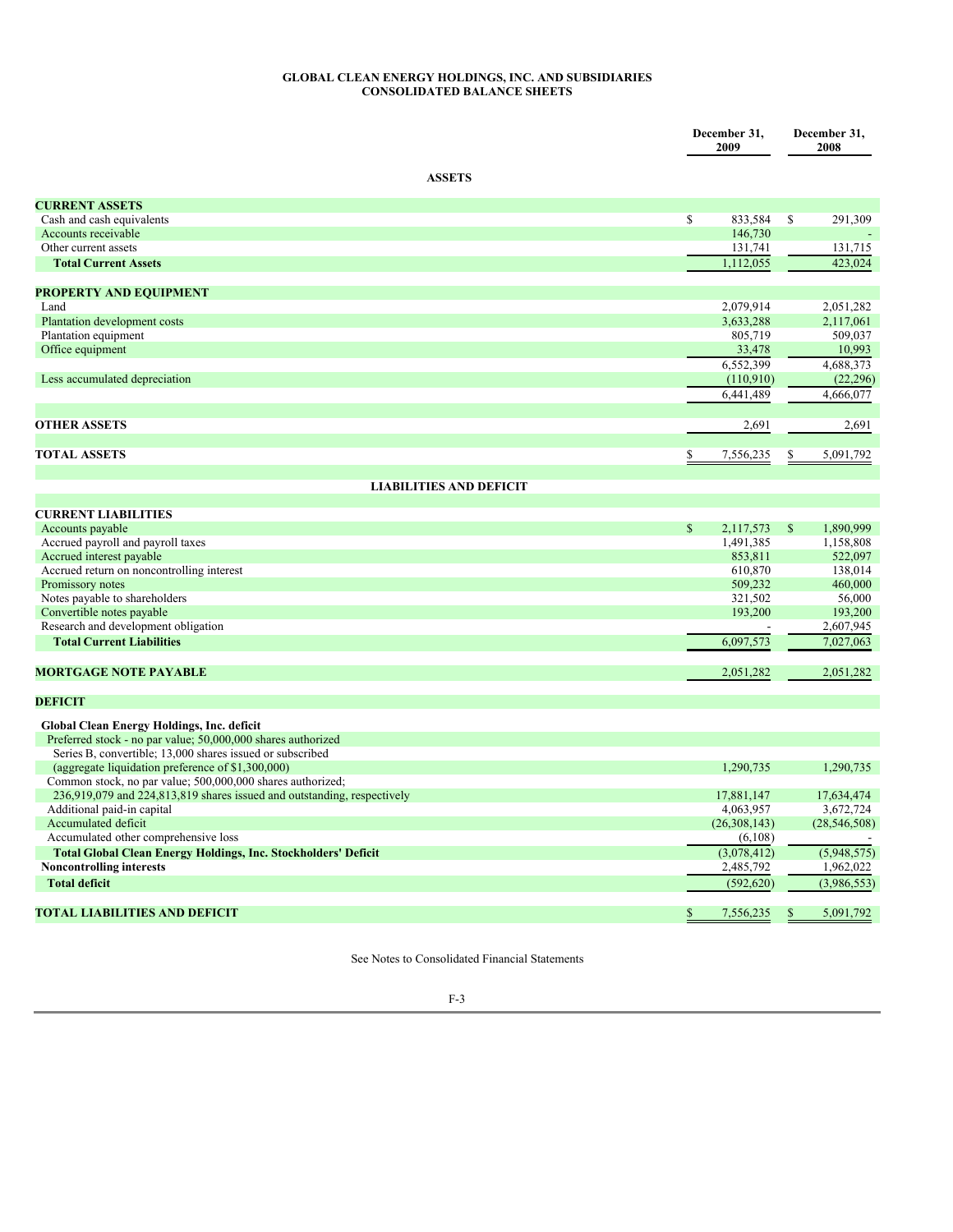# **GLOBAL CLEAN ENERGY HOLDINGS, INC. AND SUBSIDIARIES CONSOLIDATED STATEMENTS OF OPERATIONS**

|                                                      | For the Years Ended<br>December 31. |                         |
|------------------------------------------------------|-------------------------------------|-------------------------|
|                                                      | 2009                                | 2008                    |
| Revenue                                              | 373,060<br>\$                       | \$                      |
| <b>Operating Expenses</b>                            |                                     |                         |
| General and administrative                           | 1,516,395                           | 1,828,727               |
| Plantation operating costs                           | 738,759                             |                         |
|                                                      | 2,255,154                           | 1,828,727               |
|                                                      |                                     |                         |
| <b>Loss from Operations</b>                          | (1,882,094)                         | (1,828,727)             |
| Other Income (Expenses)                              |                                     |                         |
| Unrealized gain on financial instrument              | ÷                                   | 5,469                   |
| Interest income                                      | 41                                  | 4,310                   |
| Interest expense                                     | (334,313)                           | (234, 470)              |
| Interest expense from amortization of discount       |                                     |                         |
| on secured promissory note                           | $\overline{a}$                      | (36,369)                |
| Foreign currency transaction adjustments             | (9, 830)                            |                         |
| Total Other Income (Expenses)                        | (344, 102)                          | (261,060)               |
|                                                      |                                     |                         |
| Loss from Continuing Operations                      | (2,226,196)                         | (2,089,787)             |
| Income from Discontinued Operations (including       |                                     |                         |
| gain on disposal of SaveCream assets of \$3,298,511  |                                     |                         |
| in $2009$ )                                          | 3,167,098                           | 67,110                  |
|                                                      |                                     |                         |
| Net Income (Loss)                                    | 940,902                             | (2,022,677)             |
| Net loss attributable to the noncontrolling interest | 1,297,463                           | 315,115                 |
|                                                      |                                     |                         |
| Net Income (Loss) attributable to Global Clean       |                                     |                         |
| Energy Holdings, Inc.                                | \$<br>2,238,365                     | S<br>(1,707,562)        |
| <b>Amounts attributable to Global Clean Energy</b>   |                                     |                         |
| Holdings, Inc. common shareholders:                  |                                     |                         |
| Loss from Continuing Operations                      | \$<br>(928, 733)                    | -S<br>(1,774,672)       |
| Income from Discontinued Operations                  | 3,167,098                           | 67,110                  |
| Net Income (Loss)                                    | \$<br>2,238,365                     | \$<br>(1,707,562)       |
| <b>Basic and Diluted Loss per Common Share:</b>      |                                     |                         |
| <b>Loss from Continuing Operations</b>               | \$<br>(0.004)                       | $\mathbb{S}$<br>(0.009) |
| Income from Discontinued Operations                  | \$<br>0.014                         | \$<br>0.001             |
|                                                      |                                     |                         |
| Net Income (Loss)                                    | \$<br>0.010                         | \$<br>(0.008)           |
| <b>Basic and Diluted Weighted-Average Common</b>     |                                     |                         |
| <b>Shares Outstanding</b>                            | 231,326,107                         | 207,895,116             |

See Notes to Consolidated Financial Statements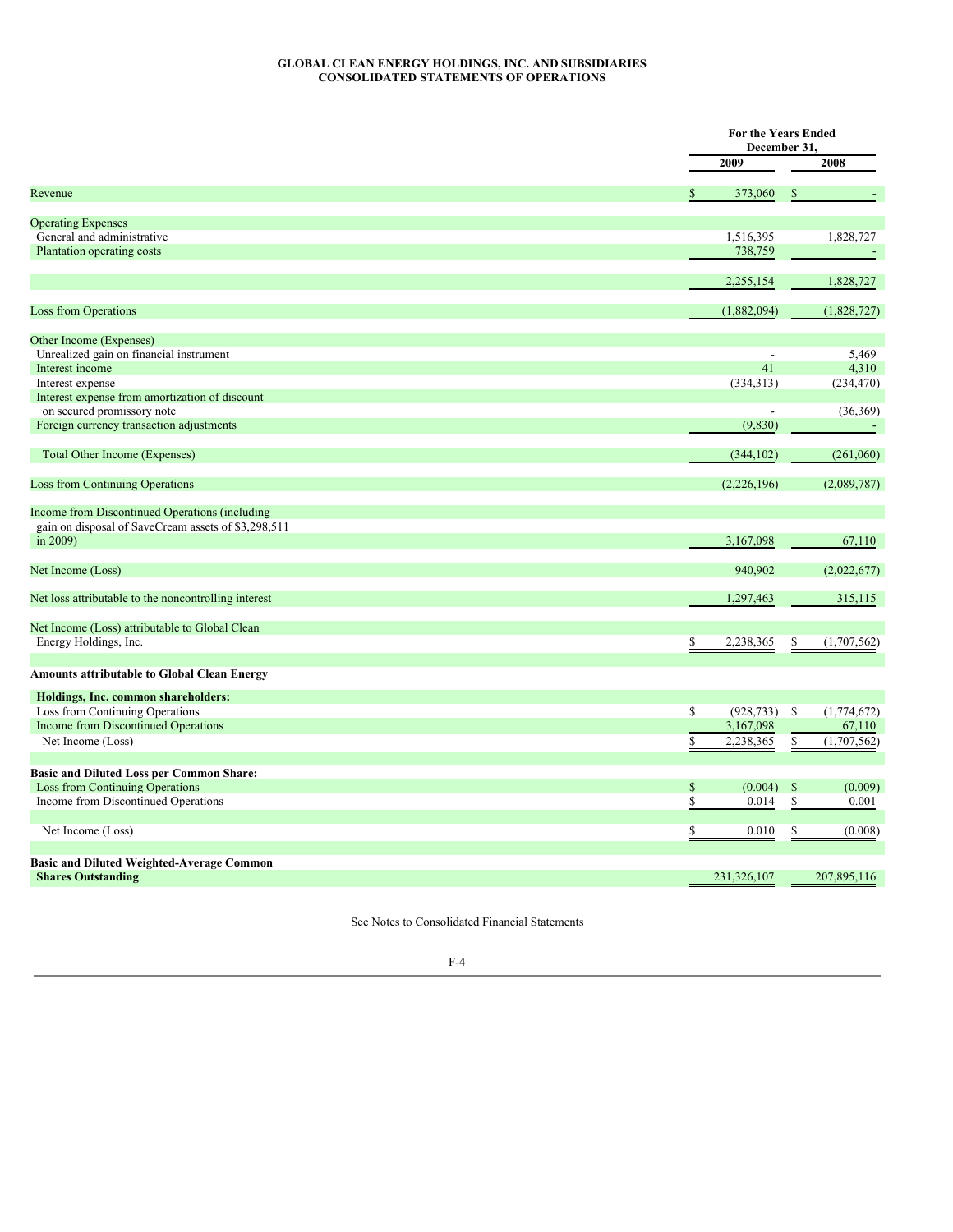# **GLOBAL CLEAN ENERGY HOLDINGS, INC. AND SUBSIDIARIES CONSOLIDATED STATEMENTS OF CHANGES IN DEFICIT For the Years Ended December 31, 2008 and 2009**

|                                                             |                           | <b>Preferred Stock</b>   |                                  |                           |                          |                          | Additional               |                                | Accumulated<br>Other     | Non-                            |                            |
|-------------------------------------------------------------|---------------------------|--------------------------|----------------------------------|---------------------------|--------------------------|--------------------------|--------------------------|--------------------------------|--------------------------|---------------------------------|----------------------------|
|                                                             | Series A<br><b>Shares</b> | Amount                   | <b>Series B</b><br><b>Shares</b> | Amount                    | <b>Shares</b>            | Common stock<br>Amount   | Paid in<br>Capital       | Accumulated<br>Deficit         | Comprehensive<br>Loss    | controlling<br><b>Interests</b> | Total                      |
| Balance at December 31, 2007                                | 28,928                    | 514,612<br>S             | 13,000                           | 1,290,735<br>$\mathbf{s}$ | 174,838,967              | S<br>16,526,570          | 1,472,598<br>S           | \$ (26,838,946)                | -S                       | S                               | (7,034,431)<br>$\mathbb S$ |
| Reclassification of financial                               |                           |                          |                                  |                           |                          |                          |                          |                                |                          |                                 |                            |
| instrument to equity                                        | $\sim$                    | $\sim$                   | $\sim$                           | $\overline{\phantom{a}}$  | $\overline{\phantom{a}}$ | $\sim$                   | 2,161,045                | $\overline{\phantom{a}}$       | $\overline{\phantom{a}}$ | $\overline{\phantom{a}}$        | 2,161,045                  |
| Contributions from preferred                                |                           |                          |                                  |                           |                          |                          |                          |                                |                          |                                 |                            |
| members of GCE                                              |                           |                          |                                  |                           |                          |                          |                          |                                |                          |                                 |                            |
| Mexico I, LLC                                               |                           |                          |                                  | $\overline{a}$            | ÷,                       |                          |                          |                                | J.                       | 2,415,151                       | 2,415,151                  |
| Exchange of Series A preferred                              |                           |                          |                                  |                           |                          |                          |                          |                                |                          |                                 |                            |
| stock<br>for common stock                                   | (28,928)                  | (514, 612)               | ×.                               | ÷.                        | 28,927,000               | 514,612                  | ×.                       | ×,                             | $\sim$                   | $\overline{\phantom{a}}$        | $\sim$                     |
| Issuance of common stock for                                |                           |                          |                                  |                           |                          |                          |                          |                                |                          |                                 |                            |
| cash                                                        |                           |                          |                                  |                           |                          |                          |                          |                                |                          |                                 |                            |
| at \$0.036 per share                                        | $\sim$                    | ٠                        | $\sim$                           | $\overline{\phantom{a}}$  | 2,777,778                | 100,000                  | $\sim$                   | ٠                              | $\overline{\phantom{a}}$ | $\overline{\phantom{a}}$        | 100,000                    |
| Issuance of warrants in                                     |                           |                          |                                  |                           |                          |                          |                          |                                |                          |                                 |                            |
| satisfaction                                                |                           |                          |                                  |                           |                          |                          |                          |                                |                          |                                 |                            |
| of accounts payable                                         |                           |                          |                                  |                           |                          |                          |                          |                                |                          |                                 |                            |
| and                                                         |                           |                          |                                  |                           |                          |                          |                          |                                |                          |                                 |                            |
| amendment of note                                           |                           |                          |                                  |                           |                          |                          |                          |                                |                          |                                 |                            |
| payable                                                     |                           |                          |                                  |                           |                          |                          | 160,934                  |                                |                          |                                 | 160,934                    |
| Share-based compensation from<br>issuance of options        |                           |                          |                                  |                           |                          |                          | 184,146                  |                                |                          |                                 | 184,146                    |
| Amortization of share-based                                 |                           |                          |                                  |                           |                          |                          |                          |                                |                          |                                 |                            |
| compensation for                                            |                           |                          |                                  |                           |                          |                          |                          |                                |                          |                                 |                            |
| common stock                                                |                           |                          |                                  |                           |                          |                          |                          |                                |                          |                                 |                            |
| held in escrow                                              | ٠                         | $\overline{\phantom{a}}$ | ×.                               | $\overline{\phantom{a}}$  | ä,                       | ä,                       | 187,293                  | ×,                             | ä,                       | $\overline{\phantom{a}}$        | 187,293                    |
| Release of escrowed shares upon                             |                           |                          |                                  |                           |                          |                          |                          |                                |                          |                                 |                            |
| satisfaction of                                             |                           |                          |                                  |                           |                          |                          |                          |                                |                          |                                 |                            |
| underlying milestones                                       |                           |                          |                                  | ÷                         | 18,270,074               | 493,292                  | (493, 292)               |                                |                          |                                 |                            |
| Accrual of preferential return for                          |                           |                          |                                  |                           |                          |                          |                          |                                |                          |                                 |                            |
| the                                                         |                           |                          |                                  |                           |                          |                          |                          |                                |                          |                                 |                            |
| noncontrolling<br>interests                                 | ÷                         | ÷.                       | $\overline{a}$                   | $\overline{a}$            | ÷,                       |                          | $\overline{a}$           | $\overline{\phantom{a}}$       | $\overline{\phantom{a}}$ | (138, 014)                      | (138, 014)                 |
| Net loss for the year ended                                 |                           |                          |                                  |                           |                          |                          |                          |                                |                          |                                 |                            |
| December 31, 2008                                           |                           |                          |                                  |                           |                          |                          |                          | (1,707,562)                    |                          | (315, 115)                      | (2,022,677)                |
|                                                             |                           |                          |                                  |                           |                          |                          |                          |                                |                          |                                 |                            |
| Balance at December 31, 2008                                | $\overline{a}$            |                          | 13,000                           | 1,290,735                 | 224,813,819              | 17,634,474               | 3,672,724                | (28, 546, 508)                 | $\overline{\phantom{a}}$ | 1,962,022                       | (3,986,553)                |
|                                                             |                           |                          |                                  |                           |                          |                          |                          |                                |                          |                                 |                            |
| Contributions from preferred                                |                           |                          |                                  |                           |                          |                          |                          |                                |                          |                                 |                            |
| members of GCE                                              |                           |                          |                                  |                           |                          |                          |                          |                                |                          |                                 |                            |
| Mexico I, LLC<br>Shares issued for acquisition of           |                           |                          |                                  |                           |                          |                          |                          |                                |                          | 2,780,177                       | 2,780,177                  |
| Technology                                                  |                           |                          |                                  |                           |                          |                          |                          |                                |                          |                                 |                            |
| Alternative, Ltd,                                           |                           |                          |                                  |                           |                          |                          |                          |                                |                          |                                 |                            |
| \$0.02 per share                                            | ÷.                        | ×.                       | ÷                                | $\overline{\phantom{a}}$  | 8,952,757                | 179,055                  | ×,                       | ÷,                             | ÷,                       | $\mathcal{L}_{\mathcal{A}}$     | 179,055                    |
| Issuance of common stock for                                |                           |                          |                                  |                           |                          |                          |                          |                                |                          |                                 |                            |
| cash                                                        |                           |                          |                                  |                           |                          |                          |                          |                                |                          |                                 |                            |
| at \$0.02 per share                                         | ×,                        | ÷,                       | $\overline{\phantom{a}}$         | $\overline{\phantom{a}}$  | 2,500,000                | 50,000                   | $\overline{\phantom{a}}$ | ä,                             | ä,                       | $\overline{\phantom{a}}$        | 50,000                     |
| Share-based compensation from                               |                           |                          |                                  |                           |                          |                          |                          |                                |                          |                                 |                            |
| issuance of options<br>and                                  |                           |                          |                                  |                           |                          |                          |                          |                                |                          |                                 |                            |
| compensation-based                                          |                           |                          |                                  |                           |                          |                          |                          |                                |                          |                                 |                            |
| warrants                                                    |                           |                          |                                  |                           |                          |                          | 366,459                  |                                |                          |                                 | 366,459                    |
| Amortization of share-based                                 |                           |                          |                                  |                           |                          |                          |                          |                                |                          |                                 |                            |
| compensation for                                            |                           |                          |                                  |                           |                          |                          |                          |                                |                          |                                 |                            |
| common stock                                                |                           |                          |                                  |                           |                          |                          |                          |                                |                          |                                 |                            |
| held in escrow                                              | ×.                        | $\overline{\phantom{a}}$ | ×.                               | ×.                        | $\overline{\phantom{a}}$ | $\overline{\phantom{a}}$ | 42,392                   | ٠                              | $\overline{\phantom{a}}$ | $\overline{\phantom{a}}$        | 42,392                     |
| Release of escrowed shares upon                             |                           |                          |                                  |                           |                          |                          |                          |                                |                          |                                 |                            |
| satisfaction of                                             |                           |                          |                                  |                           |                          |                          |                          |                                |                          |                                 |                            |
| underlying milestones<br>Accrual of preferential return for |                           |                          |                                  | $\sim$                    | 652,503                  | 17,618                   | (17, 618)                | ÷.                             |                          |                                 | ÷.                         |
| the                                                         |                           |                          |                                  |                           |                          |                          |                          |                                |                          |                                 |                            |
| noncontrolling                                              |                           |                          |                                  |                           |                          |                          |                          |                                |                          |                                 |                            |
| interests                                                   |                           |                          |                                  |                           |                          |                          |                          |                                | $\overline{a}$           | (472, 856)                      | (472, 856)                 |
| Foreign currency translation loss                           |                           |                          |                                  |                           |                          |                          |                          |                                | (6,108)                  | (486, 088)                      | (492, 196)                 |
| Net income (loss) for the year                              |                           |                          |                                  |                           |                          |                          |                          |                                |                          |                                 |                            |
| ended                                                       |                           |                          |                                  |                           |                          |                          |                          |                                |                          |                                 |                            |
| December 31, 2009                                           |                           |                          |                                  |                           |                          |                          |                          | 2,238,365                      |                          | (1, 297, 463)                   | 940,902                    |
| Balance at December 31, 2009                                |                           |                          | 13,000                           |                           |                          |                          | $\hat{\mathbf{x}}$       |                                |                          |                                 |                            |
|                                                             |                           |                          |                                  | 1,290,735                 | 236,919,079              | 17,881,147<br>S          | 4,063,957                | (26, 308, 143)<br>$\mathbf{s}$ | (6, 108)                 | 2,485,792                       | (592, 620)                 |

See Notes to Consolidated Financial Statements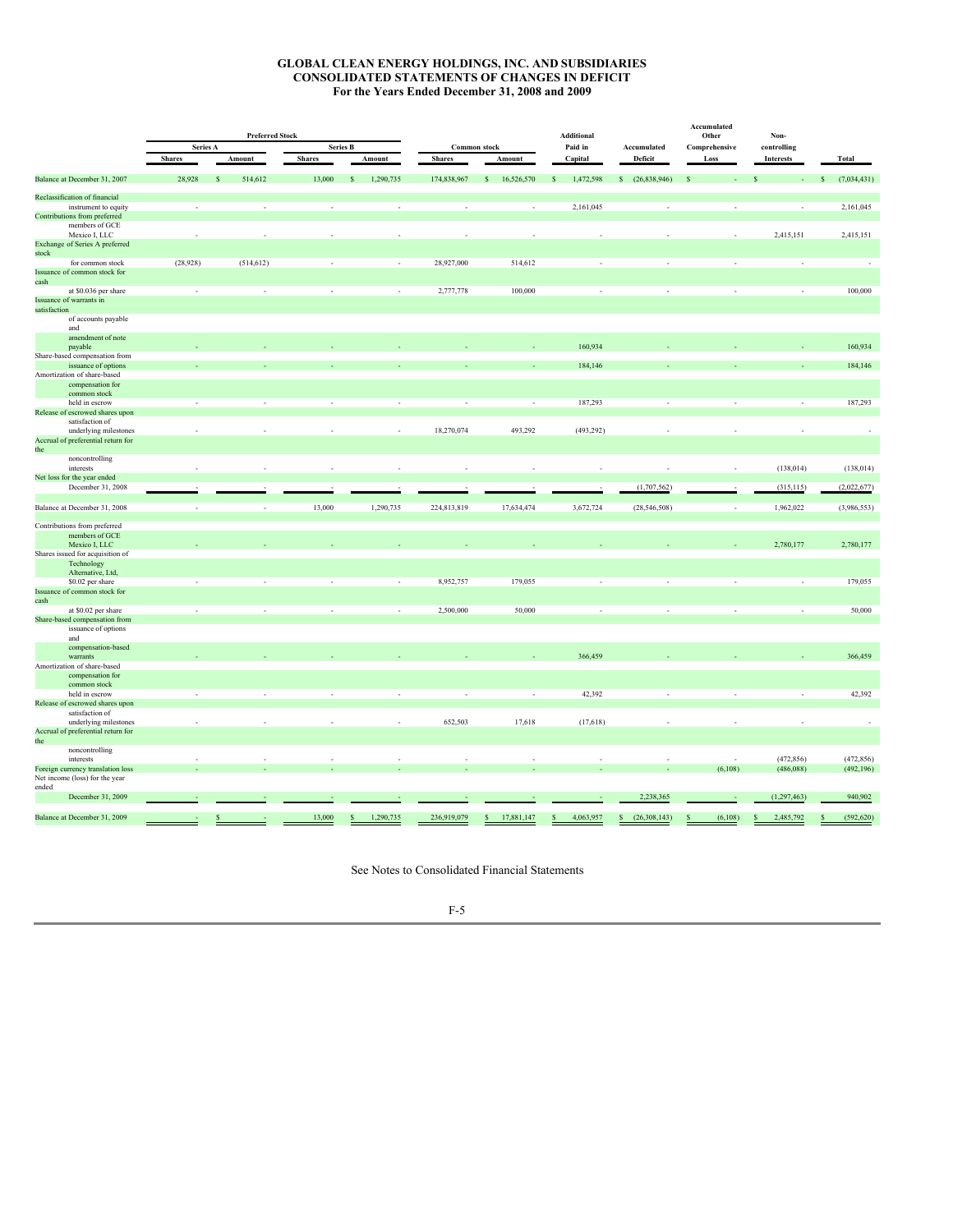# **GLOBAL CLEAN ENERGY HOLDINGS, INC. AND SUBSIDIARIES CONSOLIDATED STATEMENTS OF CASH FLOWS**

|                                                                    |                    | <b>For the Years Ended</b><br>December 31. |             |  |
|--------------------------------------------------------------------|--------------------|--------------------------------------------|-------------|--|
|                                                                    | 2009               |                                            | 2008        |  |
| <b>Cash Flows From Operating Activities</b>                        |                    |                                            |             |  |
| Net income (loss)                                                  | \$<br>940,902      | \$                                         | (2,022,677) |  |
| Adjustments to reconcile net income (loss) to net cash used in     |                    |                                            |             |  |
| operating activities                                               |                    |                                            |             |  |
| Foreign currency transaction loss (gain)                           | 184,853            |                                            | (107, 369)  |  |
| Share-based compensation                                           | 408,851            |                                            | 371,439     |  |
| Depreciation                                                       | 50,347             |                                            | 1,365       |  |
| Gain on disposal of SaveCream assets                               | (3,298,511)        |                                            |             |  |
| Unrealized gain on financial instrument                            |                    |                                            | (5,469)     |  |
| Interest expense from amortization of discount on secured          |                    |                                            |             |  |
| promissory note                                                    |                    |                                            | 36,369      |  |
| Changes in operating assets and liabilities                        |                    |                                            |             |  |
| Accounts receivable                                                | (146, 730)         |                                            |             |  |
| Other current assets                                               | (12, 169)          |                                            | (80, 642)   |  |
| Accounts payable and accrued expenses                              | 646,828            |                                            | 802,314     |  |
| Net Cash Used in Operating Activities                              | (1,225,629)        |                                            | (1,004,670) |  |
| <b>Cash Flows From Investing Activities</b>                        |                    |                                            |             |  |
| Plantation development costs                                       | (1, 289, 294)      |                                            | (1,787,916) |  |
| Purchase of property and equipment                                 | (264, 603)         |                                            | (518,903)   |  |
| Proceeds from disposal of assets                                   | 12,847             |                                            |             |  |
| Change in deposits                                                 |                    |                                            | (2,691)     |  |
| Proceeds from disposal of SaveCream assets                         | 500,745            |                                            |             |  |
| Cash acquired in acquisition of Technology Alternatives, Limited   | 2,532              |                                            |             |  |
| Net Cash Used in Investing Activities                              | (1,037,773)        |                                            | (2,309,510) |  |
| <b>Cash Flows From Financing Activities</b>                        |                    |                                            |             |  |
| Proceeds from issuance of common and preferred stock for cash      | 50,000             |                                            | 175,000     |  |
| Contributions from preferred members of GCE Mexico I, LLC          | 2,780,177          |                                            | 2,415,151   |  |
| Proceeds from notes payable and related warrants                   | 50,554             |                                            | 260,000     |  |
| Payments on notes payable                                          |                    |                                            | (50,000)    |  |
| Net Cash Provided by Financing Activities                          | 2,880,731          |                                            | 2,800,151   |  |
| Effect of exchange rate changes on cash                            | (75, 054)          |                                            |             |  |
| Net Increase (Decrease) in Cash and Cash Equivalents               | 542.275            |                                            | (514, 029)  |  |
| <b>Cash and Cash Equivalents at Beginning of Year</b>              | 291,309            |                                            | 805,338     |  |
| Cash and Cash Equivalents at End of Year                           | 833,584<br>\$      | \$                                         | 291,309     |  |
|                                                                    |                    |                                            |             |  |
| <b>Supplemental Disclosures of Cash Flow Information:</b>          |                    |                                            |             |  |
| Cash paid for interest                                             | $\mathbf S$<br>837 | \$                                         | 13,024      |  |
| Noncash Investing and Financing Activities:                        |                    |                                            |             |  |
| Reclassification of financial instrument to permanent equity       | \$                 | <sup>\$</sup><br>$\sim$                    | 2.161.045   |  |
| Acquisition of land in exchange for mortgage note payable          |                    | L,                                         | 2,051,282   |  |
| Exchange of Series A preferred stock for common stock              |                    |                                            | 514,612     |  |
| Release of common stock held in escrow                             | 17.618             |                                            | 493,292     |  |
| Issuance of warrants in satisfaction of accounts payable           |                    |                                            | 124,565     |  |
| Accrual of return on noncontrolling interest                       | 472,856            |                                            | 138,014     |  |
| Plantation costs financed by accounts payable                      | 204,085            |                                            |             |  |
| Equipment depreciation capitalized to plantation development costs | 37,610             |                                            | 20,638      |  |
| Issuance of common stock for net assets of                         |                    |                                            |             |  |
| Technology Alternatives, Limited                                   | 179,055            |                                            |             |  |
| Assumption of research and development agreement and of accounts   |                    |                                            |             |  |
| payable in conjunction with the disposal of SaveCream assets       | 2.779.856          |                                            |             |  |

See Notes to Consolidated Financial Statements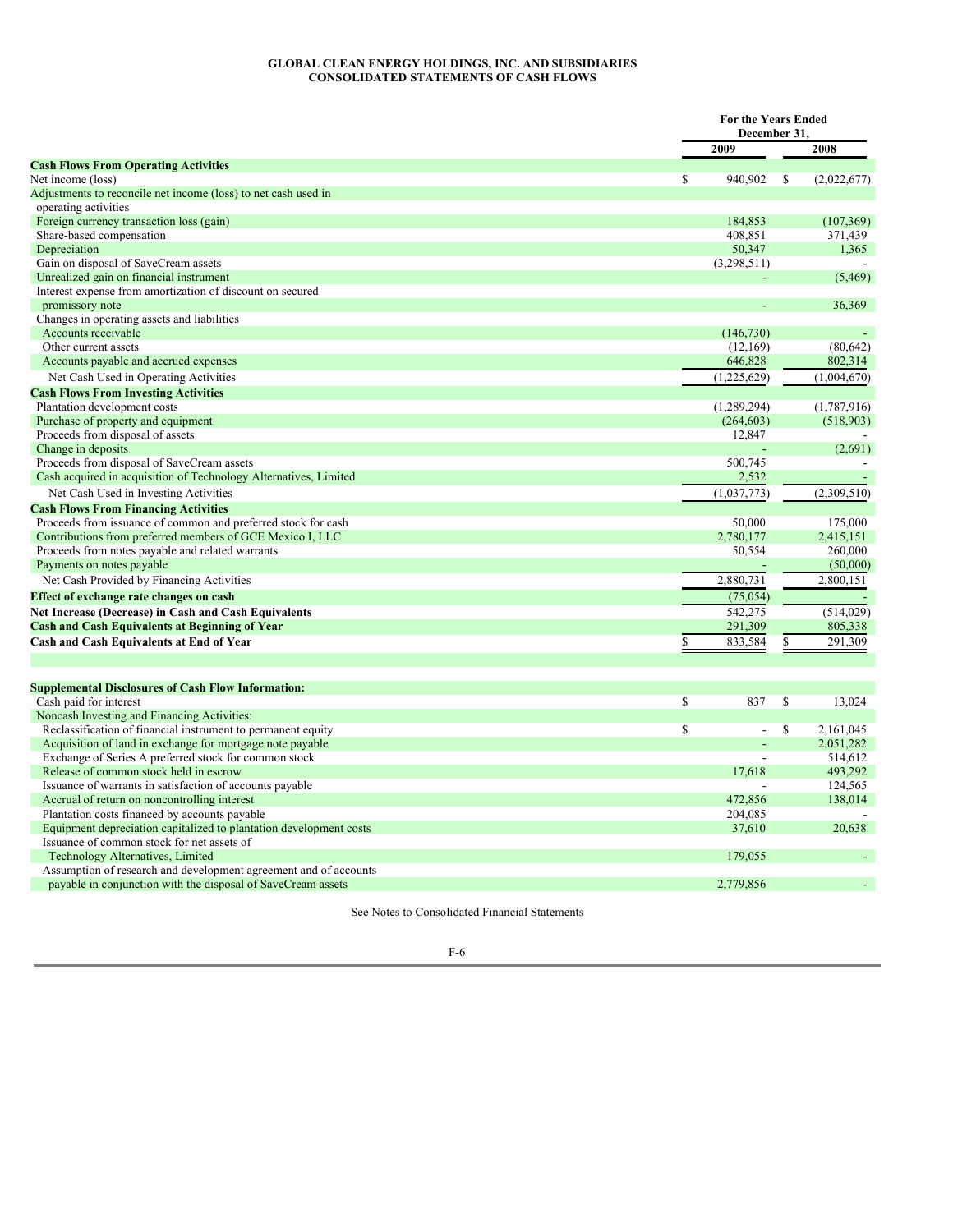# **NOTE A — ORGANIZATION AND SIGNIFICANT ACCOUNTING POLICIES**

# **History**

Medical Discoveries, Inc. was incorporated under the laws of the State of Utah on November 20, 1991. Effective as of August 6, 1992, the Company merged with and into WPI Pharmaceutical, Inc., a Utah corporation ("WPI"), pursuant to which WPI was the surviving corporation. Pursuant to the MDI-WPI merger, the name of the surviving corporation was changed to Medical Discoveries, Inc. ("MDI"). MDI's initial purpose was the research and development of an anti-infection drug. In 2005, MDI acquired the assets and business associated with the SaveCream technology and carried on the research and development of this drug candidate. As discussed in Note K, MDI made the decision in 2007 to discontinue further development of its drug candidates and sell the technologies.

On September 7, 2007, MDI entered into a share exchange agreement pursuant to which it acquired all of the outstanding ownership interests in Global Clean Energy Holdings, LLC, discussed further in Note C. Global Clean Energy Holdings, LLC was an entity that had certain trade secrets, know-how, business plans, term sheets, business relationships, and other information relating to the start-up of a business related to the cultivation and production of seed oil from the seed of the Jatropha plant. With this transaction, MDI commenced the research and development of a business whose purpose will be providing feedstock oil intended for the production of bio-diesel.

On January 29, 2008, a meeting of shareholders was held and, among other things, the name Medical Discoveries, Inc. was changed to Global Clean Energy Holdings, Inc. (the "Company").

Effective April 23, 2008, the Company entered into a limited liability company agreement to form GCE Mexico I, LLC (GCE Mexico) along with six unaffiliated investors. The Company owns 50% of the common membership interest of GCE Mexico and five of the unaffiliated investors own the other 50% of the common membership interest. Additionally, a total of 1,000 preferred membership units were issued to two of the unaffiliated investors. GCE Mexico owns a 99% interest in Asideros Globales Corporativo, (Asideros) an entity organized under the laws of Mexico, and the Company owns the remaining 1% directly. GCE Mexico was organized primarily to, among other things, acquire land in Mexico through subsidiaries for the cultivation of the Jatropha plant.

On July 2, 2009, the Company acquired 100% of the equity interests of Technology Alternatives, Limited (TAL), which has developed a farm in Belize for cultivation of the Jatropha plant. TAL has also developed a nursery capable of producing Jatropha seedlings and rooted cuttings, and provides technical advisory services for the propagation of the Jatropha plant.

# **Principles of Consolidation**

The consolidated financial statements include the accounts of Global Clean Energy Holdings, Inc., its subsidiaries, and the variable interest entities of GCE Mexico and Asideros. All significant intercompany transactions have been eliminated in consolidation.

Generally accepted accounting principles related to the consolidation of variable interest entities require that if an entity is the primary beneficiary of a variable interest entity (VIE), the entity should consolidate the assets, liabilities and results of operations of the VIE in its consolidated financial statements. Global Clean Energy Holdings, Inc. considers itself to be the primary beneficiary of GCE Mexico and Asideros, and accordingly, has consolidated these entities since April 2008, with the equity interests of the unaffiliated investors in GCE Mexico presented as Noncontrolling Interests in the accompanying consolidated financial statements.

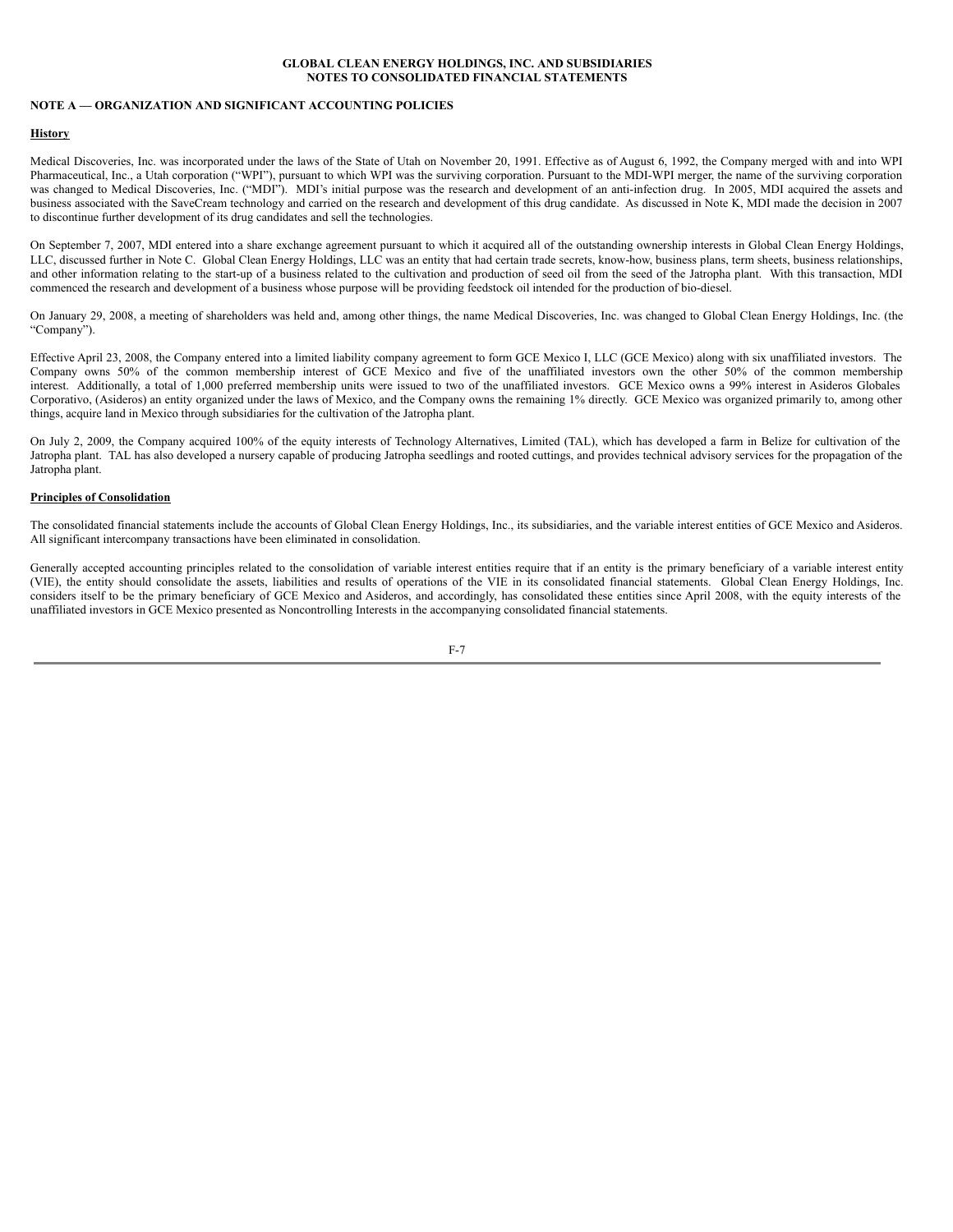# **Development Stage**

During the fourth quarter of 2009, the Company ceased being a development stage enterprise because its planned principal operations commenced and the Company has began generating revenue from its planned operations. All previous financial statements of the Company had been prepared as a development-stage company.

#### **Cash and Cash Equivalents**

For purposes of the statement of cash flows, the Company considers all highly liquid debt instruments maturing in three months or less to be cash equivalents.

#### **Concentration of Credit Risk**

At December 31, 2009, the Company's financial instruments that are exposed to concentration of credit risk consist primarily of cash and cash equivalents on deposit in excess of federally-insured limits in the aggregate amount of approximately \$78,000 for bank deposits in the United States and of approximately \$160,000 for bank deposits in Mexico. The Company has maintained its cash balances at what management considers to be high credit-quality financial institutions.

#### **Property and Equipment**

As described in Note D, substantially all property and equipment relate to plantation costs and related equipment to cultivate the*Jatropha Curcas* plant. Property and equipment are stated at cost. Depreciation of office equipment is computed using the straight-line method over estimated useful lives of 3 to 5 years. Plantation equipment is depreciated using the straight-line method over estimated useful lives of 5 to 15 years. Depreciation of plantation equipment has been capitalized as part of plantation development costs through the date that the plantation becomes commercially productive. Plantation development costs have been accumulated in the balance sheet during the development period and are being accounted for in accordance with generally accepted accounting principles for agricultural producers and agricultural cooperatives. The initial plantations were deemed to be commercially productive on October 1, 2009, at which date the Company commenced the depreciation of plantation development costs over estimated useful lives of 10 to 35 years, depending on the nature of the development. Developments and other improvements with indefinite lives are capitalized and not depreciated. Other developments that have a limited life and intermediate-life plants that have growth and production cycles of more than one year are depreciated over their respective lives once they are placed in service. Land, plantation development costs, and plantation equipment are located in Mexico and in Belize.

Except for costs incurred during the development period of the plantation, normal maintenance and repair items are charged to costs and expensed as incurred. During the development period, maintenance, repairs, and depreciation of plantation equipment have been capitalized as part of the plantation development costs. The cost and accumulated depreciation of property and equipment sold or otherwise retired are removed from the accounts and gain or loss on disposition is reflected in results of operations.

In accordance with generally accepted accounting principles for the impairment or disposal of long-lived assets, the carrying values of intangible assets and other long-lived assets are reviewed on a regular basis for the existence of facts or circumstances that may suggest impairment. The Company recognizes impairment when the sum of the expected undiscounted future cash flows is less than the carrying amount of the asset. Impairment losses, if any, are measured as the excess of the carrying amount of the asset over its estimated fair value.

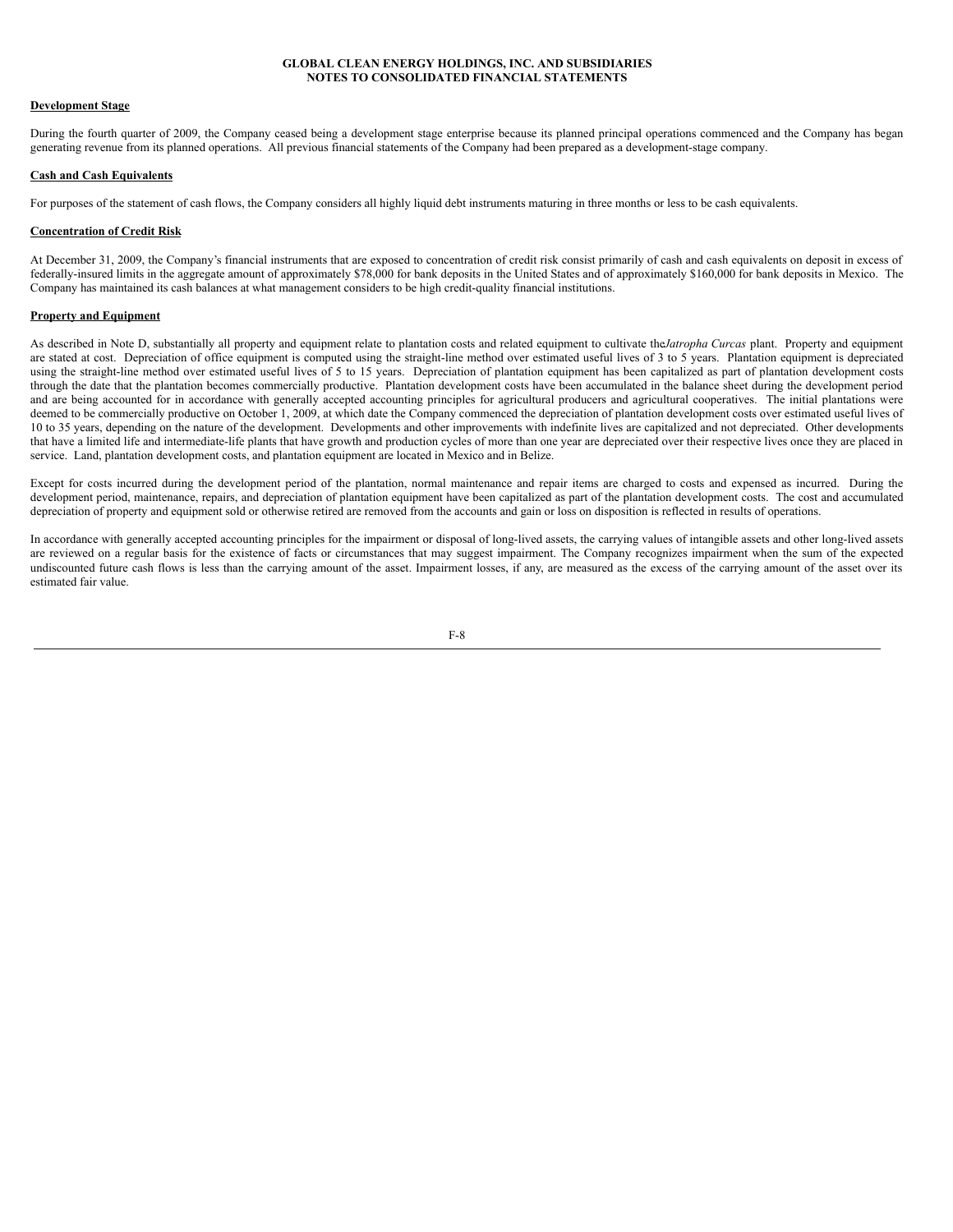#### **Income Taxes**

The Company utilizes the liability method of accounting for income taxes. Under the liability method, deferred tax assets and liabilities are determined based on differences between financial reporting and tax bases of assets and liabilities and the carryforward of operating losses and tax credits, and are measured using the enacted tax rates and laws that will be in effect when the differences are expected to reverse. A valuation allowance against deferred tax assets is recorded when it is more likely than not that such tax benefits will not be realized. Assets and liabilities are established for uncertain tax positions taken or positions expected to be taken in income tax returns when such positions are judged to not meet the "more-likely-than-not" threshold based on the technical merits of the positions. Estimated interest and penalties related to uncertain tax positions are included as a component of general and administrative expense.

#### **Revenue Recognition**

Revenue is recognized when all of the following criteria are met: persuasive evidence of an arrangement exists; delivery has occurred or services have been rendered; the seller's price to the buyer is fixed or determinable; collectibility is reasonably assured; and title and the risks and rewards of ownership have transferred to the buyer.

## **Research and Development**

Prior to the discontinuation of its bio-pharmaceutical business as discussed in Note K, research and development had been the principal function of the Company. Research and development costs are charged to expense when incurred. For the period of time prior to the discontinuation of its bio-pharmaceutical business, research and development costs are included in loss from discontinued operations.

#### **Foreign Currency**

The Company has current operations located in the United States, Mexico and Belize. During the quarter ended December 31, 2009, the Company changed its functional currency for certain assets located in Mexico from the U.S. dollar to the Mexican peso. For these foreign operations, the functional currency is the local country's currency. Consequently, revenues and expenses of operations outside the United States of America are translated into U.S. dollars using weighted average exchange rates, while assets and liabilities of operations outside the United States of America are translated into U.S. dollars using exchange rates at the balance sheet date. The effects of foreign currency translation adjustments are included in the deficit as a component of accumulated other comprehensive loss in the accompanying consolidated financial statements. Foreign currency transaction adjustments are included in other income (expense) in the Company's results of operations.

Certain foreign currency transactionsrelated to the discontinued bio-pharmaceutical businessare primarily undertaken in Euros. Gains and losses arising on translation or settlement of foreign currency denominated transactions or balances are included in the determination of income or loss. Consequently, certain foreign currency gains and losses have been included in income from discontinued operations.

The Company has not entered into derivative instruments to offset the impact of foreign currency fluctuations.

# **Fair Value of Financial Instruments**

The carrying amounts reported in the consolidated balance sheets for accounts payable approximate fair value because of the immediate or short-term maturity of these financial instruments. The carrying amounts reported for the various notes payable and the mortgage note payable approximate fair value because the underlying instruments are at interest rates which approximate current market rates.

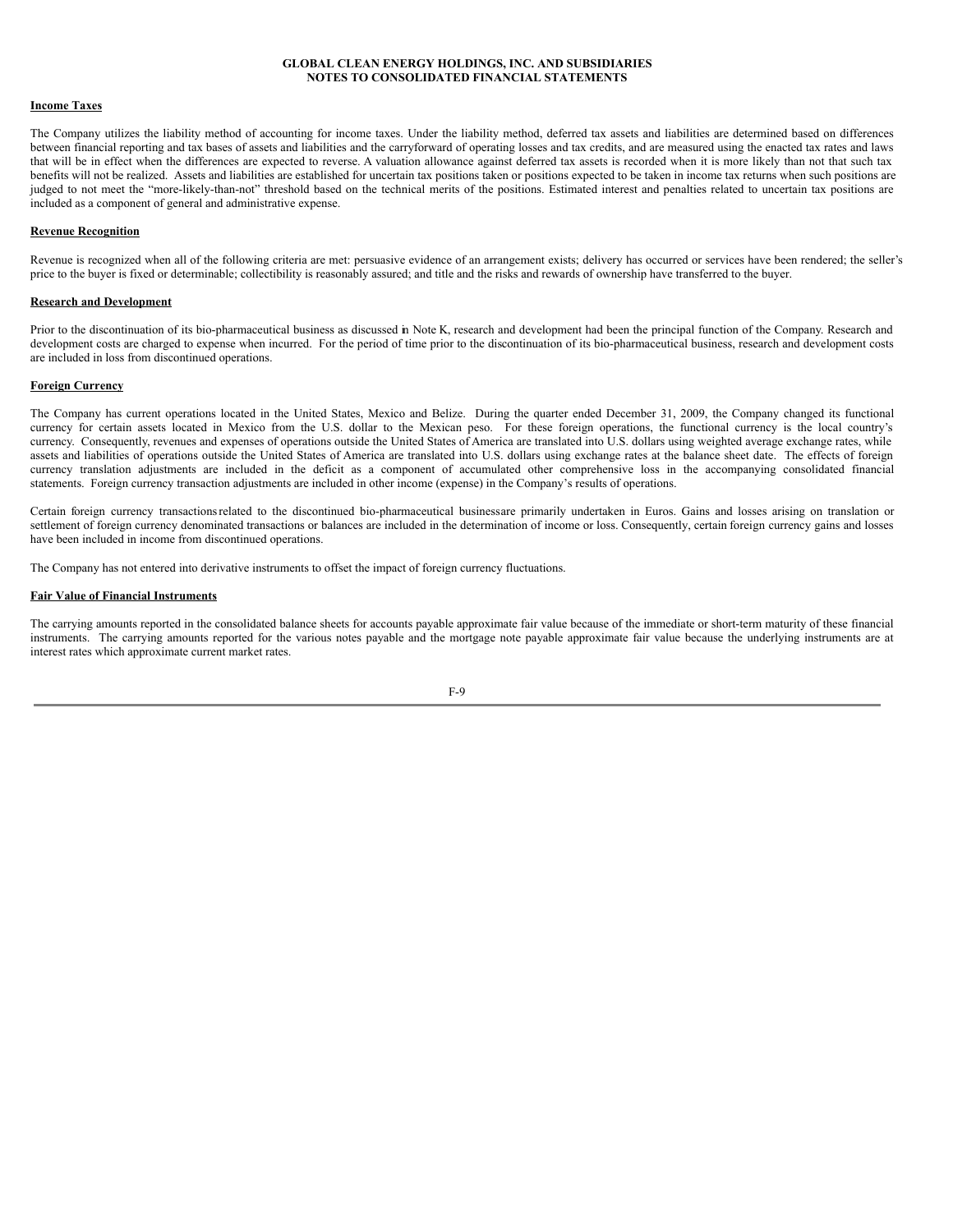# **Estimates**

Management uses estimates and assumptions in preparing financial statements. Those estimates and assumptions affect the reported amounts of assets and liabilities, the disclosure of contingent assets and liabilities, and reported revenues and expenses. Significant estimates used in preparing these financial statements include a) those assumed in determining the valuation of common stock, warrants, and stock options, b) estimated useful lives of plantation equipment and plantation development costs, and c) undiscounted future cash flows for purpose of evaluating possible impairment of long-term assets. It is at least reasonably possible that the significant estimates used will change within the next year.

# **Basic and Diluted Loss per Share**

Basic loss per share is computed on the basis of the weighted-average number of common shares outstanding during the year. Diluted loss per share is computed on the basis of the weighted-average number of common shares and all dilutive potentially issuable common shares outstanding during the year. Common stock issuable upon conversion of debt and preferred stock, common stock held in escrow, stock options and stock warrants have not been included in the income or loss per common share for 2009 and 2008 as they are anti-dilutive in relation to the calculation of loss per common share from continuing operations The potentially issuable common shares as of December 31, 2009 and 2008 are as follows:

|                                               | December 31. |            |
|-----------------------------------------------|--------------|------------|
|                                               | 2009         | 2008       |
|                                               |              |            |
| Convertible notes                             | 128,671      | 128,671    |
| Convertible preferred stock - Series B        | 11,818,181   | 11,818,181 |
| <b>Warrants</b>                               | 29,742,552   | 29,742,552 |
| Compensation-based stock options and warrants | 61,209,083   | 52,159,083 |
| Common stock held in escrow                   | -            | 4,567,519  |
|                                               | 102,898,487  | 98,416,006 |

# **Stock Based Compensation**

The Company recognizes compensation expense for stock-based awards expected to vest on a straight-line basis over the requisite service period of the award based on their grant date fair value. The Company estimates the fair value of stock options using a Black-Scholes option pricing model which requires management to make estimates for certain assumptions regarding risk-free interest rate, expected life of options, expected volatility of stock and expected dividend yield of stock.

## **Subsequent Events**

The Company has evaluated subsequent events through March 31, 2010, the date these consolidated financial statements were issued. See Note L to these consolidated financial statements for a description of events occurring subsequent to December 31, 2009.

# **Recently Issued Accounting Statements**

In November 2007, the Financial Accounting Standards Board (FASB) issued new accounting guidance that establishes accounting and reporting requirements for noncontrolling interests in consolidated financial statements. The guidance requires noncontrolling interests (previously referred to as minority interests) to be separately reported in the equity section of an entity's consolidated balance sheet. The guidance establishes accounting and reporting standards for (i) ownership interests in subsidiaries held by parties other than the parent, (ii) the amount of consolidated net income attributable to the parent and to the noncontrolling interests, (iii) changes in a parent's ownership interest and (iv) the valuation of retained noncontrolling equity investments when a subsidiary is deconsolidated. In addition, it establishes disclosure requirements, including new financial statement captions that clearly distinguish between controlling and noncontrolling interests. These include a separate presentation of net income attributable to controlling and noncontrolling interests. The new accounting guidance requires the retrospective application of the new financial statement captions. We have applied the new guidance since January 1, 2009. See Note C, *GCE Mexico I, LLC and Asideros Globales Corporativo,*for further details on the Company's noncontrolling interests.

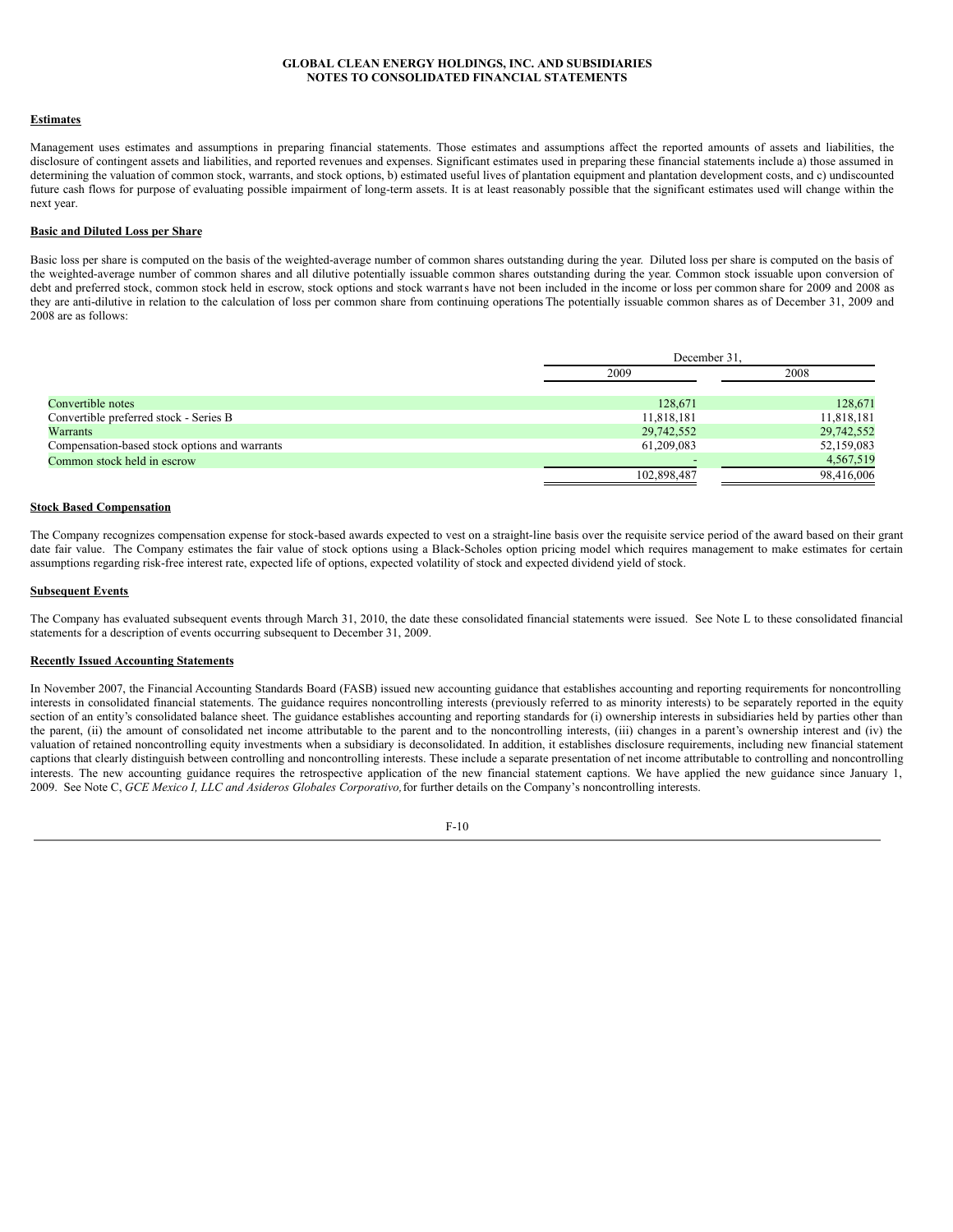In June 2009, the FASB issued changes to the accounting for variable interest entities. These changes require a qualitative approach to identifying a controlling financial interest in a variable interest entity (VIE), and require ongoing assessment of whether an entity is a VIE and whether an interest in a VIE makes the holder the primary beneficiary of the VIE. These changes are effective for annual reporting periods beginning after November 15, 2009. These changes are not expected to have a material impact on the Company's current consolidated financial statements. However, these changes could impact the accounting for controlling financial interests in a VIE that the Company currently includes in its consolidated financial statements or that the Company may acquire in the future.

In October 2009, the FASB issued a new accounting standard which amends guidance on accounting for revenue arrangements involving the delivery of more than one element of goods and/or services. This standard addresses the unit of accounting for arrangements involving multiple deliverables and removes the previous separation criteria that objective and reliable evidence of fair value of any undelivered item must exist for the delivered item to be considered a separate unit of accounting. This standard also addresses how the arrangement consideration should be allocated to each deliverable. Finally, this standard expands disclosures related to multiple element revenue arrangements. This standard is effective for the Company beginning January 1, 2011. The adoption of this standard is not expected to have a material impact on the Company's consolidated financial statements.

# **NOTE B — BASIS OF PRESENTATION AND GOING CONCERN**

The accompanying consolidated financial statements have been prepared assuming that the Company will continue as a going concern. As shown in the accompanying consolidated financial statements, the Company incurred a loss from continuing operations applicable to its common shareholders of \$928,733 during the year ended December 31, 2009, and has an accumulated deficit applicable to its common shareholders of \$26,308,143. The Company also used cash in operating activities of \$1,225,629 during the year ended December 31, 2009. At December 31, 2009, the Company has negative working capital of \$4,985,518 and a stockholders' deficit applicable to its shareholders of \$3,078,412. Those factors raise substantial doubt about the Company's ability to continue as a going concern.

The Company commenced its new business related to the cultivation and production of seed oil from the seed of the Jatropha plant in September2007. Management plans to meet its cash needs through various means including securing financing, entering into joint ventures, and developing the new business model. In order to fund its new operations, the Company initially sold Series B preferred stock during the quarter ended December 31, 2007 in the amount of \$1,300,000, has issued a secured promissory note under which the Company has borrowings of \$475,000 as of December 31, 2009, has received \$5,195,328 in capital contributions from the preferred membership interest in GCE Mexico I, LLC, and has issued a mortgage in the amount of \$2,051,282 for the acquisition of land. The Company is developing the new business operation to participate in the rapidly growing bio-diesel industry. The Company continues to expect to be successful in this new venture, but there is no assurance that its business plan will be economically viable. The ability of the Company to continue as a going concern is dependent on that plan's success. The financial statements do not include any adjustments that might be necessary if the Company is unable to continue as a going concern.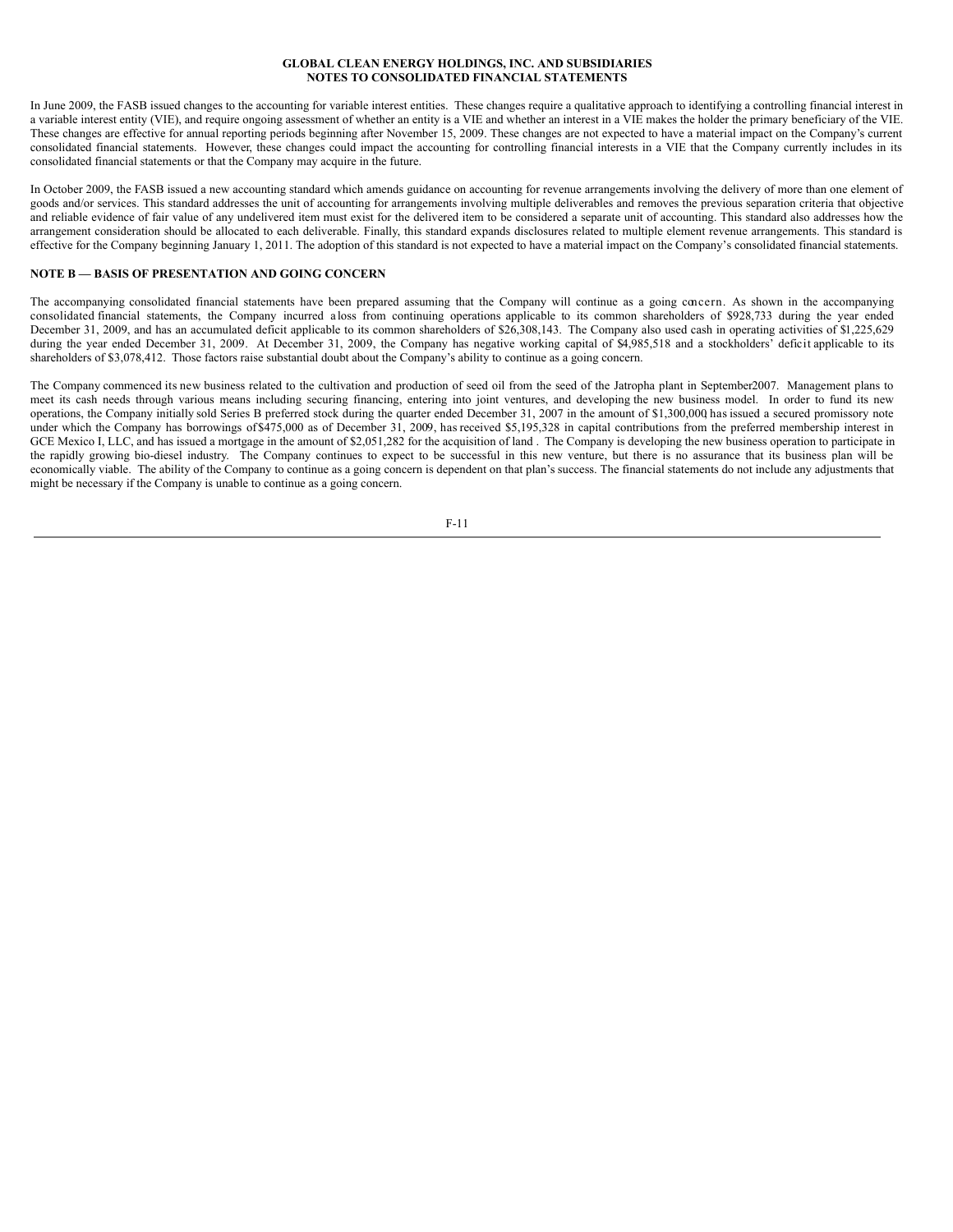# **NOTE C — JATROPHA BUSINESS VENTURE**

Having determined to discontinue its bio-pharmaceutical operations and dispose of the related assets, the Company considered entering into a number of other businesses that would enable it to be able to provide the shareholders with future value. The Company's Board of Directors decided to develop a business to produce and sell seed oils, including seed oils harvested from the planting and cultivation of the *Jatropha curcas* plant, for the purpose of providing feedstock oil intended for the generation of methyl ester, otherwise known as bio-diesel (the "Jatropha Business"). The Company's Board concluded that there was a significant opportunity to participate in the rapidly growing biofuels industry, which previously was mainly driven by high priced, edible oil-based feedstock. In order to commence its new Jatropha Business, the Company entered into various transactions during September and October of 2007, including: (i) hired Richard Palmer, an energy consultant, and a member of Global Clean Energy Holdings LLC ("Global") to act as its new President, Chief Operating Officer and future Chief Executive Officer, (ii) engaged Mobius Risk Group, LLC, a Texas company engaged in providing energy risk advisory services, to provide it with consulting services related to the development of the Jatropha Business, (iii) acquired certain trade secrets, know-how, business plans, term sheets, business relationships, and other information relating to the cultivation and production of seed oil from the Jatropha plant for the production of bio-diesel from Global, and (iv) engaged Corporativo LODEMO S.A DE CV to assist with the development of the Jatropha Business in Mexico. Subsequent to entering into these transactions, the Company identified certain real property in Mexico it believed to be suitable for cultivating the Jatropha plant. During April 2008, the Company and six unaffiliated investors formed GCE Mexico I, LLC (GCE Mexico) and Asideros Globales Corporativo (Asideros), a Mexican corporation. Asideros acquired the land in Mexico for the cultivation of the Jatropha plant. In July 2009, the Company acquired Technology Alternatives Limited (TAL), which has developed a farm in Belize for cultivation of the Jatropha plant and provides technical advisory services for the propagation of the Jatropha plant. All of these transactions are described in further detail in the remainder of this note to the consolidated financial statements.

# **Share Exchange Agreement**

The Company entered into a share exchange agreement (the Global Agreement) pursuant to which the Company acquired all of the outstanding ownership interests in Global Clean Energy Holdings, LLC, a Delaware limited liability company (Global), on September 7, 2007 from Mobius Risk Group, LLC (Mobius) and from Richard Palmer (Mr. Palmer). Mr. Palmer owns a 13.33% equity interest in Mobius and, as described further in this Note, became the Company's new President and Chief Operating Officer in September 2007 and its Chief Executive Officer in December 2007. Mobius and Mr. Palmer are considered related parties to the Company. Global was an entity that had certain trade secrets, know-how, business plans, term sheets, business relationships, and other information relating to the start-up of a business related to the cultivation and production of seed oil from the seed of the Jatropha plant, for the purpose of providing feedstock oil intended for the production of bio-diesel. Under the Global Agreement, the Company issued 63,945,257 shares of its common stock for all of the issued and outstanding membership interests of Global. Of the 63,945,257 shares issued under the Global Agreement, 36,540,146 shares were issued and delivered at the closing of the Global Agreement without any restrictions. The remaining 27,405,111 shares of common stock were, however, held in escrow by the Company, subject to forfeiture in the event that certain specified performance and market-related milestones were not achieved. Upon the satisfaction, from time to time, of the operational and market capitalization condition milestones, the restricted shares would be released by the Company from escrow and delivered to the buyers in accordance with the terms and conditions of the Global Agreement. In the event that all of the milestone conditions were not achieved, the restricted shares that had not been released from escrow would be cancelled by the Company and thereafter cease to be outstanding.

Of the restricted shares issued under the Global Agreement, 13,702,556 shares were to be released from escrow if and when i) certain land lease agreements suitable for the planting and cultivation of *Jatropha curcas* were executed and ii) certain operation management agreements with a third-party land and operations management company with respect to the management, planting and cultivation of *Jatropha curcas* were executed. These restricted shares were to be held in escrow subject to the satisfaction of these milestones, at which time such shares would be released from escrow and delivered to the sellers. The Company has accounted for these potentially issuable shares as share-based compensation for shares of common stock that contain a performance or service condition. The Company has determined the value of these shares to be \$369,969, or \$0.027 per share, and amortized this compensation over four months, the period of time in which the satisfaction of the operational milestones was expected to be fulfilled that would result in the release of the 13,702,556 shares from escrow. For accounting purposes, shares held in escrow are not considered outstanding, but are deemed to be potential dilutive shares for loss per share calculations. During the year ended December 31, 2008, the Company amortized and recognized \$21,581 of share-based compensation related to these shares. With the acquisition of the land for the Jatropha Farm in April 2008, the operational milestones were satisfied under the Global Agreement. Consequently, 13,702,556 shares of common stock being held in escrow have been released to the former owners of Global Clean Energy Holdings, LLC.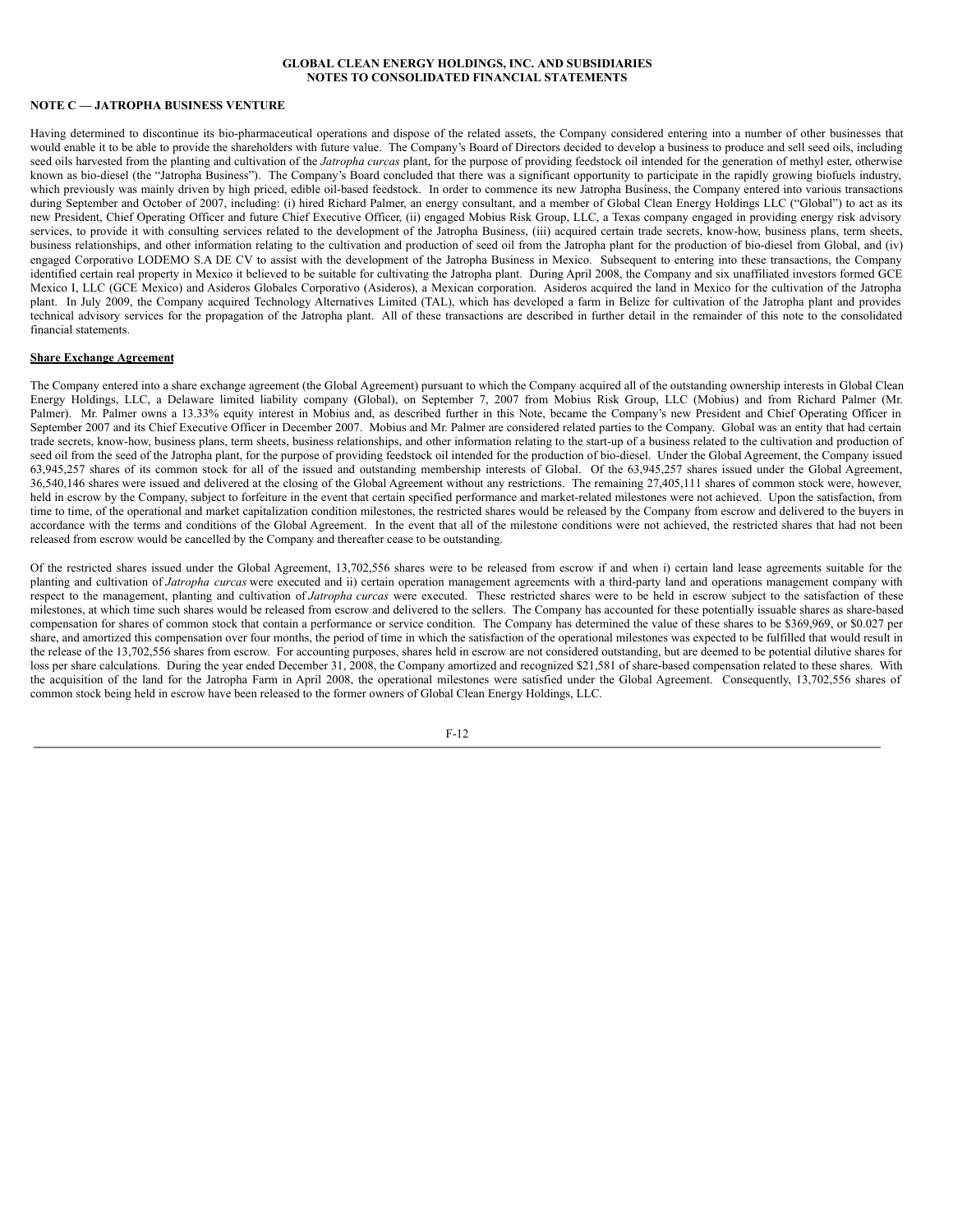The remaining 13,702,555 restricted shares issued under the Global Agreement were to be released from escrow upon satisfaction of certain market capitalization levels (based on the number of outstanding shares at the average closing price of the previous sixty trading days) and average daily trading volume (for the previous sixty trading days). These potentially issuable shares were to be released in three equal tranches, subject to the satisfaction of the related milestones, at which time such shares were to be released from escrow and delivered to the sellers. On November 30, 2007, the first of these milestones was met and 4,567,518 shares were released from escrow and delivered to the sellers. During May 2008, the second market-related milestones under the Global Agreement were satisfied, which resulted in the release of an additional 4,567,518 shares of common stock being held in escrow. During 2009, 652,503 shares of the remaining shares of common stock held in escrow were released upon the approval of the board of directors and the balance of 3,915,016 shares held in escrow were forfeited and returned to the Company for cancelation for failure to meet the remaining milestones by September 7, 2009, the deadline for achieving the milestones. The Company accounted for these potentially issuable shares as share-based compensation, for shares of common stock that contain a market condition. The Company determined the value of these shares to be \$369,969, or \$0.027 per share, and amortized this compensation over the periods of time in which the satisfaction of each of the three market capitalization and trading volume milestones were expected to be fulfilled. The Company originally estimated these time periods to be approximately three months for the first tranche of stock and two years for the second and third tranches. For accounting purposes, shares held in escrow are not considered outstanding, but are deemed to be potential dilutive shares for loss per share calculations. During the years ended December 31, 2009 and 2008, the Company amortized and recognized \$42,392 and \$165,712, respectively, of share-based compensation related to these shares.

# **Mobius Consulting Agreement**

Concurrent with the execution of the Global Agreement, the Company entered into a consulting agreement with Mobius pursuant to which Mobius agreed to provide consulting services to the Company in connection with the Company's new Jatropha bio-diesel feedstock business. The Company engaged Mobius as a consultant to obtain Mobius' experience and expertise in the feedstock/bio-diesel market to assist the Company and Mr. Palmer in developing this new line of operations for the Company. Mobius agreed to provide the following services to the Company: (i) manage and supervise a contemplated research and development program contracted by the Company and conducted by the University of Texas Pan American regarding the location, characterization, and optimal economic propagation of the Jatropha plant; and (ii) assist with the management and supervision of the planning, construction, and start-up of plant nurseries and seed production plantations in Mexico, the Caribbean or Central America.

The original term of the agreement was twelve months. The scope of work under the agreement was completed in August 2008 and the agreement was terminated. Mobius supervised the hiring of certain staff to serve in management and operations roles of the Company, or hired such persons to provide similar services as independent contractors. Mobius' compensation for the services provided under the agreement was a monthly retainer of \$45,000. The Company also reimbursed Mobius for reasonable business expenses incurred in connection with the services provided. The agreement contained customary confidentiality provisions with respect to any confidential information disclosed to Mobius or which Mobius received while providing services under the agreement. Under this agreement, the Company has paid Mobius or accrued \$437,279 during the year ended December 31, 2008, of which \$42,155 was expensed as compensation to Mobius and \$395,124 was capitalized as plantation development costs. The Company owed Mobius \$322,897 for accrued, but unpaid, compensation and costs as of December 31, 2009 and as of December 31, 2008. The Company disputes the total of these charges and is in discussions with Mobius to resolve this liability.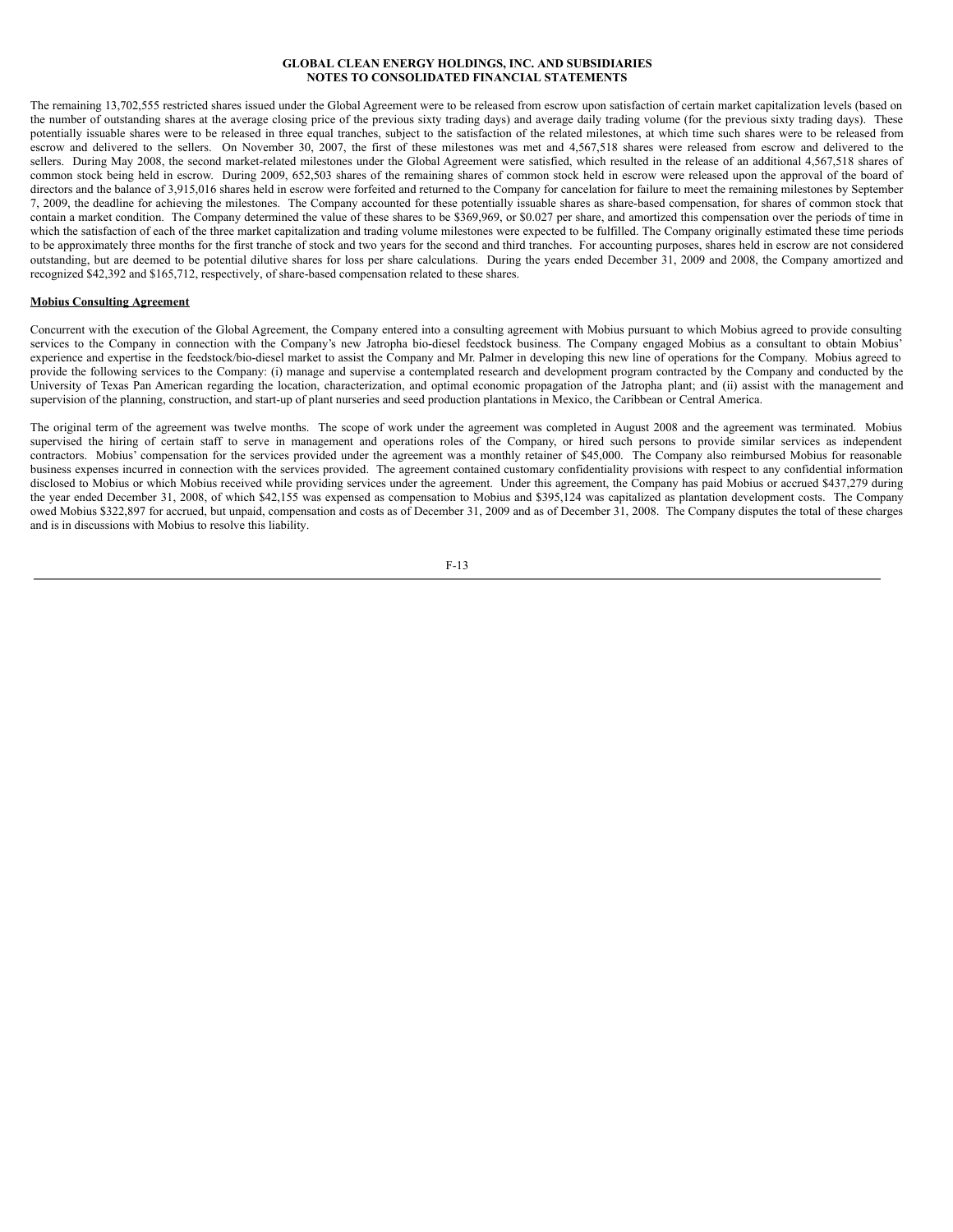# **LODEMO Agreement**

On October 15, 2007, the Company entered into a service agreement with Corporativo LODEMO S.A DE CV, a Mexican corporation (the LODEMO Group). The Company had decided to initiate its Jatropha Business in Mexico, and had identified parcels of land in Mexico to plant and cultivate Jatropha. In order to obtain all of the logistical and other services needed to operate a large-scale farming and transportation business in Mexico, the Company entered into the service agreement with the LODEMO Group, a privately held Mexican company with substantial land holdings, significant experience in diesel distribution and sales, liquids transportation, logistics, land development and agriculture.

Under the supervision of the Company's management, the LODEMO Group was responsible for the establishment, development, and day-to-day operations of the Jatropha Business in Mexico, including the extraction of the oil from the Jatropha seeds, the delivery of the Jatropha oil to buyers, the purchase or lease of land in Mexico, the establishment and operation of one or more Jatropha nurseries, the clearing, planting and cultivation of the Jatropha fields, the harvesting of the Jatropha seeds, the operation of the Company's oil extraction facilities, and the logistics associated with the foregoing. The LODEMO Group was responsible for identifying and acquiring the farmland. However, ownership of the farmland or any lease thereto is held directly by the Company or by a Mexican subsidiary of the Company. The LODEMO Group was responsible for hiring and the initial management of all necessary employees. All direct and budgeted costs of the Jatropha Business in Mexico were to be borne by the Company or by its Mexican subsidiary or joint venture.

The LODEMO Group provided the foregoing and other necessary services for a fee primarily based on the number of hectares of Jatropha under cultivation. The Company had agreed to pay the LODEMO Group a fixed fee per year of \$60 per hectare of land planted and maintained with minimum payments based on 10,000 hectares of developed land, to follow a planned planting schedule. The Agreement has a 20-year term but may be terminated or modified earlier by the Company under certain circumstances. In June 2009, the scope of work previously performed by LODEMO was reduced and modified based upon certain labor functions being provided internally by the Company and by Asideros, the Company's Mexican subsidiary, on a go-forward basis. Under this agreement, the Company has paid the LODEMO Group or accrued \$624,329 and \$1,089,554 during the years ended December 31, 2009 and 2008, respectively, all of which was capitalized as plantation development costs. During the year ended December 31, 2008, the Company issued warrants to acquire 2,076,083 shares of common stock to the LODEMO Group and an affiliated entity in satisfaction of accounts payable in the amount of \$124,565. As of December 31, 2009, the Company owed the LODEMO Group \$204,085 for accrued, but unpaid, compensation and costs. As of December 31, 2008, the Company had prepaid \$98,159 of plantation development costs to the LODEMO Group.

# **GCE Mexico I, LLC and Asideros Globales Corporativo**

Effective April 23, 2008, the Company entered into a limited liability company agreement ("LLC Agreement") to form GCE Mexico I, LLC, a Delaware limited liability company (GCE Mexico), with six unaffiliated investors (collectively, the Investors). GCE Mexico was organized primarily to facilitate the acquisition of approximately 5,000 acres of farm land (the Jatropha Farm) in the State of Yucatan in Mexico to be used primarily for the (i) cultivation of *Jatropha curcas*, (ii) the marketing and sale of the resulting fruit, seeds, or pre-processed crude Jatropha oil, whether as biodiesel feedstock, biomass or otherwise, and (iii) the sale of carbon value, green fuel value, or renewable energy credit value (and other similar environmental attributes) derived from activities at the Jatropha Farm.

$$
F-14
$$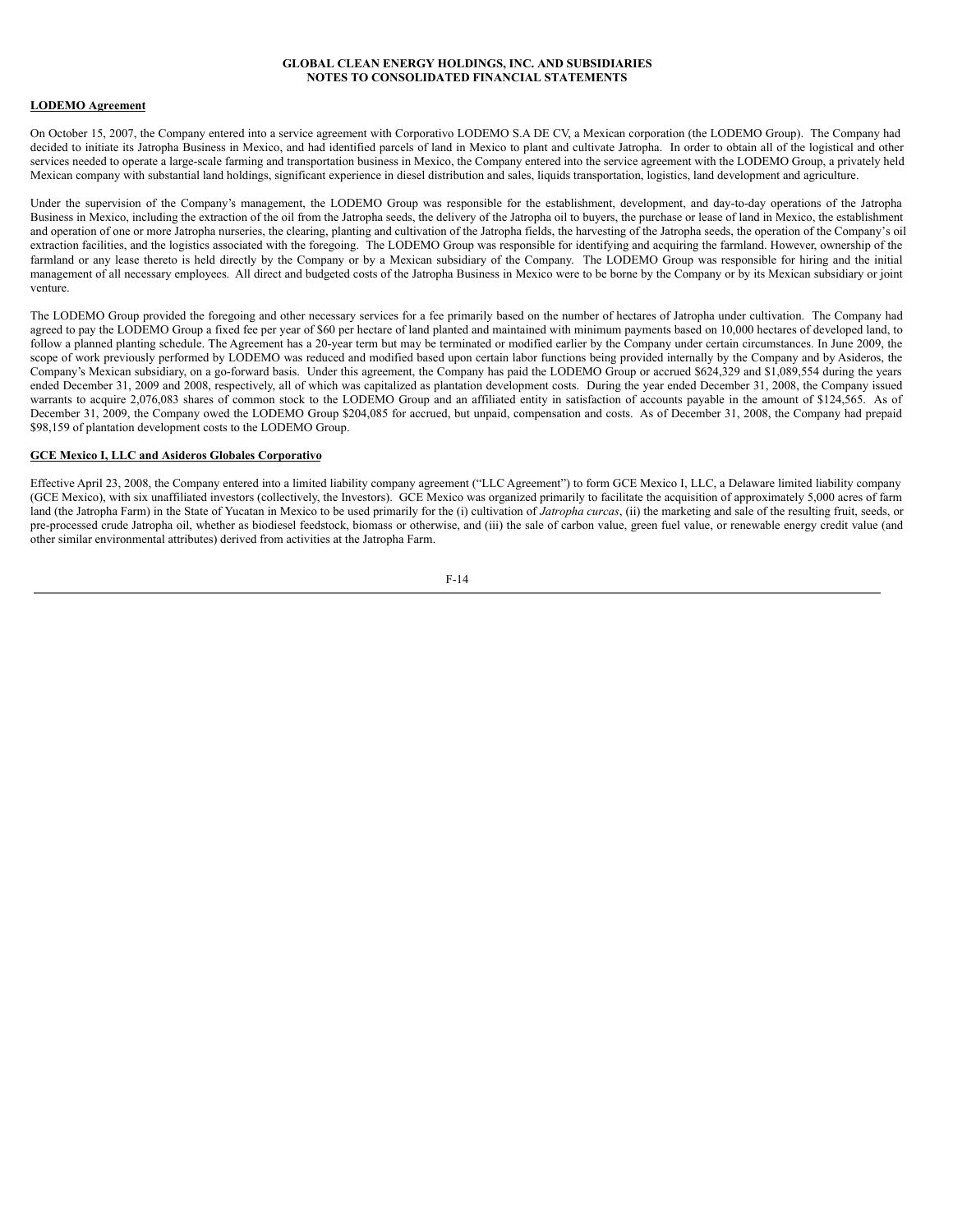Under the LLC Agreement, the Company owns 50% of the issued and outstanding common membership units of GCE Mexico. The remaining 50% of the common membership units was issued to five of the Investors. The Company and the other owners of the common membership interest were not required to make capital contributions to GCE Mexico.

In addition, two of the Investors agreed to invest in GCE Mexico through the purchase of preferred membership units and through the funding of the purchase of land in Mexico. An aggregate of 1,000 preferred membership units were issued to these two Investors who each agreed to make capital contributions to GCE Mexico in installments and as required, to fund the development and operations of the Jatropha Farm. The preferred members have made capital contributions of \$2,780,177 and \$2,415,151 during the years ended December 31, 2009 and 2008, respectively, totaling contributions of \$5,195,328 received by GCE Mexico from these Investors since the execution of the LLC Agreement. The LLC Agreement calls for additional contributions from the Investors, as requested by management and as required by the operation in 2010 and the following years. These Investors are entitled to earn a preferential 12% per annum cumulative compounded return on the cumulative balance of their preferred membership interest. The preferential return totaled \$472,856 and \$138,014 during the years ended December 31, 2009 and 2008, respectively.

The two investors holding preferred membership units also directly funded the purchase of approximately 5,000 acres of land in the State of Yucatan in Mexico by the payment of \$2,051,282. The land was acquired in the name of Asideros and Asideros issued a mortgage in the amount of \$2,051,282 in favor of these two investors. These funds bear interest at the rate of 12% per annum, payable quarterly. The Board has directed that this interest shall continue to accrue until such time as the Board determines that there is sufficient cash flow to pay all accrued interest. The entire mortgage, including any unpaid interest, is due April 23, 2018.

The net income or loss of Asideros is allocated to its shareholders based on their respective equity ownership, which is 99% to GCE Mexico and 1% directly to the Company. GCE Mexico has no operations separate from its investment in Asideros. According to the LLC Agreement of GCE Mexico, the net loss of GCE Mexico is allocated to its members according to their respective investment balances. Accordingly, since the common membership interest did not make a capital contribution, all of the losses have been allocated to the preferred membership interest. The noncontrolling interest presented in the accompanying consolidated balance sheet includes the carrying value of the preferred membership interests and of the common membership interests owned by the Investors, and excludes any common membership interest in GCE Mexico held by the Company.

# **Technology Alternatives, Limited**

On October 29, 2008, the Company entered into a stock purchase agreement with the shareholders of Technology Alternatives, Limited (TAL), a company formed under the laws of Belize in Central America. Subsequently, the terms and conditions of the stock purchase agreement were modified prior to closing. The closing was primarily delayed to allow TAL to complete all required conditions for the closing. On July 2, 2009, all closing requirements were completed and the Company consummated the stock purchase agreement by issuing 8,952,757 shares of its common stock in exchange for 100% of the equity interests of TAL. TAL owns approximately 400 acres of land and has developed a Jatropha farm in stages over the last three years for the cultivation of the Jatropha plant. TAL has also developed a nursery capable of producing Jatropha seeds, seedlings and rooted cuttings. During 2009, TAL has commenced selling seeds, principally to GCE Mexico. TAL also provides technical advisory services for the propagation of the Jatropha plant.

$$
F-15
$$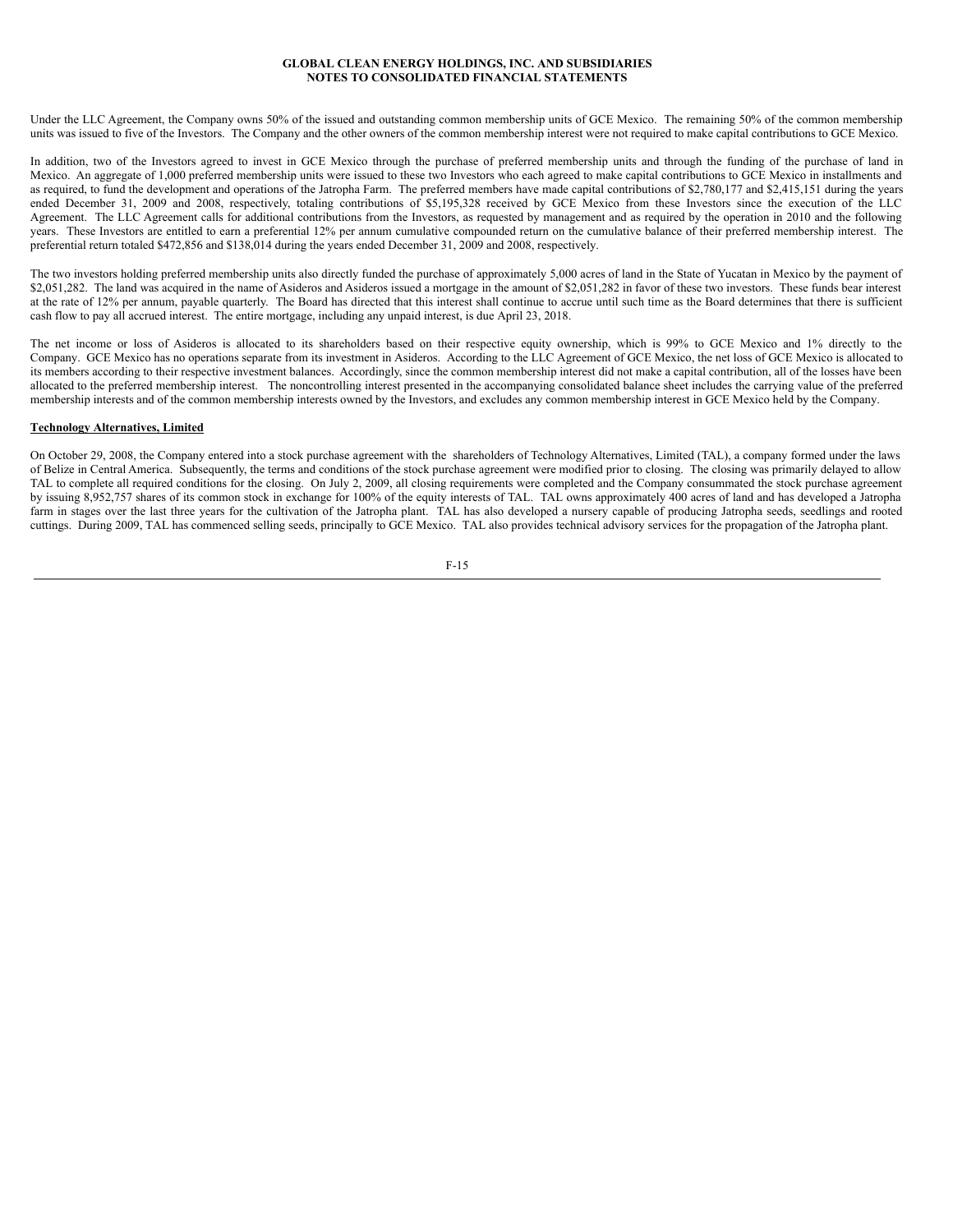On the closing date, the common stock issued to acquire TAL was valued at \$179,055, or \$0.02 per share. The Company's evaluation of the fair value of net assets acquired consists of the following:

| Assets:                        |             |
|--------------------------------|-------------|
| Cash                           | \$<br>2,532 |
| Land                           | 485,724     |
| Plantation development costs   | 81,189      |
| Plantation equipment           | 61,543      |
| Office equipment               | 2,246       |
|                                |             |
| <b>Total Assets</b>            | 633,234     |
|                                |             |
| Liabilities:                   |             |
| Accounts payable               | 26,434      |
| Accrued compensation           | 30,629      |
| Payable to Global Clean Energy | 129,080     |
| Notes payable to shareholders  | 268,036     |
|                                |             |
| <b>Total Liabilities</b>       | 454,179     |
|                                |             |
| Net assets acquired            | 179,055     |
|                                |             |

In connection with the acquisition, certain payables to the former shareholders of TAL were renegotiated and converted into promissory notes in the aggregate principal amount of \$516,139 Belize Dollars (US \$268,036 based on exchange rates in effect at July 2, 2009 and US \$265,502 based on exchange rates in effect at December 31, 2009). These notes payable to shareholders were interest free through September 30, 2009, and then bear interest at 8% per annum through the maturity date. The notes are secured by a mortgage on the land and related improvements. The notes, plus any related accrued interest, were originally due on December 29, 2009, but the due date has been extended to June 28, 2010. TAL and/or the Company may prepay the notes at any time without penalty, and the Company is required to prepay the notes if and when it receives future funding in an amount that, in the Company's reasonable discretion, is sufficient to permit the prepayment of the notes without adversely affecting the Company's operations or financial condition.

Since TAL has been developing its plantation since its inception, its revenues and results of operations have not been significant. Accordingly, supplemental pro forma information of combined revenue and results of operations have not been presented.

# **Engagement of Investment Banking Firm**

On June 29, 2009, the Company engaged the services of Mercanti Securities, LLC, ("Mercanti"), to assist in the raising of additional capital on a joint venture basis. These funds will be used to establish additional Jatropha farms primarily on the Yucatan peninsula in Mexico. As compensation for this engagement, Mercanti or its designate were granted five year warrants to purchase 7,700,000 common shares of the Company at \$ 0.0325 per share. Subsequently, on October 29, 2009, the Company canceled this warrant and reissued warrants to purchase an aggregate of 7,700,000 common shares of the Company with terms identical to the original warrant, except that the name of the warrant holders were changed and the expiration date was extended to October 29, 2014. In addition, Mercanti would receive a cash success fee equal to 7.5% of the aggregate gross proceeds of any equity placement and an additional 7.5% of the aggregate gross proceeds of any equity placement payable in warrants.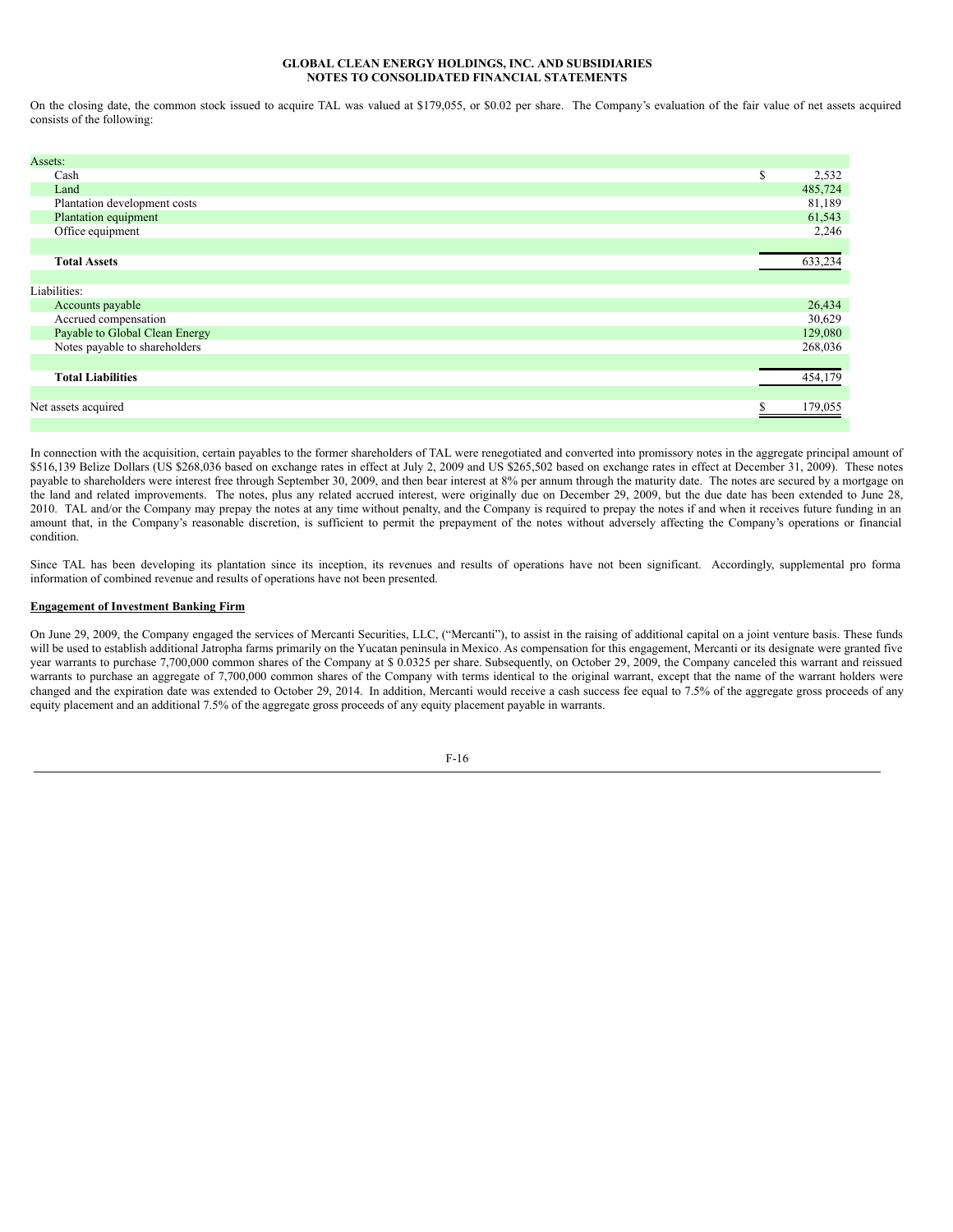# **NOTE D – PROPERTY AND EQUIPMENT**

Property and equipment as of December 31, 2009 and 2008 are as follows:

|                                    | December 31,<br>2009 | December 31,<br>2008      |  |
|------------------------------------|----------------------|---------------------------|--|
| Land                               | 2,079,914<br>\$      | 2,051,282<br><sup>S</sup> |  |
| Plantation development costs       | 3,633,288            | 2,117,061                 |  |
| <b>Plantation equipment</b>        | 805,719              | 509,037                   |  |
| Office equipment                   | 33,478               | 10,993                    |  |
| Total cost                         | 6,552,399            | 4,688,373                 |  |
| Less accumulated depreciation      | (110,910)            | (22, 296)                 |  |
| <b>Property and equipment, net</b> | 6,441,489            | 4,666,077                 |  |

Commencing in June 2008, Asideros purchased certain equipment for purposes of rapidly clearing the land, preparing the land for planting, and actually planting the Jatropha trees. The Company has capitalized farming equipment and costs related to the development of land for farm use in accordance withgenerally accepted accounting principles for accounting by agricultural producers and agricultural cooperatives. Plantation equipment is depreciated using the straight-line method over estimated useful lives of 5 to 15 years and has been capitalized as part of plantation development costs through the date that the plantation becomes commercially productive. The initial plantations were deemed to be commercially productive on October 1, 2009, at which date the Company commenced the depreciation of plantation development costs over estimated useful lives of 10 to 35 years, depending on the nature of the development. Developments and other improvements with indefinite lives are capitalized and not depreciated. Other developments that have a limited life and intermediate-life plants that have growth and production cycles of more than one yearare being depreciated over their useful lives once they are placed in service. The land, plantation development costs, and plantation equipment are located in Mexico and in Belize.

# **NOTE E – ACCRUED PAYROLL AND PAYROLL TAXES**

A substantial portion of accrued payroll and payroll taxes relates to unpaid compensation for officers and directors that are no longer affiliated with the Company. Accrued payroll taxes will become due upon payment of the related accrued compensation. Accrued payroll and payroll taxes are composed of the following:

|                                                          | December 31.<br>2009 |           | December 31.<br>2008 |           |
|----------------------------------------------------------|----------------------|-----------|----------------------|-----------|
| Former Chief Executive Officer, resigned 2007, including |                      |           |                      |           |
| \$500,000 under the Release and Settlement Agreement     |                      | 570,949   |                      | 570,949   |
| Other former officers and directors                      |                      | 311,200   |                      | 311,200   |
| Accrued payroll taxes on accrued compensation to         |                      |           |                      |           |
| former officers and directors                            |                      | 38.510    |                      | 38,510    |
| Accrued payroll, vacation, and related payroll taxes     |                      |           |                      |           |
| for current officers                                     |                      | 570,726   |                      | 238,149   |
|                                                          |                      |           |                      |           |
| <b>Accrued payroll and payroll taxes</b>                 |                      | 1,491,385 |                      | 1,158,808 |

On August 31, 2007, the Company entered into a Release and Settlement Agreement with Judy Robinett, the Company's then-current Chief Executive Officer. Under the agreement, Ms. Robinett agreed to, among other things, assist the Company in the sale of its legacy assets to Eucodis Pharmaceuticals Forschungs and Entwicklungs GmbH (Eucodis) and complete the preparation and filing of the delinquent reports to the Securities and Exchange Commission. Under the agreement, Ms. Robinett agreed to (i) forgive her potential right to receive \$1,851,805 in accrued and unpaid compensation, un-accrued and pro-rata bonuses, and severance pay and (ii) the cancellation of stock options to purchase 14,000,000 shares of common stock at an exercise price of \$0.02 per share. In consideration for her services, the forgiveness of the foregoing cash payments, the cancellation of the stock options, and settlement of other issues, the Company agreed, among other things, to pay Ms. Robinett \$500,000 upon the receipt of the cash payment from Eucodis. Pursuant to this agreement, Ms. Robinett resigned on December 21, 2007. Despite the Company's efforts, the sale to Eucodis was never completed and Eucodis has since ceased operations. Accordingly, the conditions precedent to make the \$500,000 payment from the Eucodis proceeds described above have not been fulfilled, i.e., the Company's sale of the SaveCream Assets to Eucodis did not occur. Furthermore, as indicated in Note K to these consolidated financial statements, the Company subsequently sold the SaveCream Assets to an unaffiliated third party on November 16, 2009.

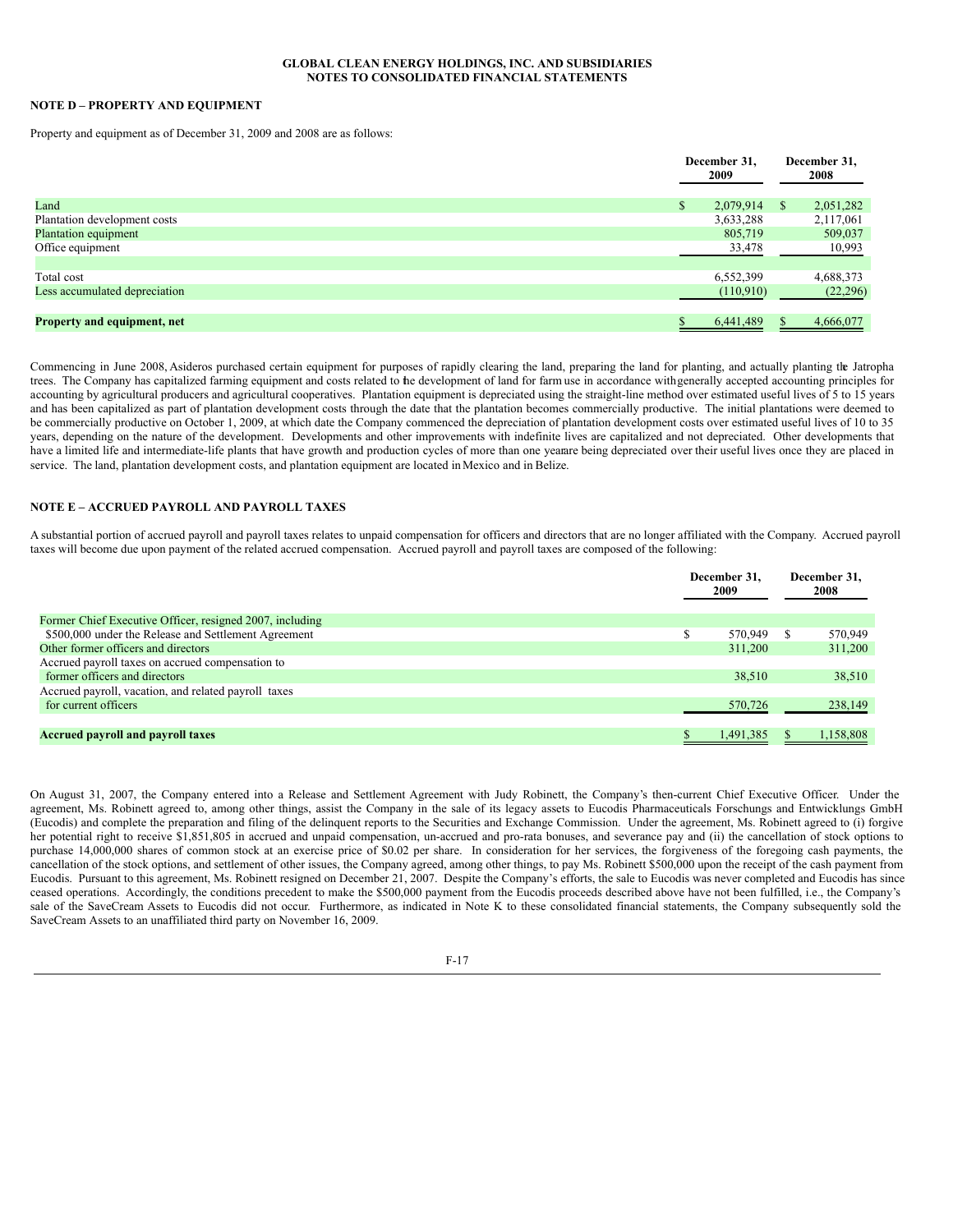# **NOTE F — DEBT**

# **Promissory Notes**

# *Mercator Momentum Fund III*

In order to fund ongoing operations pending closing of the sale of the SaveCream Assets, the Company entered into a loan agreement with, and issued a promissory note in favor of, Mercator Momentum Fund III, L.P. (Mercator) in September 2007. At that time, Mercator, along with two other affiliates, owned all of the issued and outstanding shares of the Company's Series A Convertible Preferred Stock, and is considered a related party to the Company. The loan is secured by a lien on all of the assets of the Company. Under the loan agreement, interest was originally payable on the loan at a rate of 12% per annum, payable monthly.

Pursuant to the loan agreement, Mercator made available to the Company a secured term credit facility in principal amount of \$1,000,000. The promissory note initially was due and payable on December 14, 2007. As of December 13, 2007, the Company owed Mercator \$250,000 under the loan. Mercator agreed to extend the maturity date of the \$250,000 to February 21, 2008. In March, 2008, the loan was paid down to \$200,000 and the maturity date was extended to June 21, 2008. In May 2008, the Company and Mercator entered into an amendment to the loan agreement, whereby, Mercator loaned the Company an additional \$250,000 increasing the outstanding balance to \$450,000. In connection with the amendment, the interest rate was reduced to 8.68% and the due date was extended to August 19, 2008. Additionally, as part of the amendment, the Company issued Mercator a two-year warrant to purchase 581,395 shares of common stock at \$0.129 per share. For the consideration of increasing the note by \$10,000, the maturity date was further extended to January 13, 2009. Late in 2008, Mercator was dissolved and the promissory note was distributed to the former limited partners of Mercator. Early in 2009, the note holders agreed to extend the due date of the note to July 2009 in exchange for increasing the principal balance of the note by \$15,000 and increasing the interest rate by 2%. This note has been further extended under the same terms until January 31, 2010. At December 31, 2009, the principal balance of the note is \$475,000 and the note bears interest at 10.68%. As more fully disclosed in Note L to these consolidated financial statements, this note plus \$81,909 of accrued interest was paid off in March 2010 from the proceeds of newly-issued convertible promissory notes and common stock warrants.

The proceeds of \$250,000 resulting from the amendment of the loan agreement in May 2008 have been allocated between the promissory note and the warrant based on the relative fair value of each instrument. The fair value of the warrant was estimated on the date of issuance using the Black-Scholes option pricing model. The assumptions used for valuing the warrant were risk-free interest rate of 2.4%, volatility of 168%, expected life of 2.0 years, and dividend yield of zero. The allocation resulted in a \$36,369 discount to the promissory note, which has been amortized as additional interest over the period from May 19, 2008 through the original extended due date of August 19, 2008 under the amendment.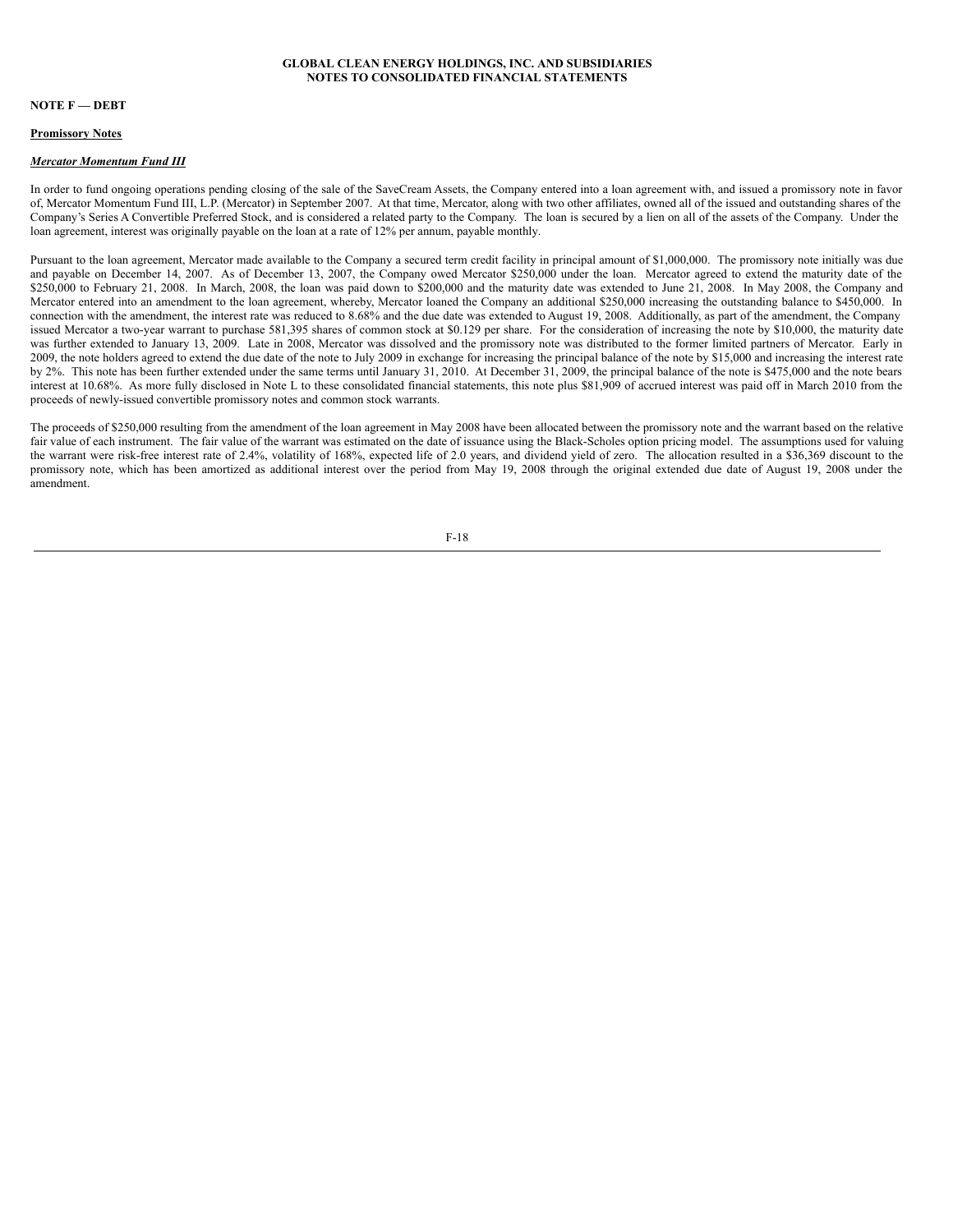# *Bank Loan*

In October 2009, a bank loaned TAL \$67,800 Belize Dollars (US \$35,554 based on exchange rates in effect on the date of the note). The note bears interest at 13% per annum, is unsecured, and is due on demand. The balance of the note at December 31, 2009 is \$66,548 Belize Dollars (US \$34,232 based on exchange rates in effect at December 31, 2009).

# **Notes Payable to Shareholders**

The Company has notes payable to shareholders in the aggregate amount of \$56,000 at December 31, 2009 and 2008. The notes originated between 1997 and 1999, bear interest at 12%, are unsecured, and are currently in default. Accrued interest on the notes totaled \$85,541 and \$78,821 at December 31, 2009 and 2008, respectively. Subsequent to December 31, 2009, one of the shareholders settled their debt in the principal amount of \$25,000, plus accrued interest of approximately \$39,000, for a cash payment of \$1,000.

As more fully disclosed in Note C to these consolidated financial statements, the Company has promissory notes to the former shareholders of TAL in the amount of \$516,139 Belize dollars (US \$265,502 based on exchange rates in effect at December 31, 2009). These notes payable to shareholders were interest free through September 30, 2009, and then bear interest at 8% per annum through the maturity date. The notes are secured by a mortgage on the land and related improvements. The notes, plus any related accrued interest, were originally due on December 29, 2009, but the due date has been extended to June 28, 2010.

# **Convertible Notes Payable**

The Company has convertible notes payable to certain individuals in the aggregate amount of \$193,200 at December 31, 2009 and 2008. The notes originated in 1996, bear interest at 12%, are unsecured, and are currently in default. Each \$1,000 note is convertible into 667 shares of the Company's common stock. Accrued interest on the convertible notes totaled \$271,983 and \$248,799 at December 31, 2009 and 2008, respectively.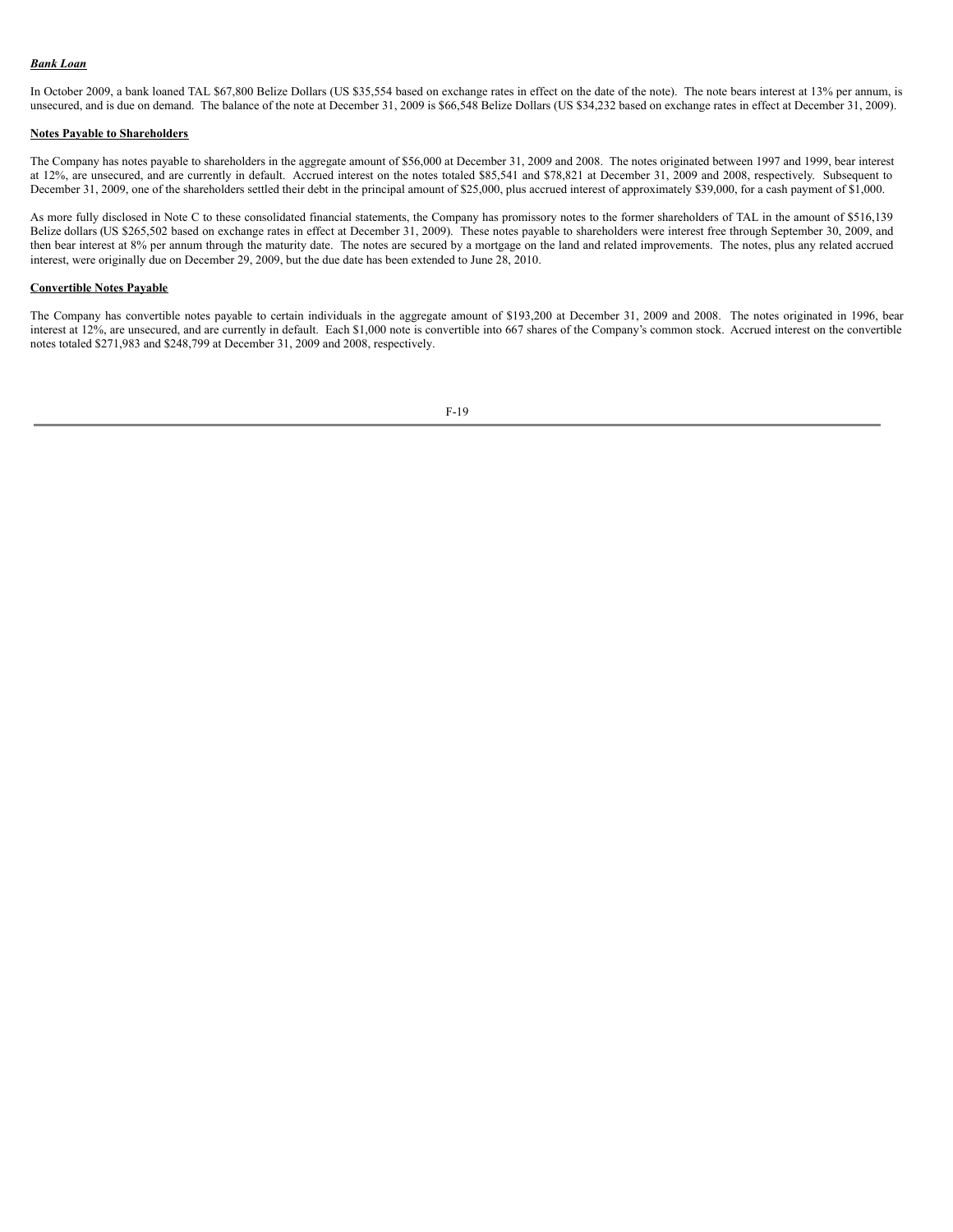# **NOTE G — STOCKHOLDERS' EQUITY**

# **Common Stock**

On November 13, 2008, the Company entered into stock purchase agreements with certain individuals for theissuance of 2,777,778 shares of common stock for \$100,000, or \$0.036 per share.

During May 2009, the Company issued 2,500,000 shares of stock to two individuals for \$50,000, or \$0.02 per share.

Additionally, as further described in Note C to these consolidated financial statements, in July 2009 the Company issued 8,952,757 shares of its common stock in exchange for 100% of the equity interests of Technology Alternatives, Limited.

# **Series A Convertible Preferred Stock, Warrants and Financial Instrument**

During the year ended December 31, 2005, the Company issued an additional 30,000 shares of Series A Convertible Preferred Stock and warranst to purchase 22,877,478 shares of common stock for a total offering price of \$3.0 million. In connection with the offering, the Company issued to the placement agent warrants to purchase 1,220,132 shares. Each share of Preferred Stock entitled the holder to convert the share of Preferred Stock into the number of shares of common stock resulting from dividing \$100 by the conversion price.

| - |         |
|---|---------|
|   | ×<br>۰, |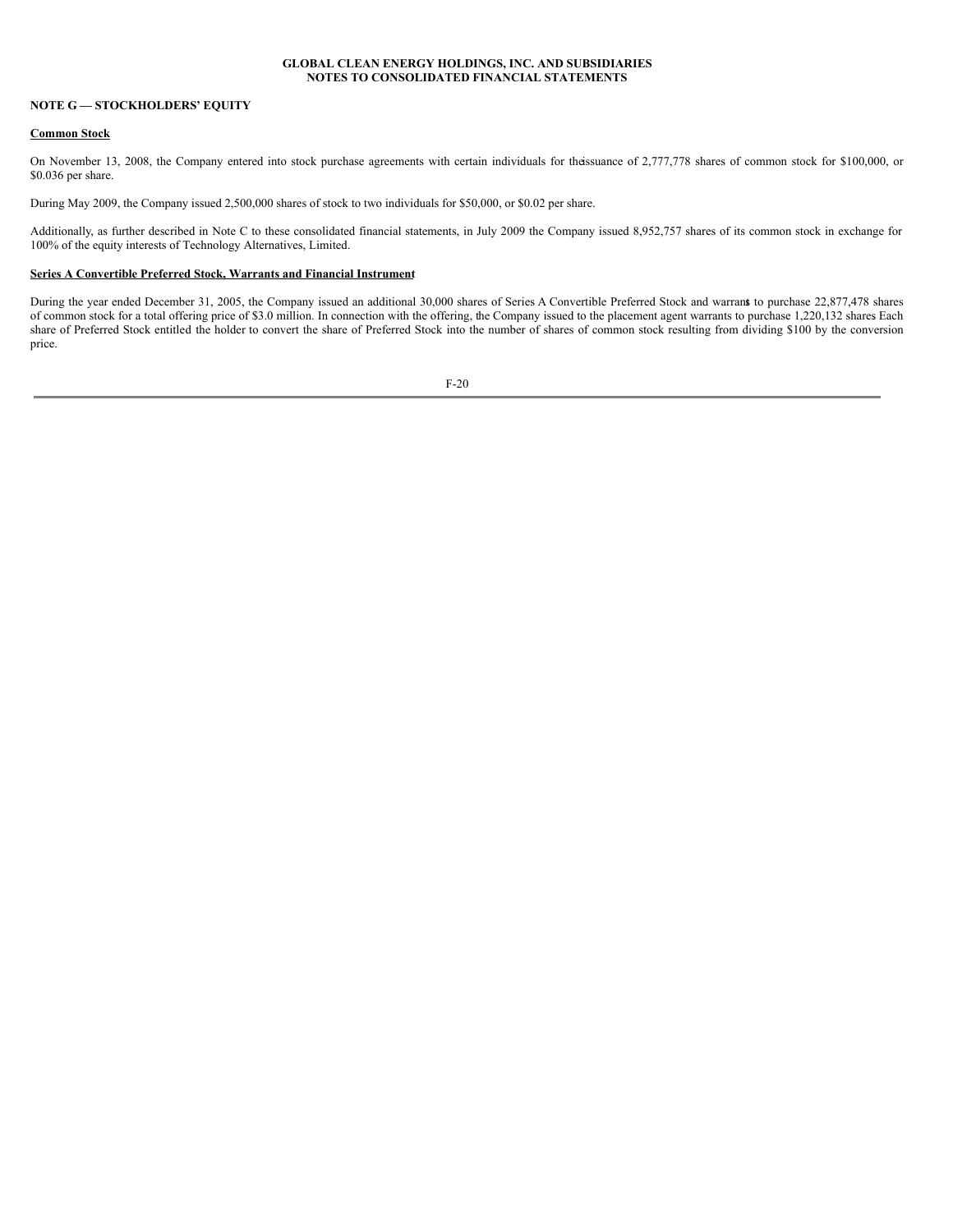The conversion feature of the Series A Convertible Preferred Stock had more of the attributes of an equity instrument than of a liability instrument, and thus was not considered a derivative. However, at the time of issuance, the Company was unable to guarantee that there would be enough shares of stock to settle other "freestanding instruments." Accordingly, all of the warrants attached to the convertible preferred stock were measured at their fair value and recorded as a liability in the financial statements. For these same reasons, all other warrants and options outstanding on March 11, 2005 or issued during the remainder of 2005 and through 2007 (except for stock options issued to employees) were measured at their fair value and recorded as an additional liability in the financial statements.

At December 31, 2007, the fair value was determined to be \$2,166,514 based on a Black-Scholes pricing calculation with the weighted-average assumptions for volatility of 136%, a risk-free interest rate of 3.7%, an expected life of 7.3 years, and a dividend yield of zero. For the period from December 31, 2007 through January 29, 2008, the fair value of this liability decreased by \$5,469 resulting in a balance of \$2,161,045. On January 29, 2008, the shareholders of the Company approved an increase in the number of authorized shares of common stock from 250 million to 500 million. Consequently, as the result of this amendment to the Company's Articles of Incorporation, the Company is now able to settle all 'freestanding instruments". Accordingly, the Company reclassified the liability, characterized in the accompanying financial statements as "Financial Instrument", in the amount of \$2,161,045, to permanent equity in January 2008.

Effective April 18, 2008, the Company entered into an exchange agreement (the Exchange Agreement) with Mercator Momentum Fund, L.P., Mercator Momentum Fund III, L.P., and Monarch Pointe Fund, Ltd. (collectively, the MAG Funds), comprising all of the holders of the Company's Series A Convertible Preferred Stock (the Series A Stock). Pursuant to the Exchange Agreement, the MAG Funds agreed to exchange 28,928 shares of the Series A Stock, constituting all of the issued and outstanding shares of the Series A Stock, for an aggregate of 28,927,000 shares of the Company's common stock. The exchange ratio was determined by dividing the \$100 purchase price of the preferred shares by \$0.10 per share of common stock.

Prior to the Exchange Agreement, the Series A Stock had been convertible at a price equal to 75% of the "Market Price", as defined in the Certificate of Designations of Preferences and Rights of the Series A Stock. The conversion price could not exceed \$0.1967 and had a conversion price floor of \$0.05. On April 18, 2008, the closing price of the Company's common stock was \$0.10 and the "Market Price" would have been \$0.045 per share. In connection with the Exchange Agreement, the Company agreed to waive the limitation that the MAG Funds could not own more that 9.99% of the Company's outstanding common stock as a concession for the MAG Funds agreeing to a conversion price that was more favorable to the Company.

# **Series B Preferred Stock**

In order to obtain additional working capital, on November 6, 2007, the Company entered into a Securities Purchase Agreement with two accredited investors, pursuant to which the Company sold a total of 13,000 shares of our newly authorized Series B Convertible Preferred Stock ("Series B Shares") for an aggregate purchase price of \$1,300,000, less offering costs of \$9,265. Each share of the Series B Shares has a stated value of \$100.

The Series B Shares may, at the option of each holder, be converted at any time or from time to time into shares of the Company's common stock at the conversion price then in effect. The number of shares into which one Series B Share shall be convertible is determined by dividing \$100 per share by the conversion price then in effect. The initial conversion price per share for the Series B Shares is \$0.11, which is subject to adjustment for certain events, including stock splits, stock dividends, combinations, or other recapitalizations affecting the Series B Shares.

Each holder of Series B Shares is entitled to the number of votes equal to the number of shares of the Company's common stock into which the Series B Shares could be converted on the record date for such vote, and has voting rights and powers equal to the voting rights and powers of the holders of the Company's common stock. In the event of the Company's dissolution or winding up, each share of theSeries B Shares is entitled to be paid an amount equal to \$100 (plus any declared and unpaid dividends) out of the assets of the Company then available for distribution to shareholders.

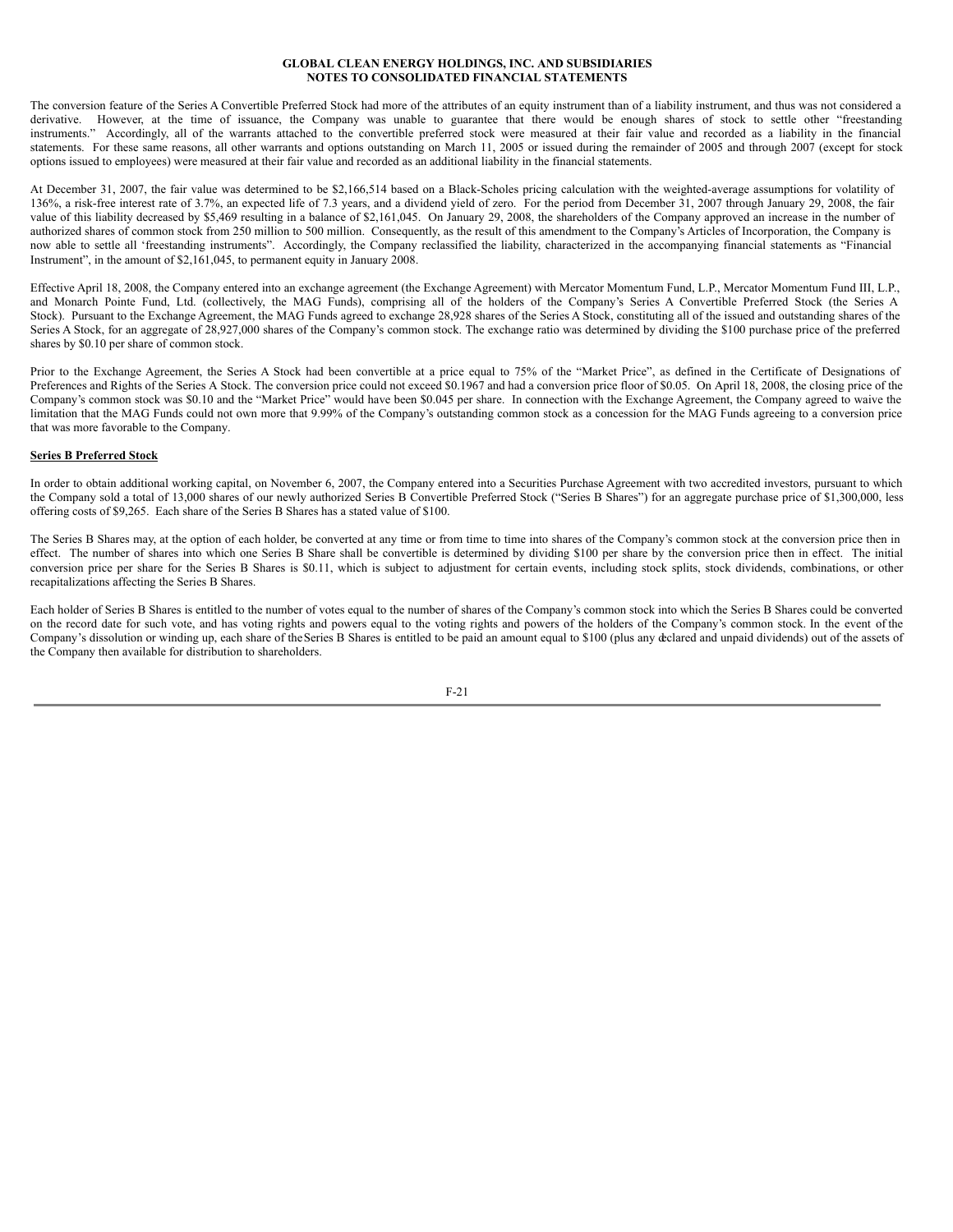No dividends are required to be paid to holders of the Series B shares. However, the Company may not declare, pay or set aside any dividends on shares of any class or series of the Company's capital stock (other than dividends on shares of our common stock payable in shares of common stock) unless the holders of the Series B shares shall first receive, or simultaneously receive, an equal dividend on each outstanding share of Series B shares.

# **NOTE H — INCOME TAXES**

Income taxes are provided for temporary differences between financial and tax bases of assets and liabilities. The following is a reconciliation of the amount of benefit that would result from applying the federal statutory rate to pretax loss with the benefit from income taxes for the years ended December 31, 2009 and 2008:

|                                                                |     | 2009        | 2008      |
|----------------------------------------------------------------|-----|-------------|-----------|
| Federal income tax (benefit) at statutory rate of 34%          | \$. | 320,000     | (581,000) |
| State income tax (benefit), net of federal benefit             |     | 138,000     | (102,000) |
| Foreign income tax benefit                                     |     | 17,000      |           |
| Gain on sale of SaveCream assets                               |     | (1,096,000) |           |
| Losses allocated to preferred members of GCE Mexico            |     | 443,000     |           |
| Unrealized gain on financial instrument                        |     |             | (2,000)   |
| Foreign currency translation adjustment                        |     | 70,000      | (43,000)  |
| Amortization of discount on notes payable                      |     |             | 15,000    |
| Share-based compensation, net                                  |     | 115,000     | 147,000   |
| Expiration of operating loss and research credit carryforwards |     | 813,000     | 511,000   |
| Adjustment of operating loss carryforwards                     |     | 951,000     |           |
| Other differences                                              |     | (1,000)     | 1,000     |
| Change in valuation allowance                                  |     | (1,770,000) | 54,000    |
|                                                                |     | ۰.          |           |

The components of deferred tax assets and liabilities are as follows at December 31, 2009 and 2008, using a combined deferred income tax rate of 40%:

|                                 |     | 2009        |    | 2008         |  |
|---------------------------------|-----|-------------|----|--------------|--|
| Net operating loss carryforward | JD. | 7,524,000   | -S | 9,483,000    |  |
| Share-based compensation        |     | 765,000     |    | 716,000      |  |
| Accrued compensation            |     | 653,000     |    | 511,000      |  |
| Other                           |     | (2,000)     |    |              |  |
| Valuation allowance             |     | (8,940,000) |    | (10,710,000) |  |
|                                 |     |             |    |              |  |
| Net deferred tax asset          |     | $\sim$      |    |              |  |

Inasmuch as it is not possible to determine when or if the net operating losses will be utilized, a valuation allowance has been established to offset the benefit of the utilization of the net operating losses.

The Company has available net operating losses of approximately\$18,800,000 which can be utilized to offset future earnings of the Company. The utilization of the net operating losses are dependent upon the tax laws in effect at the time such losses can be utilized. The loss carryforwards expire between the years 2010 and 2029. Should the Company experience a significant change of ownership, the utilization of net operating losses could be reduced.

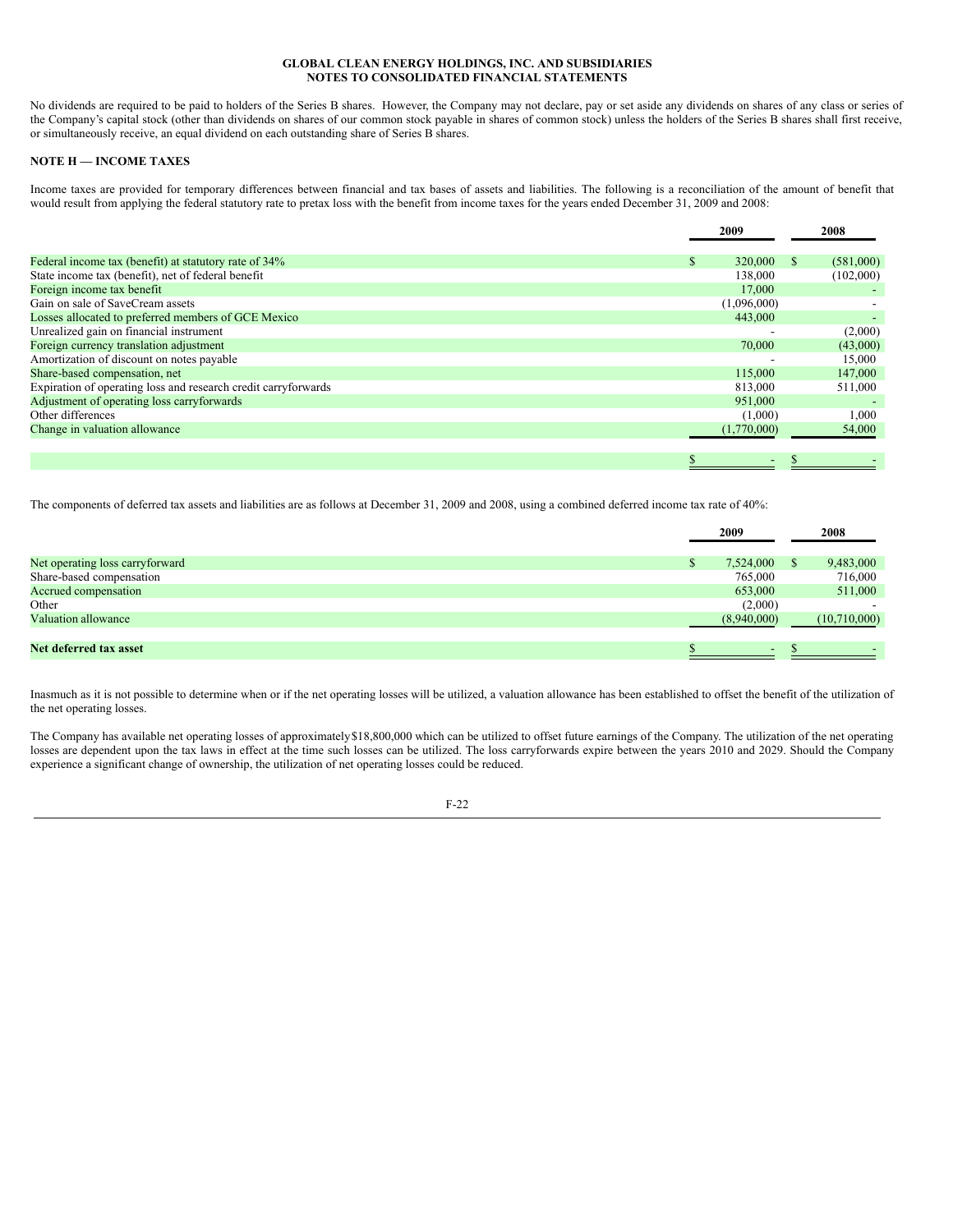The Company and its wholly-owned U.S. subsidiaries file income tax returns in the U.S. Federal jurisdiction and, in the state of California. The Company is no longer subject to U.S. federal tax examinations for tax years before and including December 31, 2005. The Company is no longer subject to examination by state tax authorities for tax years before and including December 31, 2004. GCE Mexico and its 99%-owned subsidiary Asideros files a separate U.S. return of partnership income. Currently, all consolidated losses of GCE Mexico are allocated to the preferred members of GCE Mexico. The Company also files an income tax return in Belize related to the operations of TAL.

During the years ended December 31, 2009 and 2008, the Company did not recognize any interest and penalties.

# **NOTE I – EMPLOYMENT AGREEMENTS**

# **Palmer Employment Agreement**

Effective September 1, 2007, the Company entered into an employment agreement with Richard Palmer pursuant to which the Company hired Mr. Palmer to serve as its President and Chief Operating Officer. Mr. Palmer was also appointed to serve as a director on the Company's Board of Directors to serve until the next election of directors by the Company's shareholders. Upon the resignation of the former Chief Executive Officer on December 21, 2007, Mr. Palmer also became the Company's Chief Executive Officer. The Company hired Mr. Palmer to take advantage of his experience and expertise in the feedstock/bio-diesel industry, and in particular, in the Jatropha bio-diesel and feedstock business. The term of employment commenced September 1, 2007 and ends on September 30, 2010, unless terminated in accordance with the provisions of the agreement.

Mr. Palmer's compensation package includes an annual base salary of \$250,000, subject to annual increases based on changes in the Consumer Price Index, and a bonus payment based on Mr. Palmer's satisfaction of certain performance criteria established by the compensation committee of the Company's Board of Directors. The bonus amount in any fiscal year will not exceed 100% of Mr. Palmer's base salary. Mr. Palmer is eligible to participate in the Company's employee stock option plan and other welfare plans. The Company granted Mr. Palmer an incentive option to purchase up to 12,000,000 shares of its common stock at an exercise price of \$0.03 per share (the trading price on the date the agreement was signed). The vesting of these options was originally conditioned upon the achievement of certain market conditions, however, as further explained in Note J to these consolidated financial statements, the board of directors approved the vesting of these options in April 2009 prior to the achievement of the market conditions. The option expires five years after grant.

If Mr. Palmer's employment is terminated by the Company without "cause" or by Mr. Palmer for "good reason", he will be entitled to severance payments including 100% of his then-current annual base salary, plus 50% of the target bonus for the fiscal year in which his employment is terminated.

The Company has accounted for the options under Mr. Palmer's employment agreement as share-based compensation for options to purchase common stock that contain a market condition. The Company valued these options at \$264,000 using the Black-Scholes pricing model. The Company amortized this compensation over the period of time in which the satisfaction of the market conditions was expected to be fulfilled. In April 2009, all remaining unamortized compensation was recognized with the vesting of the options. During the years ended December 31, 2009 and 2008, the Company amortized and recognized \$146,348 and \$88,000, respectively, of share-based compensation related to these options.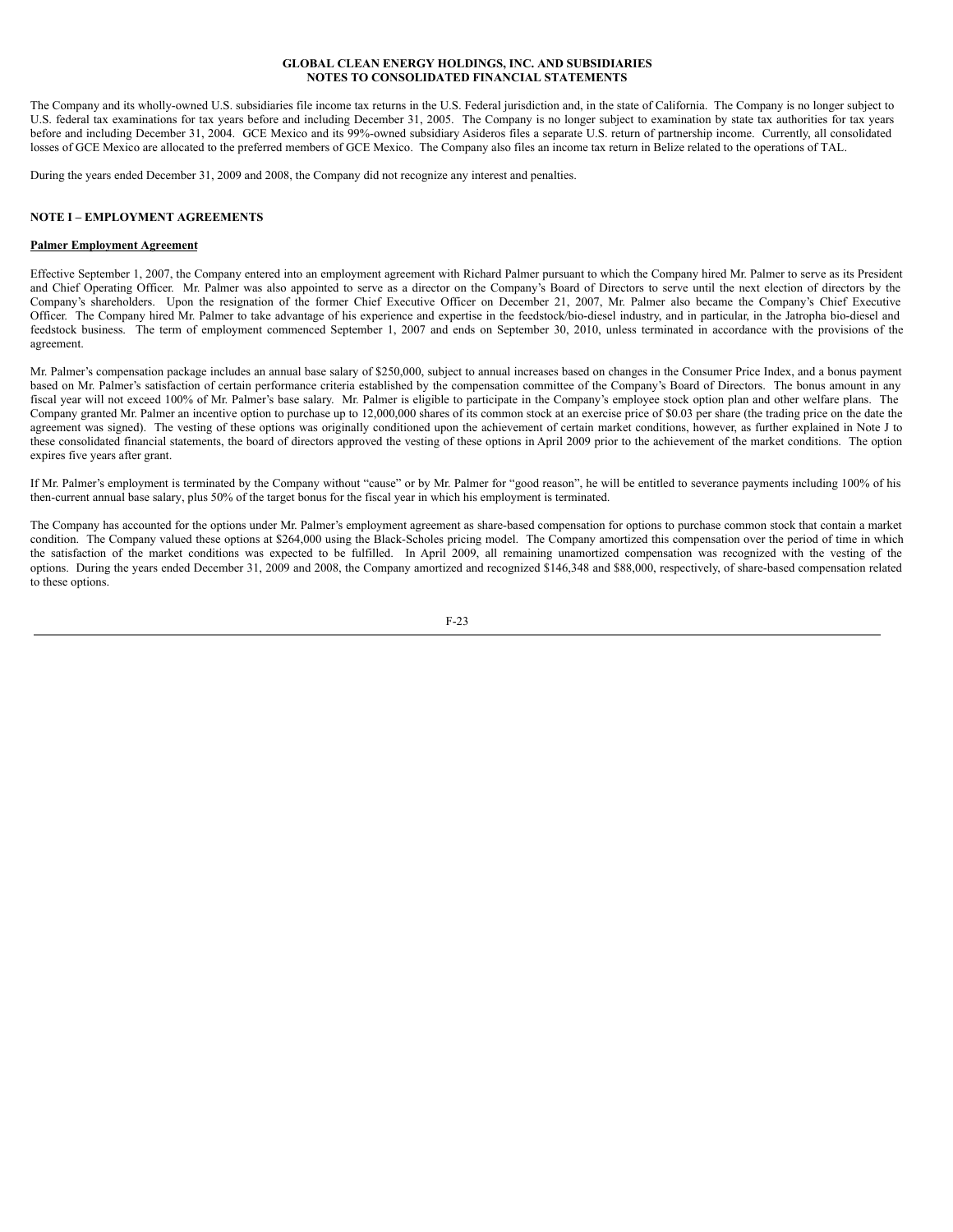As more fully described in Note L to these consolidated financial statements, the employment agreement with Mr. Palmer was amended in March 2010 to provide for a two-year extension and the grant of options to acquire 12 million shares of the Company's common stock.

# **Nelson Employment Agreement**

On March 20, 2008, the Company entered into an employment agreement with Bruce K. Nelson pursuant to which the Company hired Mr. Nelson to serve as its Executive Vice-President and Chief Financial Officer effective April 1, 2008. The initial term of employment commenced March 20, 2008 and continues through March 20, 2010. Thereafter, the term of employment shall automatically renew for successive one-year periods unless otherwise terminated in accordance with the employment agreement.

Mr. Nelson's compensation package includes a base salary of \$175,000, subject to annual increases based on the Consumer Price Index for the immediately preceding 12-month period, and a bonus payment based on Mr. Nelson's satisfaction of certain performance criteria established by the compensation committee of the Company's Board of Directors. The bonus amount in any fiscal year will not exceed 100% of Mr. Nelson's base salary. Mr. Nelson is eligible to participate in the Company's employee stock option plan and other benefit plans.

The Company granted Mr. Nelson an option (the Initial Option) to acquire up to 2,000,000 shares of the Company's common stock at an exercise price of \$0.05. The Initial Option vests in tranches of 500,000 shares after 90 days, nine months, fifteen months, and two years of the employment term. The Initial Option expires after 10 years. The Company also granted Mr. Nelson an option (the Performance Option) to acquire up to 2,500,000 shares of the Company's common stock at an exercise price of \$0.05, subject to the Company's achievement of certain market capitalization goals. The Performance Option expires after five years. As further explained in Note J to these consolidated financial statements, the board of directors approved the vesting of all unvested options in April 2009.

If Mr. Nelson's employment is terminated by the Company without "cause" or by Mr. Nelson for "good reason" after the first anniversary of the employment term, Mr. Nelson will be entitled to receive severance payments including (i) an amount equal to his unpaid salary through the end of the second year of the employment agreement, and (ii) 100% of Initial Option shall vest, to the extent not already vested.

The Company has accounted for the options under Mr. Nelson's employment agreement as share-based compensation. The Company valued these options at \$189,500 using the Black-Scholes pricing model. The weighted average fair value of the stock options was \$0.042 per share. The weighted-average assumptions used for the calculation of fair value were risk-free rate of 2.38%, volatility of 127%, expected life of 5.2 years, and dividend yield of zero. The Company amortized this compensation over the vesting period for the Initial Option and over the period of time in which the satisfaction of market capitalization milestones for the Performance Option was expected to be fulfilled that would result in the vesting of these stock options. In April 2009, all remaining unamortized compensation was recognized with the vesting of the options. During the years ended December 31, 2009 and 2008, the Company amortized and recognized \$98,154 and \$91,346, respectively, of share-based compensation related to these options.

# **NOTE J – STOCK OPTIONS AND WARRANTS**

# **Stock Options and Compensation-Based Warrants**

The Company has two incentive stock option plans wherein 24,000,000 shares of the Company's common stock are reserved for issuance thereunder. During the year ended December 31, 2008, the Company granted stock options to acquire 4,500,000 shares of the Company's common stock to the new Executive Vice-President and Chief Financial Officer and 700,000 shares of common stock to independent contractors. Additionally, during the year ended December 31, 2008, the Company issued compensation-based warrants to purchase 2,076,083 shares of common stock in satisfaction of outstanding accounts payable totaling \$124,565. The Company granted stock options during the year ended December 31, 2009 to acquire 1,000,000 shares of the Company's common stock to non-employee directors and 350,000 shares of common stock to an employee. These options to the directors are exercisable at \$0.02 per share, vest monthly over ten months starting August 31, 2009, and expire July 3, 2014. The option to the employee is also exercisable at \$0.02 per share, vests quarterly over one year, and expires January 2, 2015. During the year ended December 31, 2009, the Company also issued compensationbased stock warrants to an investment banking firm to acquire 7,700,000 shares of the Company's common stock at \$0.0325 per share. Subsequently, on October 29, 2009, the Company canceled this warrant and reissued warrants to purchase an aggregate of 7,700,000 common shares of the Company with terms identical to the original warrant, except that the name of the warrant holders were changed and the expiration date was extended to October 29, 2014. Compensation related to this modification of this warrant was \$2,310. No income tax benefit has been recognized for share-based compensation arrangements. The Company has recognized plantation development costs totaling \$124,565 related to a liability that was satisfied by the issuance of warrants in 2008. Otherwise, no share-based compensation cost has been capitalized in the balance sheet.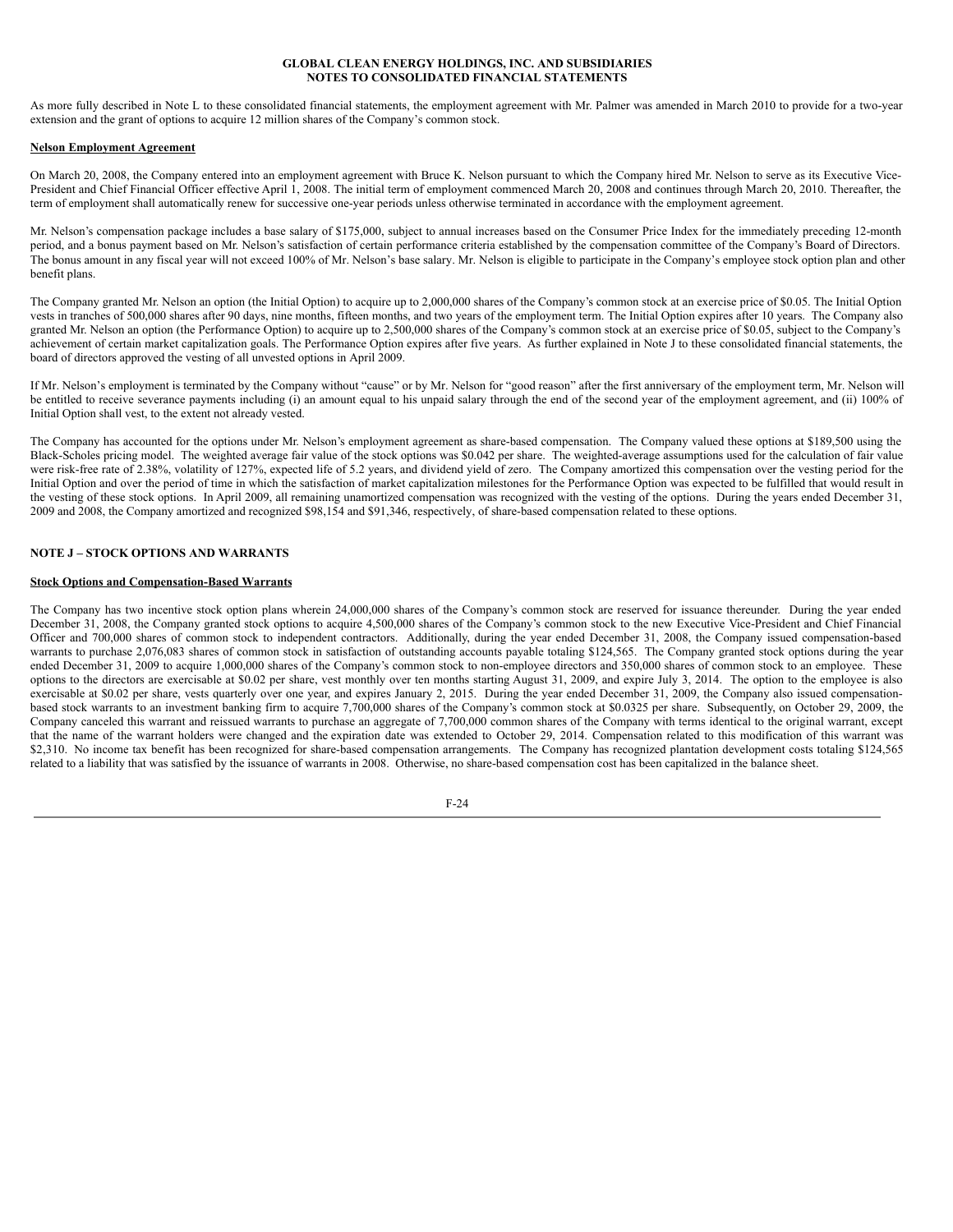A summary of the status of options and compensation-based warrants at December 31, 2009 and 2008, and changes during the years then ended is presented in the following table:

| <b>Shares</b><br>Under<br>Option |              | Price                    | Average<br>Remaining<br>Contractual<br>Life | Aggregate<br><b>Intrinsic</b><br>Value         |
|----------------------------------|--------------|--------------------------|---------------------------------------------|------------------------------------------------|
| 44,883,000                       | $\mathbb{S}$ | 0.03                     |                                             |                                                |
| 7,276,083                        |              | 0.04                     |                                             |                                                |
|                                  |              | $\overline{\phantom{a}}$ |                                             |                                                |
| 52,159,083                       |              | 0.03                     |                                             |                                                |
| 16,750,000                       |              | 0.03                     |                                             |                                                |
| $\overline{\phantom{a}}$         |              | $\overline{\phantom{a}}$ |                                             |                                                |
| (7,700,000)                      |              | 0.03                     |                                             |                                                |
|                                  |              |                          |                                             |                                                |
| 61,209,083                       | $\mathbf S$  | 0.03                     |                                             | 168,609                                        |
| 60,259,083                       |              | 0.03                     |                                             | 168,609                                        |
|                                  |              | \$                       | Weighted<br>Average<br><b>Exercise</b>      | Weighted<br>6.2 years $\,$ s<br>6.1 years $\,$ |

At December 31, 2009, 80,000 of the options outstanding have no stated contractual life. Except for warrants issued in satisfaction of accounts payable, the fair value of each stock option grant and compensation-based warrant is estimated on the date of grant or issuance using the Black-Scholes option pricing model. In the case of the warrants issued in satisfaction of accounts payable, the warrants were valued at the amount of the accounts payable satisfied. The weighted-average fair value of stock options and compensation-based warrants issued during the year ended December 31, 2009 was \$0.01573. The weighted-average assumptions used for options granted and compensationbased warrants issued during the year ended December 31, 2009 were risk-free interest rate of 2.5%, volatility of 152%, expected life of 5.0 years, and dividend yield of zero. The weighted-average fair value of stock options and compensation-based warrants issued during the year ended December 31, 2008 was \$0.039. The weighted-average assumptions used for options granted and compensation-based warrants issued during the year ended December 31, 2008 were risk-free interest rate of 2.2%, volatility of 132%, expected life of 4.9 years, and dividend yield of zero. The assumptions employed in the Black-Scholes option pricing model include the following. The expected life of stock options represents the period of time that the stock options granted are expected to be outstanding prior to exercise. The expected volatility is based on the historical price volatility of the Company's common stock. The risk-free interest rate represents the U.S. Treasury constant maturities rate for the expected life of the related stock options. The dividend yield represents anticipated cash dividends to be paid over the expected life of the stock options. The year-end intrinsic values are based on a December 31, 2009 closing price of \$0.018.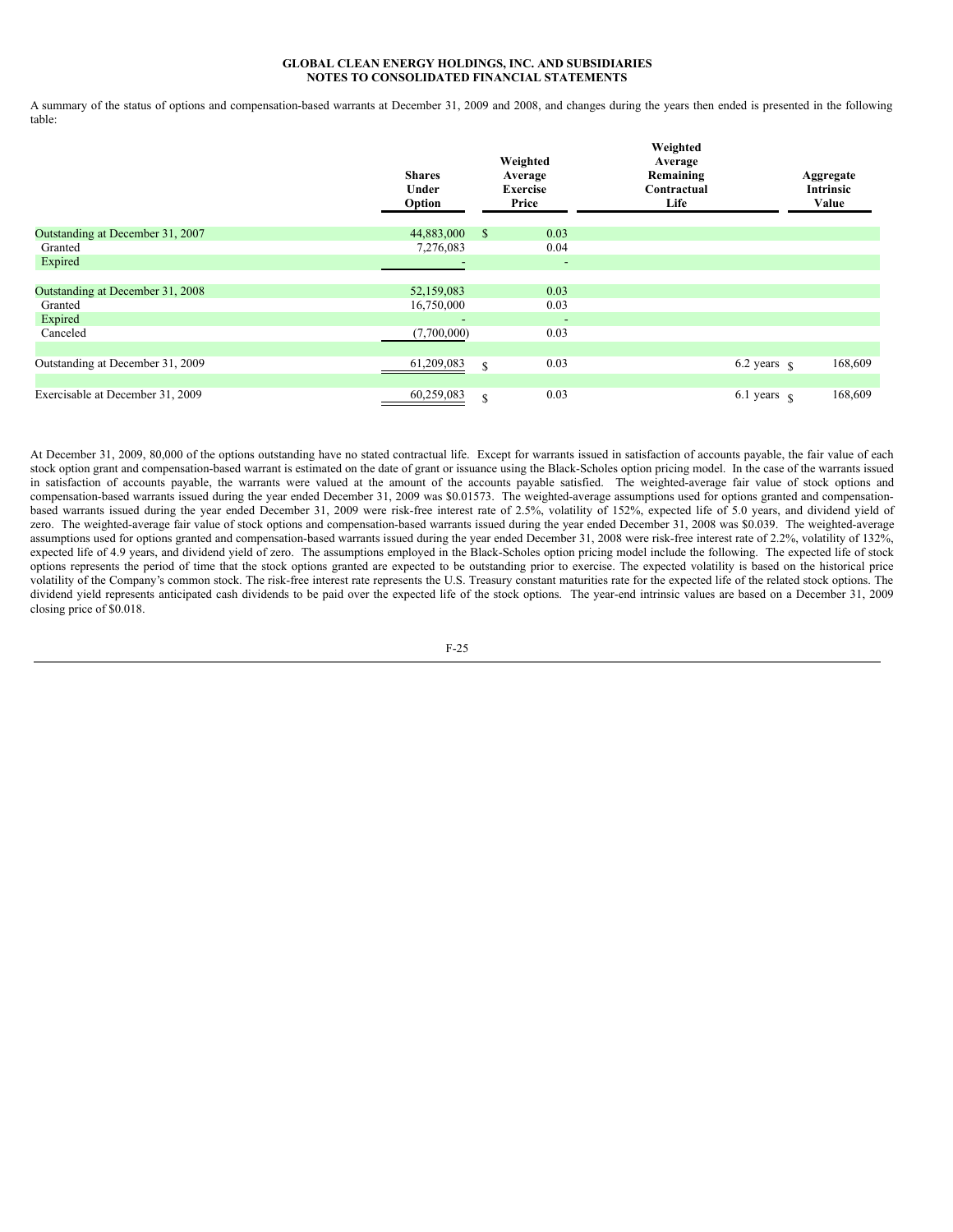Effective April 22, 2009, the Board of Directors approved the following changes in compensation for the members of the board of directors and for the executive officers:

- · Options will be granted to each non-employee member of the Board of Directors to purchase 500,000 shares of the Company's common stock commencing July 1, 2009 and annually thereafter on July 1 of each successive year. The exercise price of the options will be at fair market value, as determined by the closing price of the Company's common stock on the day prior to the grant. The options will have a term of five years until expiration. The options will vest and become exercisable in ten equal monthly installments.
- · Approved the release of 652,503 shares of common stock to Richard Palmer, the Company's Chief Executive Officer. These shares were previously part of the shares from the share exchange agreement to acquire Global Clean Energy Holdings, LLC in September 2007 that were being held in escrow pending the achievement of certain market-related milestones. Mr. Palmer was also awarded the immediate vesting of options to purchase 12 million shares of the Company's common stock previously granted. These options were originally granted under the employment agreement with Mr. Palmer in September 2007 with vesting originally contingent upon the achievement of certain market-capitalization milestones. The exercise price of these options remained unchanged at \$0.03 per share and the term remained unchanged at five years from the date of employment.
- · Approved the immediate vesting of options to purchase 2.5 million shares of the Company's common stock held by Bruce Nelson, the Company's Chief Financial Officer. These options were originally granted under the employment agreement with Mr. Nelson in March 2008 with vesting originally contingent upon the achievement of certain market-capitalization milestones. The exercise price of these options remained unchanged at \$0.05 per share and the term remained unchanged at five years from the date of employment.
- · Approved the immediate vesting of options to purchase an additional one million shares of the Company's common stock held by Mr. Nelson. These options were originally granted under the employment agreement with Mr. Nelson in March 2008 with vesting scheduled for June 2009 through March 2010. The exercise price of these options remained unchanged at \$0.05 per share and the term remained unchanged at five years from the date of employment.

These modifications accelerated the vesting of the affected options and accelerated the release of the affected common stock held in escrow, which resulted in the acceleration of the recognition of the remainder of share-based compensation related to these options and common stock held in escrow. Share-based compensation from all sources recorded during the years ended December 31, 2009 and 2008 was \$408,851 and \$371,439, respectively, and is reported as general and administrative expense in the accompanying consolidated statements of operations.

As of December 31, 2009, there is approximately \$14,000 of unrecognized compensation cost related to stock-based payments that will be recognized over a weighted average period of approximately 0.5 years.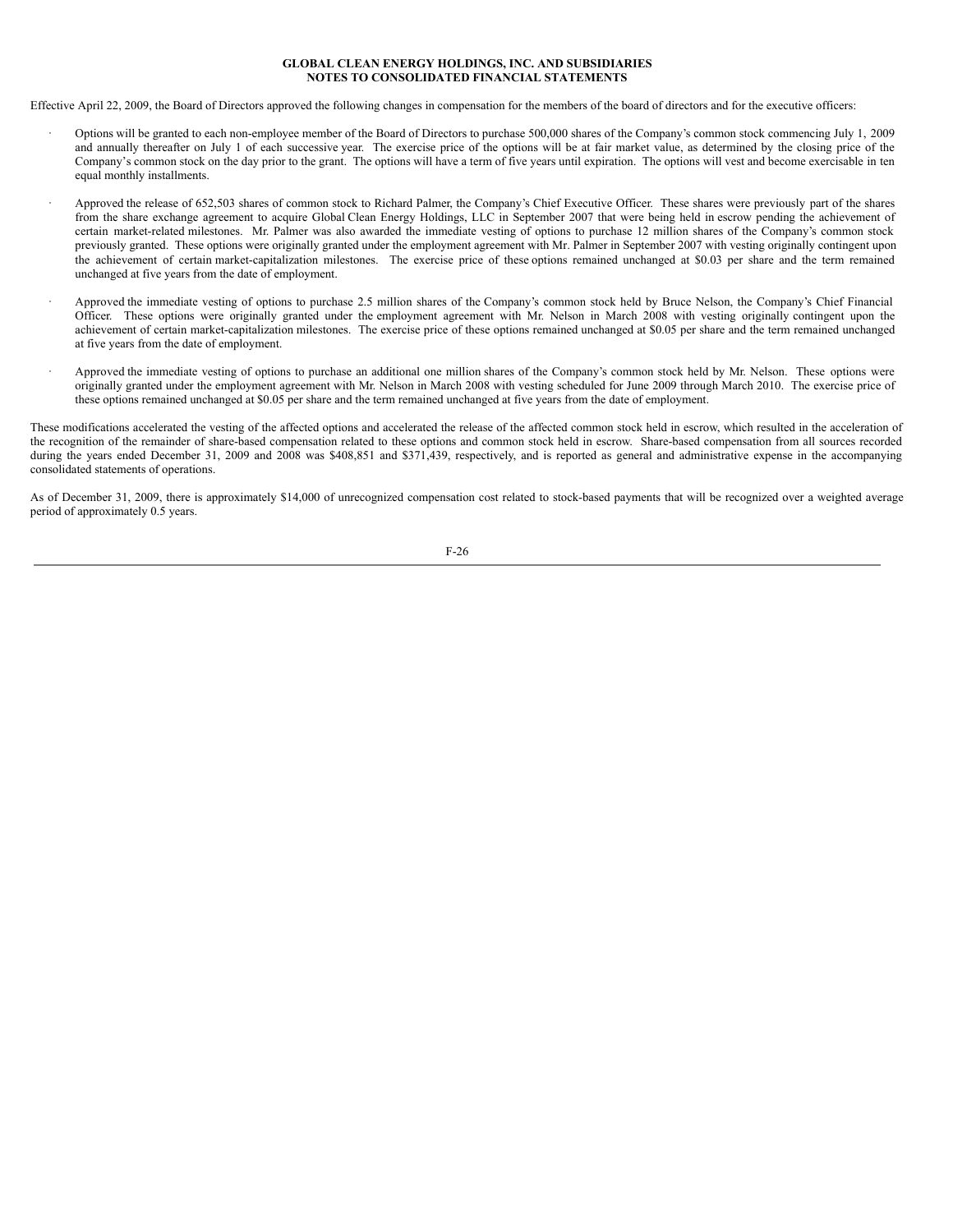## **Stock Warrants**

A summary of the status of the warrants granted at December 31, 2009 and 2008, and changes during the years then ended is presented in the following table:

|                                  | <b>Shares</b><br>Under<br>Warrant | Weighted<br>Average<br><b>Exercise</b><br>Price |
|----------------------------------|-----------------------------------|-------------------------------------------------|
| Outstanding at December 31, 2007 | 31,033,379 \$                     | 0.02                                            |
| Issued                           | 581,395                           | 0.13                                            |
| Expired                          | (1,872,222)                       | 0.18                                            |
| Outstanding at December 31, 2008 | 29,742,552                        | 0.01                                            |
| Issued                           | ۰.                                | $\overline{\phantom{a}}$                        |
| Expired                          |                                   | $\sim$                                          |
|                                  |                                   |                                                 |
| Outstanding at December 31, 2009 | 29,742,552                        | 0.01<br>$\mathcal{S}$                           |
|                                  |                                   |                                                 |

# **GLOBAL CLEAN ENERGY HOLDINGS, INC. AND SUBSIDIARIES NOTES TO CONSOLIDATED FINANCIAL STATEMENTS**

#### **NOTE K – DISCONTINUED OPERATIONS**

Prior to 2007, the Company was a developmental-stage bio-pharmaceutical company engaged in the research, validation, development and ultimate commercialization of two drugs known as MDI-P and SaveCream. The Board evaluated the value of its developmental stage drug candidates and in March 2007, the Board determined that the best course of action was to discontinue further development of these drug candidates and sell these technologies. MDI-P was a drug candidate being developed as an anti-infective treatment for bacterial infections, viral infections and fungal infections. In August 2007, the Company sold the MDI-P related assets.

SaveCream is a drug candidate that the Company was developing to reduce breast cancer tumors. From March of 2007 through July of 2008, the Company entered into various agreements with Eucodis Pharmaceuticals Forschungs und Entwicklungs GmbH, an Austrian company (Eucodis) related to the sale of the SaveCream assets. Eucodis entered into a binding letter of intent in March 2007 and later entered into a sale and purchase agreement in July 2007. The sale and purchase agreement was approved by the Company's shareholders in January 2008. Ultimately, all discussions and agreements with Eucodis were terminated in July 2008 due to their inability to obtain their own financing and their failure to close the sale. Eucodis has since ceased operations.

The Company has engaged investment banking firms over the past two years find a buyer for the SaveCream asset. However, the recent contraction of the capital markets has negatively impacted the abilities for several potential purchasers to consummate a purchase. The Company terminated all engagements of investment banking firms assisting in the sale of the asset. The Company continued to seek interested parties through its previous relationships in the pharmaceutical industry since 2007. On November 16, 2009, Global Clean Energy Holdings, Inc. and its subsidiary, MDI Oncology, Inc., entered into a Sale and Asset Purchase Agreement with Curadis Gmbh, an unaffiliated German company, for the sale and of substantially all of the intellectual property associated with the patents, patent applications, pre-clinical study data and ancillary clinical trial data concerning the SaveCream asset. The new buyer was identified without the assistance of an investment banking firm.

The agreement provided for the payment of 350,000 Euros, the assumption of certain liabilities of the Company, and a revenue sharing arrangement to pay up to two million Euros to the Company should the pharmaceutical products ever be commercialized. The closing occurred on December 22, 2009. The SaveCream asset had no carrying value on the consolidated balance sheet of the Company. In connection with the sale, the Company has recognized a gain of \$3,298,511, consisting of cash received of \$518,655, the assumption of a research and development obligation with a carrying value of \$2,758,350 (1,850,000 Euros), and the assumption of accounts payable of \$21,506. Should the pharmaceutical product ever be commercialized, the entire transaction will be valued at 4.2 million Euros. Although management is hopeful that the pharmaceutical product will be commercialized, no assurance can be given if or when any additional consideration or cash will be provided to the Company after the closing. If additional consideration or cash is received, the Company will recognize additional gain at that time. The Company will hold a security interest in the sold assets until the final two million Euro payment is made, if ever.

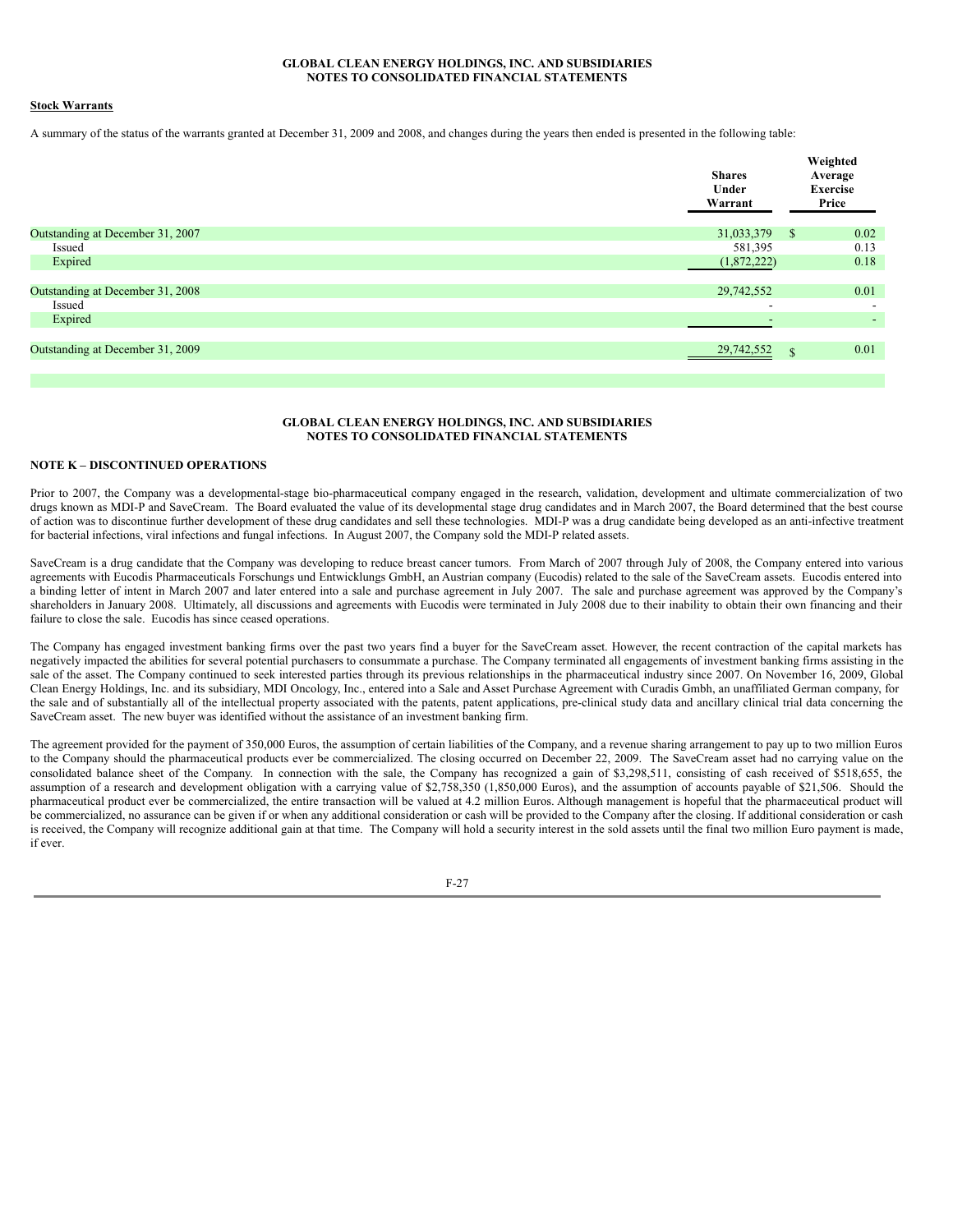Pursuant to accounting rules for discontinued operations, the Company has classified all gain, revenue and expense related to the operations, assets, and liabilities of its biopharmaceutical business as discontinued operations. For the year ended December 31, 2008, the Income from Discontinued Operations consists of the foreign currency transaction gains in the amount of \$107,369 related to current liabilities associated with the discontinued operations that are denominated in euros, less \$40,259 of expenses related to the SaveCream asset. For the year ended December 31, 2009, the Income from Discontinued Operations consists of the gain from the sale of the SaveCream asset of \$3,298,511, accounts payable adjustments of \$108,855, less foreign currency transaction losses in the amount of \$175,023 related to current liabilities associated with the discontinued operations that are denominated in Euros, and \$65,245 of expenses related to the SaveCream asset.

#### **NOTE L – SUBSEQUENT EVENTS**

# **GLOBAL CLEAN ENERGY HOLDINGS, INC. AND SUBSIDIARIES NOTES TO CONSOLIDATED FINANCIAL STATEMENTS**

#### **Convertible Promissory Notes and Common Stock Warrants**

On March 16, 2010, the Company entered into a securities purchase agreement with the preferred members of GCE Mexico pursuant to which the Company issued senior unsecured convertible promissory notes in the original aggregate principal amount of \$567,000 and warrants to acquire an aggregate of 1,890,000 shares of the Company's common stock. The Convertible Notes mature on the earlier of (i) March 16, 2012, or (ii) upon written demand of payment by the note holders following the Company's default thereunder. The maturity date of the Convertible Notes may be extended by written notice made by the note holders at any time prior to March 16, 2012. Interest accrues on the convertible notes at a rate of 5.97% per annum, and is payable quarterly in cash, in arrears, on each three-month anniversary of the issuance of the convertible notes. The Company may at its option, in lieu of paying interest in cash, pay interest by delivering a number of unregistered shares of its common stock equal to the quotient obtained by dividing the amount of such interest by the arithmetic average of the volume weighted average price for each of the five consecutive trading days immediately preceding the interest payment date. At any time following the first anniversary of the issuance of the Convertible Notes, at the option of the note holders, the outstanding balance thereof (including unpaid interest) may be converted into shares of the Company's common stock at a conversion price equal to \$0.03. The conversion price may be adjusted in connection with stock splits, stock dividends and similar events affecting the Company's capital stock. The convertible notes rank senior to all other indebtedness of the Company, and thereafter will remain senior or pari passu with all accounts payable and other similar liabilities incurred by the Company in the ordinary course of business. The Company may not prepay the convertible notes without the prior consent of the Investors.

The warrants have an exercise price of \$0.03 per share and the exercise price of the warrants may be adjusted in connection with stock splits, stock dividends and similar events affecting the Company's capital stock. The warrants expire on March 16, 2013. The Company used substantially all of the proceeds received from the sale of the convertible promissory notes to repay, in full, an outstanding promissory note in the amount of \$475,000, plus accrued interest of \$81,909. As described in Note F to these consolidated financial statements, the promissory note that was paid off had been secured by a lien on all of the assets of the Company.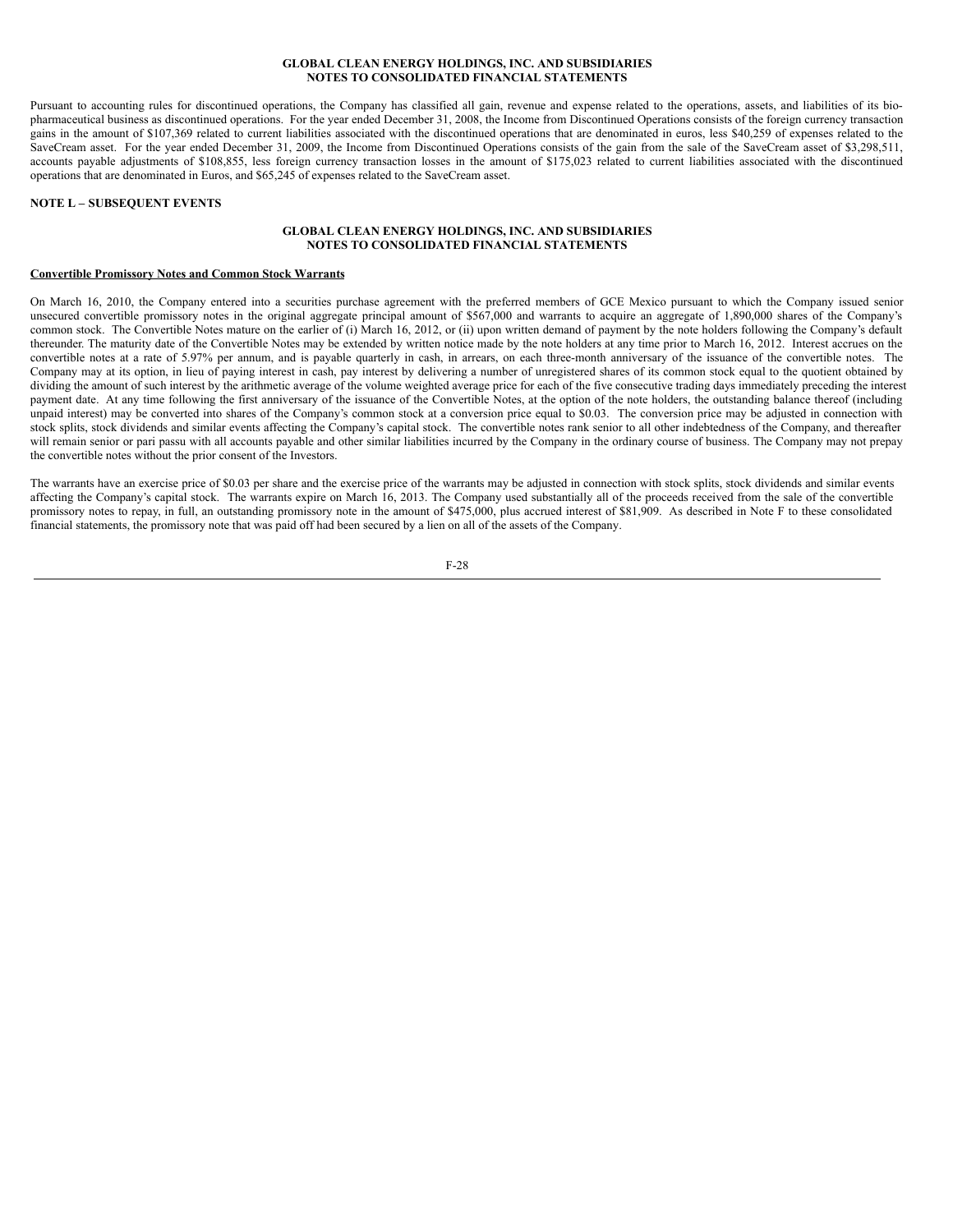# **Amendment of Employment Agreement and Grant of Common Stock Options**

On March 16, 2010, the Company and Richard Palmer, the Company's Chief Executive Officer, entered into an amendment or Mr. Palmer's employment agreement originally entered into in September 2007. Pursuant to the amendment, the Company extended the term of Mr. Palmer's employment as the Company's President, Chief Executive Officer and Chief Operating Officer for an additional two years through September 30, 2012. Thereafter, the term of employment shall automatically renew for successive one-year periods unless otherwise terminated by either party 90 days before the renewal period. In connection with the amendment, the Company granted Mr. Palmer an option to purchase up to 12,000,000 shares of the Company's common stock at an exercise price of \$0.02, subject to the Company's achievement of certain market capitalization goals. According to the terms of the option, the option to purchase up to 6,000,000 shares vests when the Company's market capitalization first reaches \$30 million and the option to purchase the other 6,000,000 shares vests when the Company's market capitalization first reaches \$60 million. The option expires on March 16, 2020, ten years after the date of amendment. The remaining terms of the original employment agreement remain in effect.

# **Acquisition of Land in Mexico for Issuance of Mortgage**

In March 2010, the Company acquired approximately 3,700 acres of land adjacent to the land currently owned in the State of Yucatan in Mexico. The two investors holding preferred membership units in GCE Mexico directly funded the purchase of the land by the payment of \$742,652. The land was acquired in the name of a newly-formed subsidiary of GCE Mexico, which issued a mortgage in the amount of \$742,652 in favor of these two investors. These funds bear interest at the rate of 12% per annum, payable quarterly. The entire mortgage, including any unpaid interest, is due April 1, 2020.

# **Issuance of Common Stock for Cash**

On March 30, 2010 the Company entered into a stock purchase agreement whereby the Company agreed to issue and sell Twenty Five Million shares of the Company's common stock at a price of \$0.02 per share, for an aggregate purchase price of \$500,000.

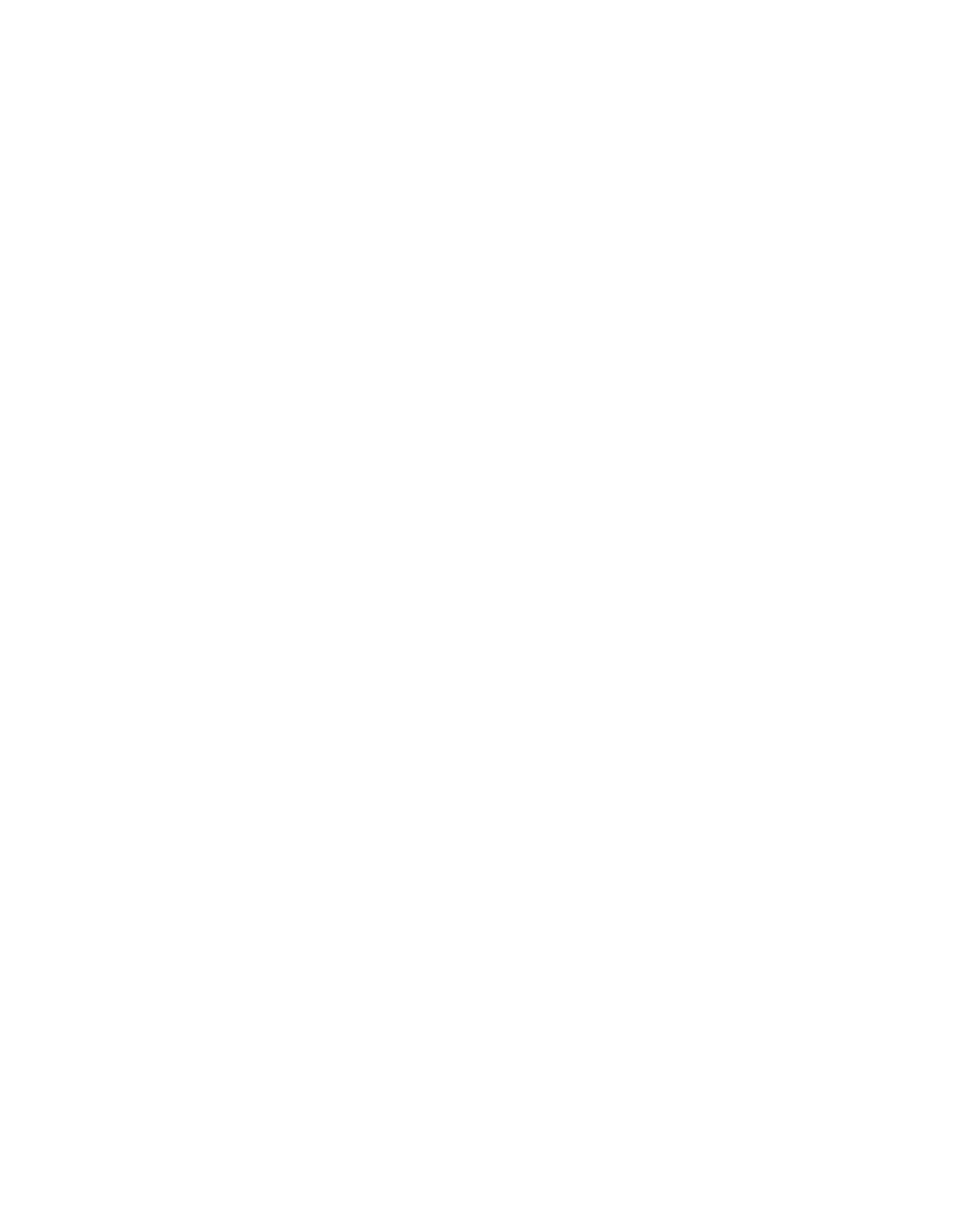**HANSEN, BARNETT & MAXWELL, P.C.**

A Professional Corporation CERTIFIED PUBLIC ACCOUNTANTS 5 Triad Center, Suite 750 Salt Lake City, UT 84180-1128 Phone: (801) 532-2200 Fax: (801) 532-7944 www.hbmcpas.com

**Registered with the Public Company Accounting Oversight Board**

> BAKER TILLY **INTERNATIONAL**

# **CONSENT OF INDEPENDENT REGISTERED PUBLIC ACCOUNTING FIRM**

To the Board of Directors Global Clean Energy Holdings, Inc.

We consent to the incorporation by reference in Registration Statement on Form S-8 (nos. 333-92446) of Global Clean Energy Holdings, Inc. of our report dated March 31, 2010, appearing in this Annual Report of Form 10-K of Global Clean Energy Holdings, Inc. for the year ended December 31, 2009.

> /s/ HANSEN, BARNETT & MAXWELL, P.C. **HANSEN, BARNETT & MAXWELL, P.C.**

Salt Lake City, Utah March 31, 2010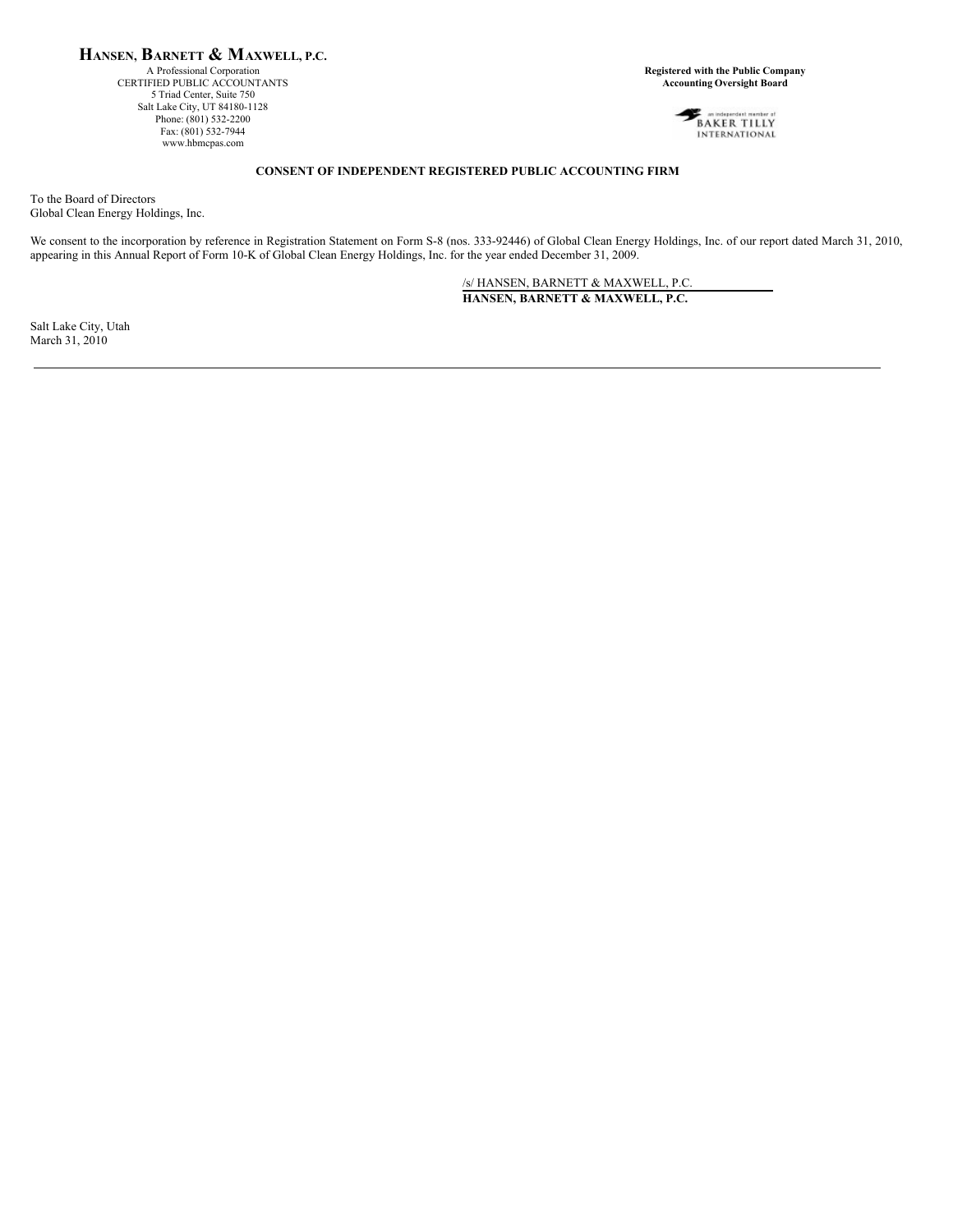### **Certification of the Principal Executive Officer Under Section 302 of the Sarbanes-Oxley Act**

I, Richard Palmer, certify that:

- 1. I have reviewed this report on Form 10-K/A of Global Clean Energy Holdings, Inc.;
- 2. Based on my knowledge, this report does not contain any untrue statement of a material fact or omit to state a material fact necessary to make the statements made, in light of the circumstances under which such statements were made, not misleading with respect to the period covered by this report;
- 3. Based on my knowledge, the financial statements, and other financial information included in this report, fairly present in all material respects the financial condition, results of operations and cash flows of the registrant as of, and for, the periods presented in this report;
- 4. The registrant's other certifying officer and I are responsible for establishing and maintaining disclosure controls and procedures (as defined in Exchange Act Rules 13a-15(e) and 15d- 15(e)) and internal control over financial reporting (as defined in Exchange Act Rules 13a-15(f) and 15d-15(f)) for the registrant and have:
	- (a) Designed such disclosure controls and procedures, or caused such disclosure controls and procedures to be designed under our supervision, to ensure that material information relating to the registrant, including its consolidated subsidiaries, is made known to us by others within those entities, particularly during the period in which this annual report is being prepared;
	- (b) Designed such internal control over financial reporting, or caused such internal control over financial reporting to be designed under our supervision, to provide reasonable assurance regarding the reliability of financial reporting and the preparation of financial statements for external purposes in accordance with generally accepted accounting principles;
	- (c) Evaluated the effectiveness of the registrant's disclosure controls and procedures and presented in this report our conclusions about the effectiveness of the disclosure controls and procedures, as of the end of the period covered by this report based on such evaluation; and
	- (d) Disclosed in this report any change in the registrant's internal control over financial reporting that occurred during the registrant's most recent fiscal quarter (the registrant's fourth fiscal quarter in the case of an annual report) that has materially affected, or is reasonably likely to materially affect, the registrant's internal control over financial reporting; and
- 5. The registrant's other certifying officer and I have disclosed, based on our most recent evaluation of internal control over financial reporting, to the registrant's auditors and the audit committee of registrant's board of directors (or persons performing the equivalent functions):
	- (a) All significant deficiencies and material weaknesses in the design or operation of internal control over financial reporting which are reasonably likely to adversely affect the registrant's ability to record, process, summarize and report financial information; and
	- (b) Any fraud, whether or not material, that involves management or other employees who have a significant role in the registrant's internal control over financial reporting.

Date: March 31, 2010 By: /s/ RICHARD PALMER

Name: Richard Palmer Title: President and Chief Executive Officer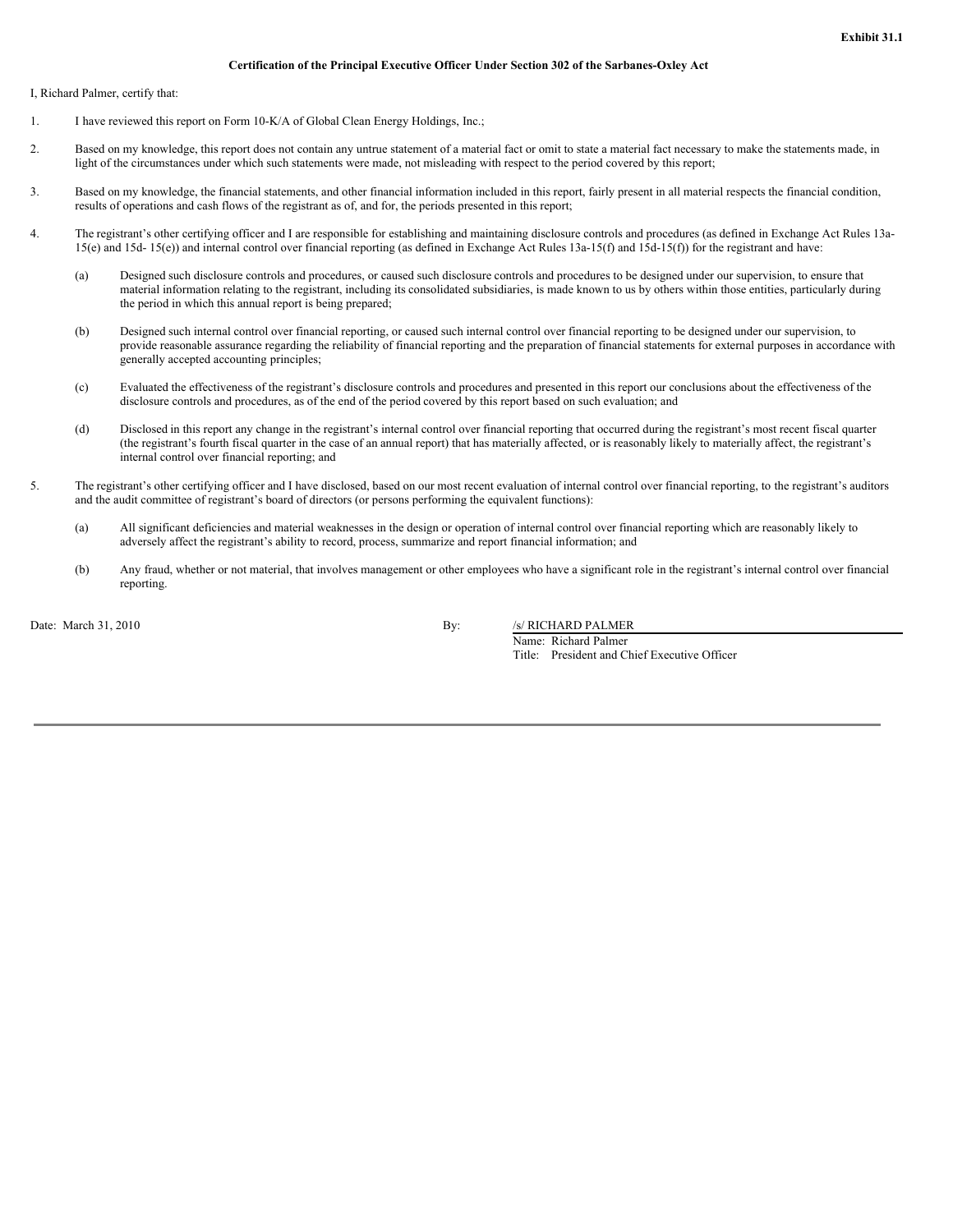#### **Certification of the Principal Financial Officer Under Section 302 of the Sarbanes-Oxley Act**

I, Bruce Nelson, certify that:

- 1. I have reviewed this report on Form 10-K/A of Global Clean Energy Holdings, Inc.;
- 2. Based on my knowledge, this report does not contain any untrue statement of a material fact or omit to state a material fact necessary to make the statements made, in light of the circumstances under which such statements were made, not misleading with respect to the period covered by this report;
- 3. Based on my knowledge, the financial statements, and other financial information included in this report, fairly present in all material respects the financial condition, results of operations and cash flows of the registrant as of, and for, the periods presented in this report;
- 4. The registrant's other certifying officer and I are responsible for establishing and maintaining disclosure controls and procedures (as defined in Exchange Act Rules 13a-15(e) and 15d-15(e)) and internal control over financial reporting (as defined in Exchange Act Rules 13a-15(f) and 15d-15(f)) for the registrant and have:
	- (a) Designed such disclosure controls and procedures, or caused such disclosure controls and procedures to be designed under our supervision, to ensure that material information relating to the registrant, including its consolidated subsidiaries, is made known to us by others within those entities, particularly during the period in which this annual report is being prepared;
	- (b) Designed such internal control over financial reporting, or caused such internal control over financial reporting to be designed under our supervision, to provide reasonable assurance regarding the reliability of financial reporting and the preparation of financial statements for external purposes in accordance with generally accepted accounting principles;
	- (c) Evaluated the effectiveness of the registrant's disclosure controls and procedures and presented in this report our conclusions about the effectiveness of the disclosure controls and procedures, as of the end of the period covered by this report based on such evaluation; and
	- (d) Disclosed in this report any change in the registrant's internal control over financial reporting that occurred during the registrant's most recent fiscal quarter (the registrant's fourth fiscal quarter in the case of an annual report) that has materially affected, or is reasonably likely to materially affect, the registrant's internal control over financial reporting; and
- 5. The registrant's other certifying officer and I have disclosed, based on our most recent evaluation of internal control over financial reporting, to the registrant's auditors and the audit committee of registrant's board of directors (or persons performing the equivalent functions):
	- (a) All significant deficiencies and material weaknesses in the design or operation of internal control over financial reporting which are reasonably likely to adversely affect the registrant's ability to record, process, summarize and report financial information; and
	- (b) Any fraud, whether or not material, that involves management or other employees who have a significant role in the registrant's internal control over financial reporting.

Date: March 31, 2010 By: /s/ BRUCE NELSON

Name: Bruce Nelson Title: Chief Financial Officer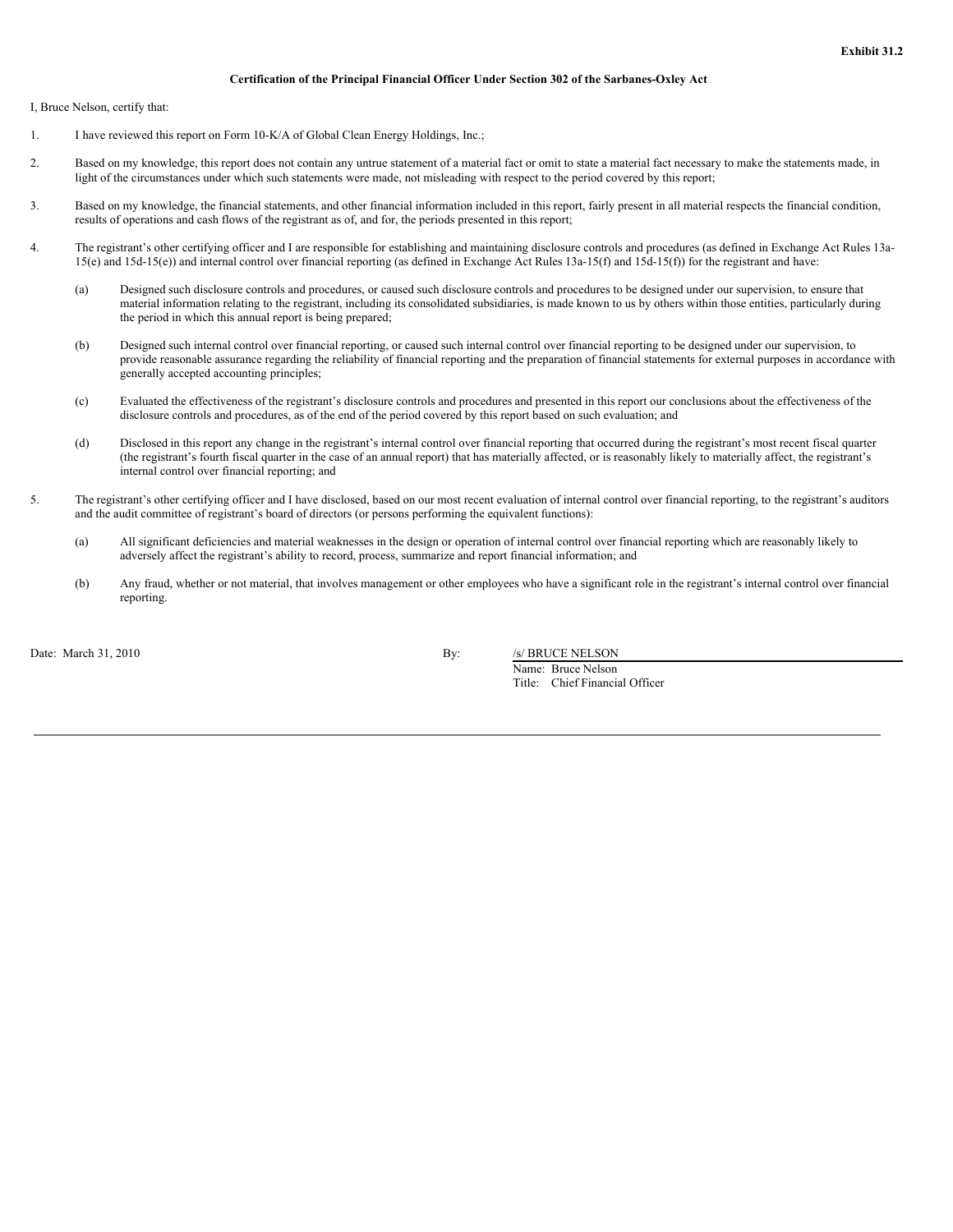## **CERTIFICATION OF THE PRINCIPAL EXECUTIVE OFFICER**

Pursuant to 18 U.S.C. § 1350, as adopted pursuant to Section 906 of the Sarbanes-Oxley Act of 2002, the undersigned officer of Global Clean Energy Holdings, Inc. (the "Company") hereby certifies that, to his knowledge:

(i) The Annual Report on Form 10-K/A of the Company for the fiscal year ended December 31, 2009 (the "Report") fully complies with the requirements of Section 13(a) or Section 15(d), as applicable, of the Securities Exchange Act of 1934, as amended; and

(ii) The information contained in the Report fairly presents, in all material respects, the financial condition and results of operations of the Company.

Date: March 31, 2010 By: /s/ RICHARD PALMER

Name: Richard Palmer Title: President and Chief Executive Officer